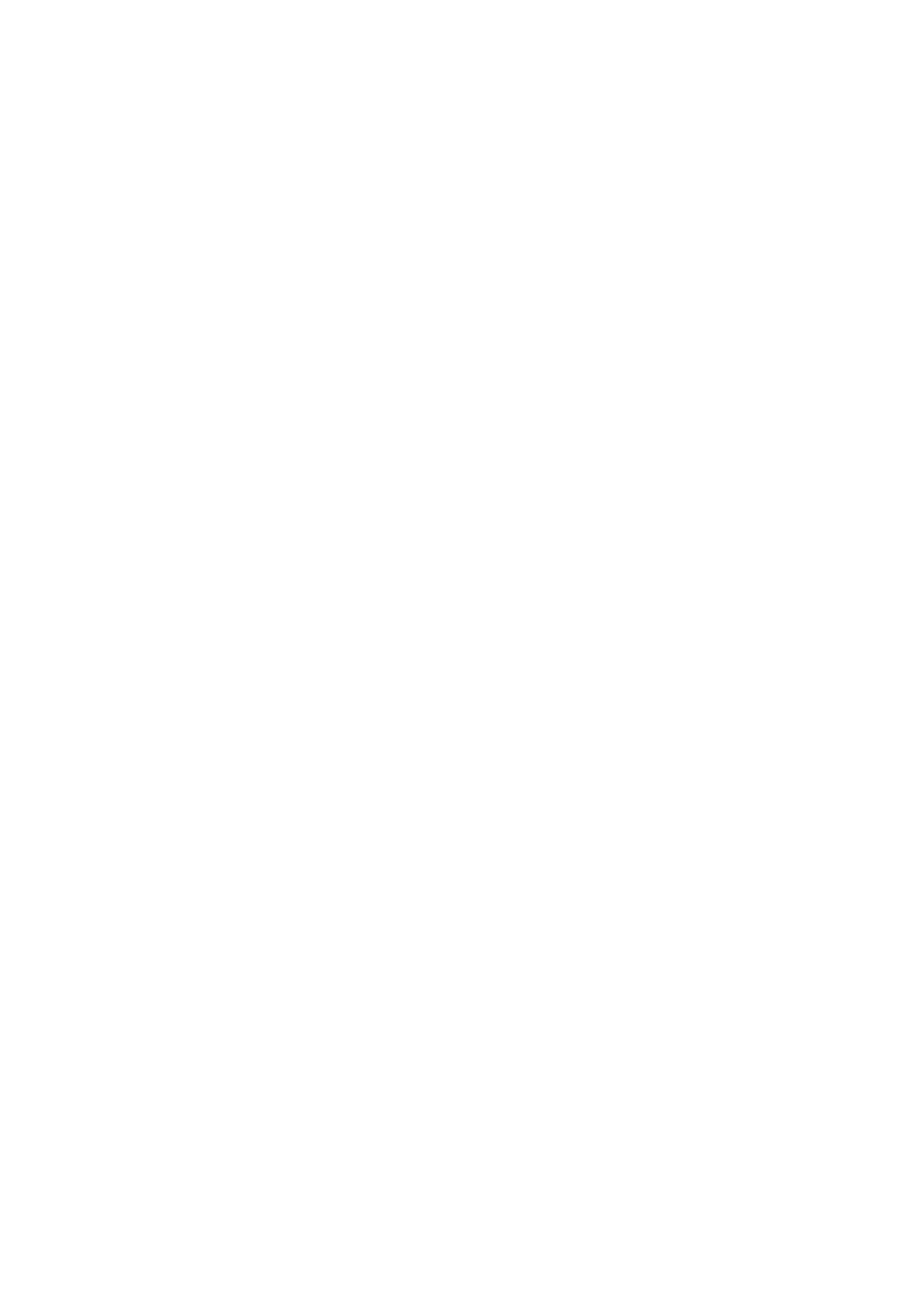# **TABLE OF CONTENTS**

# **Regional Agreement relating to the Use of the Band 87.5 - 108 MHz for FM Sound Broadcasting (Region 1 and Part of Region 3)**

# *Page*

| Article 1  |                                                                             |                                                                                                                                                         |  |
|------------|-----------------------------------------------------------------------------|---------------------------------------------------------------------------------------------------------------------------------------------------------|--|
| Article 2  |                                                                             |                                                                                                                                                         |  |
| Article 3  |                                                                             |                                                                                                                                                         |  |
| Article 4  |                                                                             |                                                                                                                                                         |  |
| Article 5  |                                                                             |                                                                                                                                                         |  |
| Article 6  | Continued Coordination of Assignments Appearing in the Appendix to the Plan |                                                                                                                                                         |  |
| Article 7  |                                                                             | 11                                                                                                                                                      |  |
| Article 8  | 12                                                                          |                                                                                                                                                         |  |
| Article 9  | 12                                                                          |                                                                                                                                                         |  |
| Article 10 | 12                                                                          |                                                                                                                                                         |  |
| Article 11 |                                                                             |                                                                                                                                                         |  |
| Article 12 |                                                                             |                                                                                                                                                         |  |
| Article 13 |                                                                             |                                                                                                                                                         |  |
|            |                                                                             |                                                                                                                                                         |  |
| Annex 1    |                                                                             | Frequency Assignment Plan for FM Sound Broadcasting Stations in Region 1 and Part of                                                                    |  |
| Annex 2    |                                                                             |                                                                                                                                                         |  |
|            | Chapter 1:                                                                  |                                                                                                                                                         |  |
|            | Chapter 2:                                                                  |                                                                                                                                                         |  |
|            | Chapter 3:                                                                  | Technical standards and transmission characteristics for the sound broadcasting                                                                         |  |
|            | Chapter 4:                                                                  | Determination of the usable field strength by the simplified multiplication                                                                             |  |
|            | Chapter 5:                                                                  | Frequency compatibility between sound and television broadcasting                                                                                       |  |
|            | Chapter 6:                                                                  |                                                                                                                                                         |  |
|            | Chapter 7:                                                                  | Compatibility between the broadcasting service in the band 87.5 - 108 MHz and<br>the aeronautical radionavigation service in the band 108 - 117.975 MHz |  |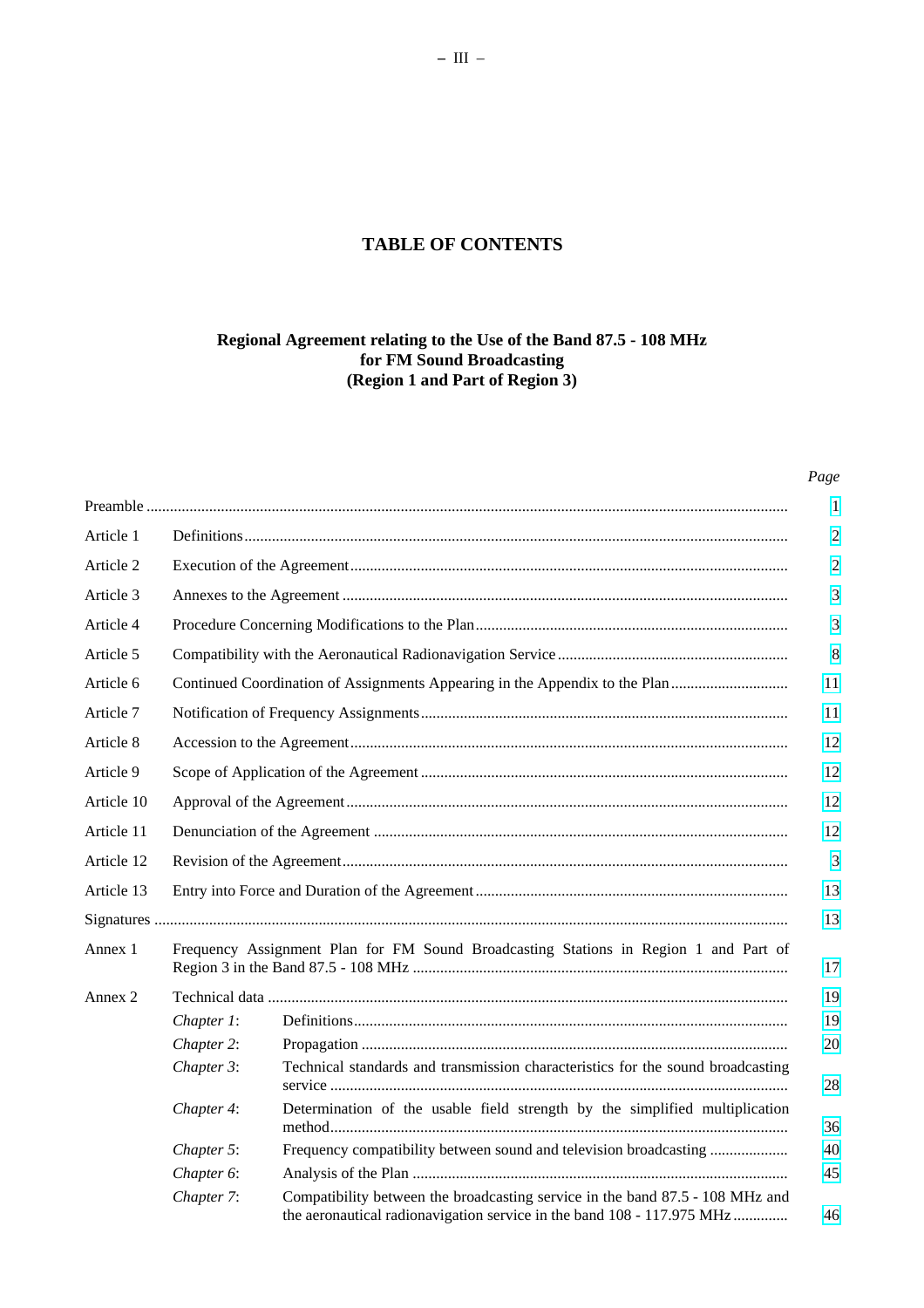| Annex 3 | Basic characteristics of sound broadcasting stations to be submitted for modifications to the Plan |                                                                                                   | 53 |
|---------|----------------------------------------------------------------------------------------------------|---------------------------------------------------------------------------------------------------|----|
| Annex 4 |                                                                                                    | Limits for determining when coordination with another administration is required as a result of a | 54 |
|         | Chapter 1:                                                                                         |                                                                                                   | 54 |
|         | Chapter 2:                                                                                         |                                                                                                   | 58 |
|         | Chapter 3:                                                                                         |                                                                                                   | 62 |
|         | Chapter 4:                                                                                         |                                                                                                   | 62 |
|         | Chapter 5:                                                                                         |                                                                                                   | 62 |
|         | Chapter 6:                                                                                         |                                                                                                   | 66 |
| Annex 5 | Additional technical data which may be used for coordination between administrations               |                                                                                                   | 67 |
|         | Chapter 1:                                                                                         |                                                                                                   | 67 |
|         | Chapter 2:                                                                                         | Fixed and mobile services, except the aeronautical mobile (OR) service                            | 69 |
|         | Chapter 3:                                                                                         |                                                                                                   | 70 |
|         | Chapter 4:                                                                                         |                                                                                                   | 70 |

| (Figures between parentheses indicate the order in which the statements) |  |
|--------------------------------------------------------------------------|--|

*appear in the Final Protocol)*

| Malta (Republic of)<br>(21)                        |
|----------------------------------------------------|
| Morocco (Kingdom of)<br>(6, 7, 35)                 |
| Oman (Sultanate of)<br>(7)                         |
| Poland (People's Republic of)<br>(24)              |
| Portugal<br>(11)                                   |
| Qatar (State of)<br>(7)                            |
| Saudi Arabia (Kingdom of)<br>(7)                   |
|                                                    |
| Spain<br>(2, 28)                                   |
| Swaziland (Kingdom of)<br>(12, 14)                 |
| Switzerland (Confederation of)<br>(5)              |
| Syrian Arab Republic<br>(7)                        |
| Tanzania (United Republic of)<br>(12, 15)          |
| Tunisia<br>(7, 29)                                 |
| Uganda (Republic of)<br>(12)                       |
| Union of Soviet Socialist Republics<br>(8, 9, 10)  |
| <b>United Arab Emirates</b><br>(7)                 |
| Yemen (People's Democratic Republic of)<br>(7)     |
| Yemen Arab Republic<br>(7)                         |
|                                                    |
| Yugoslavia (Socialist Federal Republic of)<br>(38) |
| Zambia (Republic of)<br>(12, 16)                   |
| Zimbabwe (Republic of)<br>(12)                     |
|                                                    |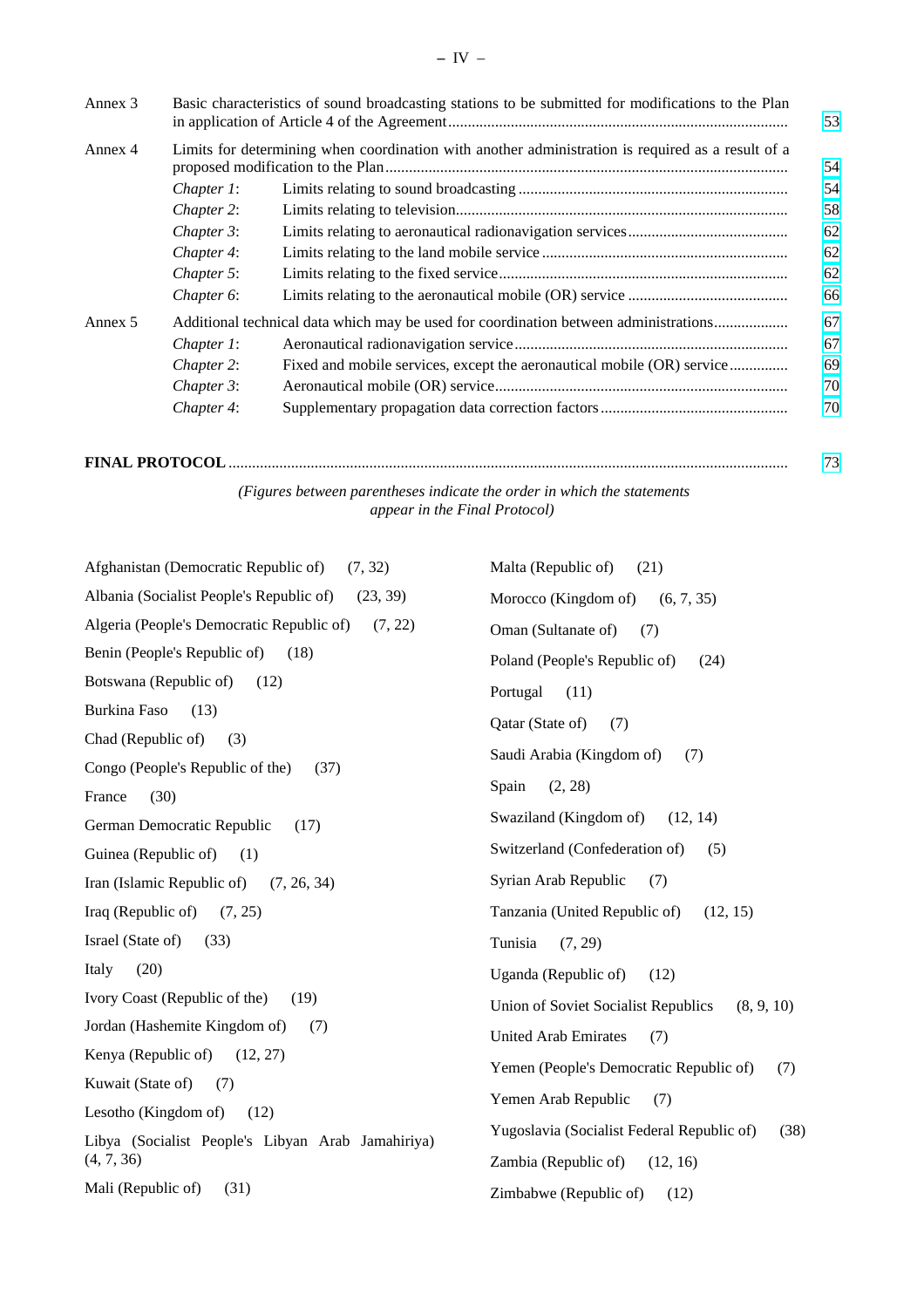# *Page*

# **RESOLUTIONS**

| Resolution No. 1 |                                                                                                                                                                                                                                                                          | 83 |
|------------------|--------------------------------------------------------------------------------------------------------------------------------------------------------------------------------------------------------------------------------------------------------------------------|----|
| Resolution No. 2 |                                                                                                                                                                                                                                                                          | 83 |
| Resolution No. 3 | Procedure relating to the fixed and mobile except aeronautical mobile (R) service in the                                                                                                                                                                                 | 84 |
| Resolution No. 4 | Protection of the Aeronautical Radionavigation Service Operated by non-Contracting                                                                                                                                                                                       | 85 |
| Resolution No. 5 | Convening of a Regional Administrative Conference of the Members of the Union in the<br>European Broadcasting Area and a Regional Administrative Conference of the Members of<br>the Union in the African Broadcasting Area in Accordance with Articles 63 and 62 of the | 86 |
|                  |                                                                                                                                                                                                                                                                          | 88 |
|                  |                                                                                                                                                                                                                                                                          | 88 |
| Resolution No. 6 | Abbreviated Title of the Regional Agreement Relating to the Use of the Band 87.5 - 108<br>MHz for FM Sound Broadcasting (Region 1 and Part of Region 3) and the Associated Plan                                                                                          | 88 |

# **RECOMMENDATIONS**

| Recommendation No. 1 | Approval or Accession to the Agreement by Members in the Planning Area                                                                                       | 89 |
|----------------------|--------------------------------------------------------------------------------------------------------------------------------------------------------------|----|
| Recommendation No. 2 | Optional Procedure for the Early Implementation of Assignments in the Plan                                                                                   | 89 |
|                      |                                                                                                                                                              | 90 |
| Recommendation No. 3 | Mutual and Reciprocal Coordination of Frequency Assignments to Sound<br>Broadcasting Stations in the Plan and to Television Stations not included in the     | 90 |
| Recommendation No. 4 | of Studies on Compatibility Between the Aeronautical<br>Continuation<br>Radionavigation Service in the Band 108 - 117.975 MHz and Sound Broadcasting         | 91 |
| Recommendation No. 5 | Continuation of Studies on Compatibility Between the Aeronautical Mobile (R)<br>Service in the Band 117.975 - 137 MHz and Sound Broadcasting Stations in the | 92 |
| Recommendation No. 6 | Use of the Band 108 - 117,975 MHz by the Aeronautical Radionavigation Service                                                                                | 93 |
| Recommendation No. 7 | Proposal for the Modification of Appendix 8 to the Radio Regulations                                                                                         | 94 |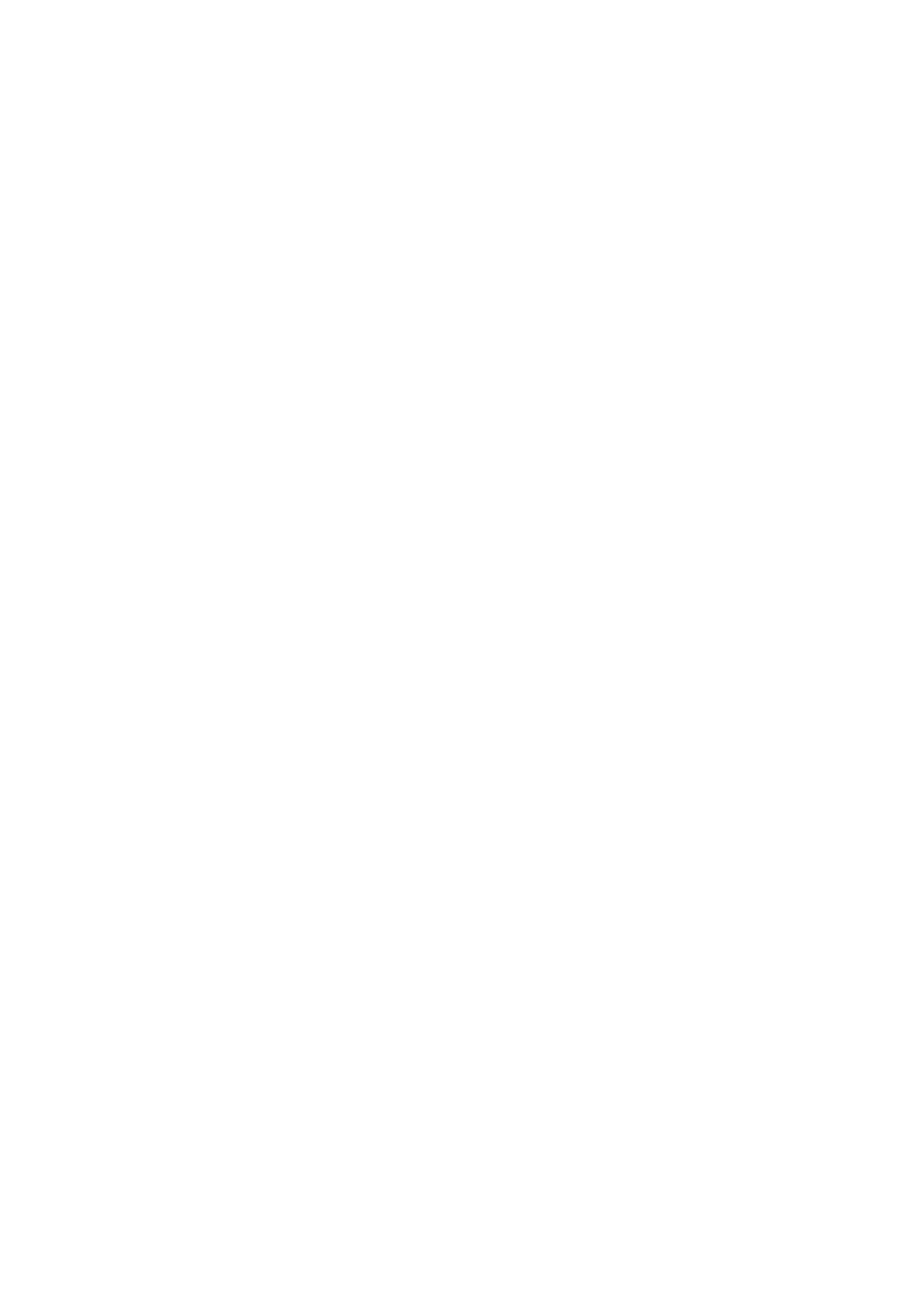# **REGIONAL AGREEMENT**

<span id="page-6-0"></span>**relating to the Use of the Band 87.5 - 108 MHz**

**for FM Sound Broadcasting**

**(Region 1 and Part of Region 3)**

#### **PREAMBLE**

The duly accredited delegates of the following Members of the International Telecommunication Union:

*Democratic Republic of Afghanistan, Socialist People's Republic of Albania, People's Democratic Republic of Algeria, Federal Republic of Germany, People's Republic of Angola, Kingdom of Saudi Arabia, Austria, Belgium, People's Republic of Benin, Byelorussian Soviet Socialist Republic, Republic of Botswana, People's Republic of Bulgaria, Burkina Faso, Republic of Cameroon, Republic of Cyprus, Vatican City State, People's Republic of the Congo, Republic of the Ivory Coast, Denmark, Arab Republic of Egypt, Spain, Finland, France, Gabonese Republic, Greece, Republic of Guinea, Hungarian People's Republic, Islamic Republic of Iran, Republic of Iraq, Ireland, State of Israel, Italy, Hashemite Kingdom of Jordan, Republic of Kenya, State of Kuwait, Kingdom of Lesotho, Socialist People's Libyan Arab Jamahiriya, Principality of Liechtenstein, Luxembourg, Republic of Mali, Republic of Malta, Kingdom of Morocco, Monaco, Mongolian People's Republic, Norway, Sultanate of Oman, Republic of Uganda, Kingdom of the Netherlands, People's Republic of Poland, Portugal, State of Qatar, Syrian Arab Republic, German Democratic Republic, Ukrainian Soviet Socialist Republic, Socialist Republic of Romania, United Kingdom of Great Britain and Northern Ireland, Republic of San Marino, Republic of Senegal, Sweden, Confederation of Switzerland, Kingdom of Swaziland, United Republic of Tanzania, Republic of Chad, Czechoslovak Socialist Republic, Togolese Republic, Tunisia, Turkey, Union of Soviet Socialist Republics, Yemen Arab Republic, People's Democratic Republic of Yemen, Socialist Federal Republic of Yugoslavia, Republic of Zambia, Republic of Zimbabwe*,

meeting in Geneva for a Regional Administrative Radio Conference convened under the terms of Articles 7 and 54 of the International Telecommunication Convention (Nairobi, 1982) to establish an Agreement incorporating a Plan for sound broadcasting in the band 87.5 to 108 MHz in accordance with Resolution No. 510 of the World Administrative Radio Conference (Geneva, 1979), and No. 584 of the Radio Regulations have adopted, subject to the approval of the competent authorities of their respective countries, the following provisions and the related Plan concerning the broadcasting service in the band 87.5 to 108 MHz in the planning area as defined in Article 1 of this Agreement.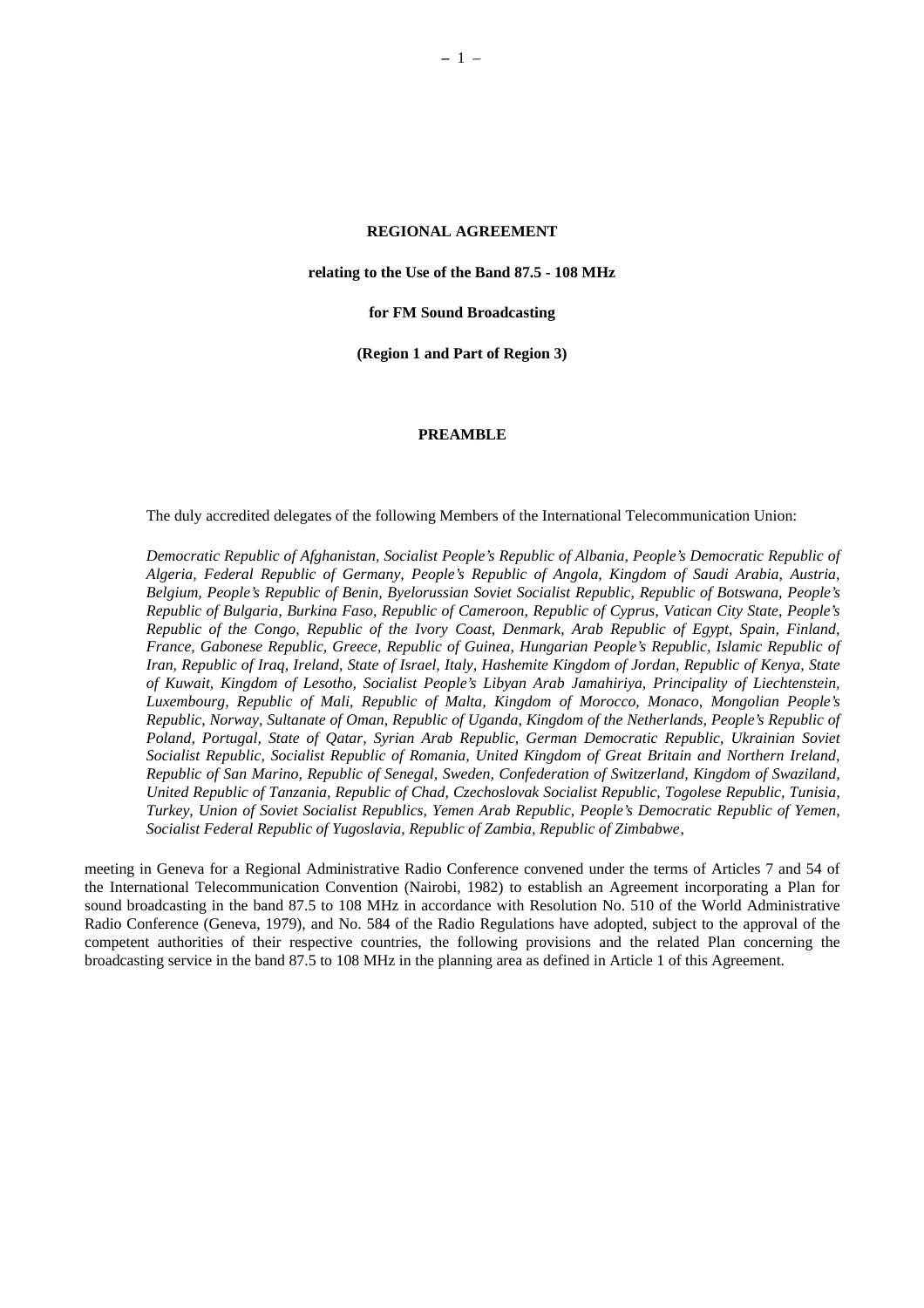# ARTICLE 1

#### **Definitions**

For the purposes of this Agreement, the following terms shall have the meanings defined below:

- <span id="page-7-0"></span>1.1 *Union:* The International Telecommunication Union.
- 1.2 *Secretary-General:* The Secretary-General of the Union.
- 1.3 *IFRB:* The International Frequency Registration Board.
- 1.4 *CCIR:* The International Radio Consultative Committee.
- 1.5 *Convention:* The International Telecommunication Convention (Nairobi, 1982).

1.6 *Radio Regulations:* The Radio Regulations (Geneva, 1979) annexed to the Convention.

1.7 *Conference:* The Regional Administrative Conference for FM Sound Broadcasting in the VHF Band (Region 1 and certain countries concerned in Region 3)1 (Geneva, 1984), also called the Regional Administrative Conference for the Planning of VHF Sound Broadcasting (Region 1 and part of Region 3) (Geneva, 1984).

1.8 *Planning area:* The countries of Region 1 as defined in No. 393 of the Radio Regulations together with the Democratic Republic of Afghanistan and the Islamic Republic of Iran.

1.9 *Agreement:* This Regional Agreement and its Annexes.

1.10 *Plan:* The Plan forming Annex 1 to this Agreement, and its Appendix.

1.11 *Contracting Member:* Any Member of the Union which has approved or acceded to this Agreement.

1.12 *Administration:* Unless otherwise indicated, the term *administration* designates an administration, as defined in the Convention, of a Contracting Member.

1.13 *Assignment in conformity with this Agreement:* Any assignment appearing in the Plan, or for which the procedure of Article 4 has been successfully applied.

#### ARTICLE 2

# **Execution of the Agreement**

2.1 The Contracting Members shall adopt for their sound broadcasting stations in the planning area operating in the band 87.5 - 108 MHz the characteristics specified in the Plan.

2.2 The Contracting Members shall not modify these characteristics or establish new stations, except under the conditions provided for in Article 4 of this Agreement.

2.3 The Contracting Members undertake to study and, in common agreement, to put into practice the measures necessary to eliminate any harmful interference that might result from the application of this Agreement.

2.4 Should agreement, as envisaged in section 2.3, above, prove impossible, the Contracting Members concerned may, in accordance with Article 35 of the Convention resort to the procedure laid down in Article 22 of the Radio Regulations.

2.5 The transitional procedures for bringing into service the assignments in the Plan in order to enable normal operation of stations of other services to which parts of the band 87.5 - 108 MHz are also allocated in accordance with Radio Regulations Nos. 581, 587, 588, 589 and 590, under the conditions specified therein, are contained in Resolutions Nos. 2 and 3.

**\_\_\_\_\_\_\_\_\_\_\_\_\_\_\_**

<sup>1</sup> This Conference was held in two Sessions:

the First Session, responsible for preparing a report to the Second Session, was held in Geneva from 23 August to 17 September 1982;

the Second Session, responsible for drawing up a Plan and associated provisions was held in Geneva from 29 October to 7 December 1984.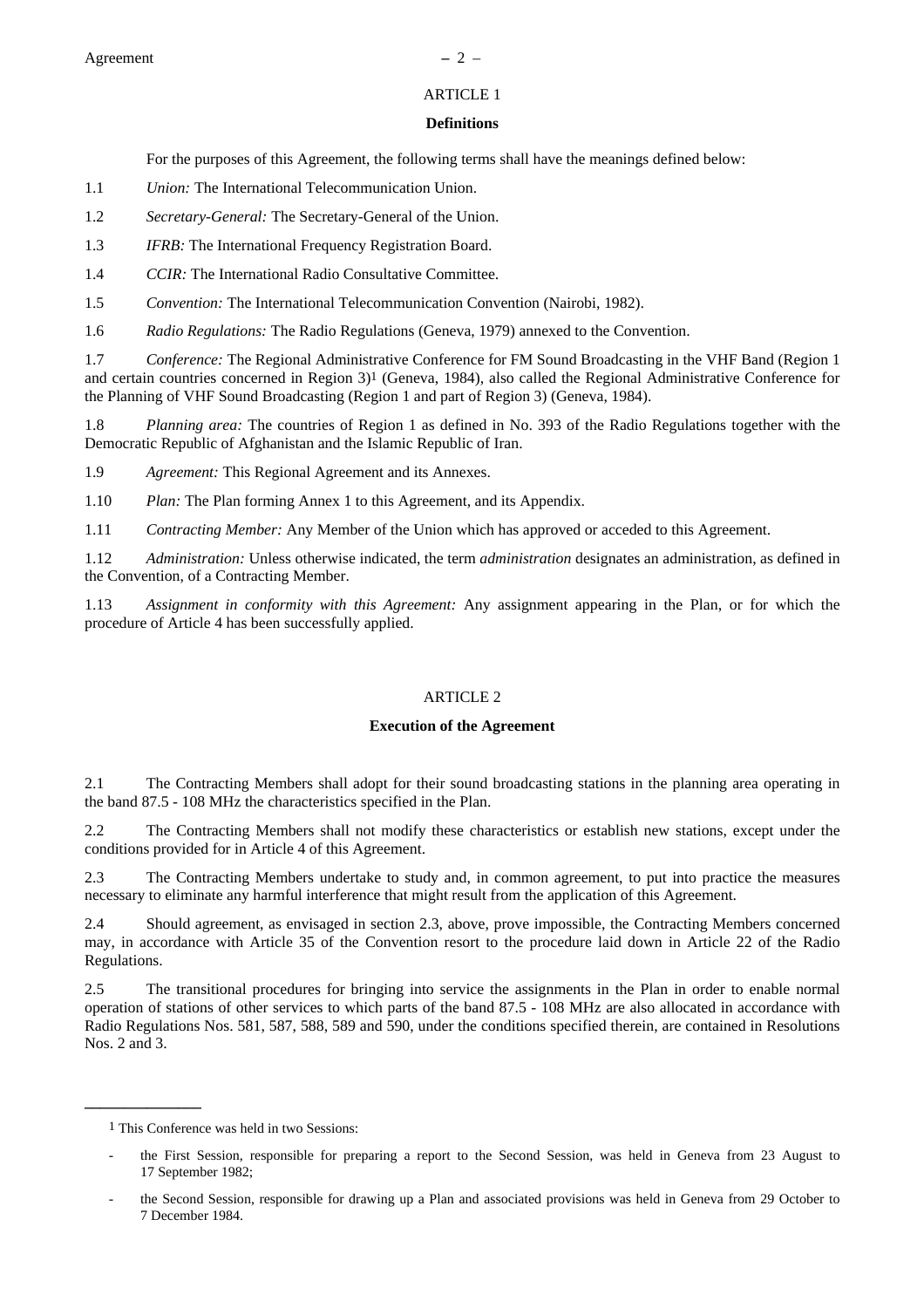#### ARTICLE 3

#### **Annexes to the Agreement**

The Agreement contains the following Annexes:

# <span id="page-8-0"></span>3.1 *Annex 1: The Plan*

Frequency Assignment Plan for FM Sound Broadcasting Stations in Region 1 and Part of Region 3 in the band 87.5 - 108 MHz.

3.1.1 The Plan contains frequency assignments and associated characteristics of sound broadcasting stations in the band 87.5 - 108 MHz, coordinated either during the Conference or by the application of provisions contained in the Agreement, and comprises two parts.

3.1.1.1 The first part includes frequency assignments in the band 87.5 - 100 MHz for all countries in the planning area. The provisions of this Agreement are applicable to these assignments in the relations between all Contracting Members in the planning area. This part is intended to replace, when it is so decided by competent conferences, the corresponding sound broadcasting Plans appearing in the Regional Agreements, Stockholm (1961) and Geneva (1963), with regard to the Contracting Members parties to these Agreements.

3.1.1.2 The second part contains frequency assignments in the band 100 - 108 MHz for all countries in the planning area in order to permit all countries of Region 1 to use this band for sound broadcasting in conformity with No. 584 of the Radio Regulations. The provisions of this Agreement are applicable to these assignments in the relations between all Contracting Members in the planning area. In the absence of provisions applicable to all countries in Region 1, non-Contracting Members in the planning area are being recommended to apply the provisions of this Agreement (see Recommendation No. 1).

3.1.2 The Plan also includes, for a fixed term (see Article 6), a list of the assignments for which coordination remains to be effected; these assignments are listed in the Appendix.

- 3.2 *Other Annexes*
- *Annex 2:* Technical Data
- *Annex 3:* Basic Characteristics of Sound Broadcasting Stations to be Submitted for Modifications to the Plan in Application of Article 4 of the Agreement
- *Annex 4:* Limits for Determining when Coordination with Another administration is Required as a Result of a proposed Modification to the Plan
- *Annex 5:* Additional Technical Data which may be used for Coordination Between administrations

#### ARTICLE 4

#### **Procedure Concerning Modifications to the Plan**

#### 4.1 *Modifications to the Plan*

When an administration proposes to make a modification to the Plan, i.e.:

- to modify the characteristics of a frequency assignment to a sound broadcasting station shown in the Plan, whether or not the station has been brought into use; or
- to bring into use an assignment to a sound broadcasting station not appearing in the Plan; or
- to modify the characteristics of a frequency assignment to a sound broadcasting station for which the procedure in this Article has been successfully applied, whether or not the station has been brought into use, or
- to cancel a frequency assignment to a sound broadcasting station,

the procedure contained in this Article shall be applied before any notification is made under Article 7 of this Agreement.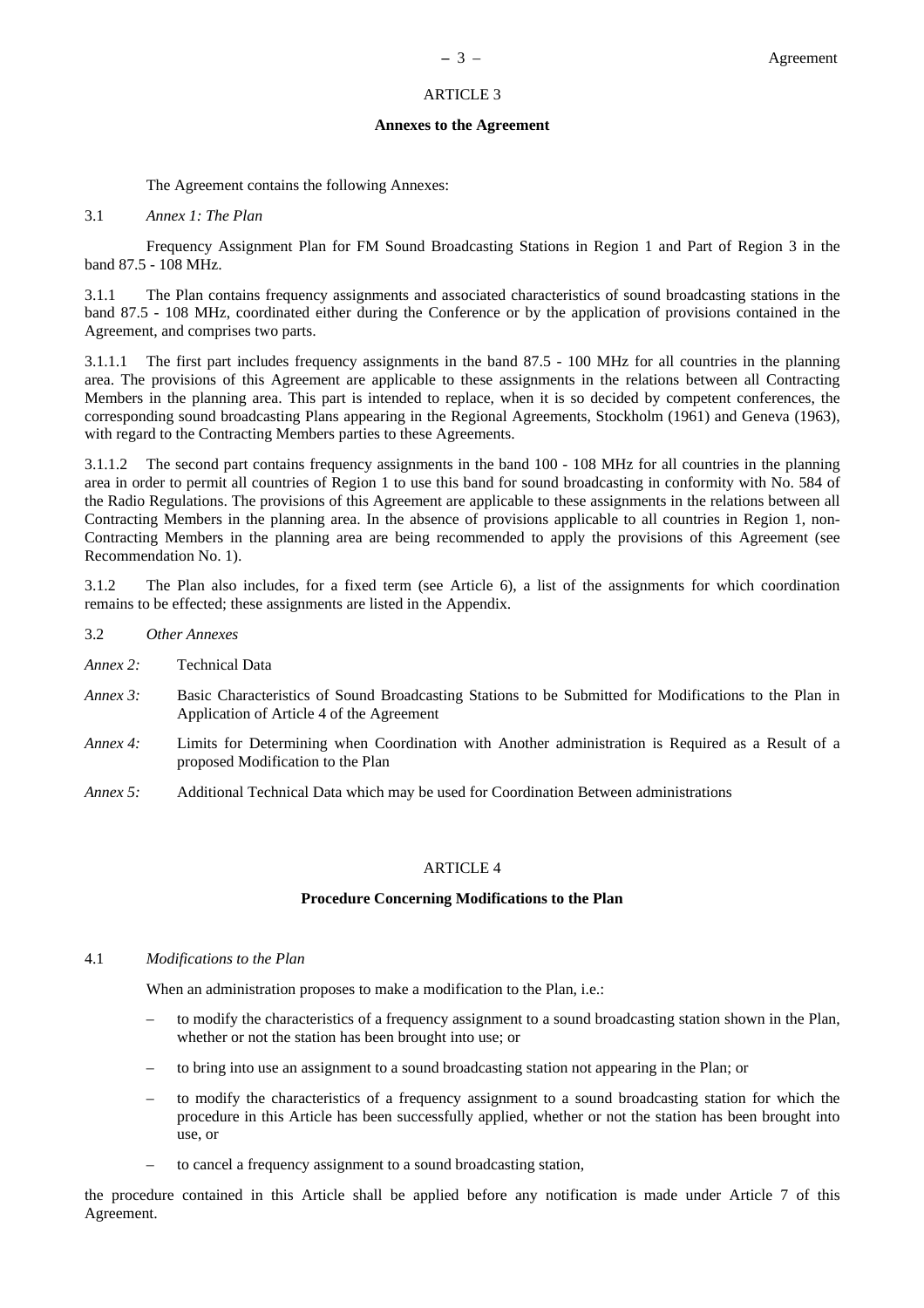# 4.2 *Initiation of the modification procedure*

4.2.1 Any administration proposing to modify the characteristics of an assignment appearing in the Plan or to add a new assignment to the Plan shall obtain the agreement of any other administration whose services are likely to be affected.

- 4.2.2 *a)* The sound broadcasting stations of an administration are likely to be affected by a proposed modification to the Plan if the distance from the station under consideration to the nearest point on the boundary of the country of that administration is less than the limit indicated in Annex 4, Chapter 1.
- 4.2.2 *b)* The television stations of an administration in the band 87.5 100 MHz which are in conformity with the Stockholm Agreement (1961) are likely to be affected by a proposed modification to the Plan if the distance from the station under consideration to the nearest point on the boundary of the country of that administration is less than the limit indicated in Annex 4, Chapter 2.
- 4.2.2 *c)* The stations in the fixed and mobile services of an administration of a Contracting Member in Region 3 in the band 87.5 - 100 MHz are likely to be affected by a proposed modification to the Plan if the appropriate limits indicated in Annex 4, Chapters 4 and 5, are exceeded.
- 4.2.2 *d)* The stations in the land mobile service of an administration in Region 1 in the band 87.5 88 MHz, coordinated under Article 14 of the Radio Regulations, are likely to be affected by a proposed modification to the Plan if the limits indicated in Annex 4, Chapter 4, are exceeded.
- 4.2.2 *e)* The stations of the fixed and mobile services, except the aeronautical mobile (R) service, of an administration in Region 1, operating in the band 104 - 108 MHz in conformity with the Radio Regulations on a permitted basis until 31 December 1995, are likely to be affected by a proposed modification to the Plan if the appropriate limits indicated in Annex 4, Chapters 4, 5 and 6, are exceeded.
- 4.2.2 *f)* The stations in the aeronautical radionavigation service of an administration in the band 108 117.975 MHz are likely to be affected by a proposed modification to the Plan if the distance from the station under consideration to the nearest point on the boundary of the country of that administration is less than the limit indicated in Annex 4, Chapter 3. In this case, the procedure to be applied is contained in Article 5.

4.2.3 Administrations shall seek the agreement of other administrations preferably directly or, when this is not possible, by applying the procedure contained in this article.

- 4.2.4 The agreement mentioned in section 4.2.1 is not required if:
	- *a*) the proposed modification relates to a reduction in effective radiated power or to other changes which would not increase the level of interference to services of other countries; or
	- *b)* the distances from the station under consideration to the nearest points on the boundaries of other countries, the administrations of which are Contracting Members, are equal to or greater than the limits indicated in Annex 4; or
	- *c)* the proposed modification relates to a change in the site of the station and the distance between the actual site of the transmitter and the site indicated in the Plan is no greater than:
		- 15 km for transmitters having a total e.r.p. greater or equal than 1 kW;
		- 5 km for transmitters having a total e.r.p. less than 1 kW;

provided that the change in topographical conditions does not increase the probability of interference caused to the stations of other countries.

4.2.5 An administration proposing to modify the Plan shall communicate to the IFRB the information listed in Annex 3 and shall also indicate, if appropriate:

- *a)* that the agreement referred to in section 4.2.1 is not required with any administration; or
- *b)* the name of any administration which has already agreed to the modification proposed on the basis of the characteristics communicated to the IFRB.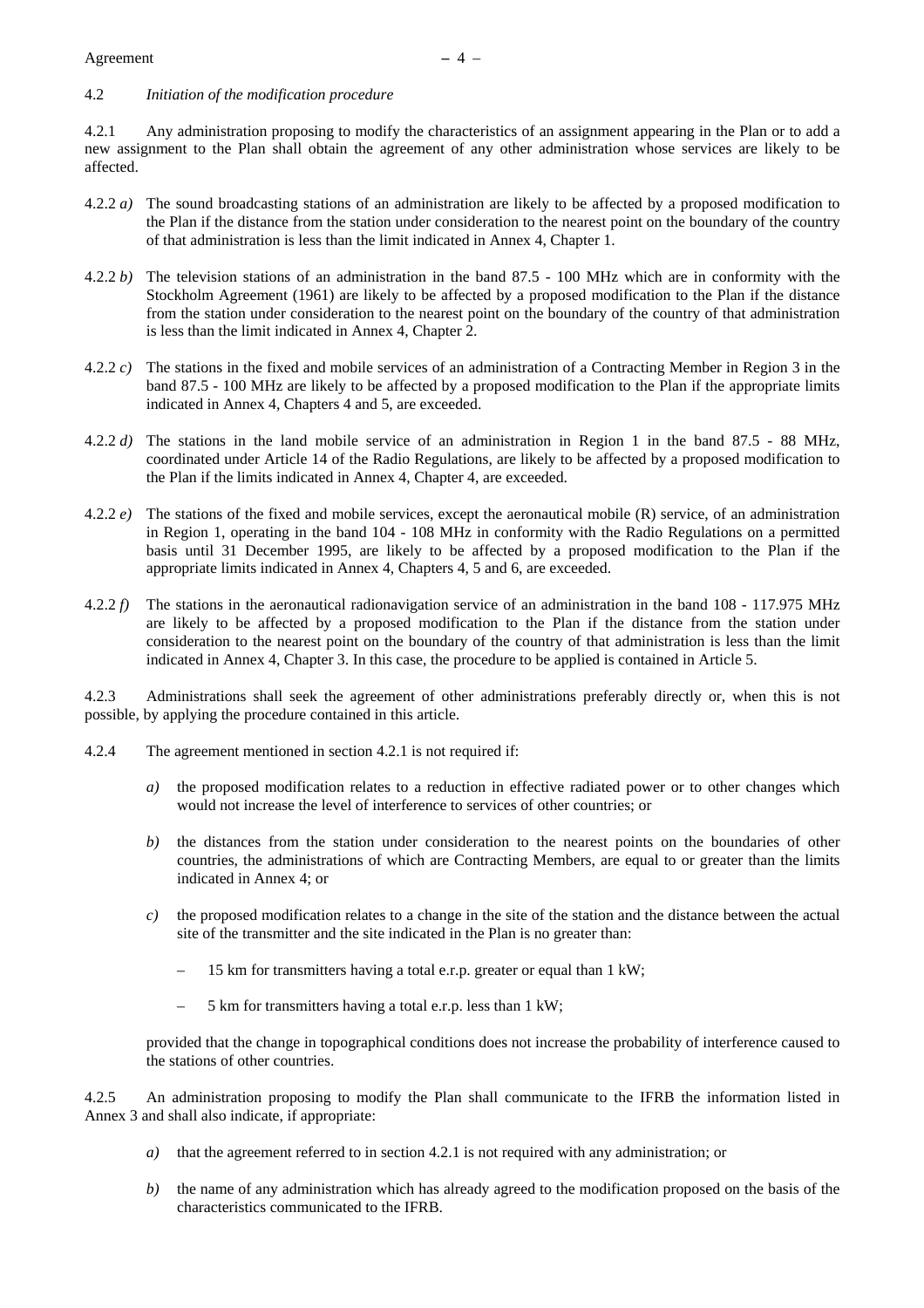4.2.6 When requesting the agreement of another administration, the administration proposing to modify the Plan may also communicate any additional information relating to proposed methods and criteria to be used as well as other details concerning the terrain, particular propagation conditions, etc. (see also Annex 5).

- 4.2.7 On receipt of the information referred to in section 4.2.5 above, the IFRB shall:
	- *a)* identify the administrations whose services are likely to be affected in conformity with sections 4.2.2 and 4.2.4;
	- *b)* send immediately a telex to those administrations identified in *a)* above which have not yet given their agreement, drawing their attention to the information contained in the special section of a forthcoming weekly circular and indicating the nature of the modification to the Plan;
	- *c)* publish the information received in the special section of this weekly circular, together with the names of the administrations identified, indicating those whose agreement has been obtained.

#### 4.3 *Consultation of the administrations whose stations may be affected*

4.3.1 The special section of the IFRB weekly circular, referred to in 4.2.7 *c)*, constitutes the formal request for agreement addressed to those administrations whose agreement remains to be obtained.

4.3.2 Any administration which considers that it should have been included in the list of administrations whose frequency assignments are likely to be affected may, within 28 days from the date of publication of the weekly circular, request the IFRB by telex to include its name. A copy of the request shall be sent to the administration proposing the modification to the Plan.

4.3.3 On receipt of the telex, the IFRB shall consider the matter and, if it finds that the name of this administration should have been included in the list, it shall:

- inform the administrations concerned by telex; and
- publish the name of the administration in an addendum to the special section of the weekly circular referred to in 4.2.7 *c)*.

For this administration, the overall period of 100 days specified in section 4.3.10 shall run from the date of publication of the addendum to the special section of the weekly circular referred to above.

4.3.4 An administration receiving a telex from the IFRB sent in accordance with sections 4.2.7 or 4.3.3 above shall acknowledge receipt within 50 days.

4.3.5 If the IFRB has not received an acknowledgement after 50 days, it shall send a reminder telex and inform the administration that, if no reply is received within 10 days, it will be deemed to have received the request for agreement.

4.3.6 On receipt of the special section of the IFRB weekly circular referred to in sections 4.2.7 *c)* and 4.3.3, any administration listed therein shall determine the effect produced on its assignments by the proposed modification to the Plan, using any of the additional information referred to in section 4.2.6 which it finds acceptable.

- 4.3.7 If the administration consulted is responsible for:
- 4.3.7.1 a sound broadcasting station, it should normally accept the proposed modification provided that:
	- the resulting usable field strength is not greater than 54  $dB(\mu V/m)$ ; or
	- the resulting usable field strength is greater than  $54 \text{ dB}(\mu\text{V/m})$ , but is increased by 0.5 dB or less compared with the reference usable field strength. An increase of more than 0.5 dB is open to negotiations, in which more detailed calculation methods may be used.

The values referred to above shall be calculated by the method contained in Annex 2, Chapter 4, at the transmitter site or at specific points of the service area of the stations which are likely to be affected. The reference usable field strength of an assignment to be protected is the field strength which results from the Plan adopted by the Conference or, for an assignment entered in the Plan after the Conference following the application of this procedure, the field strength which results from the Plan at the time this assignment was first recorded in the Plan. If, due to deletions or modifications, the usable field strength becomes lower, then this lower value becomes the new reference usable field strength. The actual geographical conditions should be taken into account, whenever practicable.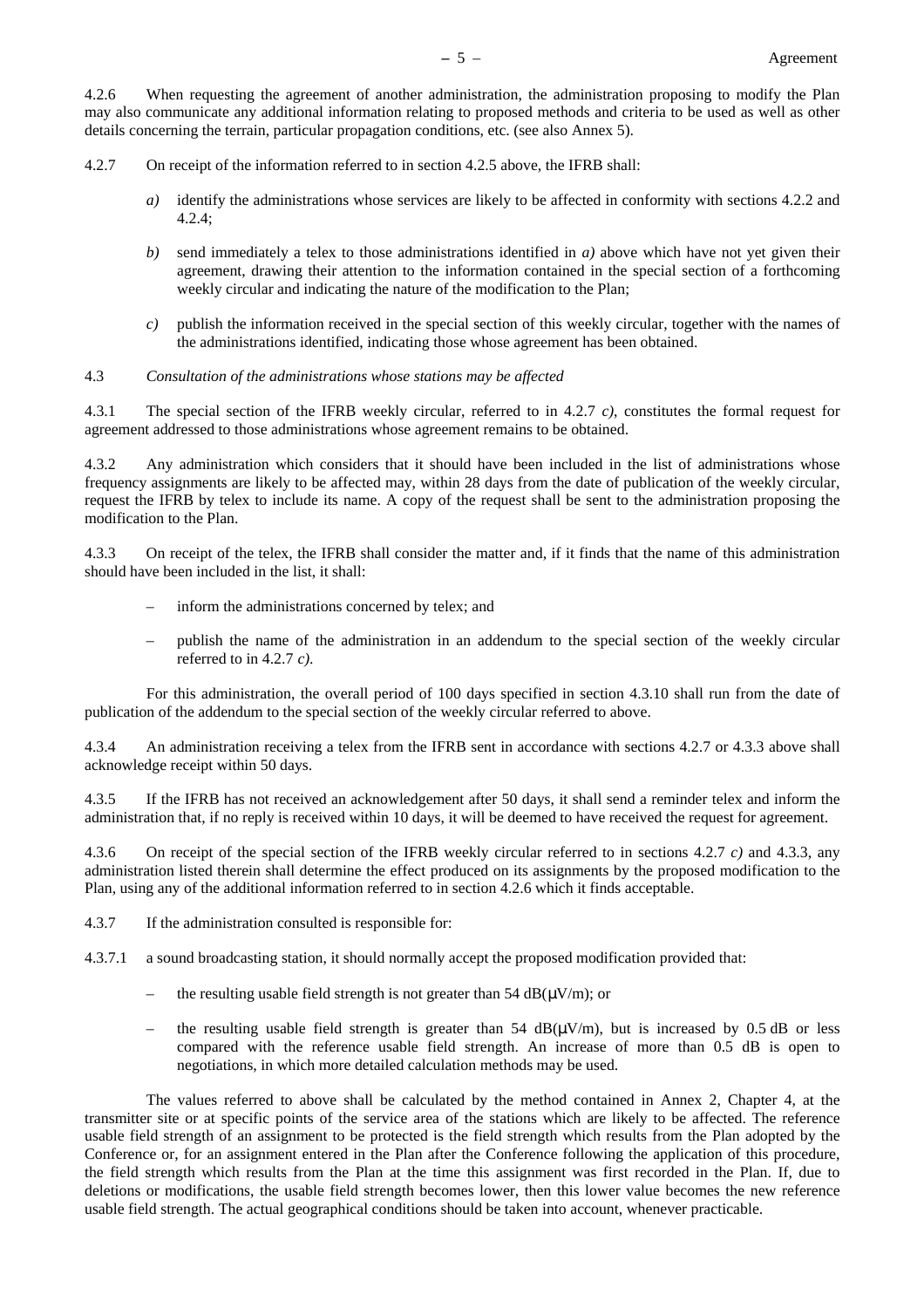4.3.7.2 a television station, it should normally accept an increase in the usable field strength at the transmitter site, provided that:

- the resulting usable field strength is not greater than 52  $dB(\mu V/m)$ , or
- the resulting usable field strength is greater than 52  $dB(uV/m)$ , but is increased by 0.5 dB or less compared with the usable field strength resulting from the Plan adopted by the Conference and from the television stations in accordance with the Stockholm Agreement at the date of the Conference. An increase of more than 0.5 dB is open to negotiations, in which more detailed calculation methods may be used.

4.3.7.3 a station in the mobile, except aeronautical mobile (OR), service in Region 3 in the frequency band 87.5 - 100 MHz, it should normally accept the following interfering field strength:

- $18$  dB( $\mu$ V/m) if the sound broadcasting station uses horizontal polarization;
- $\theta$  dB( $\mu$ V/m) if the sound broadcasting station uses vertical or mixed polarization. In the case of mixed polarization, only the vertical component of the total effective radiated power of the sound broadcasting station should be taken into account if at least one-tenth of the total effective radiated power is radiated in the vertical component.

These limits apply when the frequency of the sound broadcasting station coincides with the frequency of the station of the mobile service. If they do not coincide, an appropriate allowance should be made (see Annex 5, Chapter 2).

The interfering field strengths are calculated using the method contained in Annex 4, Chapter 4 at 10 m above ground at the site of the base station assuming the use of vertical polarization.

a station in the fixed service, it should normally accept an interfering field strength of 0 dB( $\mu$ V/m) at 10 m above ground, calculated in accordance with the method in Annex 4, Chapter 5.

This limit applies when the frequency of the sound broadcasting station coincides with the frequency of the station of the fixed service. If they do not coincide, an appropriate allowance should be made (see Annex 5, Chapter 2).

4.3.7.5 a station in the land mobile service in Region 1 in the band 87.5 - 88 MHz, it should normally accept the following interfering field strengths:

- 14  $dB(\mu V/m)$  for mobile stations using amplitude modulation if the sound broadcasting station uses horizontal polarization;
- 24  $dB(\mu V/m)$  for mobile stations using frequency modulation if the sound broadcasting station uses horizontal polarization;
- 6  $dB(\mu V/m)$  for mobile stations using amplitude modulation if the sound broadcasting station uses vertical or mixed polarization;
- $16$  dB( $\mu$ V/m) for mobile stations using frequency modulation if the sound broadcasting station uses vertical or mixed polarization.

In the case of mixed polarization, only the vertical component of the total effective radiated power of the sound broadcasting station should be taken into account if at least one-tenth of the total effective radiated power is radiated in the vertical component.

These limits apply when the frequency of the sound broadcasting station coincides with the frequency of the station of the land mobile service. If they do not coincide, an appropriate allowance should be made (see Annex 5, Chapter 2).

The interfering field strengths are calculated using the method contained in Annex 4, Chapter 4 at 10 metres above ground at the edge of the service area.

4.3.7.6 a station in the mobile, except aeronautical mobile (OR), service in Region 1 in the frequency band 104 - 108 MHz, it should normally accept the following interfering field strengths:

- $18$  dB( $\mu$ V/m) if the sound broadcasting station uses horizontal polarization;
- $\theta$  dB( $\mu$ V/m) if the sound broadcasting station uses vertical or mixed polarization. In the case of mixed polarization, only the vertical component of the total effective radiated power of the sound broadcasting station should be taken into account if at least one-tenth of the total effective radiated power is radiated in the vertical component.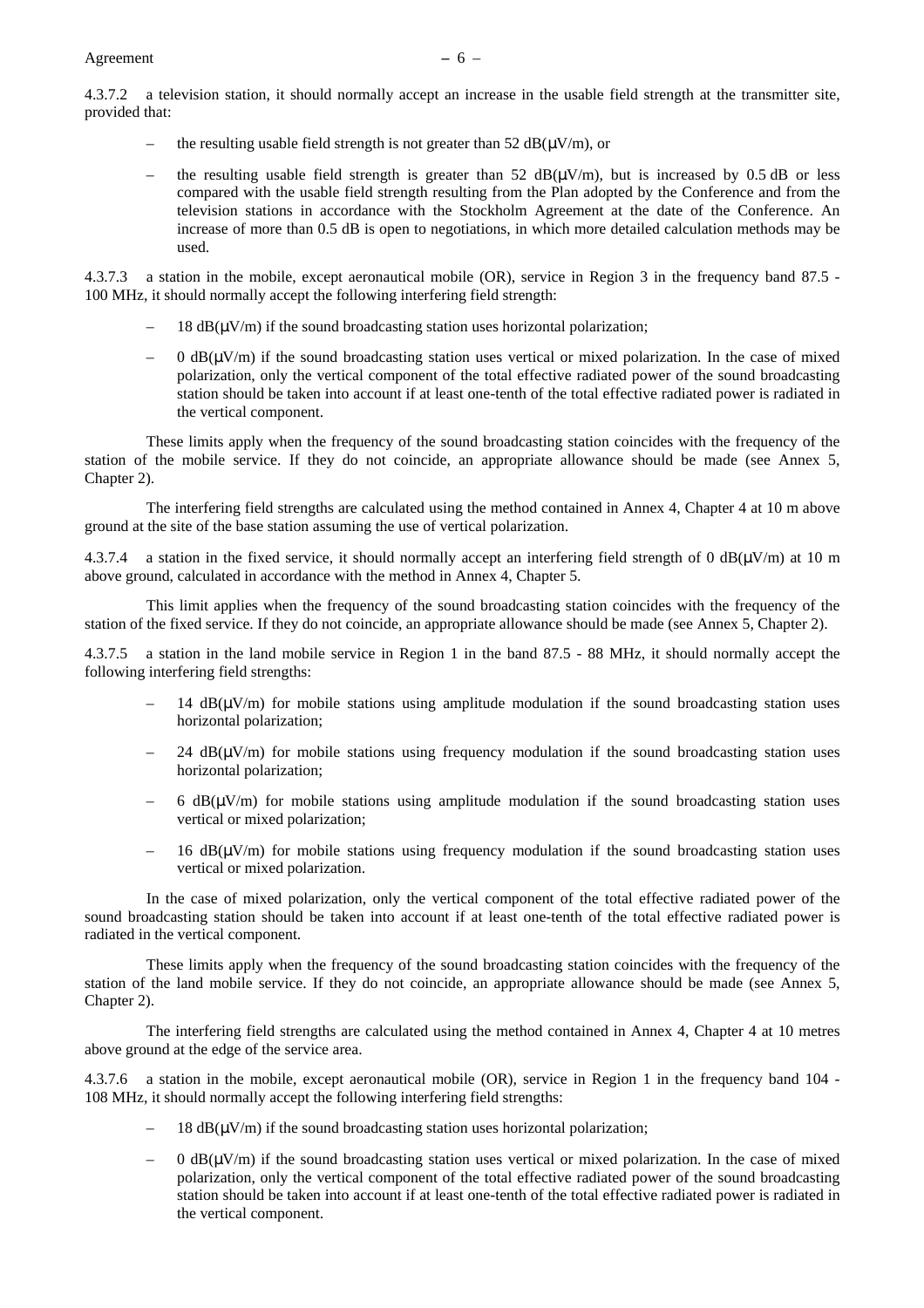These limits apply when the frequency of the sound broadcasting station coincides with the frequency of the station of the mobile service. If they do not coincide, an appropriate allowance should be made (see Annex 5, Chapter 2).

The interfering field strengths are calculated using the method contained in Annex 4, Chapter 4 at 10 m above ground at the site of the base station assuming the use of vertical polarization.

4.3.8 An administration receiving a telex from the IFRB sent in accordance with sections 4.2.7 or 4.3.3 may request the IFRB to calculate as indicated in section 4.3.7 above the increase in the usable field strength resulting from the proposed modification.

4.3.9 An administration may ask the administration proposing the modification to the Plan for any additional information it considers necessary to calculate the increase in the usable field strength. Similarly, the administration proposing the modification may ask any administration whose agreement it seeks for any additional information it considers necessary. The administrations shall inform the IFRB of such requests.

4.3.10 An administration which is not in a position to give its agreement to the proposed modification shall give its reasons within 100 days from the date of the weekly circular referred to in section 4.2.7 *c)*.

4.3.11 Seventy days after the publication of the weekly circular mentioned in section 4.2.7 or 4.3.3, the IFRB shall request by telex any administration which has not yet given its decision in the matter to do so and shall inform it that, if no reply is received within an overall period of 100 days following the date of publication of this weekly circular, it is deemed to have agreed to the proposed modification to the Plan. This time limit may be extended by 14 days in the case of an administration which has requested additional information or which has asked the IFRB to carry out technical studies.

4.3.12 If at the end of the 100-day period (possibly extended by 14 days) there is continuing disagreement, the IFRB shall make any study that may be requested by these administrations; it shall inform them of the result of the study and shall make such recommendations as it may be able to offer for the solution of the problem.

4.3.13 An administration may request the assistance of the IFRB in the following cases:

- in seeking the agreement of another administration;
- in applying any stage of the procedure described in this Article;
- in carrying out technical studies in relation to this procedure;
- in applying the procedure with respect to other administrations.

#### 4.4 *Comments of other administrations*

4.4.1 On receipt of the special section of the IFRB weekly circular published pursuant to section 4.2.7, administrations may send their comments to the administration proposing the modification either directly or through the IFRB. In any event the IFRB shall be informed that comments have been made.

4.4.2 An administration which has not notified its comments either to the administration concerned or to the IFRB within a period of 100 days following the date of the weekly circular referred to in section 4.2.7 *c)* shall be understood to have no objection to the proposed change. This time limit may be extended by 14 days in the case of an administration which has requested additional information or which has asked the IFRB to carry out technical studies.

# 4.5 *Cancellation of an Assignment*

When an assignment in conformity with this Agreement is cancelled, whether or not as a result of a modification (for instance, in connection with a change of frequency), the administration concerned shall immediately inform the IFRB, which shall publish this information in a special section of its weekly circular.

# 4.6 *Updating of the Plan*

4.6.1 An administration which has obtained the agreement of the administrations whose names were published in the special section referred to in sections 4.2.7 and 4.3.3, may bring the assignment in question into use and shall inform the IFRB, indicating the final agreed characteristics of the assignment together with the names of the administrations with which agreement has been reached.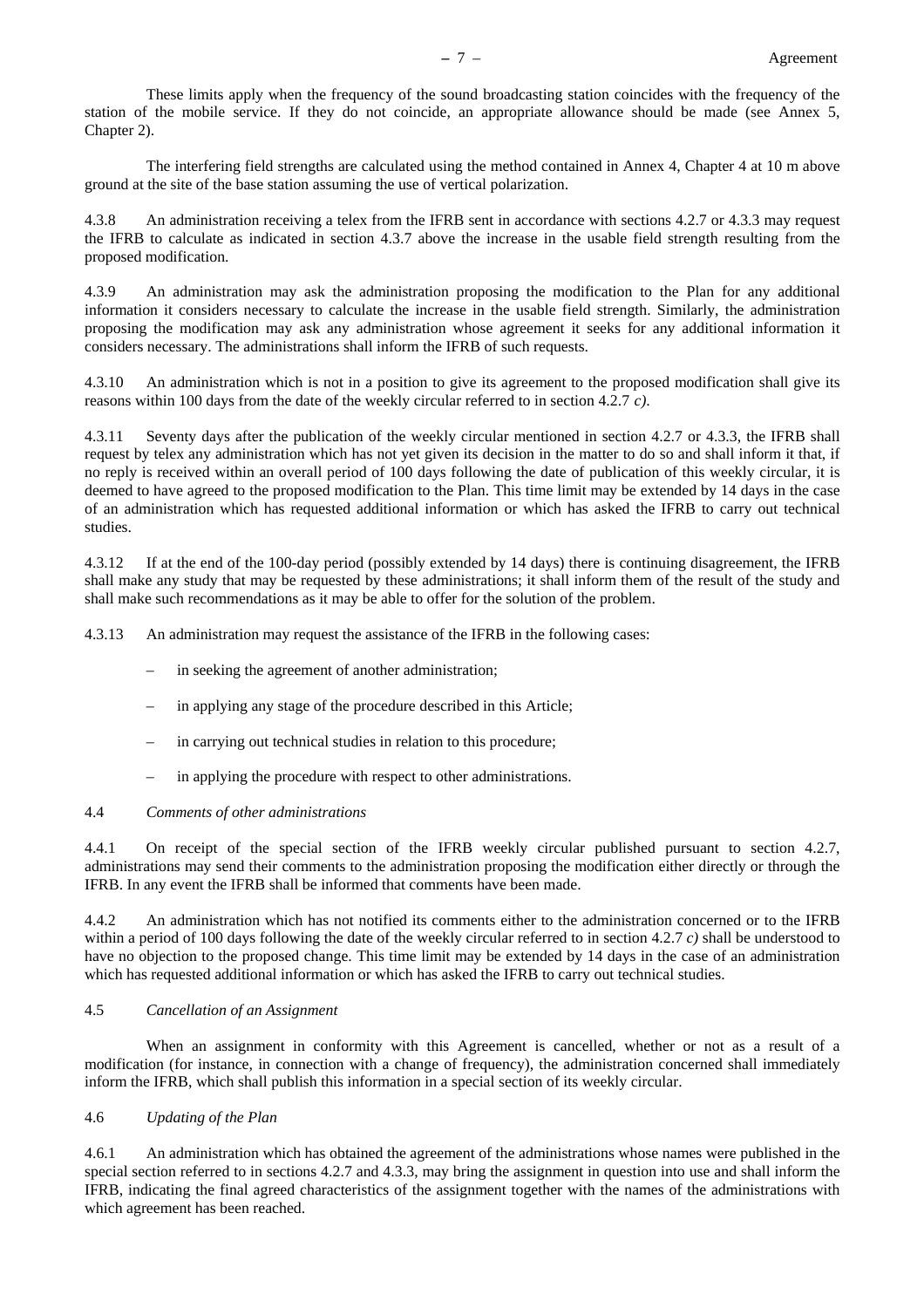<span id="page-13-0"></span>4.6.2 The IFRB shall publish in the special section of its weekly circular the information received under sections 4.2.5 or 4.6.1 together with the names of any administrations with which the provisions of this article have been successfully applied. With respect to Contracting Members, the assignment concerned shall enjoy the same status as those appearing in the Plan.

4.6.3 The IFRB shall maintain an up-to-date master copy of the Plan, taking account of any modifications, additions and deletions made in accordance with the procedure of this Article.

4.6.4 The Secretary-General shall publish an up-to-date version of the Plan in an appropriate form as and when the circumstances justify and in any case every three years.

# 4.7 *Elimination of harmful interference*

If a change, although made in accordance with the provisions of this Article, causes harmful interference to services of other Contracting Members, the administration which has made the change shall take the requisite action to eliminate such interference.

#### 4.8 *Settlement of disputes*

If, after application of the procedure described in this Article, the administrations concerned have been unable to reach agreement, they may resort to the procedure described in Article 50 of the Convention. They may also agree to apply the Optional Additional Protocol to the Convention.

# ARTICLE 5

#### **Compatibility with the Aeronautical Radionavigation Service**

#### 5.1 *General*

**\_\_\_\_\_\_\_\_\_\_\_\_\_\_\_**

5.1.1 The Plan adopted by the Conference has identified the cases of potential interference to the aeronautical radionavigation stations, at a limited number of test points selected by administrations (see Annex 2, Chapter 7). Unresolved cases of A1, A2 and B2 type interference shall be dealt with by application of the procedures in section 5.2.1 below, and those of B1 type interference by application of the procedures in section 5.2.2 below, in both cases on the basis of the criteria contained in Annex 2, Chapter 7 (see also Annex 5).

5.1.2 Assignments in the Plan which may cause interference of any of these types to stations in the aeronautical radionavigation service are identified by the following symbols1 :

> A1/. . . type A1 interference A2/. . . type A2 interference B2/. . . type B2 interference

followed by the symbols of the countries whose aeronautical radionavigation stations may be affected, or:

B<sub>1</sub>/. . . . . . type B<sub>1</sub> interference

followed, after the first oblique stroke, by the symbol of the country whose aeronautical radionavigation stations may be affected and, after the second oblique stroke, by the symbols of the countries whose sound broadcasting stations contribute to the interference.

<sup>1</sup> *Note:* For an explanation of the symbols, see the text concerning the remarks in the Plan (Annex 1).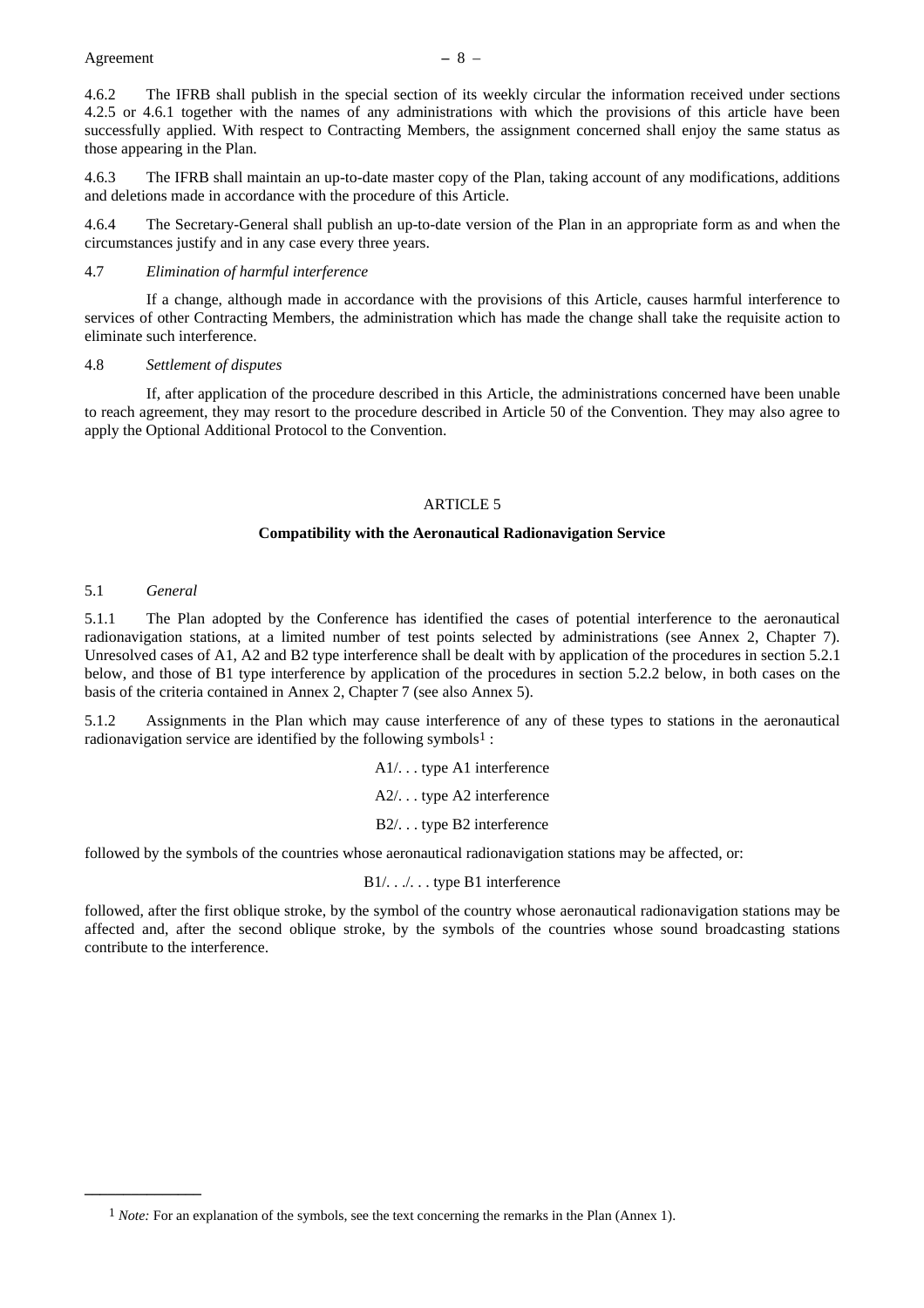# 5.2 *Implementation of the Plan*

# 5.2.1 *Type A1, A2 and B2 interference*

5.2.1.1 Before bringing into use an assignment in the Plan which bears a symbol  $A1/...$ ,  $A2/...$  or  $B2/...$ , the administration responsible for the sound broadcasting station shall inform the administration designated after that symbol, not later than 120 days before the date of bringing into use, indicating the dates and conditions under which the sound broadcasting station intends to arrange test experimental transmissions.

5.2.1.2 The administrations concerned shall agree on the dates, duration and conditions of the test period.

5.2.1.3 The administration of the territory on which the aeronautical radionavigation station is operated shall verify the interference situation resulting from the experimental transmission. If this administration finds that the level of interference exceeds the level indicated in Annex 2, Chapter 7, it shall inform the administration of the territory on which the sound broadcasting station is to be operated.

If there is disagreement on the level of interference caused to the aeronautical radionavigation station, this level will be verified at other test points to be determined by the administration responsible for the aeronautical radionavigation station. If that level still exceeds the level indicated in Annex 2, Chapter 7, the administration of the territory on which the sound broadcasting station is to be operated shall be informed, with a copy to the IFRB.

5.2.1.4 The administration of the territory on which the sound broadcasting station is to be operated shall immediately adopt appropriate measures to reduce the interference to the aeronautical radionavigation station to or below the level indicated in Annex 2, Chapter 7.

5.2.1.5 If, despite the full application of the foregoing provisions, the administrations concerned fail to reach an agreement, and if experimental test transmissions show that the operation of the sound broadcasting station would actually cause harmful interference to an aeronautical radionavigation station, the broadcasting station shall not be brought into service. However, the status of this assignment, although not in use, shall be maintained with regard to all other assignments in the Plan.

5.2.1.6 When notifying the assignment of the sound broadcasting station in accordance with Article 7 of this Agreement, the administration responsible for this designated station shall indicate the agreement of the administration designated after the symbols A1/. . ., A2/. . . or B2/. . .

# 5.2.2 *Type B1 interference*

5.2.2.1 If all sound broadcasting stations contributing to the incompatibility case belong to the country operating the aeronautical radionavigation station, this case shall be resolved on a national basis. The IFRB shall offer assistance to the country concerned if it cannot resolve the case itself.

5.2.2.2 If all sound broadcasting stations contributing as "primary interferer"1 to the incompatibility case belong to the country operating the aeronautical radionavigation station, this case shall be dealt with as in section 5.2.2.1 after section 5.2.2.4 has been applied in respect of the foreign broadcasting station contributing as "secondary interferer"1 to the incompatibility.

5.2.2.3 Before bringing into use an assignment in the Plan which bears the symbol B1/. . ./. . ., the administration responsible for the sound broadcasting station shall consult all the administrations whose stations are likely to suffer interference, indicating the date at which it intends to bring this assignment into use.

5.2.2.4 Each administration whose sound broadcasting stations contribute to the interference shall reduce, in the direction of the test point considered, the effective radiated power of its sound broadcasting stations contributing to the incompatibility, where this is possible without reducing their service areas.

5.2.2.5 If this is insufficient, the administrations concerned shall take such appropriate measures as they may agree upon in order to avoid B1 interference.

**\_\_\_\_\_\_\_\_\_\_\_\_\_\_\_**

<sup>1</sup> See paragraph 5.2.2.9.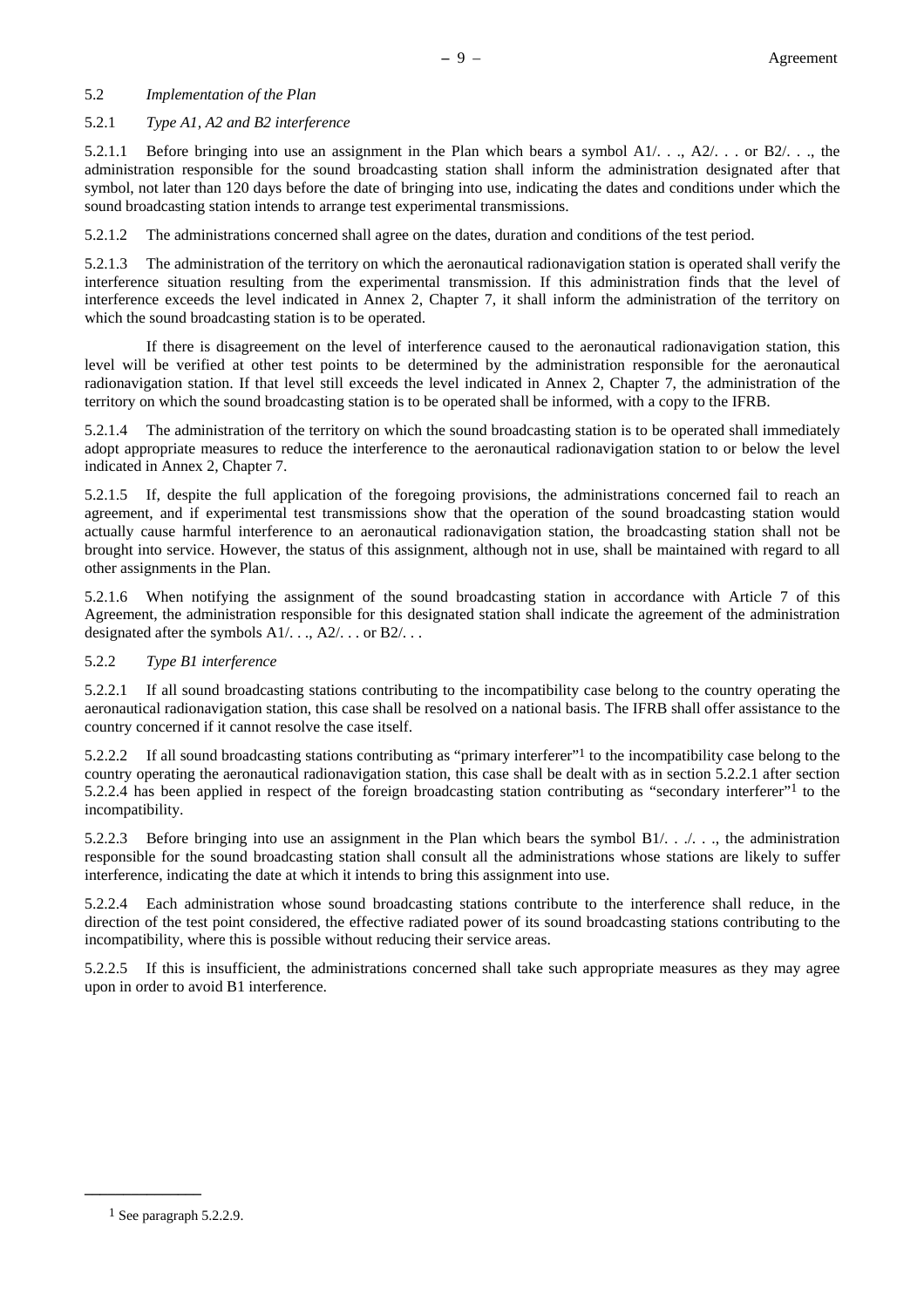- 5.2.2.6 In case of disagreement, the following measures shall be envisaged:
	- *a)* reduction of power of all sound broadcasting stations contributing to the incompatibility in the direction of the test point considered (by reducing the transmitter output power, by reducing the effective radiated power by means of an appropriate antenna diagram, or both);
	- *b)* seeking an alternative frequency for one of the sound broadcasting stations;
	- *c*) in exceptional cases seeking an alternative frequency for the aeronautical radionavigation station.
	- *a*) to *c*) are not given in order of priority. The most appropriate measure will depend on the particular case.

5.2.2.7 If, despite the full application of the foregoing provisions, the administrations concerned fail to reach an agreement, the bringing into use of any sound broadcasting assignment contributing to the interference shall be subject to experimental test transmissions to be carried out as indicated in sections 5.2.1.1 to 5.2.1.3 above.

If the experimental test transmissions show that the operation of the broadcasting assignment under test will give rise to a level of interference to the aeronautical radionavigation station concerned in excess of that indicated in Annex 2, Chapter 7, the administration responsible for the sound broadcasting assignment shall immediately adopt appropriate measures to reduce the interference to the aeronautical radionavigation station to or below the level indicated in Annex 2, Chapter 7. If this is not possible, there are two cases to be considered:

- *a)* if the assignment to be brought into use belongs to an administration which has more than one assignment contributing to the interference, this administration shall decide which of its assignments shall not operate. However, the status of this assignment, although not in use, shall be maintained with regard to all other assignments in the Plan;
- *b)* if the sound broadcasting stations contributing to the interference belong to different administrations, the sound broadcasting station whose assignment is to be brought into use shall not be brought into service. However, the status of this assignment, although not in use, shall be maintained with regard to all other assignments in the Plan.

5.2.2.8 When notifying the assignment of the sound broadcasting station in accordance with Article 7 of this Agreement, the administration responsible for this station shall indicate the agreement of the administrations whose stations were likely to suffer interference.

5.2.2.9 For the purpose of these provisions, a primary interferer is a sound broadcasting station the power of which at the input to the aeronautical radionavigation receiver located at the test point is equal to or above the trigger value, and a secondary interferer is a sound broadcasting station the power of which at the input to the aeronautical radionavigation receiver located at the test point is equal to or above the cut-off value but below the trigger value (see Annex 2, Chapter 7).

#### 5.3 *Modifications to the Plan*

5.3.1 Any administration wishing to modify the Plan shall obtain the agreement of any other administration whose aeronautical radionavigation stations are likely to be affected.

5.3.2 The aeronautical radionavigation stations of an administration are likely to be affected if the distance from the sound broadcasting station under consideration to the nearest point on the boundary of that country is less than the limit indicated in Annex 4, Chapter 3.

5.3.3 The administrations concerned shall agree on the criteria and methods to be used, taking into account those developed during the Conference (see Annex 2) and use the updated Plan and updated lists of the aeronautical radionavigation stations as well as any criteria appearing in the latest relevant CCIR Recommendations.

5.3.4 Administrations may request the IFRB to carry out this coordination on their behalf, including any calculations required for the protection of the aeronautical radionavigation stations, provided they supply the necessary information to the IFRB.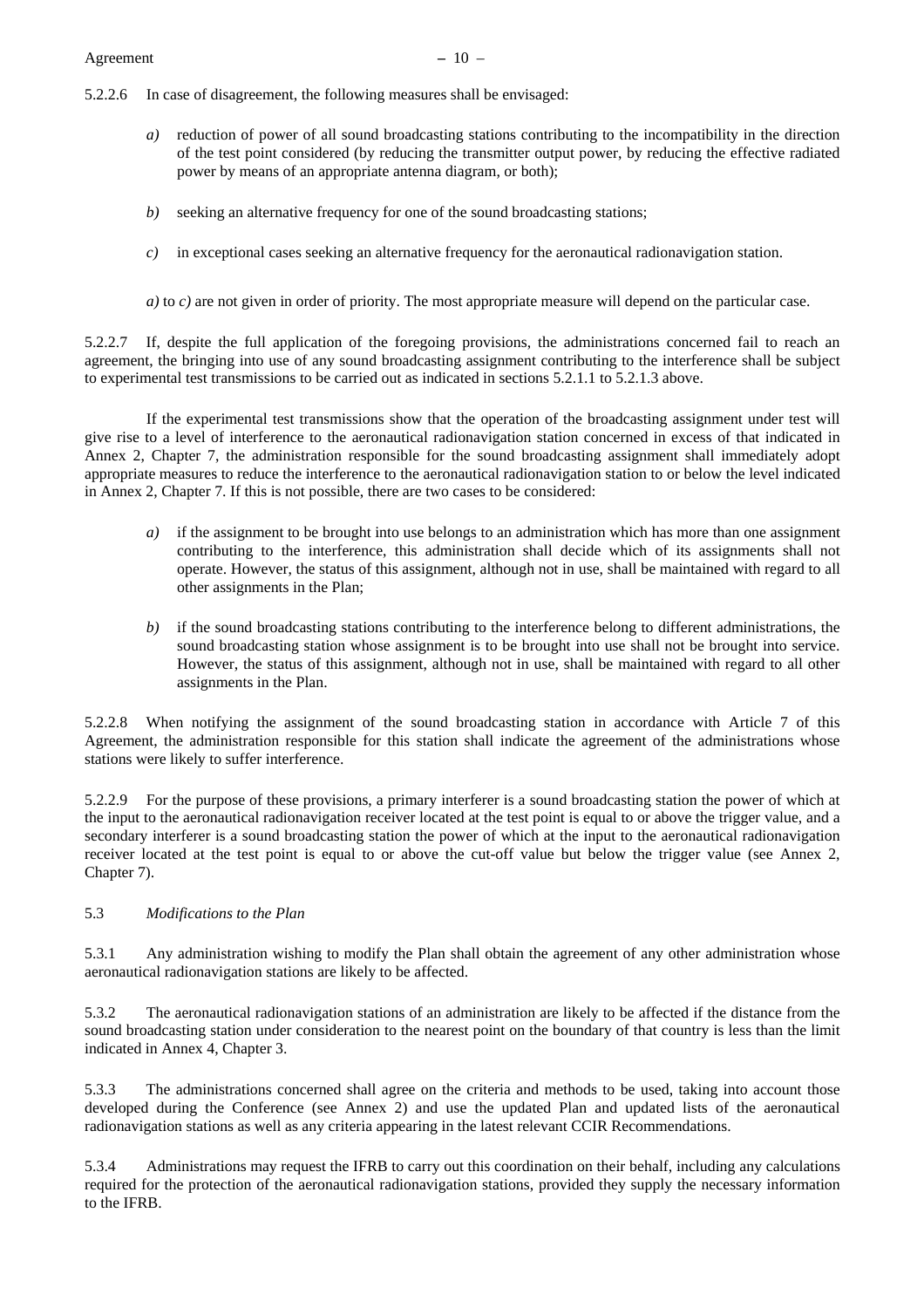# ARTICLE 6

#### **Continued Coordination of Assignments Appearing in the Appendix to the Plan**

<span id="page-16-0"></span>6.1 The requirements concerning assignments which cause a nuisance field strength higher than 60 dB/ $\mu$ V/m to other assignments and which have not secured all the necessary agreements during the Conference are contained in the Appendix to the Plan. They will remain in this Appendix until 1 July 1992. Exceptionally, at the request of one or more of the administrations concerned, an assignment may remain in the Appendix until 31 December 1993; a copy of this request shall be sent to the IFRB.

6.2 Until the dates indicated in section 6.1 above, these assignments have the same status as the other assignments in the Plan as regards the application of the provisions of Article 4.

6.3 Administrations should continue coordination of these assignments, taking account of the geographical conditions and other relevant factors to the extent that the necessary data are available, and inform the IFRB of the agreements obtained.

- 6.4 When the IFRB finds that:
	- all the necessary agreements have been obtained, or
	- the assignment appearing in the Appendix to the Plan has been modified in such a way that its nuisance field strength caused to the stations of the administrations whose agreement is still required is 60  $dB/\mu V/m$  or less,

it shall publish the assignment concerned in a special section of its weekly circular and shall transfer it to the appropriate part of the Plan.

- 6.5 For the purpose of applying Article 4, the reference usable field strength to be used shall be:
	- for an assignment appearing in Part 1 or Part 2 of the Plan, the usable field strength resulting from the other assignments appearing in those parts of the Plan;
	- for an assignment appearing in the Appendix, the usable field strength resulting from all the assignments appearing in the Plan including the Appendix.

6.6 Each time an assignment is transferred from the Appendix to the appropriate part of the Plan, the reference usable field strength of the stations concerned shall be calculated again and the result obtained shall be used for the application of the provisions of Article 4.

# ARTICLE 7

# **Notification of Frequency Assignments**

7.1 When an administration of a Contracting Member proposes to bring into use an assignment in conformity with this Agreement, it shall notify the assignment to the IFRB in accordance with the provisions of Article 12 of the Radio Regulations. (See also Article 5 of this Agreement and Resolutions Nos. 2 and 3.)

7.2 In relations between Contracting Members, assignments thus brought into service and entered in the Master International Frequency Register will have the same status, irrespective of the date on which they are brought into service.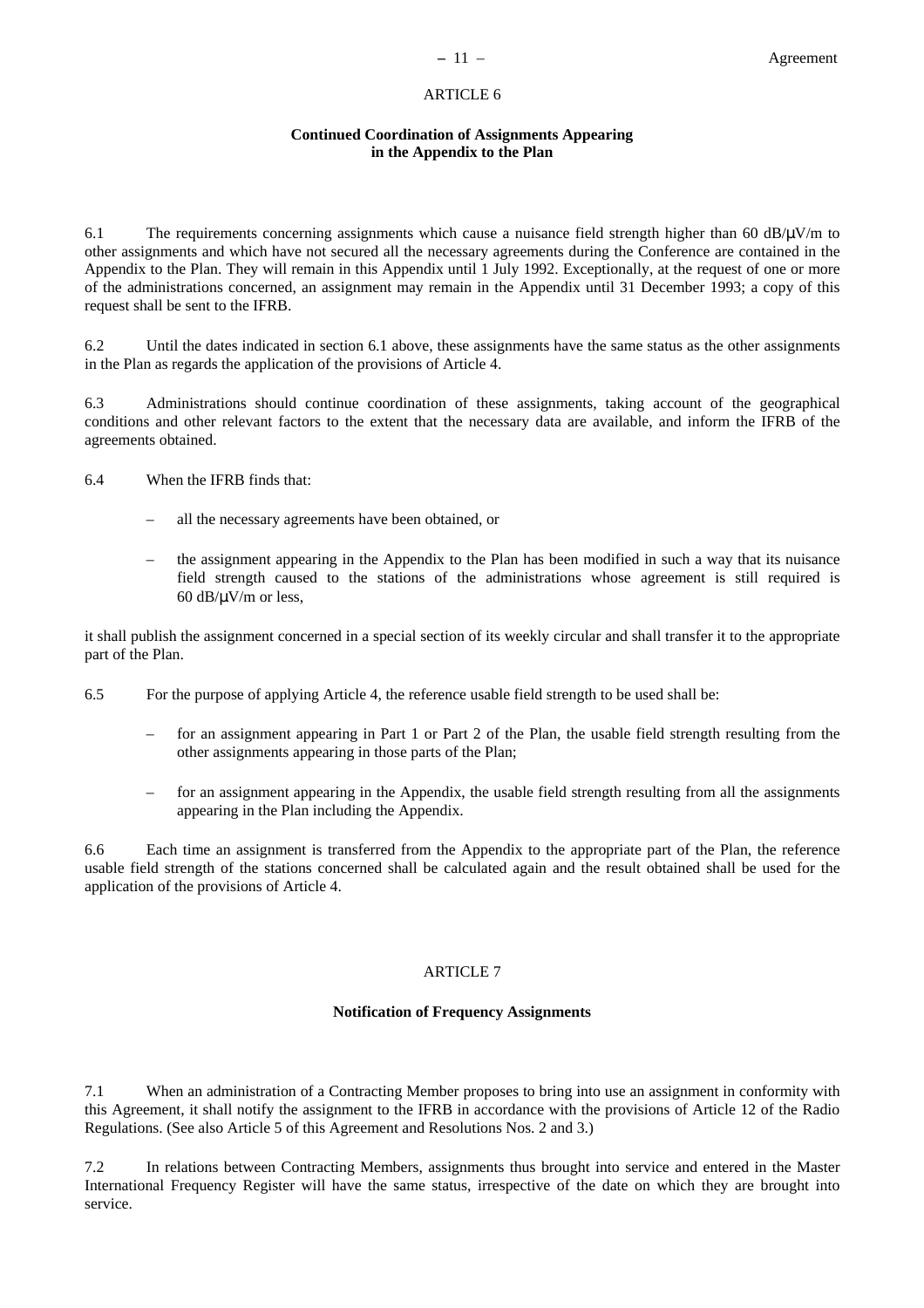**\_\_\_\_\_\_\_\_\_\_\_\_\_\_\_**

# ARTICLE 8

#### **Accession to the Agreement**

<span id="page-17-0"></span>8.1 Any Member of the Union in the planning area which has not signed the Agreement may at any time deposit an instrument of accession with the Secretary-General, who shall immediately inform the other Members of the Union. Accession to the Agreement shall be made without reservations and shall apply to the Plan as it stands at the time of accession.

8.2 Accession to the Agreement shall become effective on the date on which the instrument of accession is received by the Secretary-General.

# ARTICLE 9

#### **Scope of Application of the Agreement**

9.1 The Agreement shall bind Contracting Members in their relations with one another but shall not bind those Members in their relations with non-Contracting Members1 .

9.2 If a Contracting Member enters reservations with regard to any provision of this Agreement, other Contracting Members shall be free to disregard such provision in their relations with the Member which has made such reservations.

# ARTICLE 10

#### **Approval of the Agreement**

10.1 Members signatory to the Agreement shall notify their approval of this Agreement, as promptly as possible, to the Secretary-General, who shall at once inform the other Members of the Union.

## ARTICLE 11

# **Denunciation of the Agreement**

11.1 Any Contracting Member may denounce this Agreement at any time by a notification sent to the Secretary-General, who shall inform the other Members of the Union.

11.2 Denunciation shall become effective one year after the date on which the Secretary-General receives the notification of denunciation.

11.3 On the date on which the denunciation becomes effective, the IFRB shall delete from the Plan the assignments in the band 87.5 - 108 MHz entered in the name of the Member denouncing the Agreement. (See Recommen– dation No. 1.)

<sup>1</sup> For relations with non-Contracting Members with respect to the band 100 - 108 MHz, see Article 3 of this Agreement (see also Resolution No. 4 and Recommendation No. 1).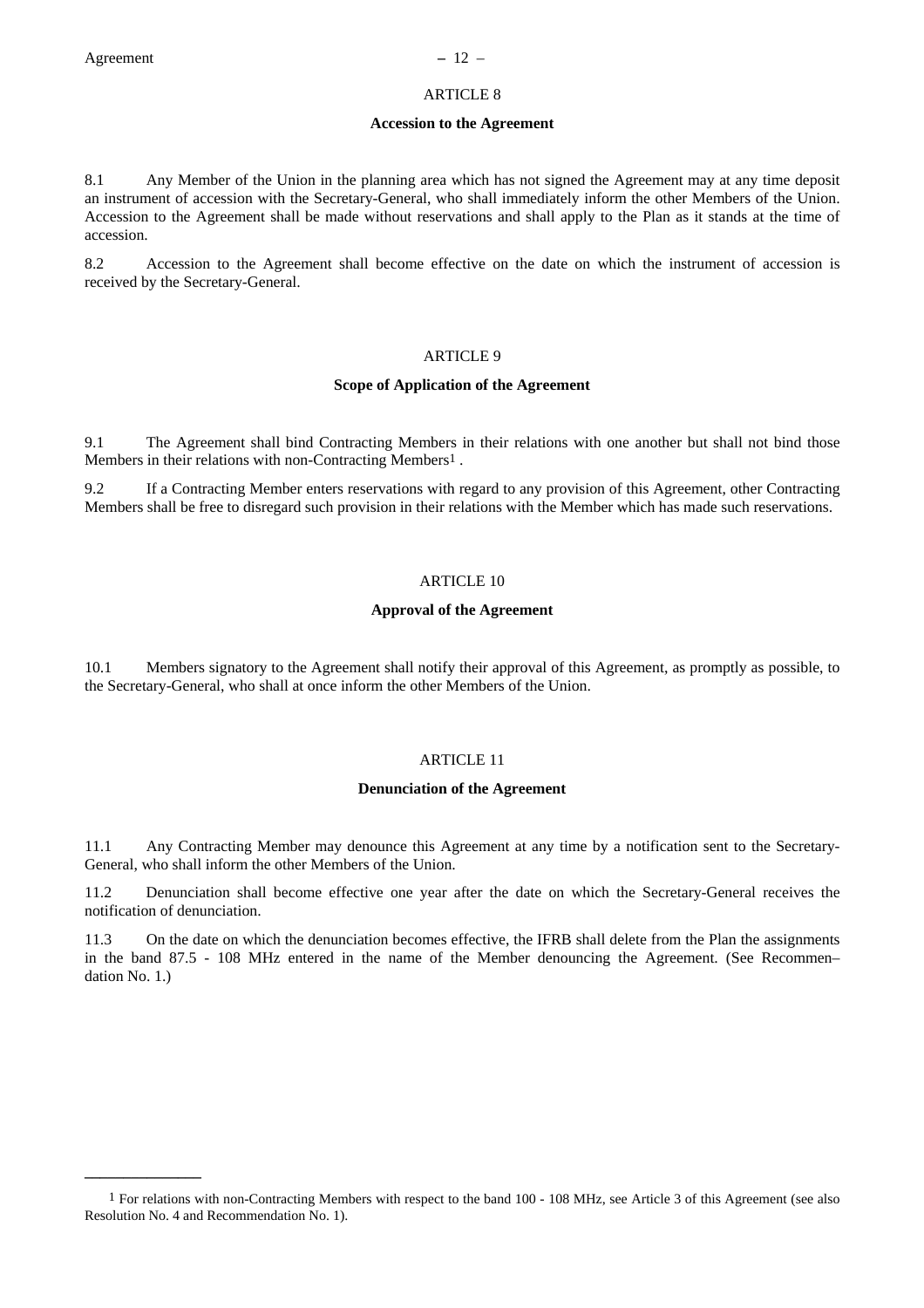# ARTICLE 12

#### **Revision of the Agreement**

<span id="page-18-0"></span>12.1 No revision of this Agreement shall be undertaken except by a competent administrative radio conference convened in accordance with the procedure laid down in the Convention, to which at least all the Members of the Union in the planning area shall be invited.

# ARTICLE 13

# **Entry into Force and Duration of the Agreement**

13.1 This Agreement shall enter into force on 1 July 1987, at 0001 hours UTC.

13.2 On that date, with the exception of stations operating in conformity with No. 342 of the Radio Regulations, sound broadcasting stations in operation with frequency assignments which do not appear in Parts 1 and 2 of the Plan referred to in Article 3, paragraph 3.1, shall cease transmitting. Such stations may resume operation provided the necessary agreements are obtained.

13.3 This Agreement and the annexed Plan have been established with a view to meeting the requirements of the broadcasting service (sound) in the band 87.5 - 108 MHz for a period of 20 years from the date of entry into force of the Agreement.

\_\_\_\_\_\_\_\_\_\_\_\_

13.4 This Agreement shall remain in force until it is revised in accordance with Article 12.

IN WITNESS WHEREOF, the undersigned delegates of the Members of the Union mentioned above have, on behalf of the competent authorities of their respective countries, signed this Agreement in a single copy in the Arabic, English, French, Russian and Spanish languages; in case of dispute, the French text shall be authentic. This copy shall remain deposited in the archives of the Union. The Secretary-General shall forward one certified true copy to each Member of the Union in the planning area.

Done at Geneva, 7 December 1984

# **For the Democratic Republic of Afghanistan:**

M. AKBAR KHERAD MIR AZIZULLAH BURHANI

ERWIN SAUERMANN KLAUS OLMS

**In the name of the Federal Republic of Germany:**

**For the Socialist People's Republic of Albania:**

RIFAT KRYEZIU PANDELI PAPALILO FREDERIK KOTE GARIP PALUSHI

**For the People's Democratic Republic of Algeria:**

N. BOUHIRED A. HOUYOU R. BOUNAB M. DERRAGUI M. MEHNI

**For the People's Republic of Angola:**

JOÃO PEDRO LUBANZA JOSÉ ALVES SARAIVA

**For the Kingdom of Saudi Arabia:**

SULEIMAN M. GHANDOURAH HABEEB K. ALSHANKITI SAED A. ALGHAMDI AL-FARHA SAUD A. ALRASHEED YOUSEF S. ALDEHAIM MOHAMMAD H. ABDULMOHSIN ABDULRAHMAN A. ALYAMI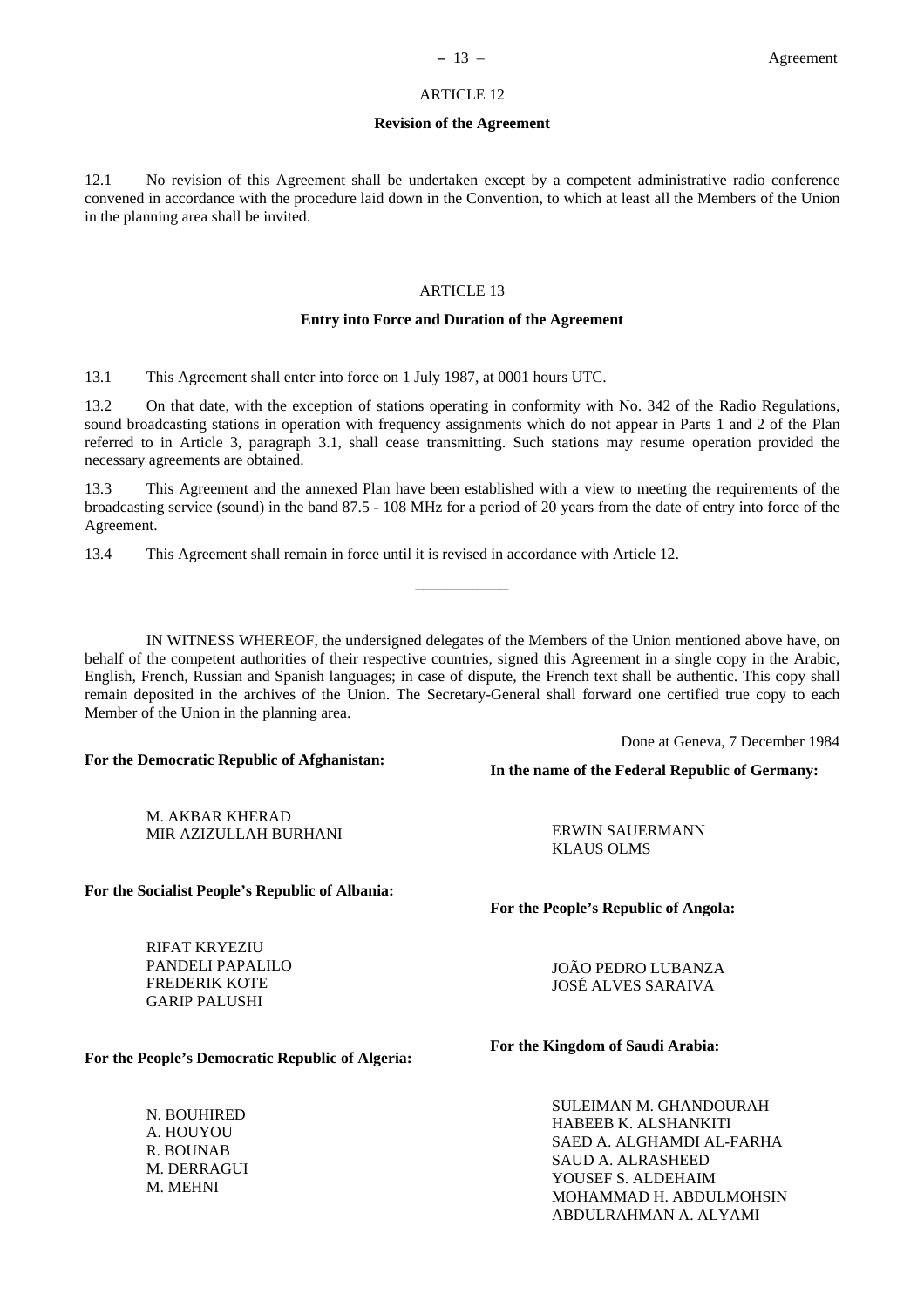# **For Austria:**

LETTNER G. PRULL F.

# **For Belgium:**

TASTENOY R. GEWILLIG M. HAUSEUX R.

# **For the People's Republic of Benin:**

B. AGNAN

#### **For the Byelorussian Soviet Socialist Republic:**

V. GREKOV

# **For the Republic of Botswana:**

JOSEPH MODIMOETSHO BVOSIE SEKETE HABUJI SOSOME

# **For the People's Republic of Bulgaria:**

YANEV YANKO

#### **For Burkina Faso:**

KABA YOUSSOUF ONADIA L. RAPHAËL

#### **For the Republic of Cameroon:**

YANZE EMMANUEL SONFACK PIERRE MELONGO BISSO JACOB

#### **For the Republic of Cyprus:**

PAUL T. ASTREOS R. MICHAELIDES ANDREAS MICHAELIDES

# **For the Vatican City State:**

SABINO MAFFEO PIER VINCENZO GIUDICI

# **For the People's Republic of the Congo:**

POUEBA PAUL ALBERT

## **For the Republic of the Ivory Coast:**

TIEMELE KOUANDE CHARLES COULIBALY ADAMA NGUESSAN KOFFI EUGENE YAO KOUAKOU JEAN-BAPTISTE

## **For Denmark:**

JØRN BACH ARNE FOXMAN J. A. HEEGAARD JØRN ANDERSEN JØRGEN WEBER

# **For the Arab Republic of Egypt:**

M. FAWZY YASSIN OLFAT A. SHAWKAT MAHMOUD ABDEL WANIS KABEIL

#### **For Spain:**

FRANCISCO VIRSEDA BARCA PASCUAL MENENDEZ FRANCISCO MOLINA NEGRO LORENZO CHAMORRO SANTA CRUZ

# **For Finland:**

K. TERÄSVUO CHRISTER NYKOPP

## **For France:**

P. H. GASCHIGNARD H. BERTHOD

# **For the Gabonese Republic:**

IMOUNGA FRANCIS LEGNONGO JULES

#### **For Greece:**

C. HAGER A. KASMAS TH. KOKOSSIS D. ANGELOGIANNIS

# **For the Republic of Guinea:**

MAMADOU SALIOU DIALLO ABDALLAH CAMARA

#### **For the Hungarian People's Republic:**

VALTER FERENC HORVÁTH LAJOS

# **For the Islamic Republic of Iran:**

KAVOUSS ARASTEH MOGHADDAM BARZEGAR-MARVASTI HOSSEIN YAGHOOB ASLANI BALICINI

#### **For the Republic of Iraq:**

KHALID AMIN N. Y. ABACHI A. M. HINDI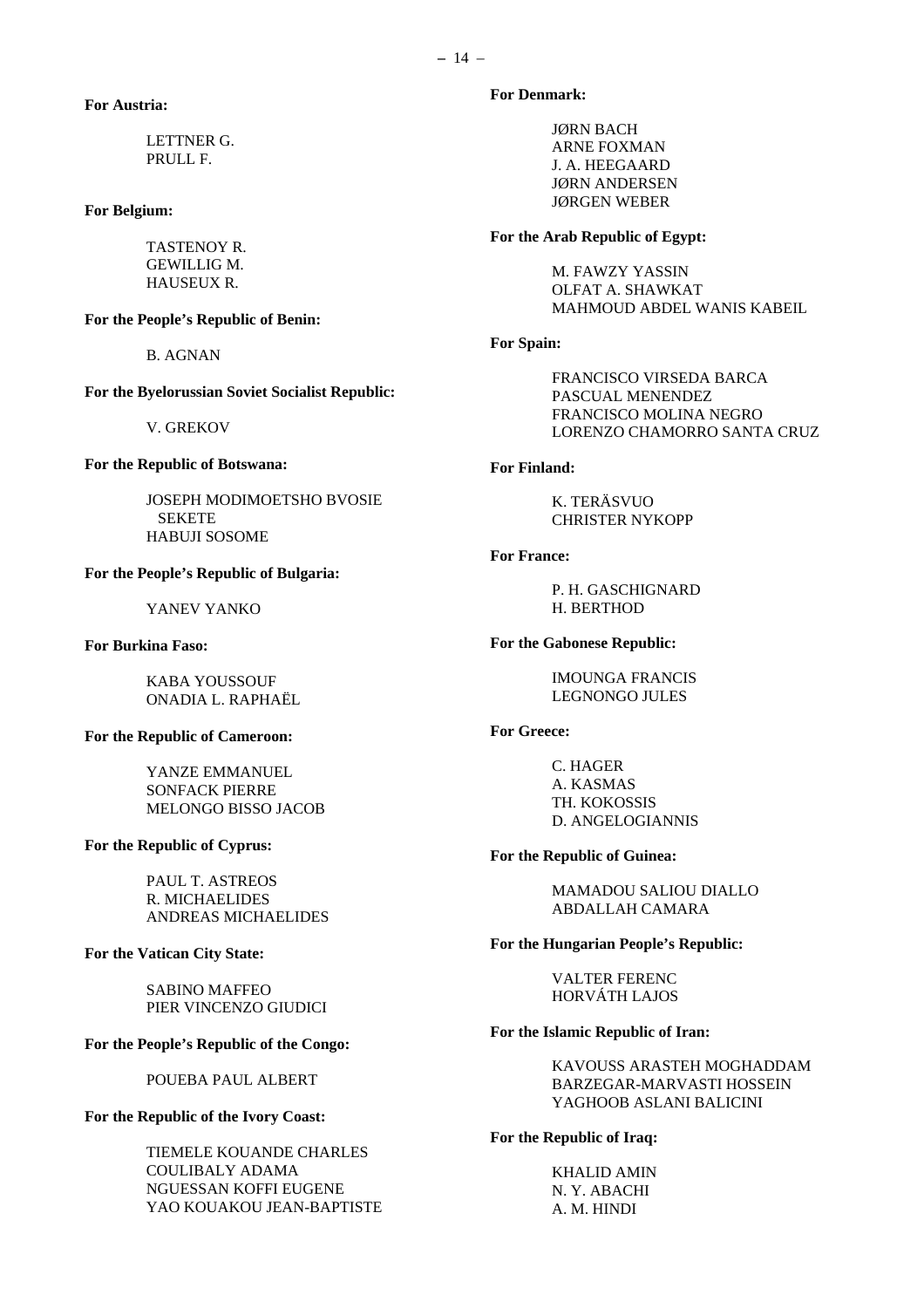SEAMUS MORAN THOMAS A. DEMPSEY MICHAEL J. C. CURLEY

**For the State of Israel:**

E. NISSIM J. NITSAN

**For Italy:**

A. PETTI

**For the Hashemite Kingdom of Jordan:**

OSAMA ASFOURA

**For the Republic of Kenya:**

JOED NGARUIYA ISAAC N. ODUNDO J. P. KIMANI STEPHEN M. CHALLO

**For the State of Kuwait:**

JAWAD A. ALMAZEEDI ABDUL AZIZ M. S. AL-FURAIHI ABDULWAHAB ALI ALSUNAIN

**For the Kingdom of Lesotho:**

F. L. LETELE

**For the Socialist People's Libyan Arab Jamahiriya:**

WALID A. LUTFI ALI MOHAMED ENAYLI SALEM ABDALHADE SALEM MOHAMED SALEH ALSABEY MOKTAR A. ABUSHAALA SAADALLA A. BENSAUD ABDURRAZAGH ALI LAKLUK KHALIFA Y. GOUGILAH YOUSSEF S. MEGIRAB

**For the Principality of Liechtenstein:**

Count M. VON LEDEBUR

**For Luxembourg:**

M. HEINEN

**For the Republic of Mali:**

TRAORÉ DIADIÉ

ALFRED FALZON JOSEPH BARTOLO ANTHONY VELLA ALEXANDER BONNICI

#### **For the Kingdom of Morocco:**

ALI SKALLI MOHAMMED HAMMOUDA AHMED TOUMI

**For Monaco:**

CÉSAR SOLAMITO

**For the Mongolian People's Republic:**

SH. YUMJAV

**For Norway:**

THORMOD BØE TORE ØVENSEN

**For the Sultanate of Oman:**

HAMED YAHYA AL-KINDY

**For the Republic of Uganda:**

HAMALA YONA

**For the Kingdom of the Netherlands:**

F. R. NEUBAUER H. K. DE ZWART

**For the People's Republic of Poland:**

J. FAJKOWSKI

#### **For Portugal:**

FERNÃO MANUEL HOMEM DE GOUVEIA FAVILA VIEIRA JOAQUIM FERNANDES PATRÍCIO DURVAL DE LUCENA BELTRÃO DE CARVALHO

**For the State of Qatar:**

ABDULLA AHMED AL-MOHANADI AHMAD AL-SOUJ

**For the Syrian Arab Republic:**

BARA MICHEL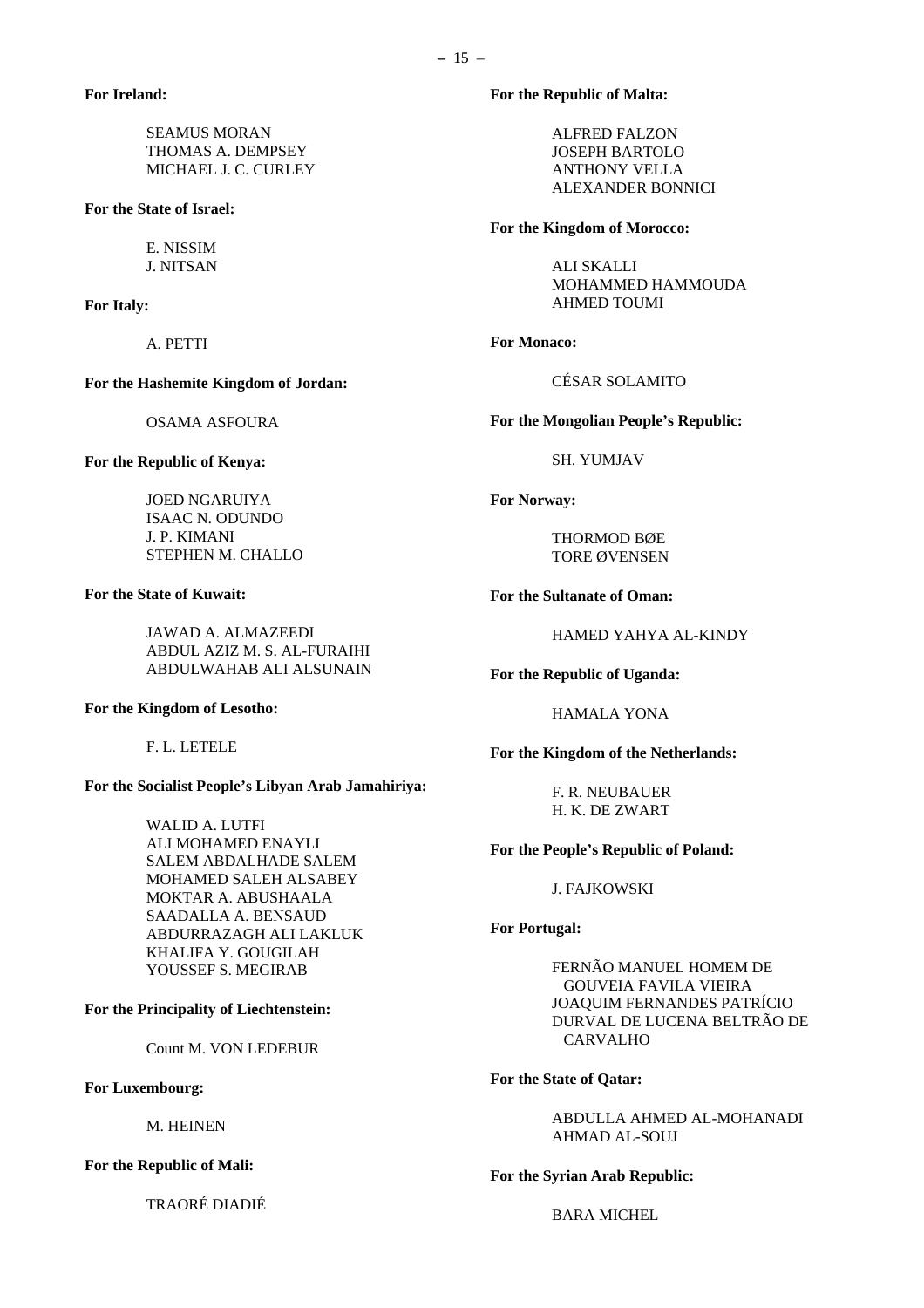**For the German Democratic Republic:**

# HANS-J. HAMMER

**For the Ukrainian Soviet Socialist Republic:**

YOURI MALKO

**For the Socialist Republic of Romania:**

#### ANDREI CHIRICA

**For the United Kingdom of Great Britain and Northern Ireland:**

> ALAN MARSHALL R. A. BEDFORD G. J. PHILLIPS G. C. STEMP ALFRED L. WITHAM

**For the Republic of San Marino:**

PIETRO GIACOMINI IVO GRANDONI

# **For the Republic of Senegal:**

ABOUBAKARY NDIONGUE

#### **For Sweden:**

PERCY PETTERSSON BERTIL OLSTRUP

#### **For the Confederation of Switzerland:**

STEFFEN CHARLES SCHWARZ ERNST

#### **For the Kingdom of Swaziland:**

CYPRIAN SIPHO MOTSA

# **For the United Republic of Tanzania:**

ELIAH ALI HIMA MKONGWE

**For the Republic of Chad:**

HAMID KANTE BENDOLEM TABA

**For the Czechoslovak Socialist Republic:**

JÍRA JI∉Í

#### **For the Togolese Republic:**

GNASSOUNOU-AKPA KOUASSI ELE AKPAKI KOFFI OSSANDJOU

#### **For Tunisia:**

CHAFFAI MONGI BCHINI MOHAMED SALEM BETTAÏEB BÉCHIR

# **For Turkey:**

HAYRETTIN GÜRSOY

**For the Union of the Soviet Socialist Republics:**

A. ISAEV

**For the Yemen Arab Republic:**

ABDULLAH MOHAMED FARHAN

**For the People's Democratic Republic of Yemen:**

MOHAMED ALI AZZANI

**For the Socialist Federal Republic of Yugoslavia:**

ANDREJ GRAHOR DRA®KO MARIN

**For the Republic of Zambia:**

CHURCHILL FLOYD MUTALE

#### **For the Republic of Zimbabwe:**

D. WOODWARD

*\_\_\_\_\_\_\_\_\_\_\_\_\_\_\_\_*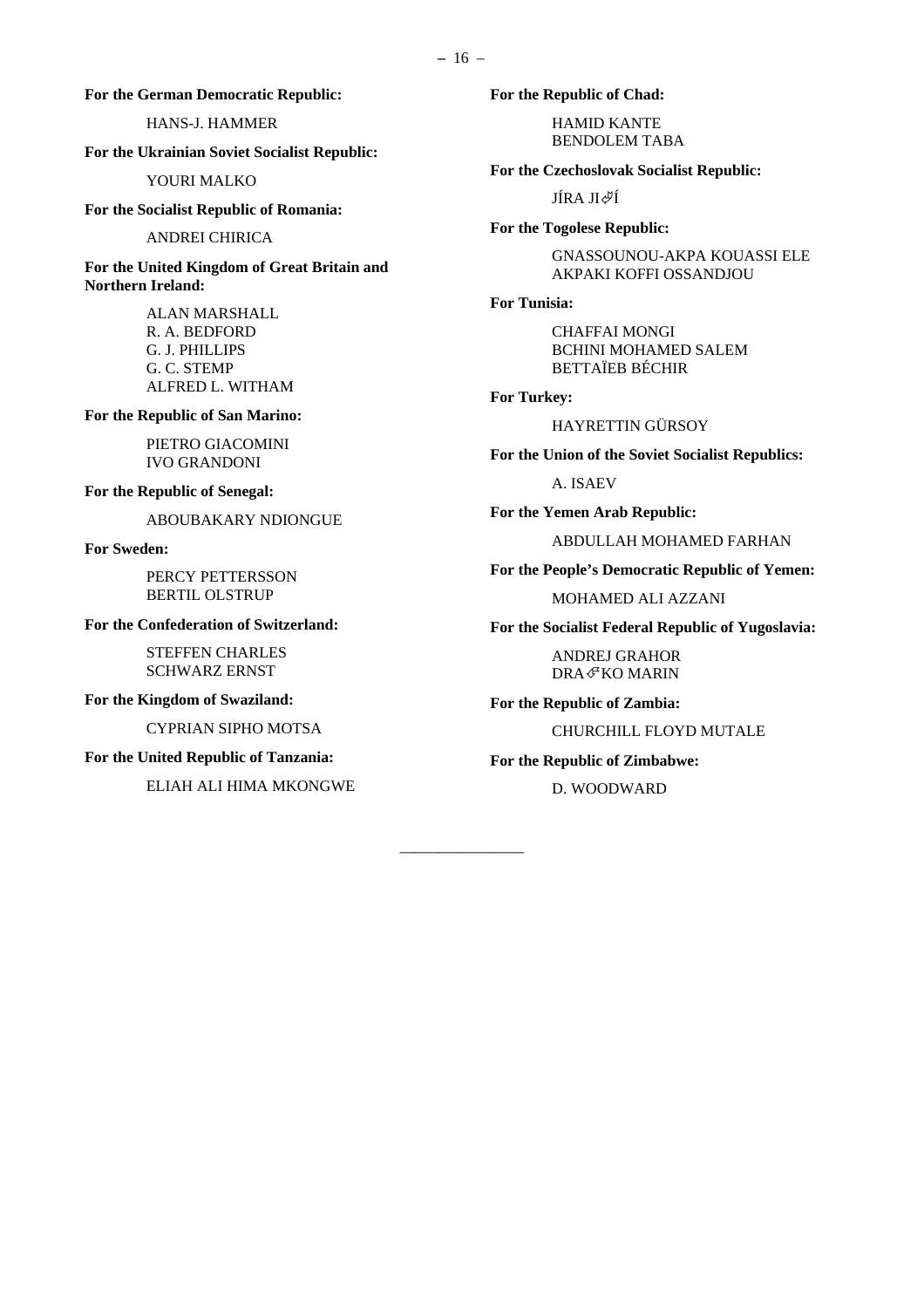# **–** 17 –

# ANNEX 1

# **Frequency Assignment Plan for FM Sound Broadcasting Stations in Region 1 and Part of Region 3 in the Band 87.5 - 108 MHz**

Information included in the columns of the Plan

<span id="page-22-0"></span>*Note by the General Secretariat: The Plan, as described in Article 3 of the Agreement, is published in the form of microfiches placed in the pocket at the end of this volume. The Plan, except for the information in columns 14 and 16 and the notes relating to compatibility with the aeronautical radionavigation service, has also been published in Conference documents 190(Rev.1) and 191(Rev.1).*

# *Column*

- 1. Assigned frequency (MHz)
- 2. Country symbol
- 3. Name of transmitting station
- 4. Symbol of the geographical area in which the station is located (see Table No. 1 of the Preface to the International Frequency List)
- 5. Geographical coordinates, in degrees and minutes, of the transmitting antenna site
- 6 Altitude of site of transmitting antenna above sea level (m)
- 7. Height of the antenna above ground level (m)
- 8. Polarization (H, V or M)
- 9. System (1, 2, 3, 4 or 5)1
- 10. Total effective radiated power (dBW)
- 11. Maximum effective radiated power of the horizontally polarized component (dBW)
- 12. Maximum effective radiated power of the vertically polarized component (dBW)
- 13. Directivity of antenna (ND or D)
- 14. Effective radiated power of the horizontal component and the vertical component in different azimuths (dBW)
- 15. Maximum effective antenna height (m)
- 16. Effective antenna height at different azimuths
- 17. Sectors or directions of restricted e.r.p. (in degrees)
- 17.1 Sector No. 1
- 17.2 Sector No. 2
- 17.3 Sector No. 3
- 17.4 Sector No. 4
- 18. Attenuation in the sector concerned (dB)
- 18.1 Attenuation in sector No. 1
- 18.2 Attenuation in sector No. 2
- 18.3 Attenuation in sector No. 3
- 18.4 Attenuation in sector No. 4
- 19. Remarks2

**\_\_\_\_\_\_\_\_\_\_\_\_\_\_\_**

The above information from column 1 to column 19 is an integral part of the Plan. In case of divergence between indications in columns 17 and 18 on the one hand and column 14 on the other, the information in column 14 should be used.

<sup>1</sup> See paragraph 3.1 of Annex 2 to the Agreement.

<sup>2</sup> See the following page.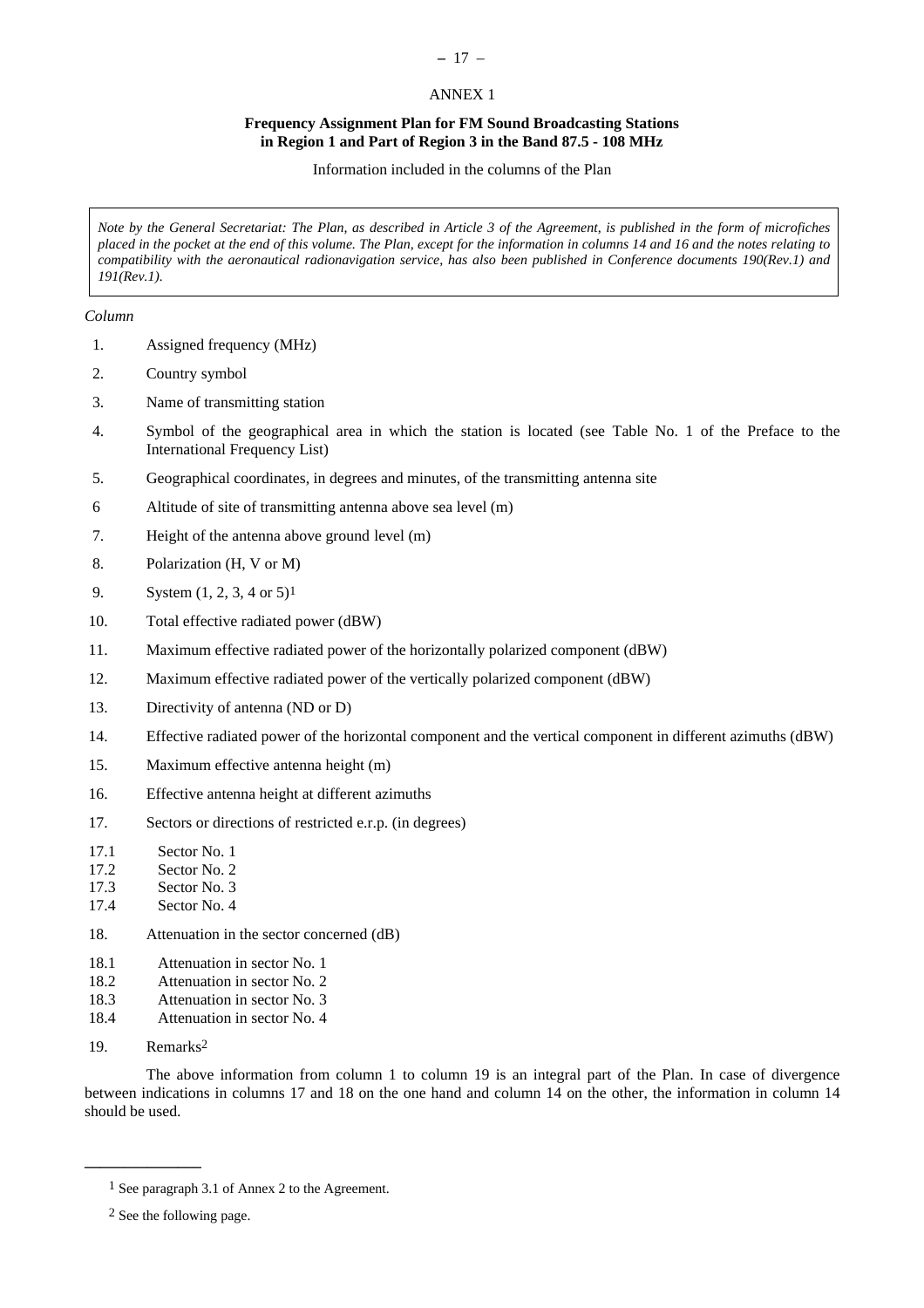# **Meaning of the Symbols in the "Remarks" column (column 19 of the Plan)**

- $A1/\ldots$ When it is brought into service this assignment may cause type A1, A2, B2 interference to one or more
- $A2/$ . . .  $B2/2$ . aeronautical radionavigation stations of the countries whose symbols are given after the oblique stroke. The provisions of Article 5 of the Agreement shall be applied before it is brought into service.
- B1/. . ... This assignment may contribute to type B1 intermodulation interference to an aeronautical radionavigation station. The provisions of Article 5 of the Agreement shall be applied before it is brought into service. The symbol following the first oblique stroke is that of the country to which these aeronautical radionavigation stations belong. The symbols following the second oblique stroke are those of the countries whose sound-broadcasting stations contribute to the interference.
- 3/. . . The bringing into service of this assignment is contingent on the withdrawal of assignments to television stations belonging to the administrations named after this symbol and may not take place until a date to be agreed with those administrations.
- 4/. . . Up to the date which follows the symbol, this assignment shall be used with the characteristics given in columns 17 and 18. After that date, it may be used with the radiation characteristics given in column 14.
- 5/. . . This assignment may continue to be used until the date which follows the symbol. After that date, it will be deleted from the Plan.
- 6/. . . Coordination of this assignment with the country indicated under this symbol did not take place. The IFRB will study possible solutions for the resolution of this incompatibility and make appropriate recommendations to the countries concerned.
- 7/. . . The Libyan Administration does not agree to the coordinates of this assignment because it is in Libyan territory.
- 8/. . . The Libyan Administration may, in principle, change the ratio between the vertical and the horizontal polarization components as a result of experiments to be carried out on the site.
- 9/. . . The Chad Administration does not agree to the coordinates of this assignment because it is in Chadian territory.
- 10/. . . Agreement to carry out tests in order to determine the acceptable increase in power in relation to the characteristics given in the Plan, for the sector 300° to 340° between Belgium and Luxembourg and for the sector 120° to 140° between France and Luxembourg.
- 11/... The e.r.p. is 175 kW or less in the sector 120° to 135°.

**\_\_\_\_\_\_\_\_\_\_\_\_\_\_\_**

- 12/. . . Austria and Switzerland have agreed that a power reduction in the sector 230° to 280° equal to that applicable to frequencies 102.1 MHz and 106.5 MHz will be applied at a date to be fixed after the Conference.
- 13/. . . This assignment is coordinated with the Administration of Algeria with regard to the corresponding frequencies of channel No. 14.
- 14/. . . In the coordination process the Libyan Administration will take into account at first the topography of the terrain.
- 15/. . . The second sub-paragraph of Article 6, paragraph 6.4, does not apply to this assignment.
- $*16/$ ... This assignment causes a nuisance field strength higher than 60 dB/ $\mu$ V/m to other assignments and, in accordance with Article 6, has to secure the agreement of the administrations identified after the oblique stroke.

<sup>\*</sup> *Note by the General Secretariat:* This new symbol for the Remarks column has been included at the request of the IFRB.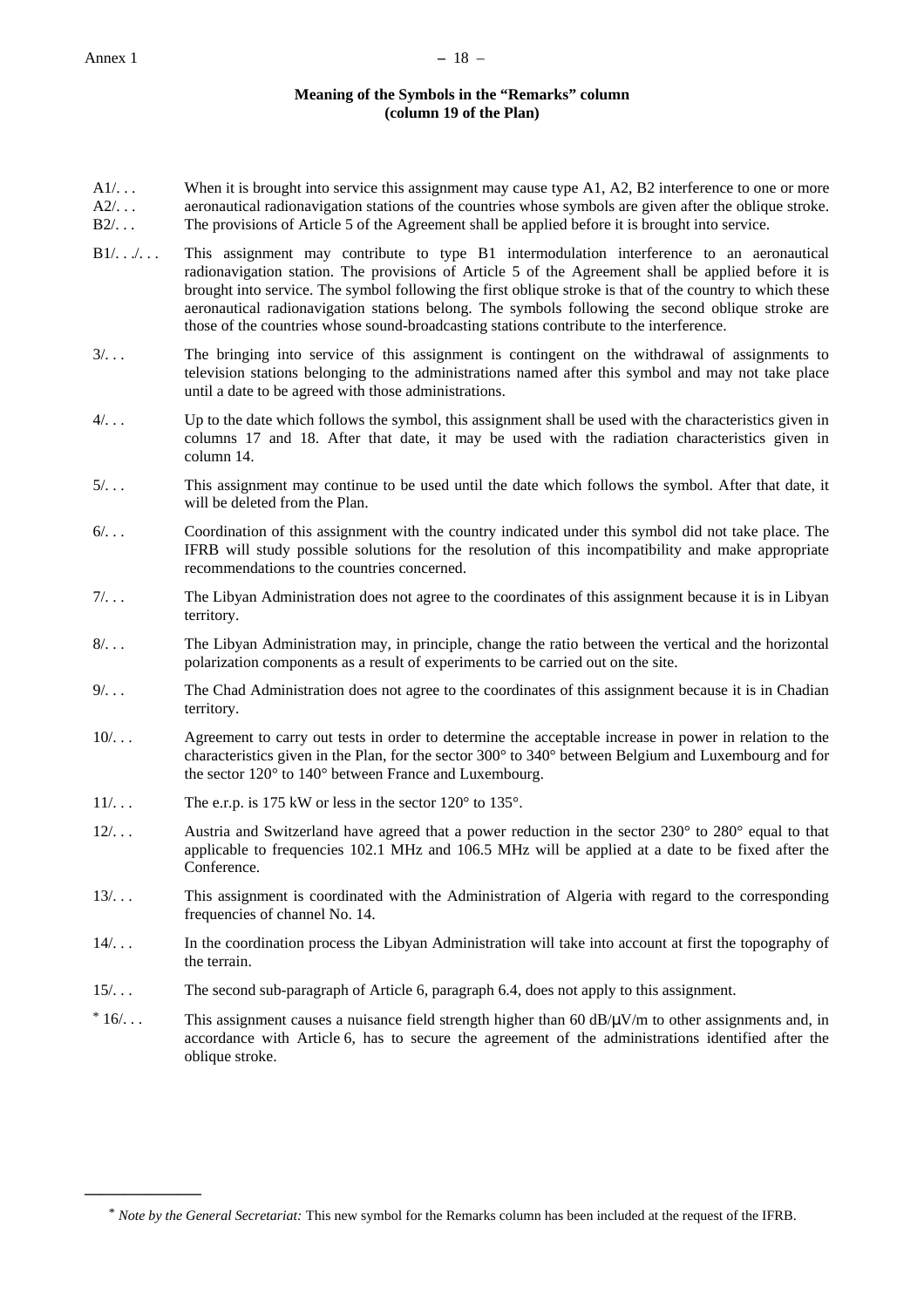#### ANNEX 2

#### **Technical data**

<span id="page-24-0"></span>These data were used for the preparation of the Plan. They shall also be used for Plan modification procedures.

# CHAPTER 1

# **Definitions**

The following definitions supplement those contained in the International Telecommunication Convention and in the Radio Regulations.

# 1.1 *Coverage area*

The area within which the field strength of the wanted transmitter is equal to or greater than the usable field strength.

In this area the protection against interference is provided for 99% of time.

*Note* – The field strength of the wanted transmitter is derived from the propagation curve relating to 50% of locations and for 50% of time.

#### 1.2 *Service area*

The part of the coverage area in which the administration has the right to demand that the agreed protection conditions be provided.

# 1.3 *Usable field strength (Eu)*

Mimimum value of the field strength necessary to permit a desired reception quality, under specified receiving conditions, in the presence of natural and man-made noise and interference, either in an existing situation or as determined by agreements or frequency plans.

*Note 1* – The desired quality is determined in particular by the protection ratio against noise and interference and, in the case of fluctuating noise or interference, by the percentage of time during which the required quality must be ensured.

*Note 2* – The receiving conditions include, amongst others:

- the type of transmission and frequency band used;
- the receiving equipment characteristics (antenna gain, receiver characteristics, siting);
- receiver operating conditions, particularly the geographical zone, the time and the season, or if the receiver is mobile, the local variations of the field strength due to propagation effects.

*Note 3* – The usable field strength can be calculated by the simplified multiplication method<sup>1</sup>, or the power sum method2. For the application of the Article 4 procedure, the simplified multiplication method is used.

# 1.4 *Nuisance field*

The field strength of the interfering transmitter (at its pertinent e.r.p.) modified by the relevant protection ratio.

**\_\_\_\_\_\_\_\_\_\_\_\_\_\_\_**

<sup>1</sup> See Chapter 4.

<sup>2</sup> See CCIR Recommendation 499-2.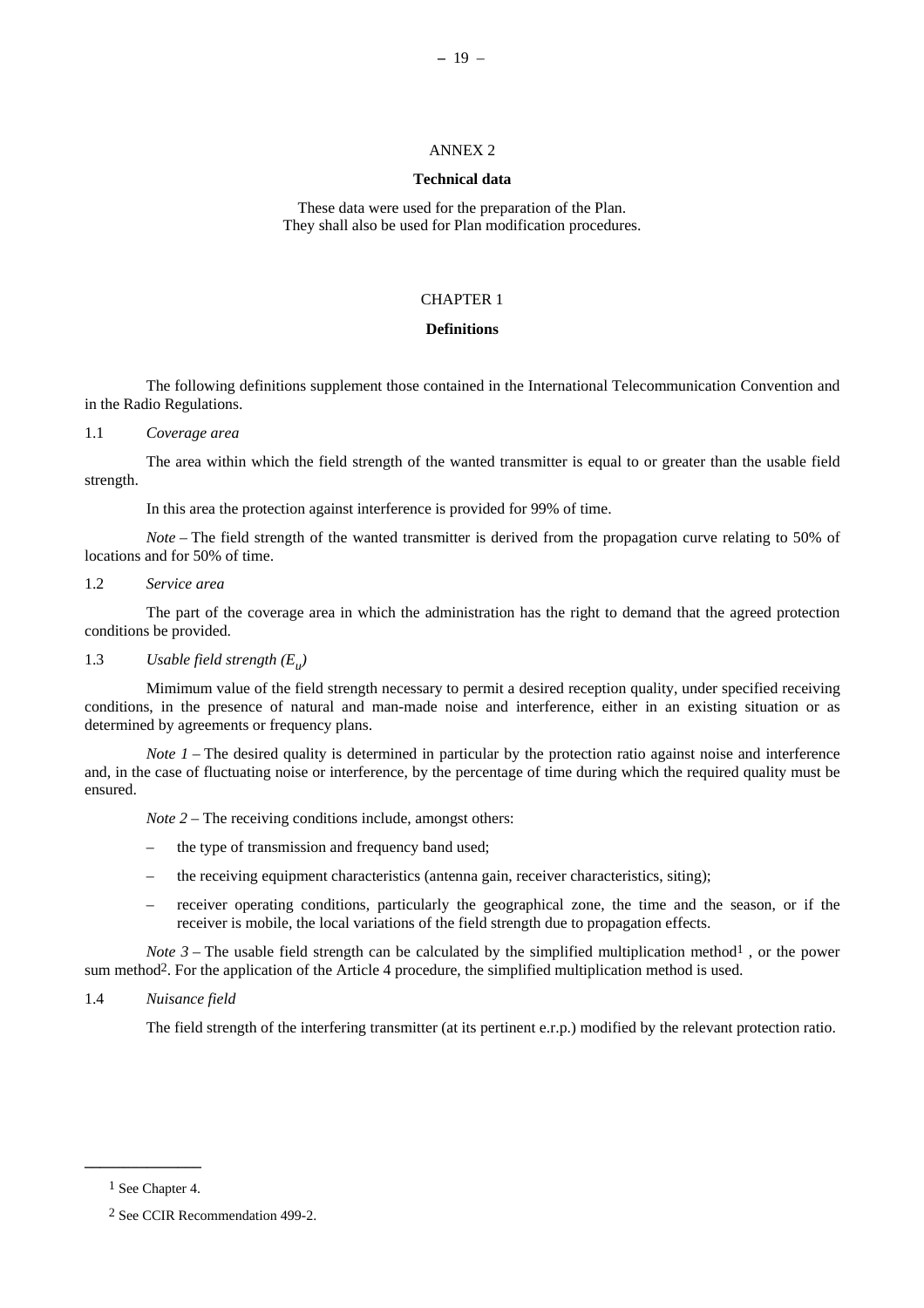# CHAPTER 2

#### **Propagation**

# <span id="page-25-0"></span>2.1 *Propagation data for the VHF broadcasting service*

#### 2.1.1 *General*

The propagation data given in this chapter were used for the planning of the broadcasting service. They relate field strength to path length and the effective transmitting antenna height. They represent the field strength exceeded at 50% of locations for 50% and 1% of the time and apply to both horizontal and vertical polarization.

The data are given for various types of areas and climates, namely, land, cold sea, warm sea and areas subject to extreme super-refractivity. The definition of these categories has to be based on statistical data; it is thus to a certain extent arbitrary, but experience indicates that the following distinctions are appropriate for the application of the data set out in this chapter.

#### *Cold sea*

Seas, oceans and other substantial bodies of water at latitudes greater than 23.5° North or South, but excluding the Mediterranean, the Black Sea, the Red Sea and the area extending from the Shatt-al-Arab to and including the Gulf of Oman.

#### *Warm sea*

Seas, oceans and other substantial bodies of water at latitudes less than 23.5° North or South, including the Mediterranean and the Black Sea.

# *Area of extreme super-refractivity*

Seas, oceans and other substantial bodies of water in the area extending from the Shatt-al-Arab to and including the Gulf of Oman.

*Note* – In bilateral and multilateral negotiations during the Conference, some administrations in the Eastern Mediterranean area (East of 30° E) used the criteria described in section 2.3, for the application of the 1% time curves, the sea area was assumed to include also a coastal strip extending up to 50 km inland and for the Nile delta region (from 30° East to 32° East) a coastal strip extending up to 200 km inland.

# 2.1.2 *Area of extreme super-refractivity*

# 2.1.2.1 *Oversea paths*

For oversea path calculations for 50% of the time, Figure 2.2 was used. For the application of the 1% time curves, the sea area includes also a coastal strip extending up to 50 km inland.

For oversea paths in the area from the Shatt-al-Arab up to and including the Gulf of Oman, calculations for propagation occurring for 1% of the time were based on the following formulae:

| $E = 106.9 - 20 \log d$ | for $10 \le d \le 400$ |
|-------------------------|------------------------|
| $E = 78.9 - 0.06 d$     | for $d > 400$          |

where

 $d =$  path length in km,

 $E =$  field strength in dB( $\mu$ V/m).

#### 2.1.2.2 *Overland paths*

For overland path calculations for 50% of the time, Figure 2.1 was used. For overland path calculations for 1% of the time, Figure 2.3 was used, but any coastal strip as defined in section 2.1.2.1 was treated as sea.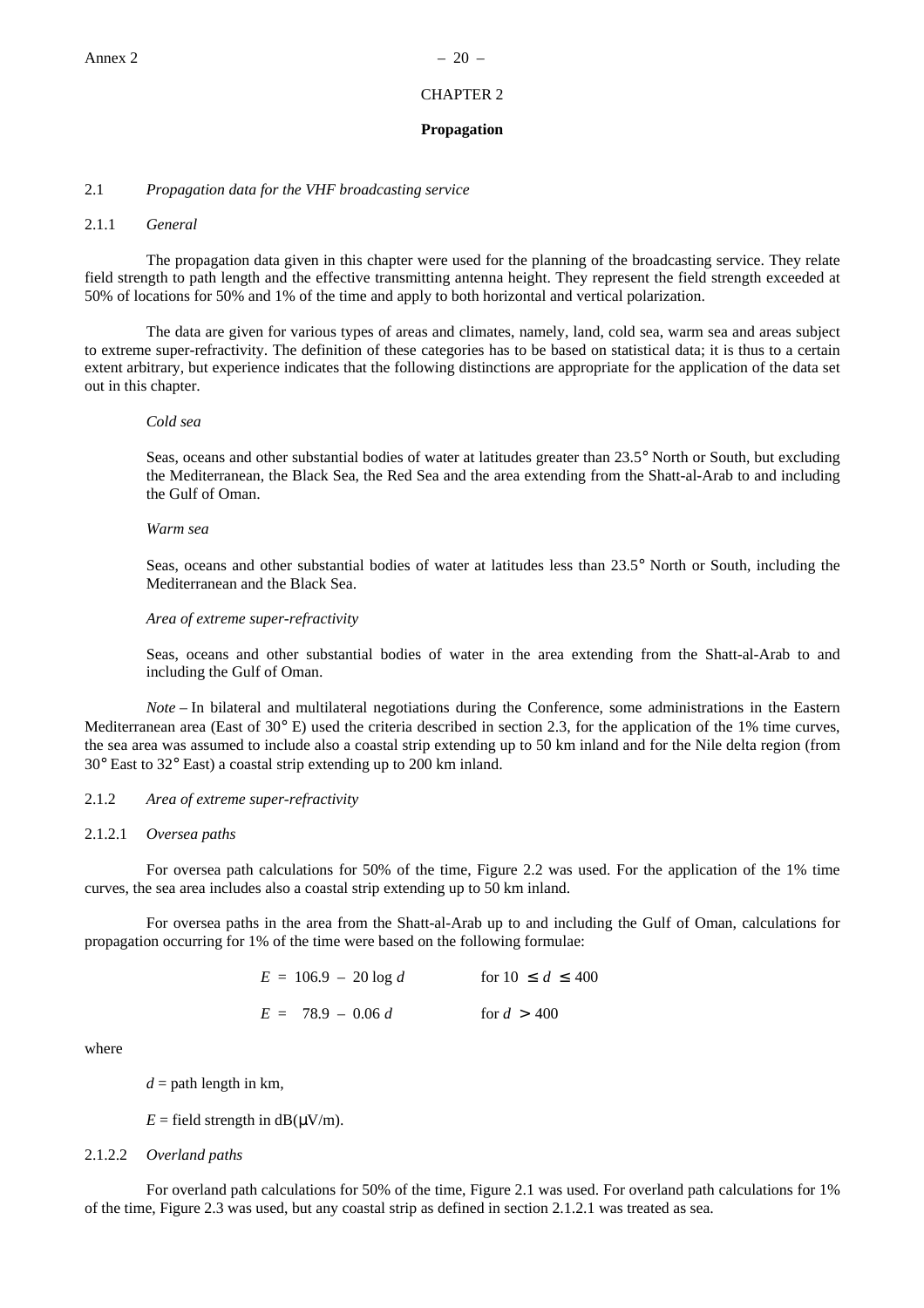#### 2.1.2.3 *Mixed paths*

For both 1% and 50% of the time, mixed paths were evaluated according to the procedure set out in section 2.1.3.5.

#### 2.1.3 *Application of the curves*

#### 2.1.3.1 *Time variability*

The field-strength values given in Figures 2.1 to 2.5, are those exceeded for 50% and 1% of the time. They are expressed in decibels relative to 1  $\mu$ V/m and correspond to an effective radiated power of 1 kW.

The 50% time curves were used for the determination of coverage areas. The 50% and 1% time curves were used for interference calculations for steady and tropospheric interference respectively.

#### 2.1.3.2 *Effective transmitter antenna height*

The effective height of the transmitting antenna,  $h_1$ , is defined as its height over the average ground level between distances of 3 km and 15 km from the transmitter in the direction of the receiver. The height of the receiving antenna,  $h_2$ , was assumed to be 10 m above ground level.

The curves given in Figures 2.1 to 2.5 correspond to effective transmitter antenna heights,  $h_1$ , from 37.5 to 1200 metres.

For effective antenna heights,  $h_1$ , of 20 m and 10 m, additional curves can be derived from the 37.5 m curve by applying correction factors of  $-5$  dB and  $-11$  dB for distances up to 25 km, and 0 dB in both cases for distances in excess of 250 km, with linear interpolation for intermediate distances. For effective transmitter antenna heights,  $h_1$ , of less than 10 m, the values derived for 10 m are used.

For effective transmitter antenna heights,  $h_1$ , in excess of 1200 m, the field strength at a distance of x km from the transmitter was taken to be the same as the field strength given by the curve for an effective height of 300 m at a distance of  $(x + 70 - 4.1 \sqrt{h_1})$  km. As this extrapolation is only applicable to trans-horizon distances its use is limited to distances beyond  $x = (4.1 \sqrt{h_1} + 70)$  km. For distances between 100 km and  $x = (4.1 \sqrt{h_1} + 70)$  km, it is assumed that the field strength exceeds that for 1200 m by the same amount as at  $x = (4.1 \sqrt{h_1} + 70)$  km, calculated in accordance with the above procedure. For smaller distances this increment was determined by linear interpolation between 0 dB at 20 km and the height,  $h_1$ , dependent value at 100 km distance. This is subject to the condition that the free space field strength is not exceeded.

#### 2.1.3.3 *Location variability*

The curves given are representative of 50% of locations, the percentage which was used for planning purposes.

#### 2.1.3.4 *Terrain irregularity correction*

The curves for propagation overland refer to the kind of irregular rolling terrain found in many parts of Region 1. No terrain irregularity correction was taken into account in drawing up the Plan.

*Note* – In bilateral or multilateral coordinations during the Conference, some administrations took account of actual path profiles. This method may also be used for coordination after the Conference.

#### 2.1.3.5 *Mixed land/sea path calculations*

When the propagation path is partially over land and partially over sea, the following method is used for interpolation between the appropriate land and sea curves.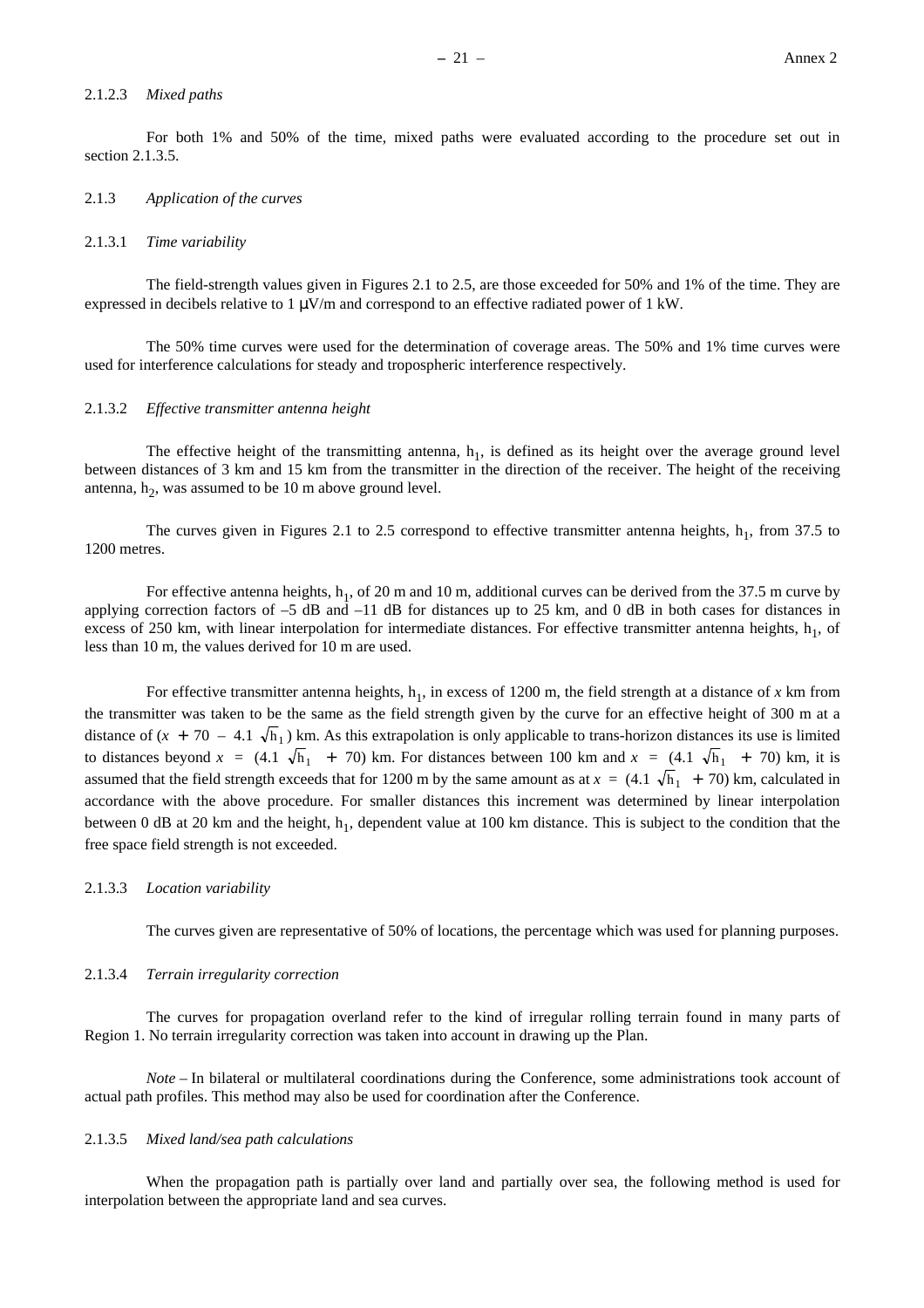Let:

- $E_{L}$ : field strength for land path equal in length to the mixed path for  $t\%$  of the time,
- $E_{S_t}$ : field strength for sea path equal in length to the mixed path for  $t\%$  of the time,
- $E_M$ <sup>*t*</sup>: field strength for mixed path for  $t\%$  of the time,
- $d_S$  : length of sea path,
- $d_T$  : length of total path.

The field strength for the mixed path  $(E_{M,t})$  is then determined by using the formula:

$$
E_{M,t} = E_{L,t} + \frac{d_S}{d_T} \left( E_{S,t} - E_{L,t} \right)
$$

In the calculations of mixed paths, a computerized approximation of the coastline was employed. It should be borne in mind that in some cases this may give rise to certain inaccuracies when compared to calculations based on the actual coastline.

#### 2.2 *Propagation data for the aeronautical radionavigation service*

The compatibility calculations are based on free space propagation conditions. In drawing up the Plan the calculations were limited to the test points of the aeronautical radionavigation station in line of sight from the broadcasting station, it being assumed that the effective Earth's radius is 4/3 of the actual radius.

#### 2.3 *Additional propagation data for the Eastern Mediterranean*

In bilateral and multilateral negotiations during the Conference, some administrations in the Eastern Mediterranean (East of 30° E) calculated the field strength for 1% of the time for oversea paths using the following formulae:

| $E = 106.9 - 20 \log d - 0.07 d$ | for $10 \le d < 100$    |
|----------------------------------|-------------------------|
| $E = 99.9 - 20 \log d$           | for $100 \le d \le 568$ |
| $E = 78.9 - 0.06 d$              | for $d > 568$           |

where

 $d =$  path length in km,

 $E =$  field strength in dB( $\mu$ V/m).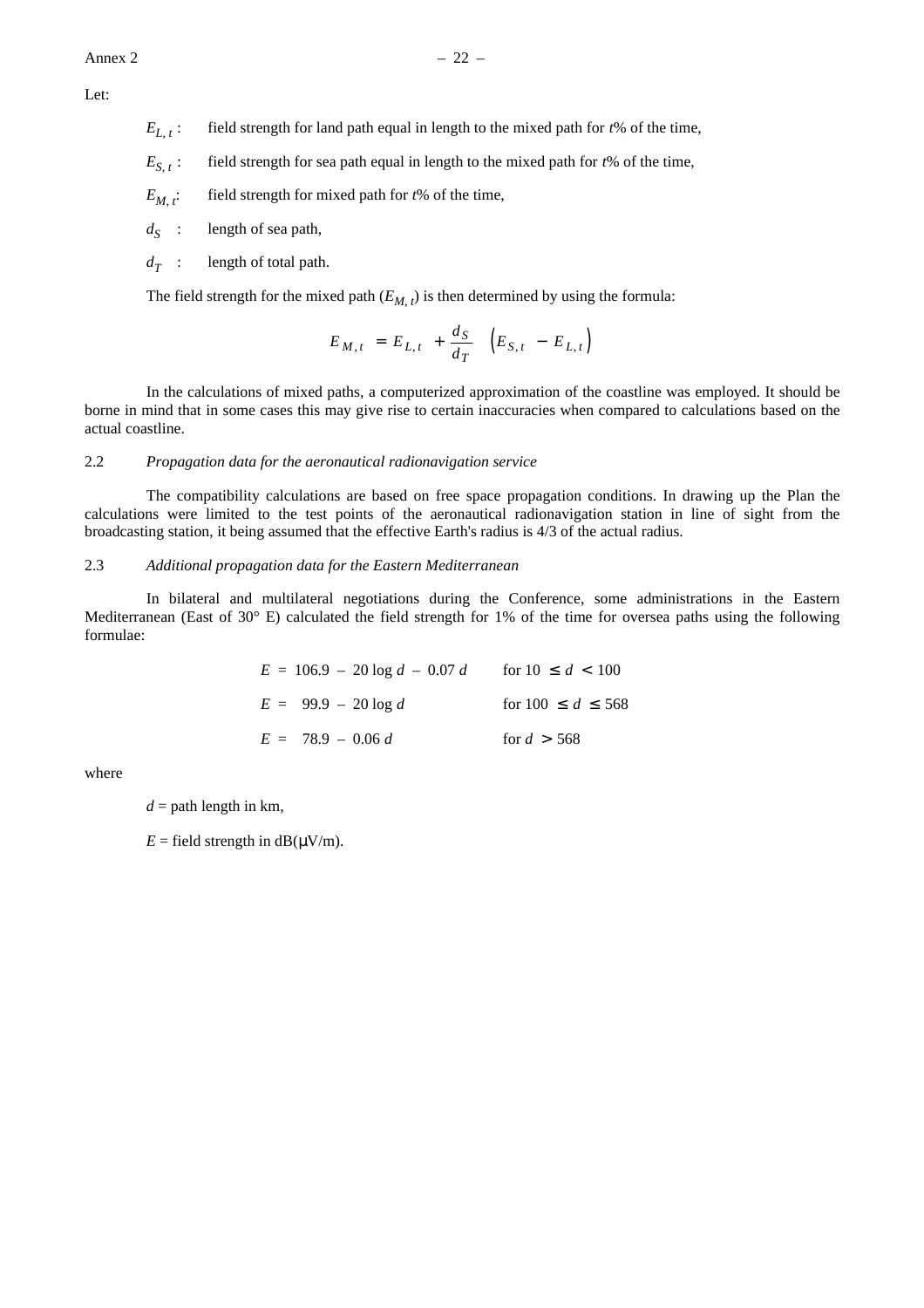

FIGURE 2.1 **Field strength (dB(**µ**V/m)) for 1 kW e.r.p.**

Propagation over land

50% of the time; 50% of the locations;  $h_2 = 10$  m ----------------- Free space

Propagation curves for the broadcasting service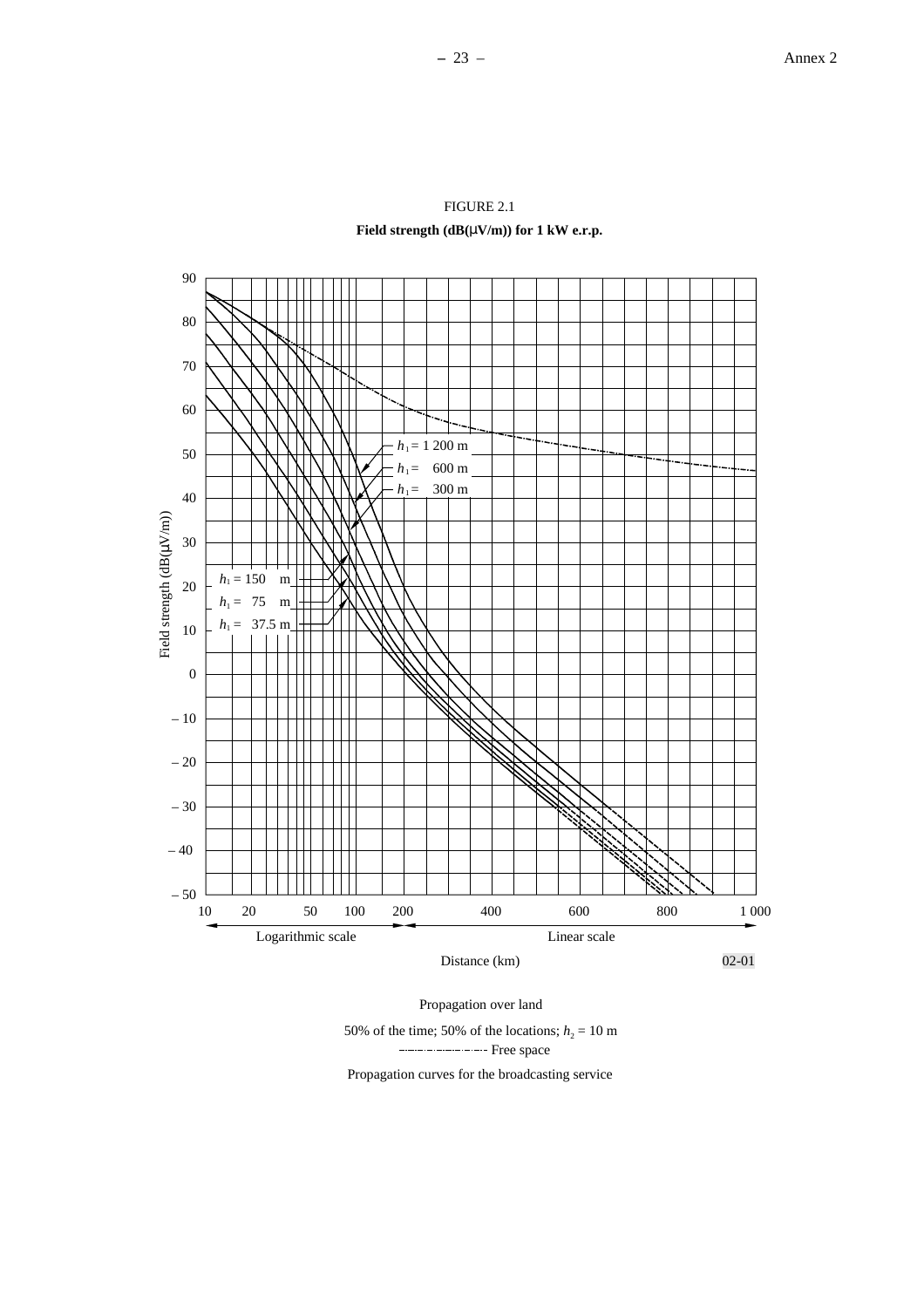

FIGURE 2.2 **Field strength (dB(**µ**V/m)) for 1 kW e.r.p.**

Propagation over sea

50% of the time; 50% of the locations;  $h_2 = 10$  m ---------------- Free space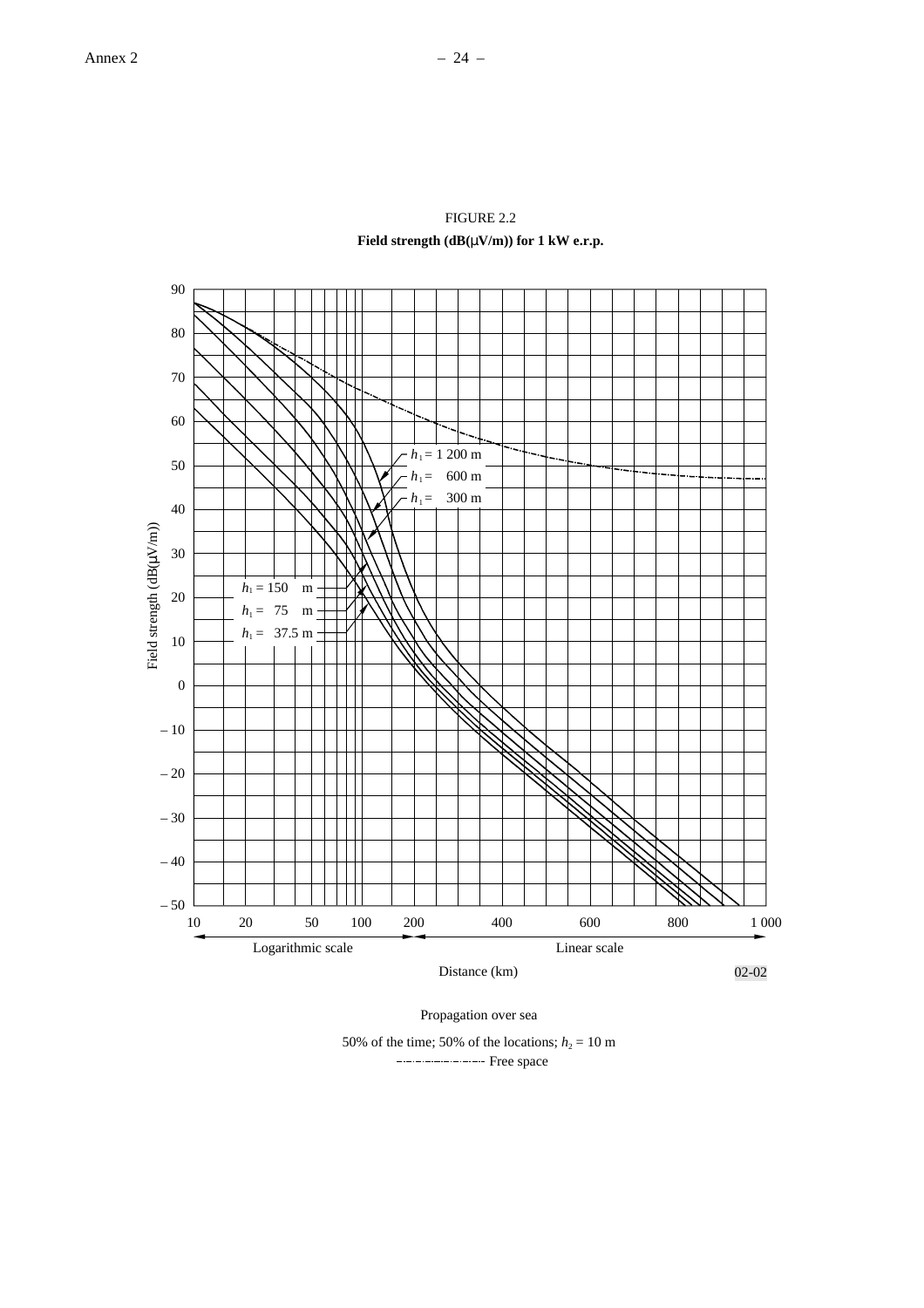



Propagation over land

1% of the time; 50% of the locations;  $h_2 = 10$  m ---------------- Free space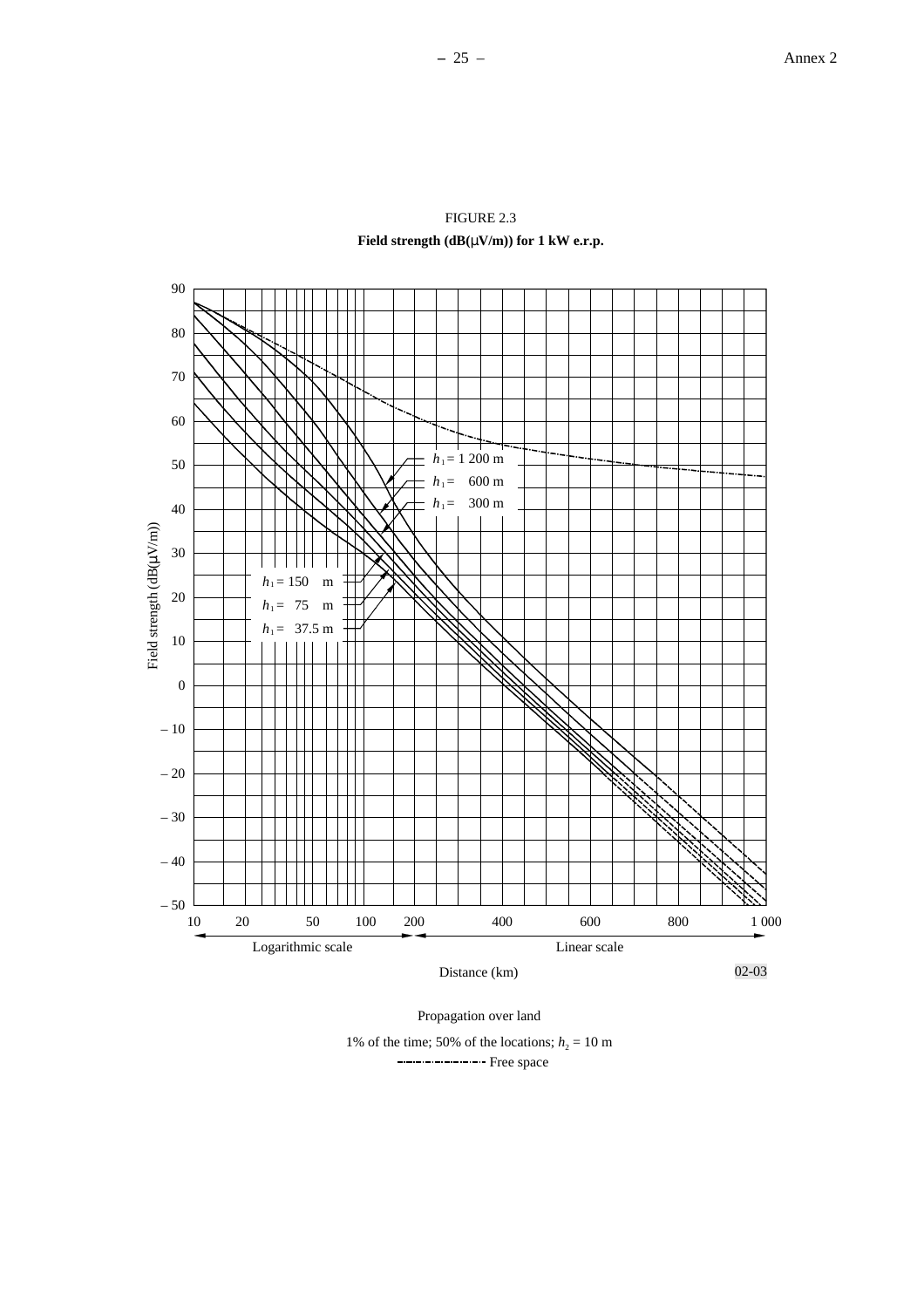

FIGURE 2.4 **Field strength (dB(**µ**V/m)) for 1 kW e.r.p.**

Propagation over cold sea

1% of the time; 50% of the locations;  $h_2 = 10$  m ----------------- Free space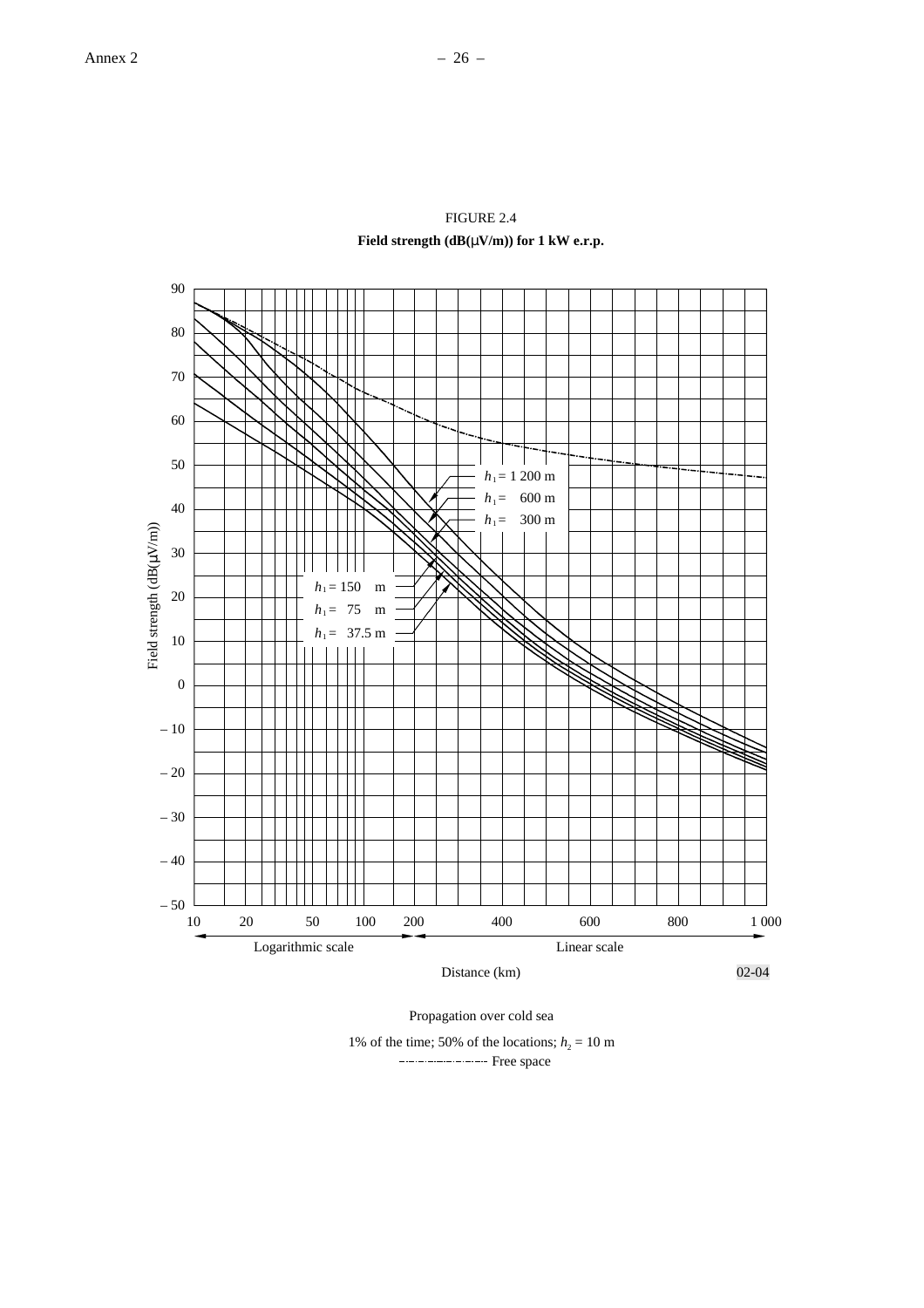02-05



90

80

70

60

50

40

30

20

10

Field strength (dB( Field strength  $(dB(\mu V/m))$ 

0

– 10

– 20

– 30

– 40

 $-50$   $\overline{\phantom{0}}$  10

Propagation over warm sea (excluding areas subject to extreme super-refractivity)

Distance (km)

10 20 50 100 200 400 600 800 1 000

Logarithmic scale Linear scale Linear scale

1% of the time; 50% of the locations;  $h_2 = 10$  m ----------------- Free space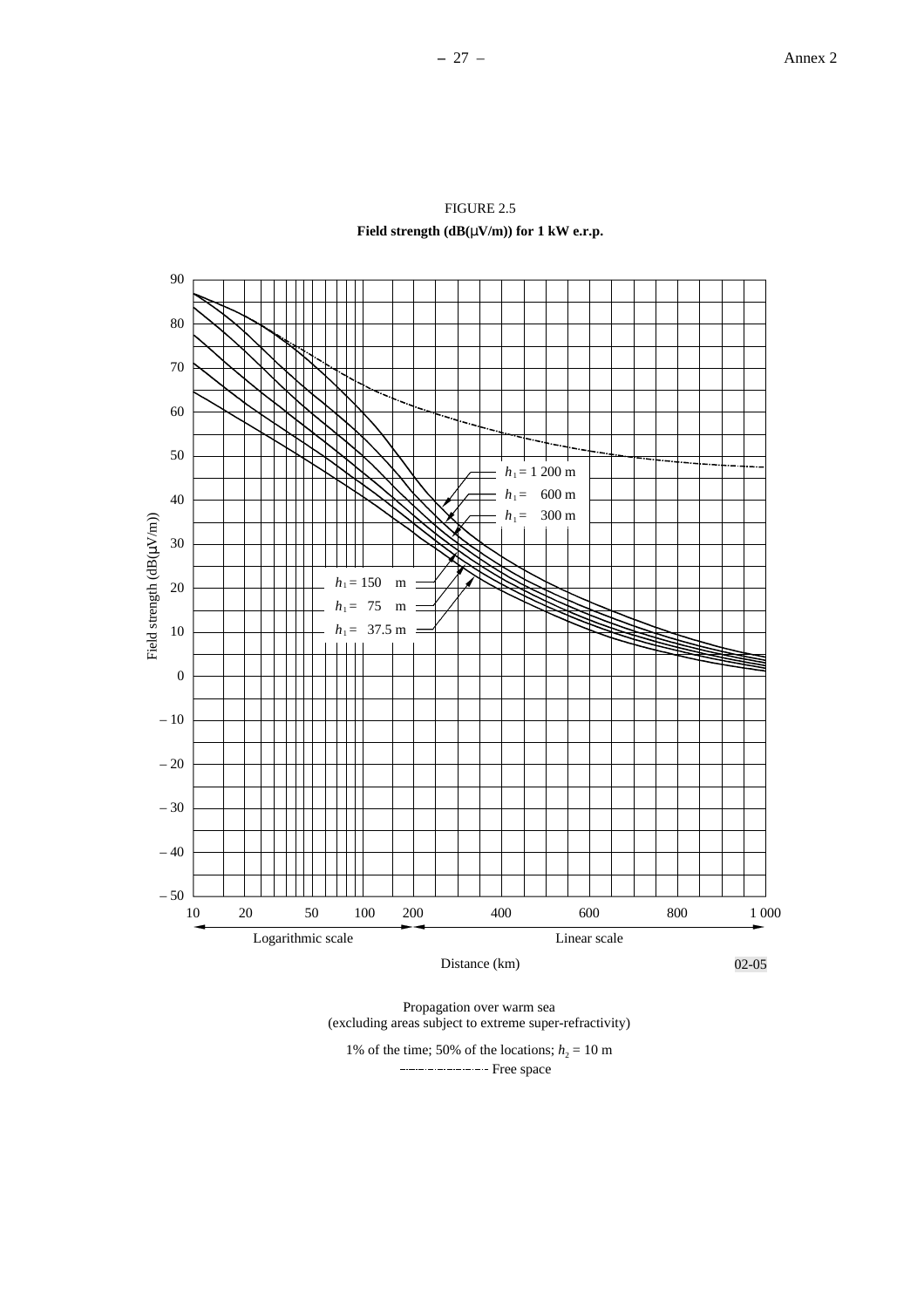# CHAPTER 3

#### **Technical standards and transmission characteristics for the sound broadcasting service**

#### <span id="page-33-0"></span>3.1 *Transmission systems*

In planning, the following transmission systems were used, as specified by the administrations when notifying their requirements:

| Monophonic (maximum frequency deviation $\pm$ 75 kHz)<br>System 1: |
|--------------------------------------------------------------------|
|--------------------------------------------------------------------|

System 2: Monophonic (maximum frequency deviation  $\pm 50$  kHz)

System 3: Stereophonic, polar modulation system (maximum frequency deviation  $\pm$  50 kHz)

- System 4: Stereophonic, pilot-tone system (maximum frequency deviation  $\pm$  75 kHz)
- System 5: Stereophonic, pilot-tone system (maximum frequency deviation  $\pm$  50 kHz)

Column 9 of the Plan indicates the system used in accordance with the above classification.

The addition of sub-carriers for the transmission of supplementary information<sup>1</sup> was considered as being included in each of the five systems above, provided that the maximum carrier frequency deviation was not exceeded and the protection required was not increased.

As an alternative, other systems having different characteristics (e.g. other pre-emphasis characteristics, digital modulation) may be used, provided that such use does neither cause greater interference nor demand higher protection than the reference system indicated in the Plan.

#### 3.2 *Channel spacing*

A uniform channel spacing of 100 kHz was adopted in principle for both monophonic and stereophonic emissions.

The nominal carrier frequencies are, in principle, integral multiples of 100 kHz.

#### 3.3 *Modulation standards*

#### 3.3.1 *Monophonic transmissions*

The radio-frequency signal consists of a carrier frequency modulated by the sound signal after pre-emphasis with a maximum frequency deviation of  $\pm$  75 kHz or  $\pm$  50 kHz.

The pre-emphasis characteristic of the sound signal is identical to the admittance-frequency curve of a parallel resistance-capacitance circuit having a time constant of 50 µs.

## 3.3.2 *Sterephonic transmissions*

The radio-frequency signal consists of a carrier frequency modulated by baseband signal according to the specifications of the polar modulation or the pilot-tone system. The maximum frequency deviation is  $\pm$  50 kHz for the polar modulation system and  $\pm$  75 kHz or  $\pm$  50 kHz for the pilot-tone system.

The pre-emphasis characteristics of the sound signals  $M$  and  $S<sup>2</sup>$  are identical to the admittance-frequency curve of a parallel resistance-capacitance circuit having a time constant of 50 µs.

**\_\_\_\_\_\_\_\_\_\_\_\_\_\_\_**

<sup>1</sup> See CCIR Recommendation 450-1.

<sup>2</sup> M and S are equal to one half of the sum and one half of the difference of the "left-hand" and "right-hand" signals, respectively; for further information see CCIR Recommendation 450-1.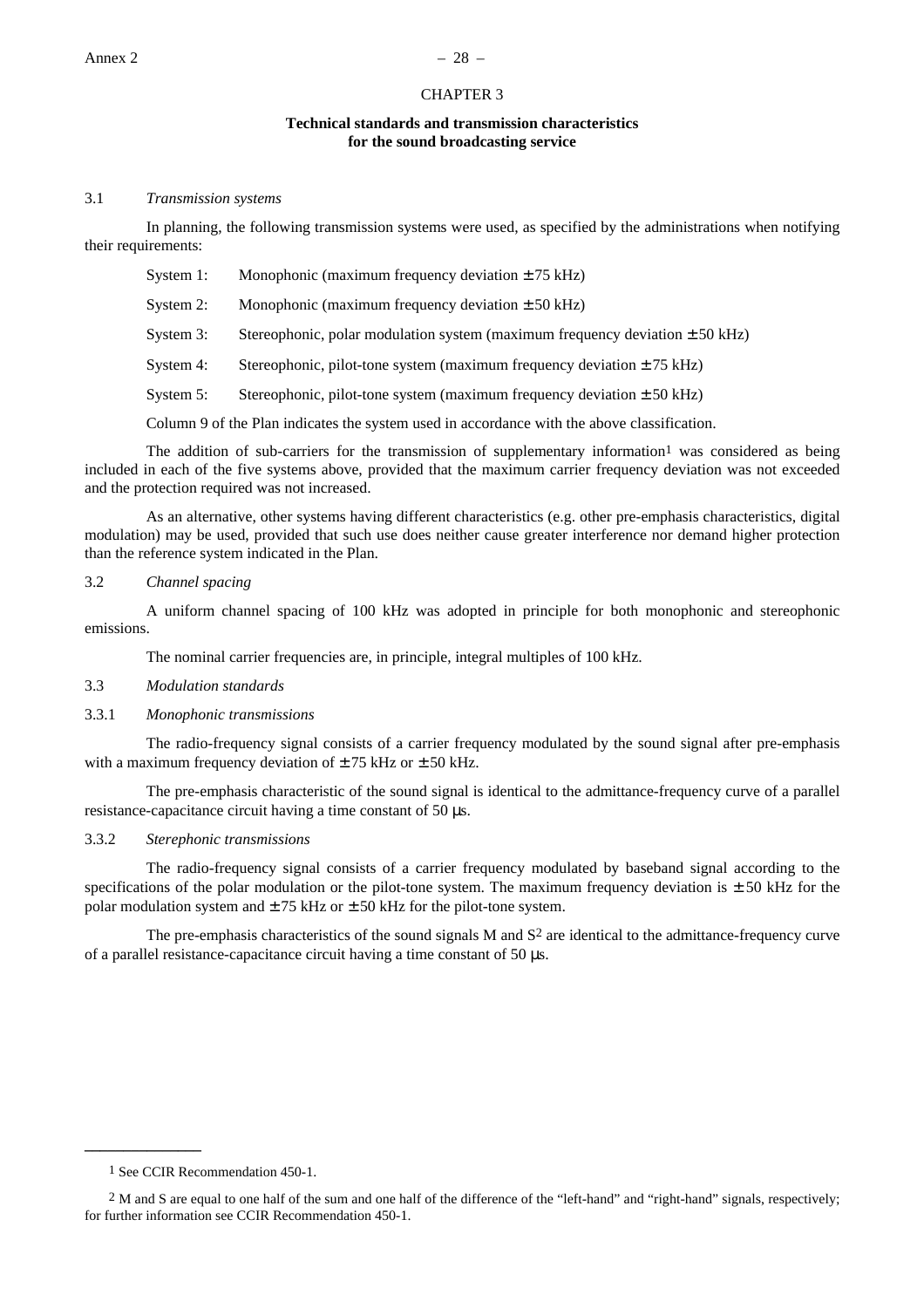# 3.4 *Protection ratios*

#### 3.4.1 *Monophonic transmissions*

The radio-frequency protection ratios required to give satisfactory monophonic reception for 99% of the time are given by the curve M2 in Figure 2.6 for systems using a maximum frequency deviation of  $\pm$  75 kHz. For steady interference a higher degree of protection is required; this is shown by the curve M1 in Figure 2.6. The protection ratios at specific frequency spacing values are also given in Table 2.1.

The corresponding values for systems using a maximum frequency deviation of  $\pm$  50 kHz are given in Figure 2.7 and Table 2.2.

# 3.4.2 *Stereophonic transmissions*

The radio-frequency protection ratios required to give satisfactory stereophonic reception for 99% of the time are given by curve S2 in Figure 2.6 for transmissions using the pilot-tone system and a maximum frequency deviation of  $\pm$  75 kHz. For steady interference, a higher degree of protection is required; this is shown by the curve S1 in Figure 2.6. The protection ratios at specific frequency spacing values are also given in Table 2.1.

Table 2.2 and Figure 2.7 give the radio-frequency protection ratios required for satisfactory reception in the case of tropospheric interference (99% of time), or in the case of steady interference for stereophonic transmissions using the pilot-tone system or the polar modulation system with a maximum frequency deviation of  $\pm 50$  kHz.

Table 2.3 gives the radio-frequency protection ratios required for satisfactory stereophonic reception in the case of tropospheric interference (99% of time), or in the case of steady interference where the wanted and interfering transmitters use different maximum frequency deviations.

The protection ratios for stereophonic broadcasting assume the use of a lowpass filter following the frequencymodulation demodulator in the receiver designed to reduce interference and noise at frequencies greater than 53 kHz in the pilot-tone system and greater than 46.25 kHz in the polar modulation system. Without such a filter or an equivalent arrangement in the receiver, the protection-ratio curves for stereophonic broadcasting cannot be met, and significant interference from transmission in adjacent or nearby channels is possible.

*Note* – The protection ratios for steady interference provide approximately a 50 dB signal-to-noise ratio. (Weighted quasi-peak measurement in conformity with CCIR Recommendation 468-3, with a reference signal at maximum frequency deviation.)1

**\_\_\_\_\_\_\_\_\_\_\_\_\_\_\_**

<sup>1</sup> For further information see CCIR Report 796-1.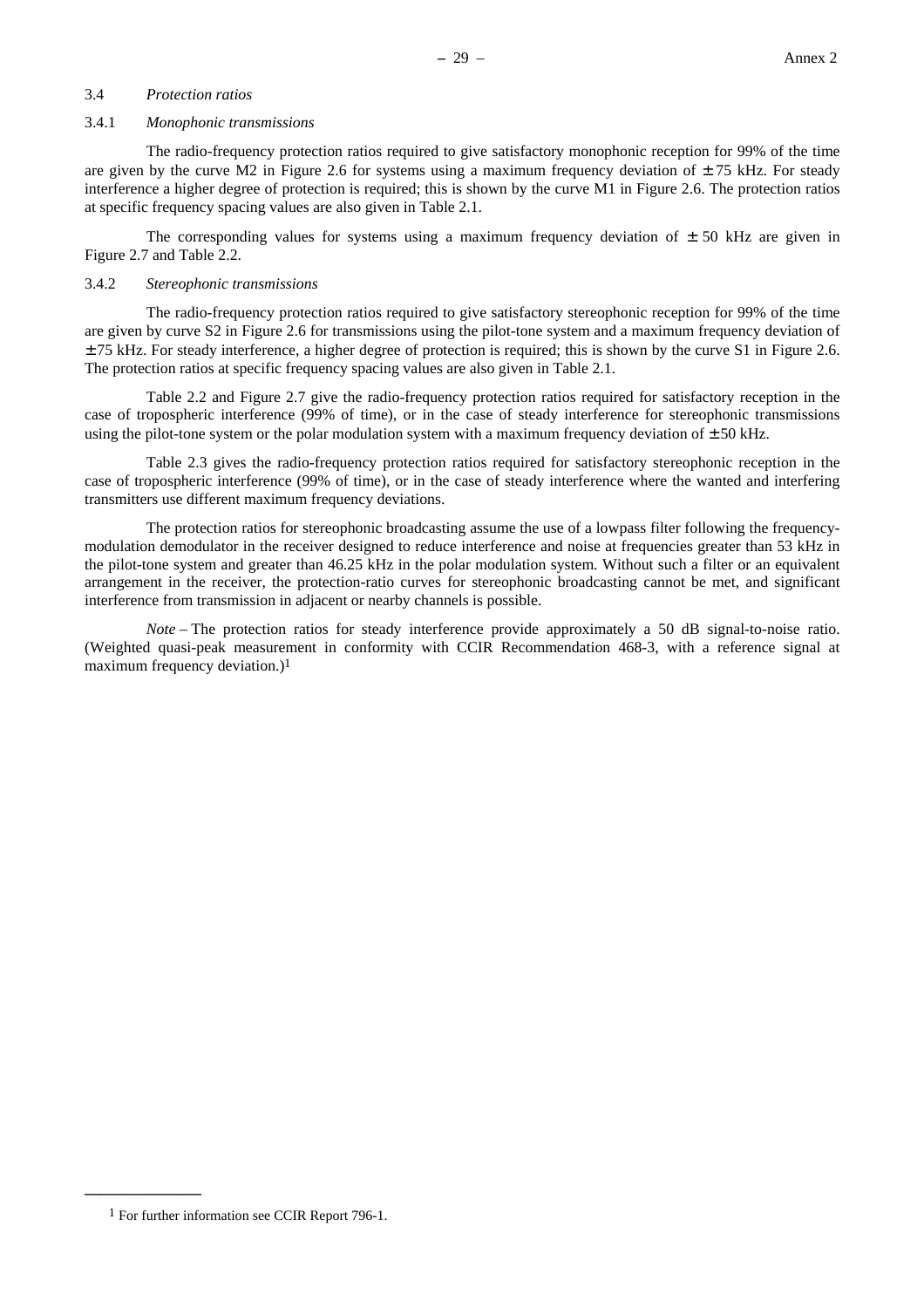# FIGURE 2.6

**Radio-frequency protection ratio required by broadcasting services in band 8 (VHF) at frequencies between 87.5 MHz and 108 MHz using a maximum frequency deviation of ± 75 kHz**





| Curve $M1$ : | monophonic broadcasting; steady interference         |
|--------------|------------------------------------------------------|
| Curve M2:    | monophonic broadcasting; tropospheric interference   |
|              | (protection for 99% of the time)                     |
| Curve $S1$ : | stereophonic broadcasting; steady interference       |
| Curve $S2$ : | stereophonic broadcasting; tropospheric interference |
|              | (protection for 99% of the time)                     |

02-06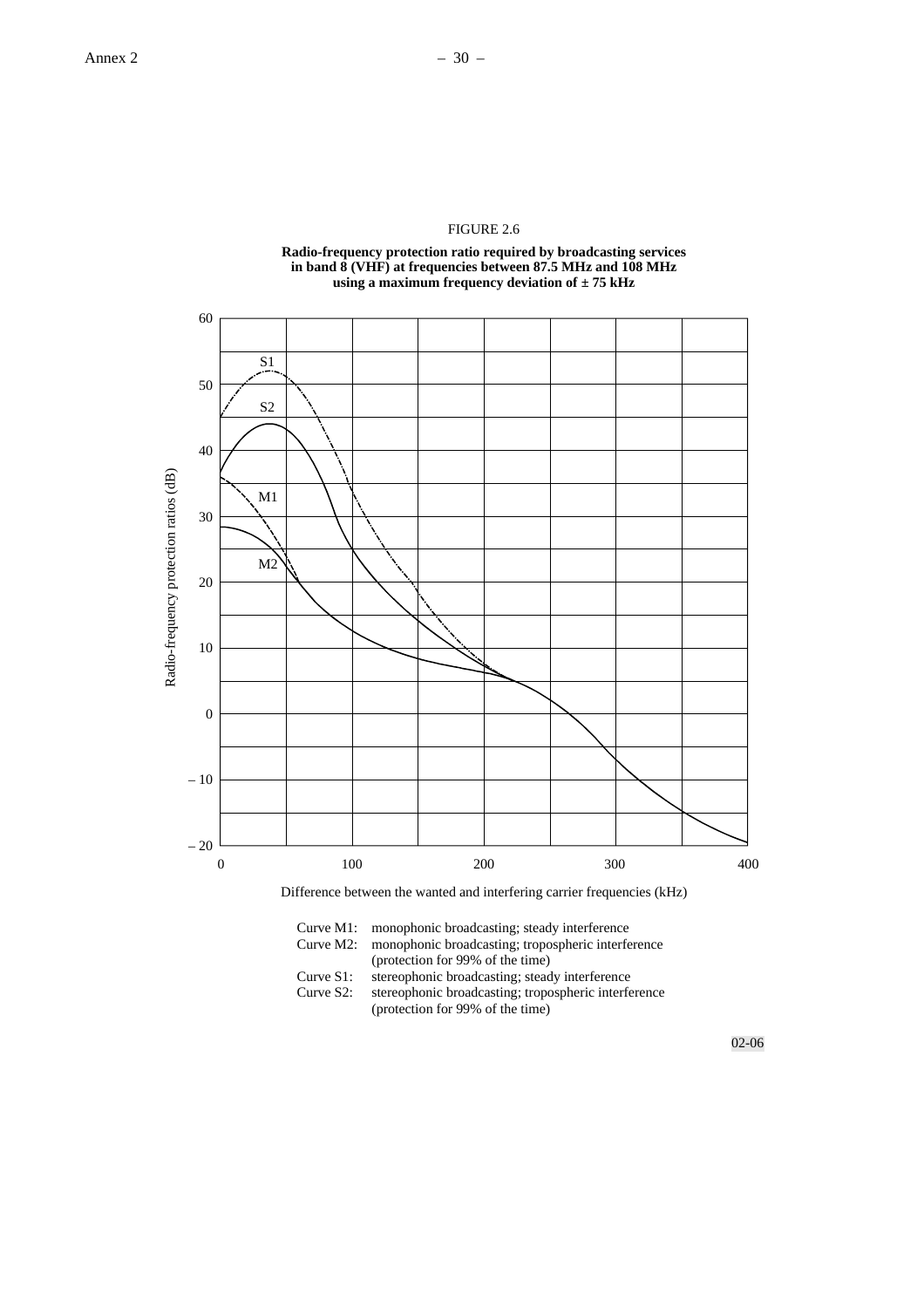# TABLE 2.1

|                            | Radio-frequency protection ratio (dB) for a maximum frequency deviation<br>of $\pm$ 75 kHz |                              |                        |                              |  |  |
|----------------------------|--------------------------------------------------------------------------------------------|------------------------------|------------------------|------------------------------|--|--|
| Frequency spacing<br>(kHz) | Monophonic                                                                                 |                              | Stereophonic           |                              |  |  |
|                            | Steady<br>interference                                                                     | Tropospheric<br>interference | Steady<br>interference | Tropospheric<br>interference |  |  |
| $\overline{0}$             | 36                                                                                         | 28                           | 45                     | 37                           |  |  |
| 25                         | 31                                                                                         | 27                           | 51                     | 43                           |  |  |
| 50                         | 24                                                                                         | 22                           | 51                     | 43                           |  |  |
| 75                         | 16                                                                                         | 16                           | 45                     | 37                           |  |  |
| 100                        | 12                                                                                         | 12                           | 33                     | 25                           |  |  |
| 150                        | $\,8\,$                                                                                    | $\,8\,$                      | 18                     | 14                           |  |  |
| 200                        | 6                                                                                          | 6                            | 7                      | $\overline{7}$               |  |  |
| 250                        | $\overline{2}$                                                                             | $\overline{2}$               | $\overline{2}$         | $\overline{2}$               |  |  |
| 300                        | $-7$                                                                                       | $-7$                         | $-7$                   | $-7$                         |  |  |
| 350                        | $-15$                                                                                      | $-15$                        | $-15$                  | $-15$                        |  |  |
| 400                        | $-20$                                                                                      | $-20$                        | $-20$                  | $-20$                        |  |  |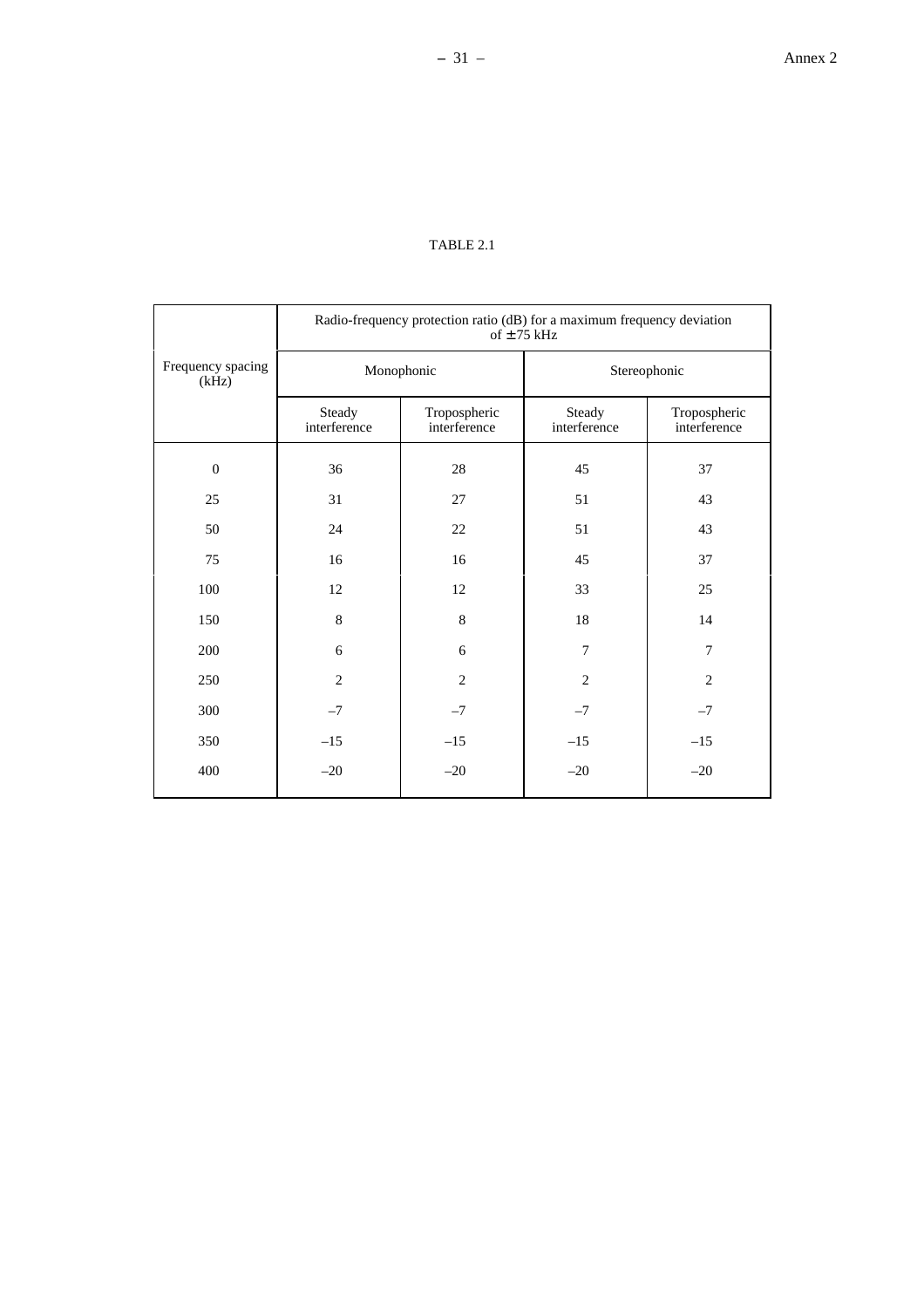



Curve M2: monophonic broadcasting; tropospheric interference (protection for 99% of the time)

- Curve S1: stereophonic broadcasting; steady interference<br>Curve S2: stereophonic broadcasting; tropospheric interfe
	- stereophonic broadcasting; tropospheric interference (protection for 99% of the time)

02-07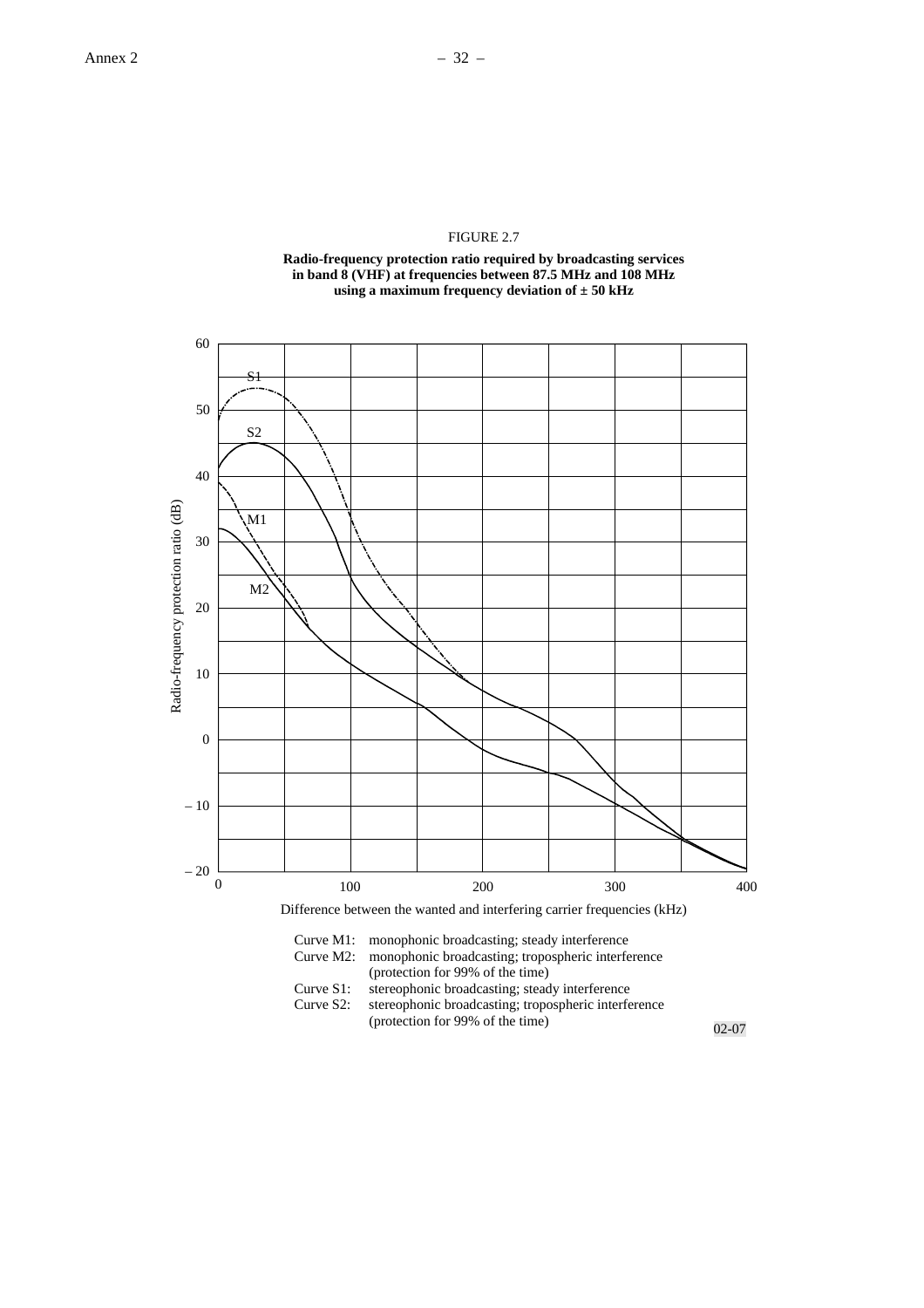| `ABLE |  |
|-------|--|
|-------|--|

|                            | Radio-frequency protection ratio (dB) for a maximum frequency deviation<br>of $\pm$ 50 kHz |                              |                        |                              |  |  |
|----------------------------|--------------------------------------------------------------------------------------------|------------------------------|------------------------|------------------------------|--|--|
| Frequency spacing<br>(kHz) |                                                                                            | Monophonic                   | Stereophonic           |                              |  |  |
|                            | Steady<br>interference                                                                     | Tropospheric<br>interference | Steady<br>interference | Tropospheric<br>interference |  |  |
| $\Omega$                   | 39                                                                                         | 32                           | 49                     | 41                           |  |  |
| 25                         | 32                                                                                         | 28                           | 53                     | 45                           |  |  |
| 50                         | 24                                                                                         | 22                           | 51                     | 43                           |  |  |
| 75                         | 15                                                                                         | 15                           | 45                     | 37                           |  |  |
| 100                        | 12                                                                                         | 12                           | 33                     | 25                           |  |  |
| 125                        | 7.5                                                                                        | 7.5                          | 25                     | 18                           |  |  |
| 150                        | 6                                                                                          | 6                            | 18                     | 14                           |  |  |
| 175                        | $\overline{2}$                                                                             | $\overline{2}$               | 12                     | 11                           |  |  |
| 200                        | $-2.5$                                                                                     | $-2.5$                       | 7                      | 7                            |  |  |
| 225                        | $-3.5$                                                                                     | $-3.5$                       | 5                      | 5                            |  |  |
| 250                        | $-6$                                                                                       | $-6$                         | $\overline{2}$         | $\overline{c}$               |  |  |
| 275                        | $-7.5$                                                                                     | $-7.5$                       | $\Omega$               | $\mathbf{0}$                 |  |  |
| 300                        | $-10$                                                                                      | $-10$                        | $-7$                   | $-7$                         |  |  |
| 325                        | $-12$                                                                                      | $-12$                        | $-10$                  | $-10$                        |  |  |
| 350                        | $-15$                                                                                      | $-15$                        | $-15$                  | $-15$                        |  |  |
| 375<br>400                 | $-17.5$<br>$-20$                                                                           | $-17.5$<br>$-20$             | $-17.5$<br>$-20$       | $-17.5$<br>$-20$             |  |  |

# TABLE 2.3

|                            | wanted transmitter     | Maximum frequency deviation:<br>$\pm$ 50 kHz<br>interfering transmitter $\pm$ 75 kHz | wanted transmitter     | Maximum frequency deviation:<br>$±75$ kHz<br>interfering transmitter $\pm 50$ kHz |
|----------------------------|------------------------|--------------------------------------------------------------------------------------|------------------------|-----------------------------------------------------------------------------------|
| Frequency spacing<br>(kHz) |                        | Radio-frequency protection ratio (dB)<br>stereophonic                                |                        | Radio-frequency protection ratio (dB)<br>stereophonic                             |
|                            | Steady<br>interference | Tropospheric<br>interference                                                         | Steady<br>interference | Tropospheric<br>interference                                                      |
| $\Omega$                   | 49                     | 41                                                                                   | 45                     | 37                                                                                |
| 25                         | 53                     | 45                                                                                   | 51                     | 43                                                                                |
| 50                         | 51                     | 43                                                                                   | 51                     | 43                                                                                |
| 75                         | 45                     | 37                                                                                   | 45                     | 37                                                                                |
| 100                        | 33                     | 25                                                                                   | 33                     | 25                                                                                |
| 125                        | 25                     | 18                                                                                   | 24.5                   | 18                                                                                |
| 150                        | 18                     | 14                                                                                   | 18                     | 14                                                                                |
| 175                        | 12                     | 11                                                                                   | 11                     | 10                                                                                |
| 200                        | 7                      | 7                                                                                    | 7                      | 7                                                                                 |
| 225                        | 5                      | 5                                                                                    | 4.5                    | 4.5                                                                               |
| 250                        | $\mathbf{2}$           | $\overline{c}$                                                                       | 2                      | 2                                                                                 |
| 275                        | $\theta$               | $\Omega$                                                                             | $-2$                   | $-2$                                                                              |
| 300                        | $-7$                   | $-7$                                                                                 | $-7$                   | $-7$                                                                              |
| 325                        | $-10$                  | $-10$                                                                                | $-11.5$                | $-11.5$                                                                           |
| 350                        | $-15$                  | $-15$                                                                                | $-15$                  | $-15$                                                                             |
| 375                        | $-17.5$                | $-17.5$                                                                              | $-17.5$                | $-17.5$                                                                           |
| 400                        | $-20$                  | $-20$                                                                                | $-20$                  | $-20$                                                                             |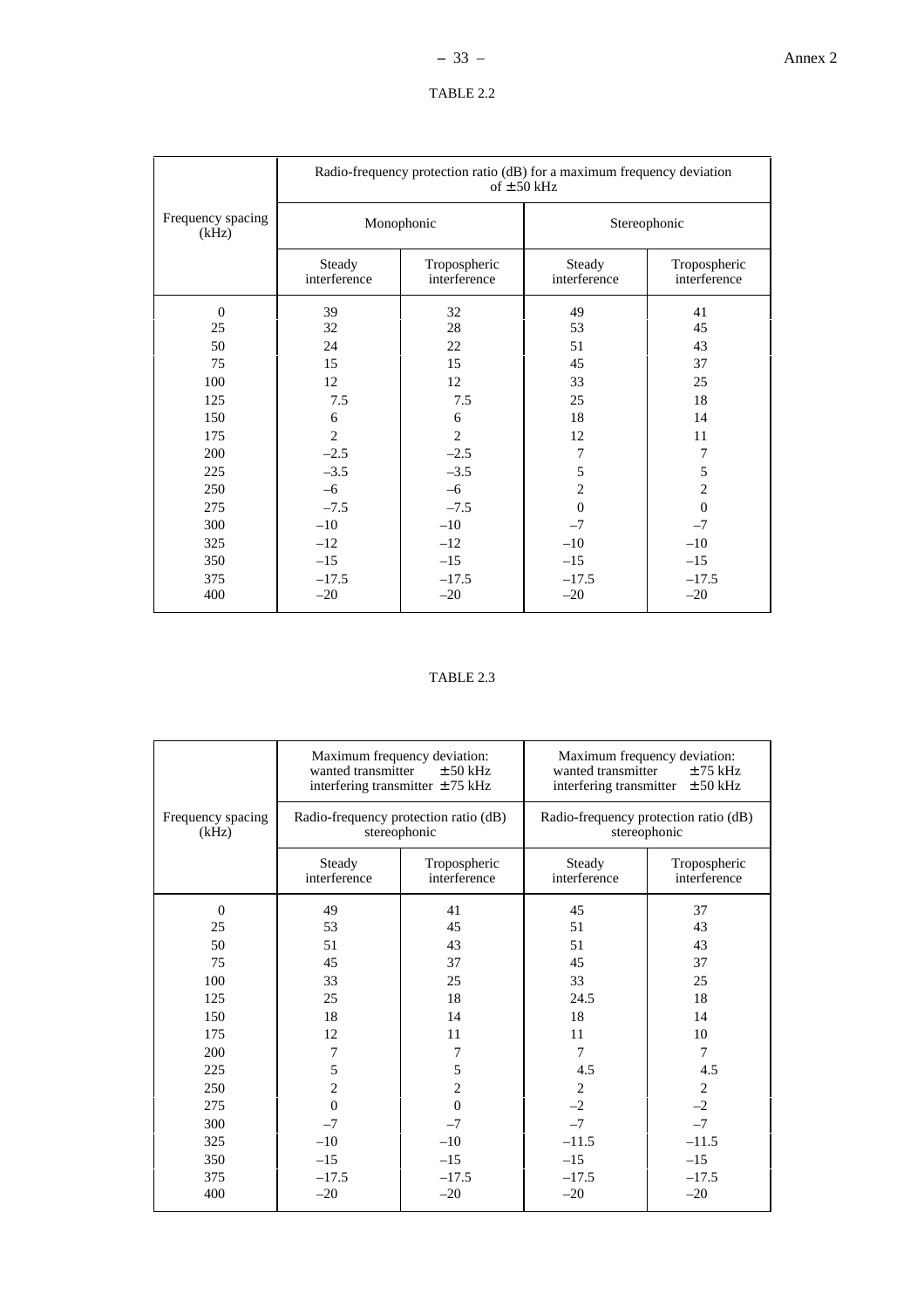# 3.5 *Calculation of nuisance field*

To apply the protection-ratio curves of Figures 2.6 and 2.7, it is necessary to determine whether, in the particular circumstances, the interference is to be regarded as steady or tropospheric1 . A suitable criterion for this is provided by the concept of "nuisance field", which is the field strength of the interfering transmitter (at its pertinent e.r.p.) modified by the relevant protection ratio.

Thus, the nuisance field for steady interference is given by the formula:

$$
E_{s} = P + E(50,50) + A_{s}
$$

and the nuisance field for tropospheric interference is given by the formula:

$$
E_t = P + E(50,T) + A_t
$$

where

*P* : e.r.p. (dB(1 kW)) of the interfering transmitter:

- *A* : radio-frequency protection ratio (dB);
- $E(50,T)$ : field strength (dB( $\mu$ V/m)) of the interfering transmitter, normalized to 1 kW, and exceeded during *T*% of the time,

and where indices *s* and *t* indicate steady or tropospheric interference respectively.

The protection-ratio curve for steady interference is applicable when the resulting nuisance field is stronger than that resulting from tropospheric interference,

i.e.  $E_s \geq E_t$ 

This means that  $A<sub>s</sub>$  should be used in all cases when:

 $E(50,50) + A_s \geq E(50,T) + A_t$ 

#### 3.6 *Minimum field strength*

The planning was based on the following median values of the minimum usable field strength (measured 10 m above ground level):

- stereophonic service: 54  $dB(\mu V/m)$  in rural areas;
- monophonic service:  $48 \text{ dB}(\mu\text{V/m})$  in rural areas.

These values apply for systems with a maximum frequency deviation of  $\pm$  50 kHz or  $\pm$  75 kHz.

3.7 *Maximum radiated power*

No maximum power values have been specified.

- 3.8 *Characteristics of transmitting and receiving antennas polarization*
- 3.8.1 *Transmitting antennas*

**\_\_\_\_\_\_\_\_\_\_\_\_\_\_\_**

The maximum effective radiated power and, in the case of directional antennas, the azimuth(s) relative to True North together with the azimuths of the  $-3$  dB points anti-clockwise and clockwise from the azimuth of the maximum, have been indicated in accordance with the Radio Regulations (Appendix 1, section D, column 9).

The attenuation (dB) with respect to the maximum value of the effective radiated power has been specified at 10° intervals in a clockwise direction starting at True North. Where administrations have been unable to give information in such detail, they have, where possible, provided the values at  $30^\circ$  intervals in a clockwise direction starting at True North.

<sup>1</sup> For further information see CCIR Recommendation 412-3.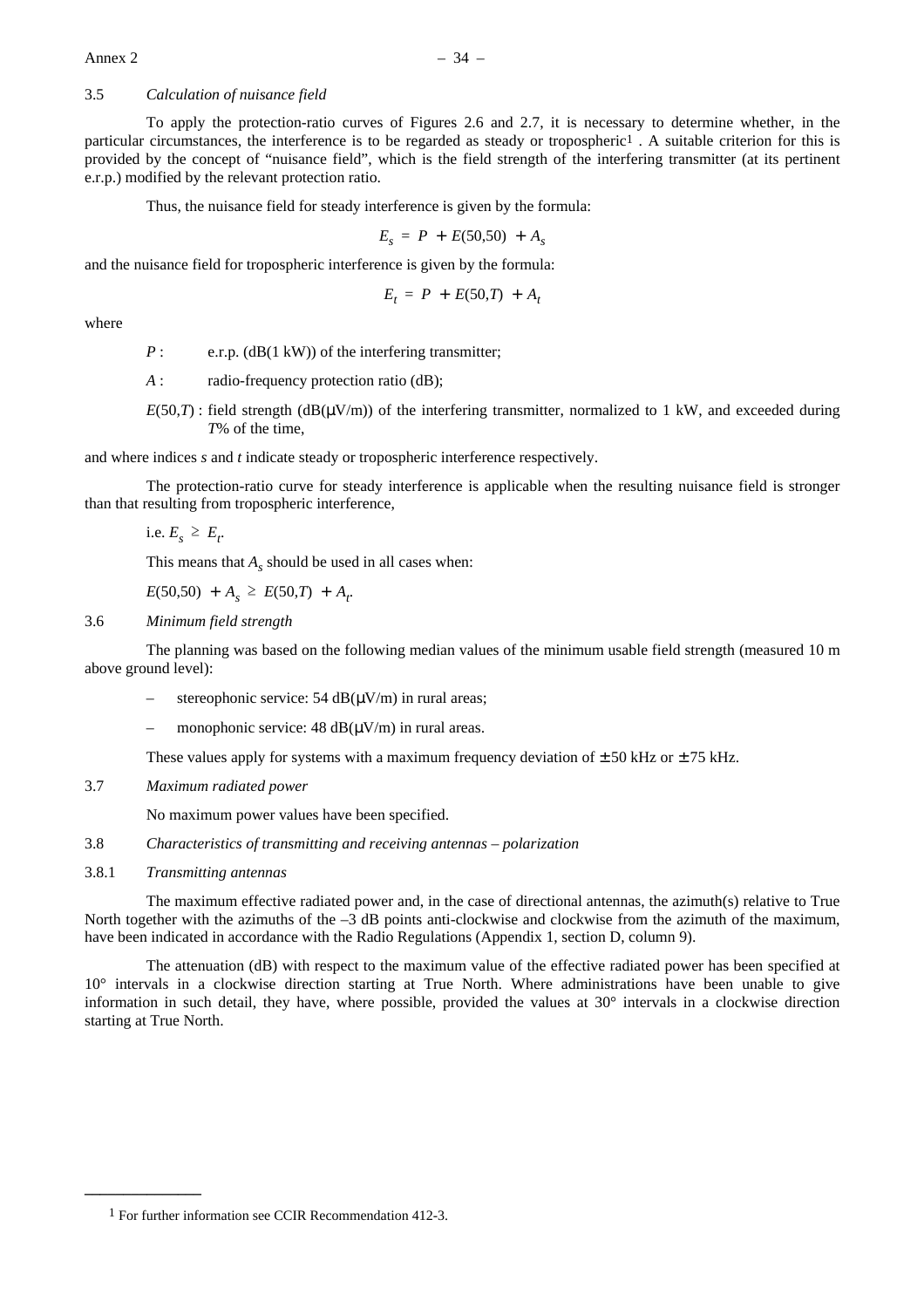For mixed polarized transmissions, the effective radiated powers and radiation patterns have been specifed separately for the horizontally and vertically polarized components.

#### 3.8.2 *Receiving antennas*

For stereophonic transmissions, the directivity curve in Figure 2.8 was taken into account by administrations for assessing coverage areas. For monophonic transmissions, an omnidirectional receiving antenna was assumed.

In the computer analysis of the Plan during the Conference, no account was taken of receiving antenna directivity, since the usable field strength was calculated at the transmitter site.

The antenna was assumed to be at a height of 10 m above the ground.

#### FIGURE 2.8

#### **Discrimination obtained by the use of a directional receiving antenna for sound broadcasting stations in the band 87.5 to 108 MHz**



Angle relative to direction of main lobe (degrees)

*Note 1* – It is considered that the protection shown will be available at the majority of antenna locations in built-up areas. At clear sites in open country, slightly higher values will be obtained.

*Note 2* – The curve in this figure is valid for signals of vertical or horizontal polarization, when both the wanted and the unwanted signals have the same polarization.

02-08

#### 3.8.3 *Polarization*

**\_\_\_\_\_\_\_\_\_\_\_\_\_\_\_**

Administrations were free to choose the polarization to be used in their countries<sup>1</sup>.

Polarization discrimination was not taken into account in the planning procedure, except in specific cases with the agreement of affected administrations. In such cases, a value of 10 dB was used for orthogonal polarization discrimination.

# 3.9 *Receiver sensitivity and selectivity*

Receiver sensitivity and selectivity were taken into account when specifying the values of the minimum usable field strength and the radio-frequency protection ratios.

<sup>1</sup> For further information see CCIR Report 464-3.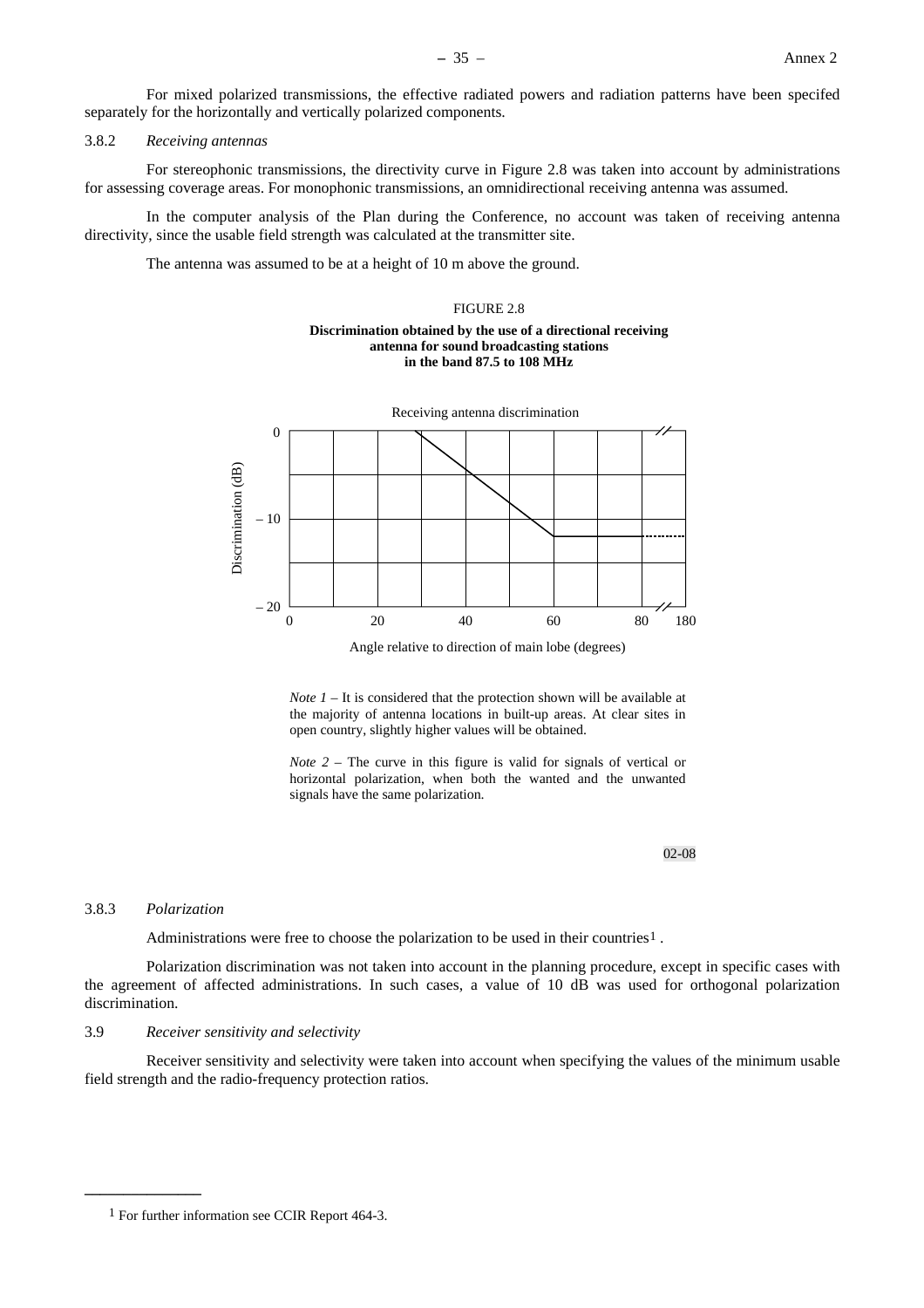# CHAPTER 4

## **Determination of the usable field strength by the simplified multiplication method**

## 4.1 *Principle of calculation*

The usable field strength is determined for a specified coverage probability (with respect to time and location) and depends on the values of the nuisance fields:

$$
E_{si} = P_i + E_{ni}(50, T) + A_i + B_i
$$

where:

- $E_{si}$ : the nuisance field of the *i*<sup>th</sup> transmitter corrected by the discrimination factor of the receiving antenna,
- $P_i$ : : the e.r.p. in dB(kW) of the *i*<sup>th</sup> unwanted transmitter,
- $E_n(50,T)$ : the field strength, in dB( $\mu$ V/m), normalized to an e.r.p. of 1 kW, of the *i*<sup>th</sup> unwanted transmitter. The field strength is exceeded at 50% of the locations during at least *T*% (e.g. 1%) of the time,
- *Ai* : the radio-frequency protection ratio, in dB, associated with the *i*th unwanted transmitter,
- $B_i$ : : the receiving antenna discrimination, in dB.

Appropriate account of the effect of multiple interference can be taken by the use of statistical computation methods among which the simplified multiplication method is the least complex. With this method the usable field strength  $E_u$  can be calculated by iteration from:

$$
p_c = \prod_{i=1}^{n} L(x_i) \text{ with } x_i = \frac{E_u - E_{si}}{\sigma_n \sqrt{2}}
$$

where

- $p_c$ : the coverage probability (e.g. 50% of locations, (100 *T*) % of time) in the presence of *n* nuisance fields;
- $L(x)$ : the coverage probability in the presence of a single nuisance field, which equals the probability integral for a normal distribution (see section 4.2 below).
- $\sigma_n = 8.3$  dB : standard deviation according to location of the wanted and interfering field strengths, in  $dB(\mu V/m)$ .

# 4.2 *Calculation by computer*

The calculation of the usable field strength with the simplified multiplication method is based on the probability integral for a normal distribution:

$$
L(x) = \frac{1}{\sqrt{2\pi}} \times \int_{-\infty}^{x} e^{-\frac{t_2}{2}} dt
$$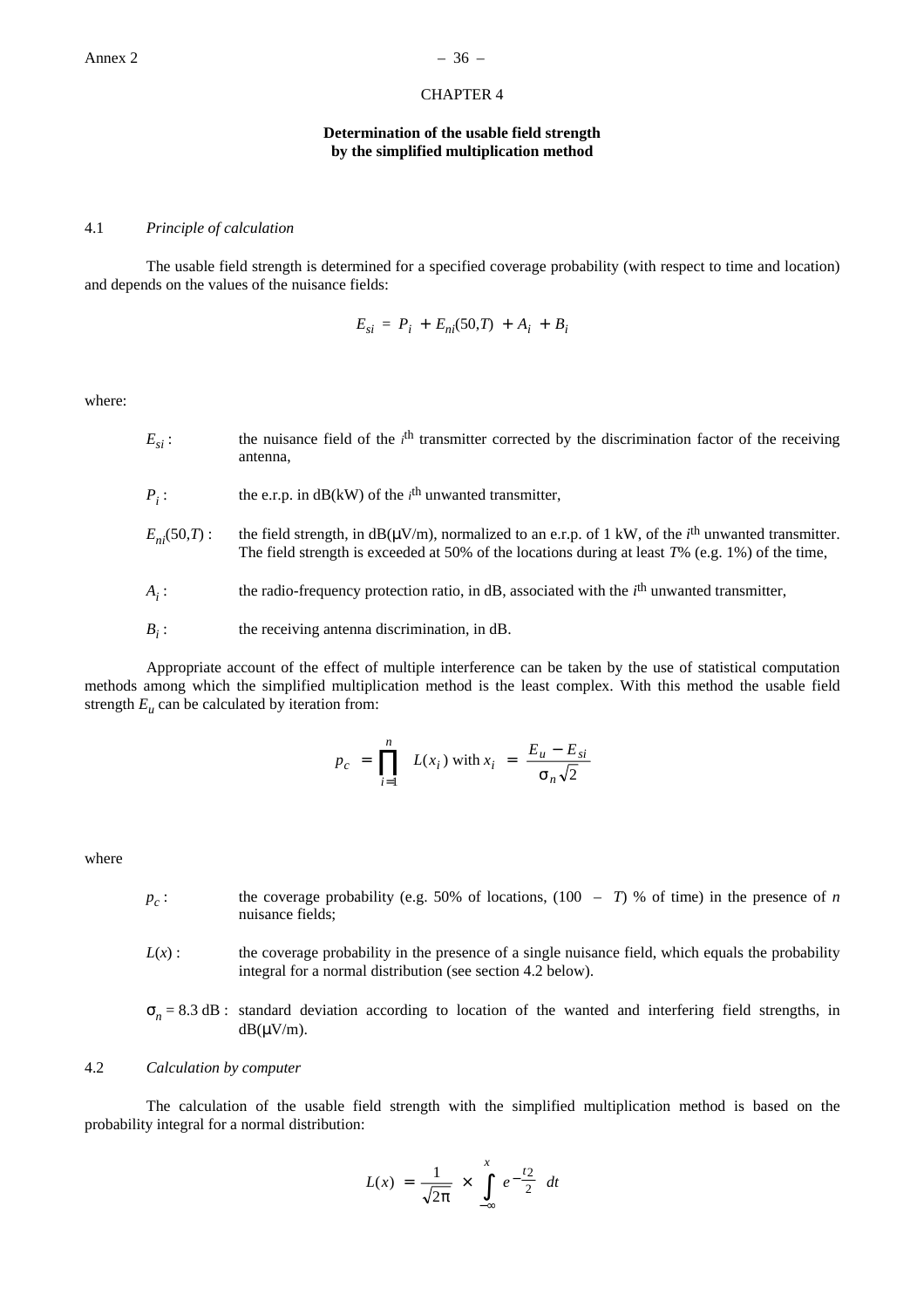This integration can, however, be avoided in the practical calculation by replacing it with a polynomial approximation as follows:

$$
L(x) = 1 - \frac{1}{2}(1 + a_1x + a_2x^2 + a_3x^3 + a_4x^4)^{-4} + \varepsilon(x)
$$

with

 $a_1 = 0.196854$  $a_2 = 0.115194$  $a_3 = 0.000344$  $a_4 = 0.019527$ 

 $\varepsilon(x)$  represents the error between the approximation and the exact value, obtained by the probability integral. Since  $|\varepsilon(x)|$ is less than  $2.5 \cdot 10^{-4}$ , this error can be neglected.

The above approximation was used to calculate the multiple interference by the simplified multiplication method.

#### 4.3 *Manual calculation*

The basic material for the manual calculation of the usable field strength in applying the simplified multiplication method is given below.1

The manual calculation needs only additions, subtractions, multiplications, divisions and the reading of a value from Table 2.4.

An example with five interfering transmitters is given in Table 2.5.

Experience has shown that it is expedient to begin with a value for  $E_u$  6 dB larger than the largest of the  $E_{si}$ values. If the difference between 0.52 and the result (product of the 5 values of *L*(*xi* )) equals ∆, the value of *Eu* should be modified by ∆/0.05 to obtain a better approximation. The whole process can be repeated to obtain better accuracy.

Table 2.5 shows that even after the second step, the difference between the value obtained and the precise value is of the order of 0.2 dB.

**\_\_\_\_\_\_\_\_\_\_\_\_\_\_\_**

<sup>1</sup> For further details see CCIR Report 945.

<sup>2 0.5</sup> represents the coverage probability for 50% of locations.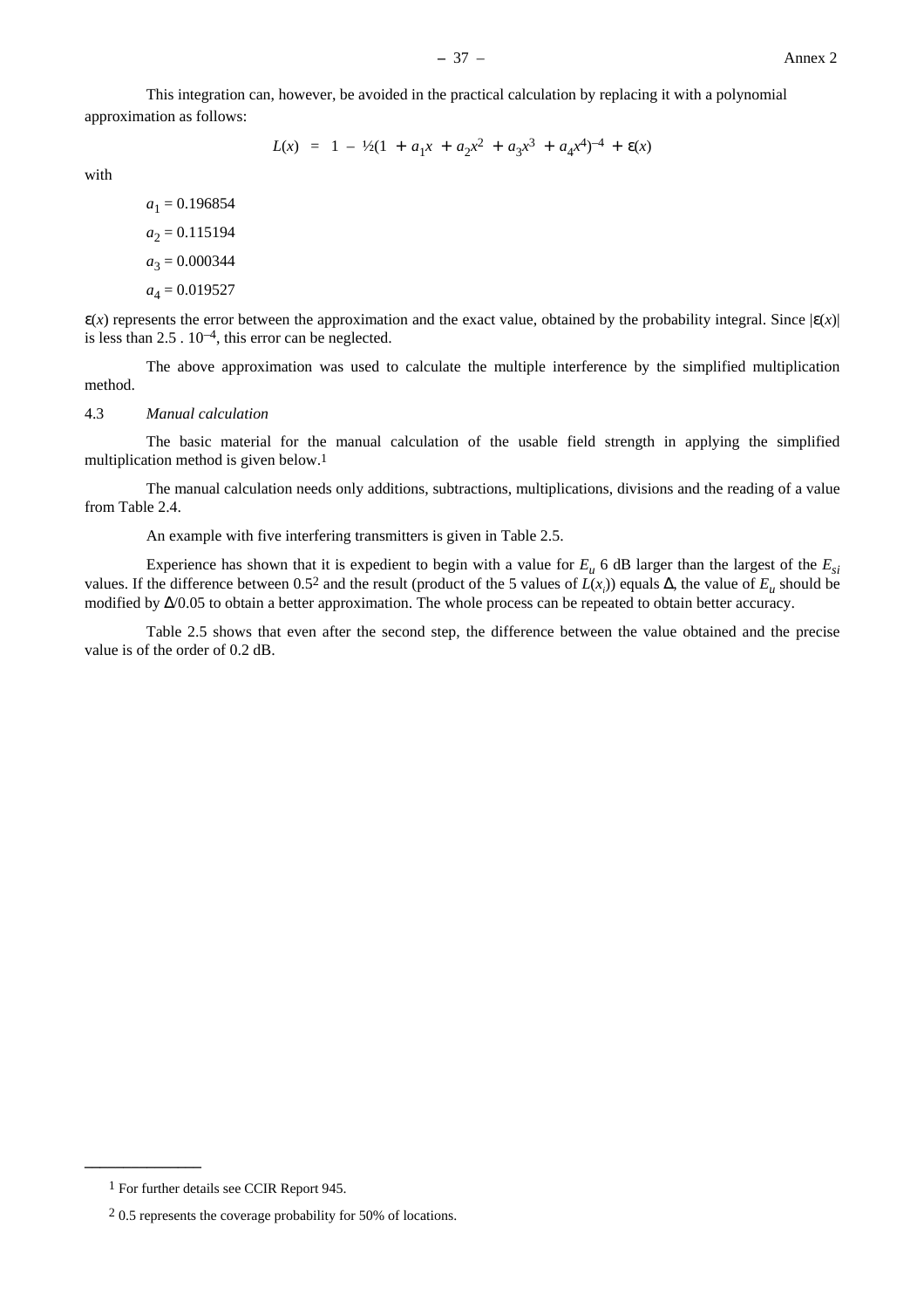| TABLE 2.4                                                                                     |  |
|-----------------------------------------------------------------------------------------------|--|
| Probability integral $\varphi(x) = \frac{2}{\sqrt{2\pi}} \int_{0}^{\infty} [\exp(-t^2/2)] dt$ |  |

| $\mathbf X$                  | $\varphi(x)$                                   | $\mathbf X$                  | $\varphi(x)$                                   | $\mathbf X$                  | $\varphi(x)$                                   | $\mathbf X$            | $\varphi(x)$                              |
|------------------------------|------------------------------------------------|------------------------------|------------------------------------------------|------------------------------|------------------------------------------------|------------------------|-------------------------------------------|
| 0.00                         | 0.0000                                         | 0.60                         | 0.4515                                         | 1.20                         | 0.7699                                         | 1.80                   | 0.9281                                    |
| 01                           | 0.0080                                         | 61                           | 0.4581                                         | 21                           | 0.7737                                         | 81                     | 0.9297                                    |
| 02                           | 0.0160                                         | 62                           | 0.4647                                         | 22                           | 0.7775                                         | 82                     | 0.9312                                    |
| 03                           | 0.0239                                         | 63                           | 0.4713                                         | 23                           | 0.7813                                         | 83                     | 0.9328                                    |
| 04                           | 0.0319                                         | 64                           | 0.4778                                         | 24                           | 0.7850                                         | 84                     | 0.9342                                    |
| 0.05                         | 0.0399                                         | 0.65                         | 0.4843                                         | 1.25                         | 0.7887                                         | 1.85                   | 0.9357                                    |
| 06                           | 0.0478                                         | 66                           | 0.4907                                         | 26                           | 0.7923                                         | 86                     | 0.9371                                    |
| 07                           | 0.0558                                         | 67                           | 0.4971                                         | 27                           | 0.7959                                         | 87                     | 0.9385                                    |
| 08                           | 0.0638                                         | 68                           | 0.5035                                         | 28                           | 0.7995                                         | 88                     | 0.9399                                    |
| 09                           | 0.0717                                         | 69                           | 0.5098                                         | 29                           | 0.8029                                         | 89                     | 0.9412                                    |
| 0.10                         | 0.0797                                         | 0.70                         | 0.5161                                         | 1.30                         | 0.8064                                         | 1.90                   | 0.9426                                    |
| 11                           | 0.0876                                         | 71                           | 0.5223                                         | 31                           | 0.8098                                         | 91                     | 0.9439                                    |
| 12                           | 0.0955                                         | 72                           | 0.5285                                         | 32                           | 0.8132                                         | 92                     | 0.9451                                    |
| 13                           | 0.1034                                         | 73                           | 0.5346                                         | 33                           | 0.8165                                         | 93                     | 0.9464                                    |
| 14                           | 0.1113                                         | 74                           | 0.5407                                         | 34                           | 0.8198                                         | 94                     | 0.9476                                    |
| 0.15                         | 0.1192                                         | 0.75                         | 0.5467                                         | 1.35                         | 0.8230                                         | 1.95                   | 0.9488                                    |
| 16                           | 0.1271                                         | 76                           | 0.5527                                         | 36                           | 0.8262                                         | 96                     | 0.9500                                    |
| 17                           | 0.1350                                         | 77                           | 0.5587                                         | 37                           | 0.8293                                         | 97                     | 0.9512                                    |
| 18                           | 0.1428                                         | 78                           | 0.5646                                         | 38                           | 0.8324                                         | 98                     | 0.9523                                    |
| 19                           | 0.1507                                         | 79                           | 0.5705                                         | 39                           | 0.8355                                         | 99                     | 0.9534                                    |
| 0.20                         | 0.1585                                         | 0.80                         | 0.5763                                         | 1.40                         | 0.8385                                         | 2.00                   | 0.9545                                    |
| 21                           | 0.1663                                         | 81                           | 0.5821                                         | 41                           | 0.8415                                         | 05                     | 0.9596                                    |
| 22                           | 0.1741                                         | 82                           | 0.5878                                         | 42                           | 0.8444                                         | 10                     | 0.9643                                    |
| 23                           | 0.1819                                         | 83                           | 0.5935                                         | 43                           | 0.8473                                         | 15                     | 0.9684                                    |
| 24                           | 0.1897                                         | 84                           | 0.5991                                         | 44                           | 0.8501                                         | 20                     | 0.9722                                    |
| 0.25                         | 0.1974                                         | 0.85                         | 0.6047                                         | 1.45                         | 0.8529                                         | 2.25                   | 0.9756                                    |
| 26                           | 0.2041                                         | 86                           | 0.6102                                         | 46                           | 0.8557                                         | 30                     | 0.9786                                    |
| 27                           | 0.2128                                         | 87                           | 0.6157                                         | 47                           | 0.8584                                         | 35                     | 0.9812                                    |
| 28                           | 0.2205                                         | 88                           | 0.6211                                         | 48                           | 0.8611                                         | 40                     | 0.9836                                    |
| 29                           | 0.2282                                         | 89                           | 0.6265                                         | 49                           | 0.8638                                         | 45                     | 0.9857                                    |
| 0.30                         | 0.2358                                         | 0.90                         | 0.6319                                         | 1.50                         | 0.8664                                         | 50                     | 0.9876                                    |
| 31                           | 0.2434                                         | 91                           | 0.6372                                         | 51                           | 0.8690                                         | 55                     | 0.9892                                    |
| 32                           | 0.2510                                         | 92                           | 0.6424                                         | 52                           | 0.8715                                         | 60                     | 0.9907                                    |
| 33                           | 0.2586                                         | 93                           | 0.6476                                         | 53                           | 0.8740                                         | 65                     | 0.9920                                    |
| 34                           | 0.2661                                         | 94                           | 0.6528                                         | 54                           | 0.8764                                         | 70                     | 0.9931                                    |
| 0.35                         | 0.2737                                         | 0.95                         | 0.6579                                         | 1.55                         | 0.8789                                         | 2.75                   | 0.9940                                    |
| 36                           | 0.2812                                         | 96                           | 0.6629                                         | 56                           | 0.8812                                         | 80                     | 0.9949                                    |
| 37                           | 0.2886                                         | 97                           | 0.6680                                         | 57                           | 0.8836                                         | 85                     | 0.9956                                    |
| 38                           | 0.2961                                         | 98                           | 0.6729                                         | 58                           | 0.8859                                         | 90                     | 0.9963                                    |
| 39                           | 0.3035                                         | 99                           | 0.6778                                         | 59                           | 0.8882                                         | 95                     | 0.9968                                    |
| 0.40                         | 0.3108                                         | 1.00                         | 0.6827                                         | 1.60                         | 0.8904                                         | 3.00                   | 0.99730                                   |
| 41                           | 0.3182                                         | 01                           | 0.6875                                         | 61                           | 0.8926                                         | 10                     | 0.99806                                   |
| 42                           | 0.3255                                         | 02                           | 0.6923                                         | 62                           | 0.8948                                         | 20                     | 0.99863                                   |
| 43                           | 0.3328                                         | 03                           | 0.6970                                         | 63                           | 0.8969                                         | 30                     | 0.99903                                   |
| 44                           | 0.3401                                         | 04                           | 0.7017                                         | 64                           | 0.8990                                         | 40                     | 0.99933                                   |
| 0.45                         | 0.3473                                         | 1.05                         | 0.7063                                         | 1.65                         | 0.9011                                         | 50                     | 0.99953                                   |
| 46                           | 0.3545                                         | 06                           | 0.7109                                         | 66                           | 0.9031                                         | 60                     | 0.99968                                   |
| 47                           | 0.3616                                         | 07                           | 0.7154                                         | 67                           | 0.9051                                         | 70                     | 0.99978                                   |
| 48                           | 0.3688                                         | 08                           | 0.7199                                         | 68                           | 0.9070                                         | 80                     | 0.99986                                   |
| 49                           | 0.3759                                         | 09                           | 0.7243                                         | 69                           | 0.9090                                         | 90                     | 0.99990                                   |
| 0.50<br>51<br>52<br>53<br>54 | 0.3829<br>0.3899<br>0.3969<br>0.4039<br>0.4108 | 1.10<br>11<br>12<br>13<br>14 | 0.7287<br>0.7330<br>0.7373<br>0.7415<br>0.7457 | 1.70<br>71<br>72<br>73<br>74 | 0.9109<br>0.9127<br>0.9146<br>0.9164<br>0.9181 | 4.00<br>4.417<br>4.892 | 0.99994<br>$1 - 10^{-5}$<br>$1 - 10^{-6}$ |
| 0.55<br>56<br>57<br>58<br>59 | 0.4177<br>0.4245<br>0.4313<br>0.4381<br>0.4448 | 1.15<br>16<br>17<br>18<br>19 | 0.7499<br>0.7540<br>0.7580<br>0.7620<br>0.7660 | 1.75<br>76<br>77<br>78<br>79 | 0.9199<br>0.9216<br>0.9233<br>0.9249<br>0.9265 | 5.327                  | $1 - 10^{-7}$                             |
| 0.60                         | 0.4515                                         | 1.20                         | 0.7699                                         | 1.80                         | 0.9281                                         |                        |                                           |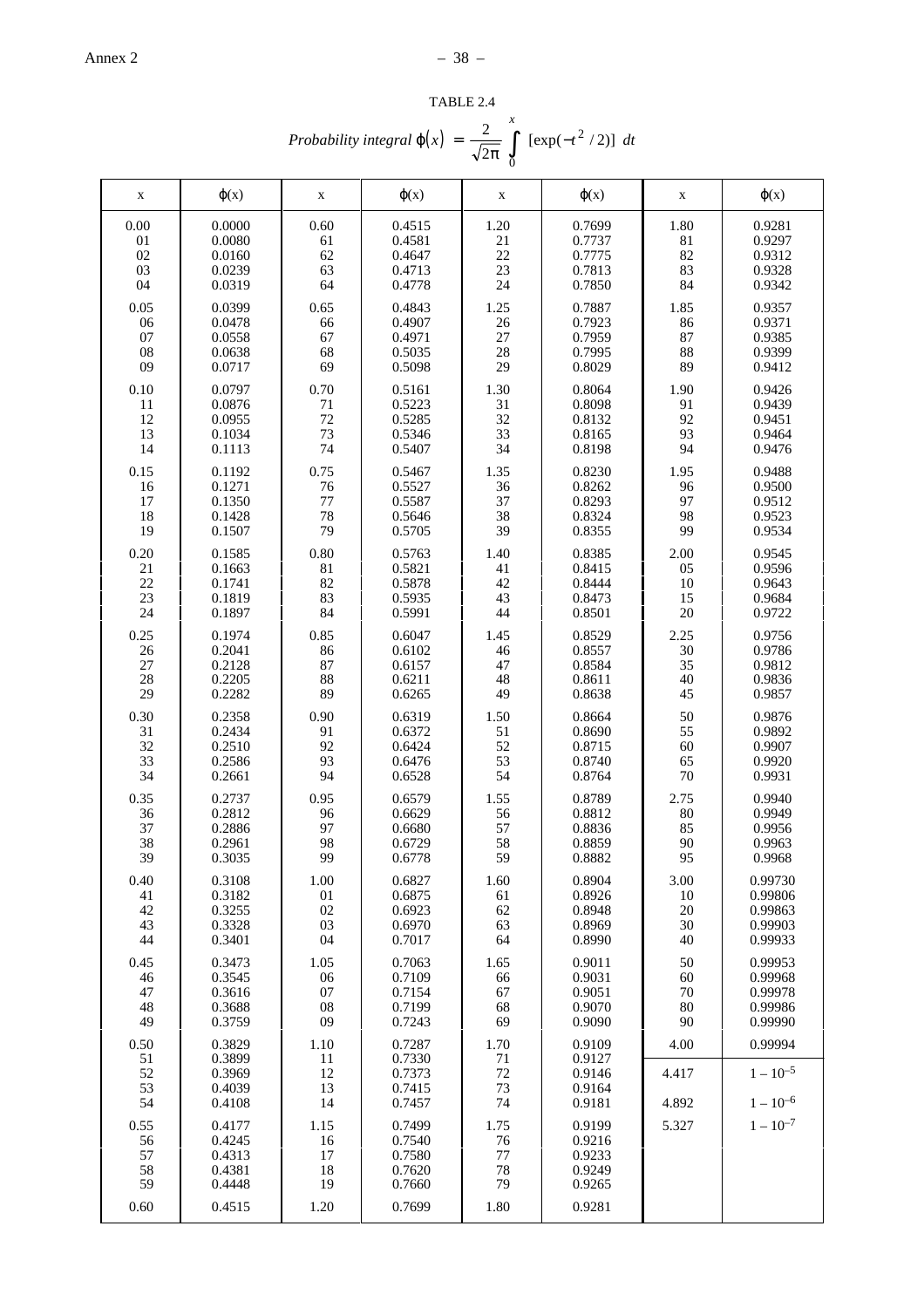

The 4th approximation yields  $E_u = 76.44 - 0.03 = 76.41$  Db This value can be considered as sufficiently exact.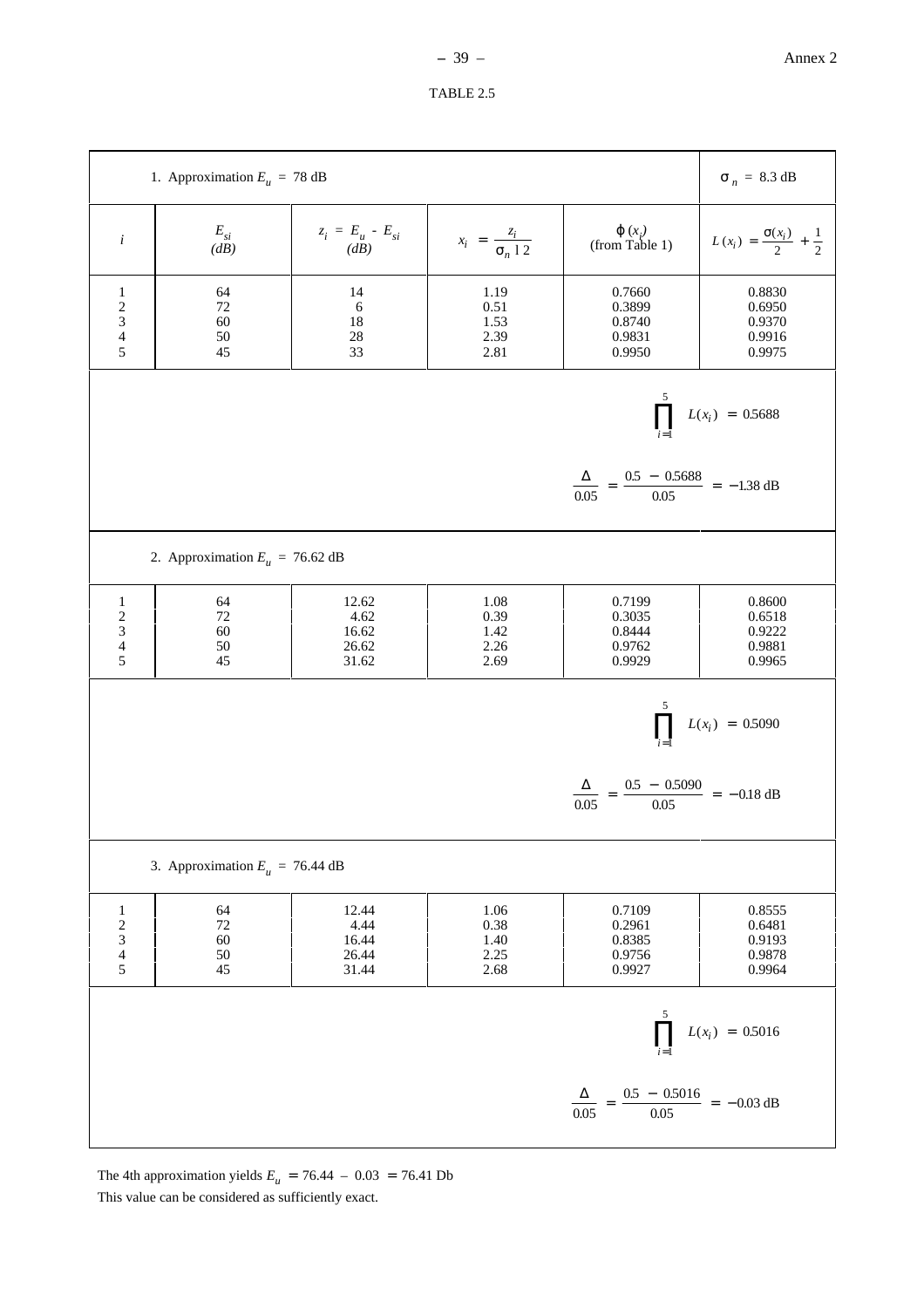#### CHAPTER 5

# **Frequency compatibility between sound and television broadcasting**

# 5.1 *Introduction*

Several countries are operating television transmitters using the D/SECAM system in the band 87.5 -100 MHz. All sound broadcasting requirements for stations in the area of coordination with countries using this band for television in accordance with the Regional Agreement (Stockholm, 1961), have been assessed for compatibility with television stations.

#### 5.2 *Protection of sound-broadcasting stations within the coordination area*

Calculations have been carried out to verify that there is no deterioration in the service areas of existing sound broadcasting stations which are operating in accordance with the Regional Agreement (Stockholm, 1961) (notified to the IFRB before 1 December 1983) and which are situated in the area of coordination with countries using this band for television in accordance with the Regional Agreement (Stockholm, 1961). For purposes of comparison, the reference situation (as described in section 5.4 below) has been used as a basis.

A sound broadcasting station was considered to be situated in the coordination area when its distance from the nearest point of the border of the country using this band for television in accordance with the Regional Agreement (Stockholm, 1961) is less than the distance in Table B of Annex 1 to the Stockholm Agreement.

## 5.3 *Comparison*

For the purpose of assessing compatibility with television stations (see section 5.1 above) or protection to service areas of existing sound broadcasting transmitters (see section 5.2 above), the existing situation has been used as a reference situation and has been compared with the new Plan in the course of its development. To permit these comparisons, it has been necessary to calculate (as in section 5.6 below) the usable field strength  $(E_u)$  for all television transmitters and all existing sound broadcasting stations (as in sections 5.1 and 5.2 above) at a number of test locations (not more than 12) within the existing service area, as specified by the administrations concerned.

# 5.4 *Reference situation*

All existing or planned assignments to television or sound broadcasting stations in the band 87.5 - 100 MHz appearing in the Regional Plan (Stockholm, 1961) and those for which the procedure of the Regional Agreement (Stockholm, 1961) has been successfully applied before the date of the opening of the Second Session of the Conference, have been taken into account. The sound broadcasting stations in Region 3 and in the part of Turkey not covered by the Regional Agreement (Stockholm, 1961) which are operating in accordance with the Radio Regulations and notified to the IFRB before 1 December 1983 have been included in the reference situation. The calculation for the reference situation has only been made once.

#### 5.5 *Situation resulting from planning*

All existing or planned assignments to television stations (as in section 5.4 above) and all sound broadcasting transmitters in the draft Plan have been taken into account.

# 5.6 *Usable field strength for a transmitter at the specified test location*

5.6.1 The nuisance field from each interfering transmitter was calculated according to section 3.5 of Chapter 3 using, in principle, propagation curves for 1% of the time and the appropriate protection ratio taken: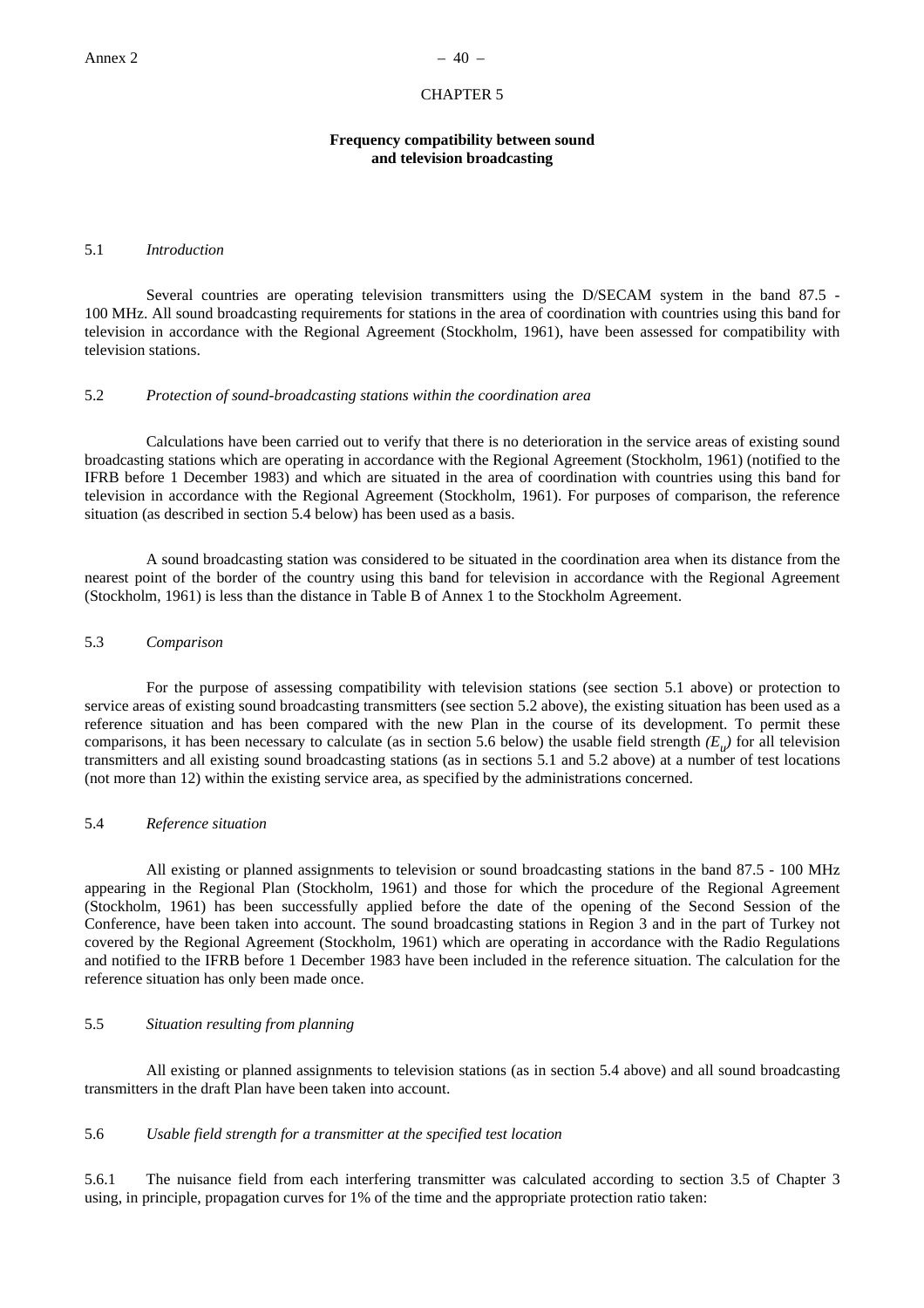- 5.6.1.1 for the wanted television transmitter,
	- from Table 2.6 for interference from a television transmitter, *or*
	- from Figure 2.9 for interference from a sound broadcasting transmitter.

*Note* – Since the protection ratio curve for the D/SECAM television broadcasting system against FM sound broadcasting interference is not defined for deviations of 6-7 MHz from the vision carrier frequency (see Figure 2.9), the protection of the sound carrier, considered as modulated according to system 2, was calculated separately.

- 5.6.1.2 for a wanted sound broadcasting transmitter,
	- from Table 2.7 or Figure 2.10 for interference from a television transmitter, using protection ratio values for tropospheric interference, *or*
	- from section 3.4 of Chapter 3 for interference from a FM sound broadcasting transmitter.
- 5.6.2 Receiving antenna discrimination is taken,
	- from Figure 2.11 for a wanted television transmitter,
	- from Figure 2.8 in Chapter 3 for a wanted sound broadcasting transmitter.

5.6.3 For orthogonal polarization, a discrimination value of 10 dB was applied for a wanted television transmitter. No polarization discrimination was applied for a wanted sound broadcasting transmitter.

5.6.4 The interference contribution of each interfering transmitter is the value of the nuisance field derived from section 5.6.1, plus any discrimination value derived from sections 5.6.2 or 5.6.3

5.6.5 The usable field strength  $E_\mu$  was calculated from the individual interference contributions using the simplified multiplication method, taking into account the 20 largest (either TV or sound broadcasting) contributions and specified to one decimal place.

## 5.7 *Result of examination*

An incompatibility with a television station or a deterioration of the service area of a sound broadcasting station exists only if any value of  $E_u$  obtained (as in section 5.6), in accordance with section 5.5, exceeds the corresponding value of  $E_u$  in the reference situation defined in section 5.4 by more than 0.5 dB.

#### TABLE 2.6

| Offset (multiples of<br>1/12 line-frequency)                               | $\mathbf{0}$ | $\mathbf{1}$ | $\overline{2}$ | 3  | $\overline{4}$ | 5  | 6    | $\tau$ | 8  | 9  | 10 | 11 | 12 |
|----------------------------------------------------------------------------|--------------|--------------|----------------|----|----------------|----|------|--------|----|----|----|----|----|
| Co-channel<br>Transmitter stability $\pm$ 500 Hz<br>(non-precision offset) | 45           | 44           | 40             | 34 | 30             | 28 | 27   | 28     | 30 | 34 | 40 | 44 | 45 |
| Lower adjacent<br>channel                                                  |              |              |                |    |                |    | $-6$ |        |    |    |    |    |    |
| Upper adjacent<br>channel                                                  |              |              |                |    |                |    | $+4$ |        |    |    |    |    |    |

*Protection ratios, in dB, for two colour television transmissions with the same number of lines 1)*

<sup>1)</sup> For further information see CCIR Report 306-4.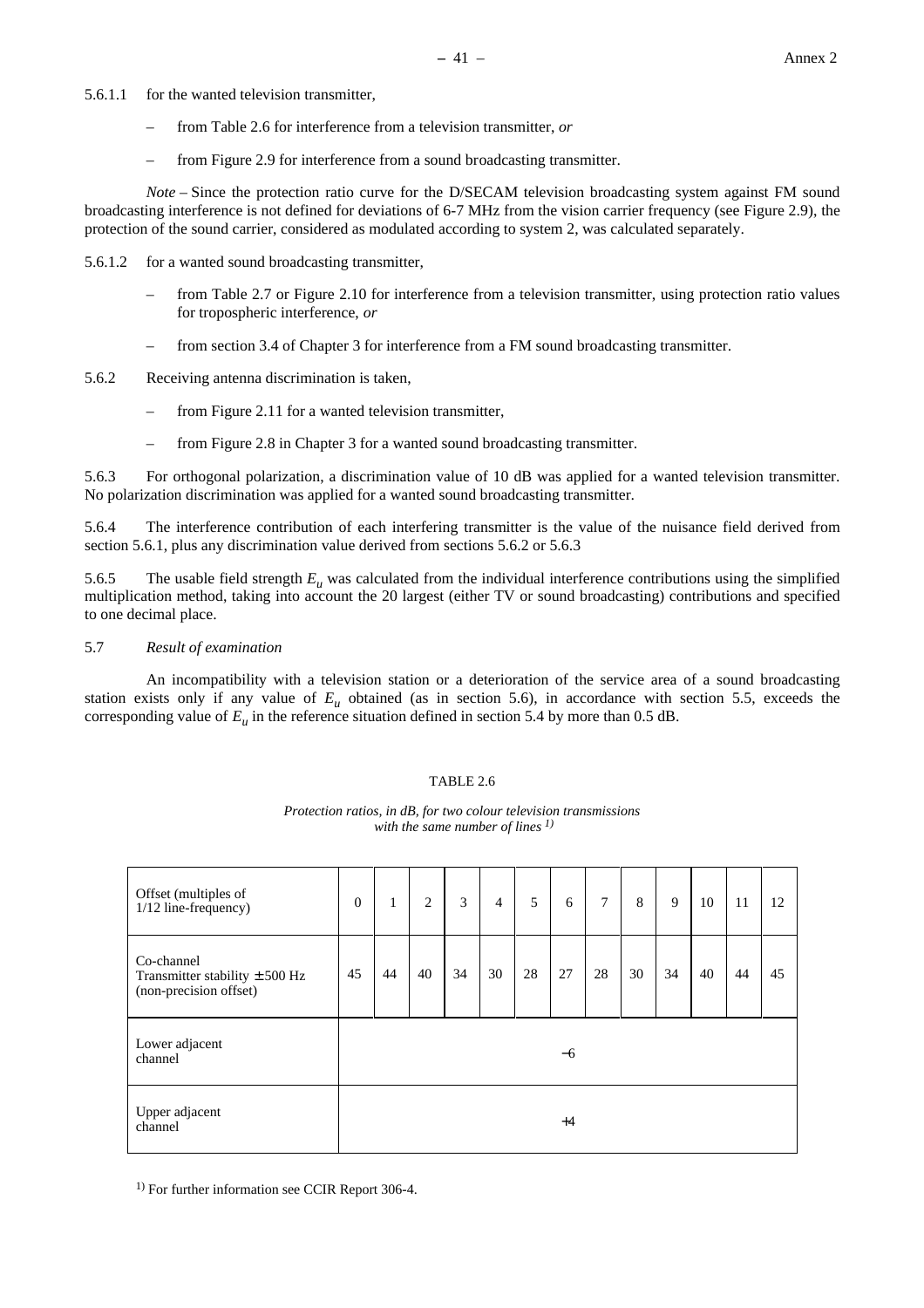







\* For further information see CCIR Report 306-4.

02-09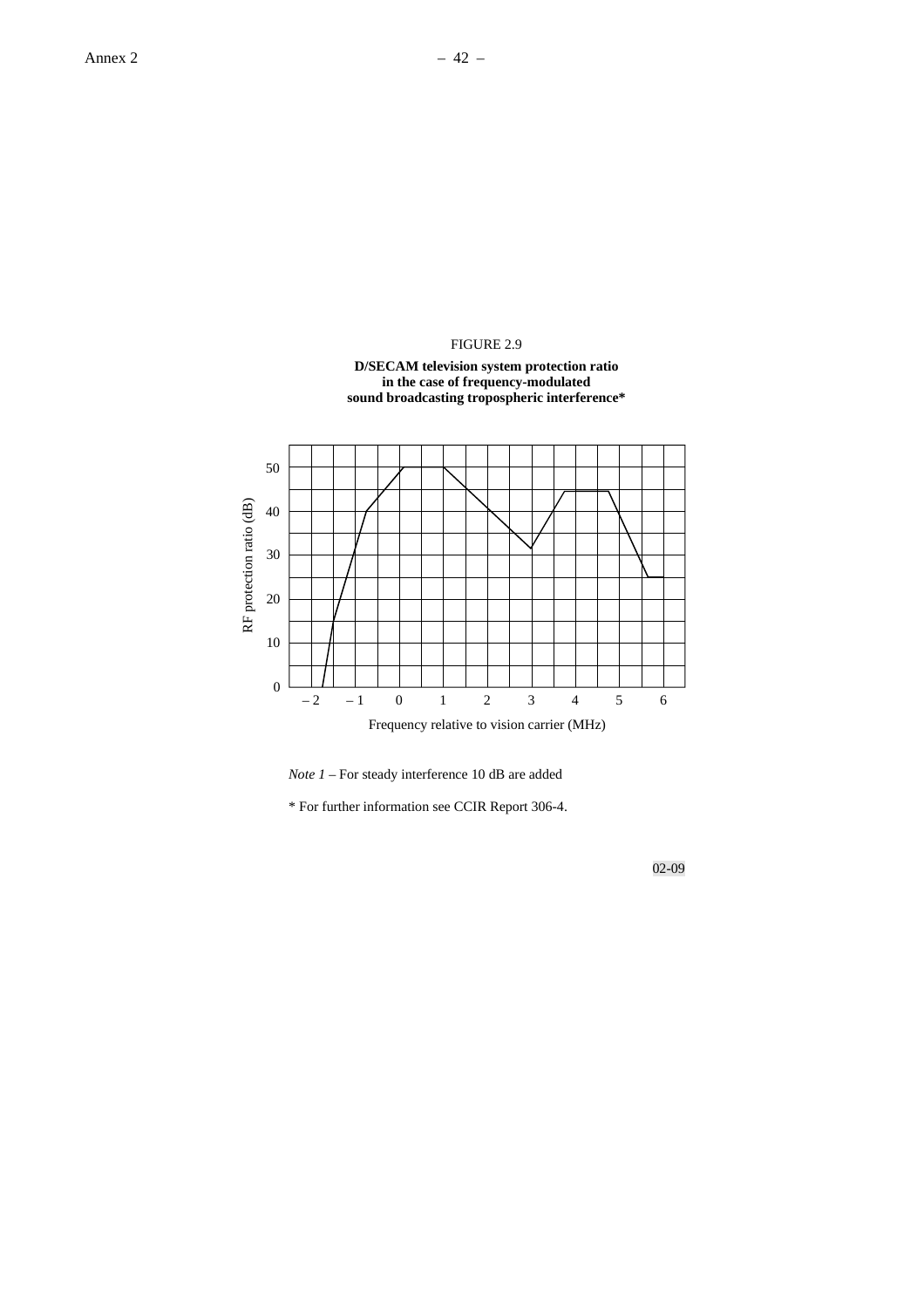# TABLE 2.7

#### *Radio-frequency protection ratio required by FM sound broadcasting against interference from D/SECAM television transmissions 87.5 to 100 MHz*

# (Steady interference)

| Wanted signal frequency (MHz)<br>relative to vision carrier | RF protection ratio<br>(dB) |                  |  |  |
|-------------------------------------------------------------|-----------------------------|------------------|--|--|
|                                                             | mono                        | stereo           |  |  |
| $-2.0$                                                      | $-30$                       | $-12$            |  |  |
| $-1.0$                                                      | $-2$                        | 18               |  |  |
| $-0.5$                                                      | $\boldsymbol{0}$            | 20               |  |  |
| $-0.15$                                                     | 19                          | $25\,$           |  |  |
| $-0.1$                                                      | 24                          | 35               |  |  |
| $-0.05$                                                     | 30                          | 50               |  |  |
| $0.0\,$                                                     | 35                          | 45               |  |  |
| 0.05                                                        | 30                          | 50               |  |  |
| 0.1                                                         | 24                          | 35               |  |  |
| 0.15                                                        | 19                          | 31               |  |  |
| 0.25                                                        | 10                          | 25               |  |  |
| 0.5                                                         | $\boldsymbol{0}$            | 20               |  |  |
| $1.0\,$                                                     | $^{-1}$                     | 20               |  |  |
| $2.0\,$                                                     | $-3$                        | 18               |  |  |
| 3.0                                                         | $-4$                        | $17\,$           |  |  |
| $4.0$                                                       | $-5$                        | 15               |  |  |
| 4.18                                                        | $\,8\,$                     | 25               |  |  |
| 4.25                                                        | $10\,$                      | $26\,$           |  |  |
| 4.41                                                        | 10                          | 26               |  |  |
| 4.48                                                        | $\,8\,$                     | 25               |  |  |
| 4.7                                                         | $-5$                        | 15               |  |  |
| 5.0                                                         | $-15$                       | $\boldsymbol{0}$ |  |  |
| $6.0\,$                                                     | $-25$                       | $-5$             |  |  |
| 6.25                                                        | $-13$                       | $-6$             |  |  |
| 6.3                                                         | $-5$                        | $\sqrt{5}$       |  |  |
| 6.45                                                        | $\sqrt{6}$                  | 26               |  |  |
| 6.4                                                         | 15                          | 40               |  |  |
| 6.475                                                       | 25                          | 43               |  |  |
| 6.5                                                         | $28\,$                      | 35               |  |  |
| 6.525                                                       | 25                          | 43               |  |  |
| 6.55                                                        | 15                          | 40               |  |  |
| 6.6                                                         | $\boldsymbol{6}$            | 26               |  |  |
| 6.7                                                         | $-3$                        | $\boldsymbol{0}$ |  |  |
| $7.0\,$                                                     | $-30$                       | $-13$            |  |  |

*Note 1* – For tropospheric interference (protection 99% of the time) these values may be reduced by 8 dB.

*Note 2* – Values for frequencies from 0.5 to 4 MHz are greatly affected by picture content. The figures given are for a test pattern and are representative of the on-the-air test picture transmissions.

*Note 3* – This table is valid for a vision/sound carrier power ratio of 10 dB.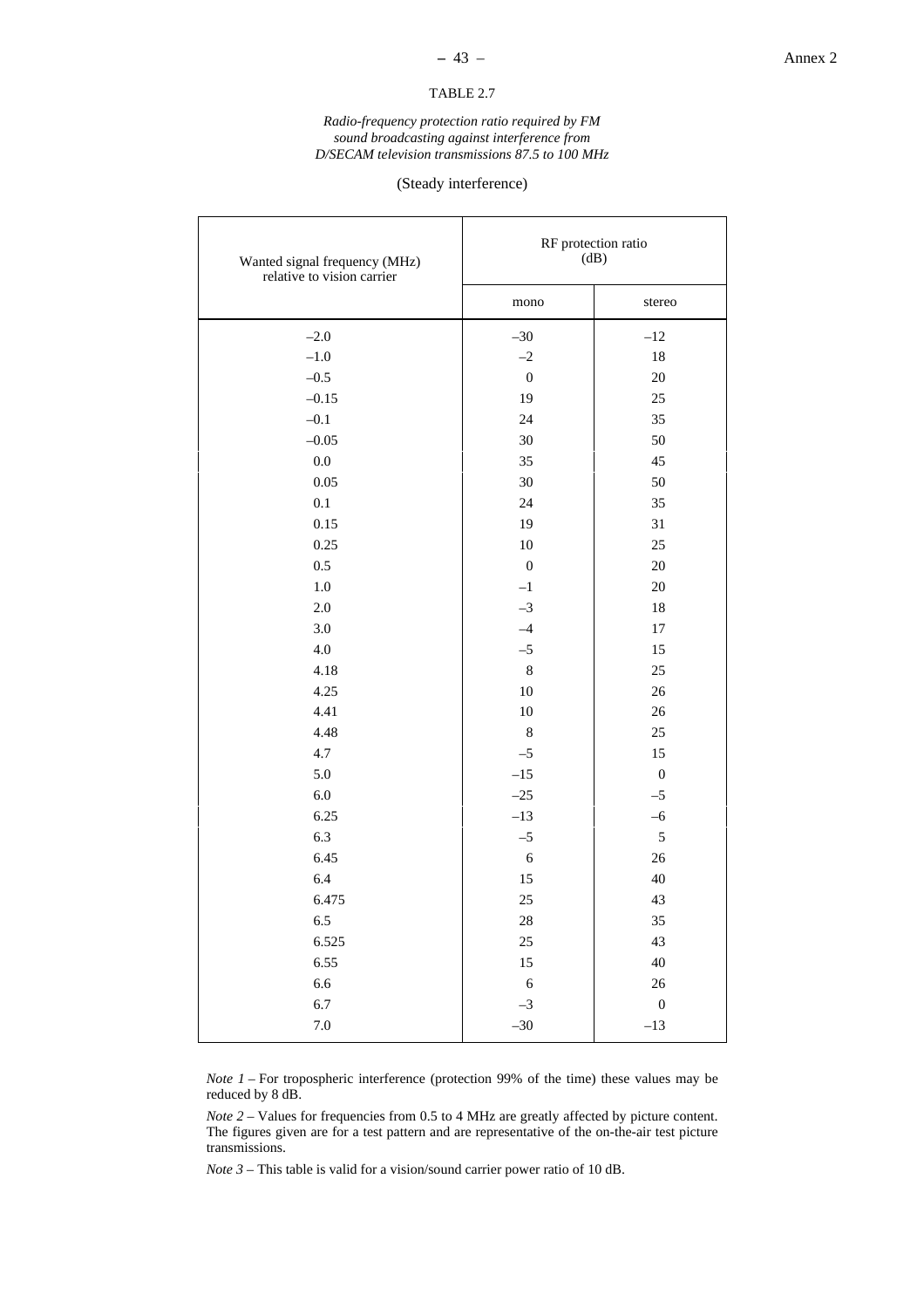# FIGURE 2.10





*Note 1* – For tropospheric interference (protection 99% of the time) these values may be reduced by 8 dB.

*Note 2* – This figure is valid for a vision/sound carrier power ratio of 10 dB.

02-10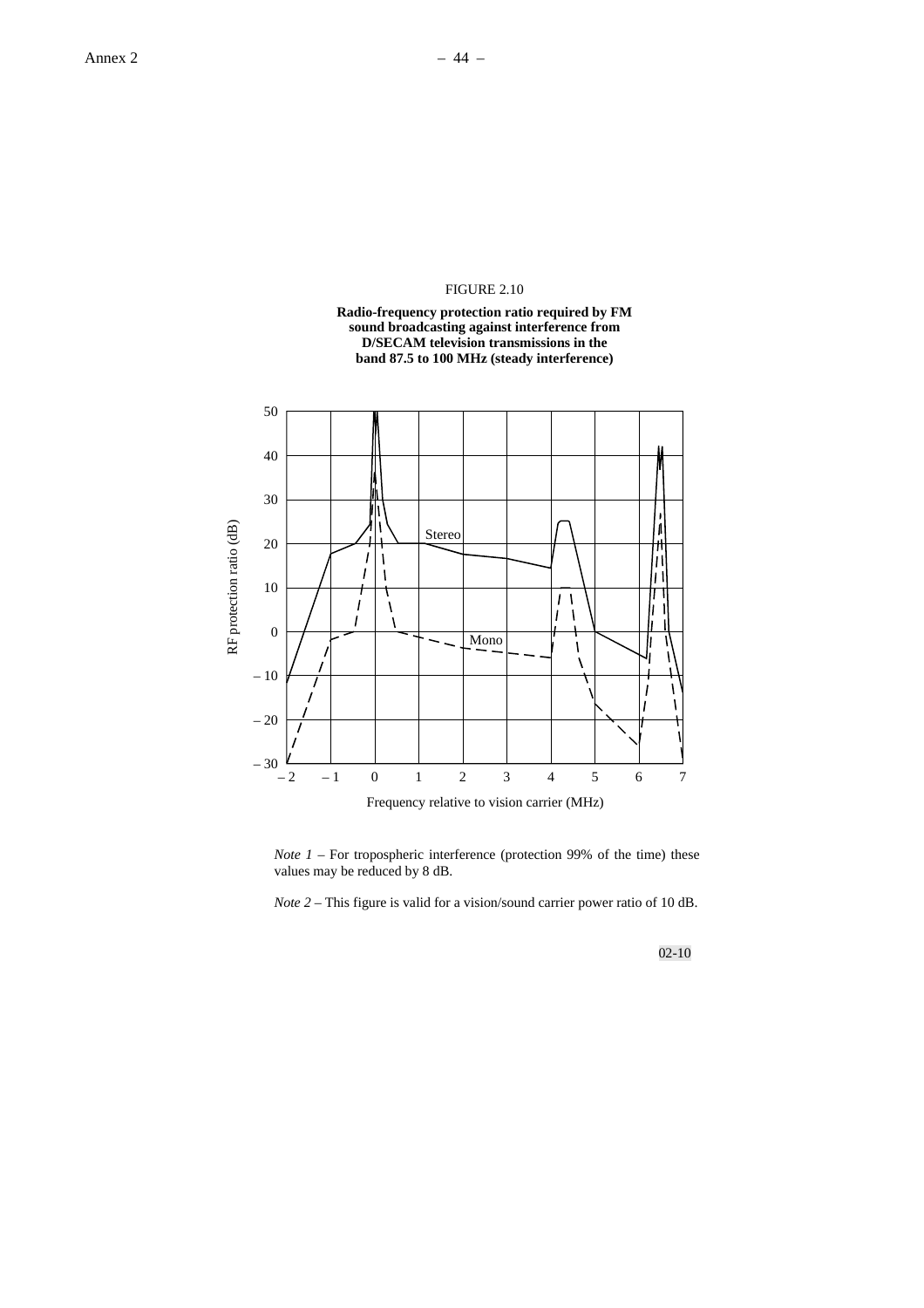#### FIGURE 2.11

**Discrimination obtained by the use of a directional receiving antenna for television stations in the band 87.5 to 100 MHz**



Angle relative to direction of main lobe (degrees)

\* For further information see CCIR Recommendation 419.

02-11

## CHAPTER 6

#### **Analysis of the Plan**

#### 6.1 *Introduction*

**\_\_\_\_\_\_\_\_\_\_\_\_\_\_\_**

The Plan was analyzed on the basis of information supplied by administrations before or during the Second Session of the Conference or entered by the IFRB for administrations failing to supply information.

# 6.2 *Method of analysis*

In each analysis, the nuisance of field from each potentially interfering transmitter was calculated at the site of the wanted transmitter by the method given in section 3.5 of Chapter 3.

The usable field strength,  $E_{\mu}$ , was then calculated by the simplified multiplication method, taking into account the 20 largest values of nuisance field, specified to one decimal place. For the analysis of the Plan during the Conference, the simplified multiplication method was used for the whole of the planning area; however, for comparison purposes, the power sum method<sup>1</sup> was also used.

Sharing the television broadcasting in the European Broadcasting Area operating in accordance with the Regional Agreement (Stockholm, 1961) in the band 87.5 - 100 MHz (see Chapter 5) was taken into account.

The method of analysis used during the Conference with respect to compatibility with the aeronautical radionavigation service in the band 108 - 117.975 MHz is described in Chapter 7.

<sup>1</sup> For further information see CCIR Recommendation 499-2.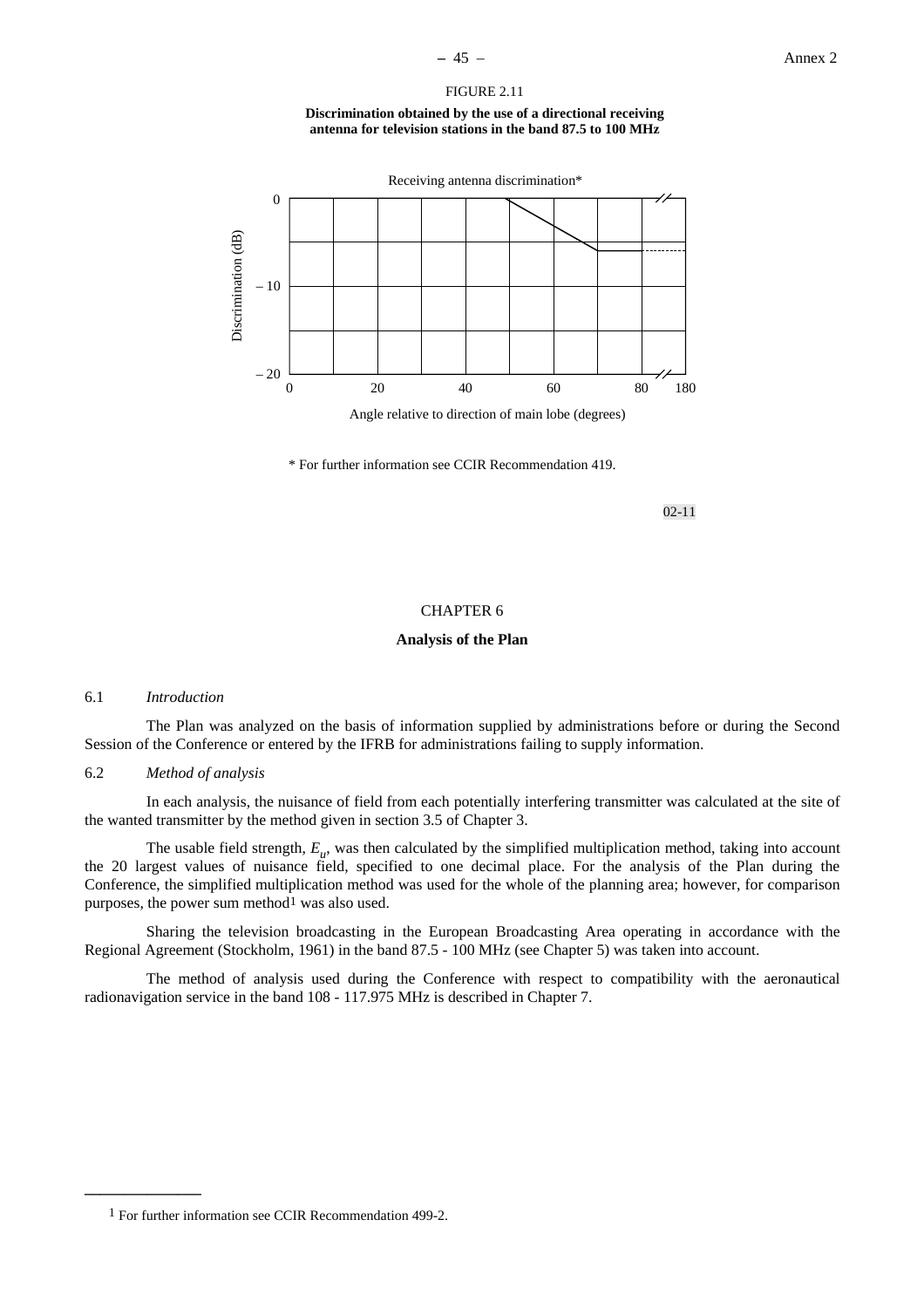# 6.2.1 *Analysis during the Conference*

The computer analysis of the Plan during the Conference was based on the methods and criteria given in Chapters 2 to 5 and 7, but it did not take into account any receiving antenna discrimination.

#### 6.2.2 *Analysis during the implementation of the Plan*

After the Conference, the analysis of the Plan is to be based on the simplified multiplication method. The results based on the power sum method will also be provided on request for information only.

#### CHAPTER 7

# **Compatibility between the broadcasting service in the band 87.5 - 108 MHz and the aeronautical radionavigation service in the band 108 - 117.975 MHz**

## 7.1 *Introduction*

7.1.1 The criteria contained in this chapter were used for the assessment of compatibility between sound broadcasting stations in the band 87.5 - 108 MHz, and aeronautical radionavigation stations in the band 108 - 117.975 MHz.

7.1.2 The coordination contour method, as specified in section 7.3, was used in the determination of a potential incompatibility between the sound broadcasting stations of one country and the aeronautical radionavigation stations of another country. Such cases have been or will be settled through bilateral and multilateral negotiations between the administrations concerned.

7.1.3 Where the stations of the broadcasting service and the aeronautical radionavigation service belong to one and the same country, the administration concerned has conducted or will conduct an examination in order to find an appropriate solution.

# 7.2 *Interference mechanisms*

7.2.1 *Type A interference:* Due to radiation at frequencies in the aeronautical radionavigation band

These comprise the following:

- Type A1: Intermodulation or other spurious products radiated from the broadcasting station;
- Type A2: Out-of-band emissions from broadcasting stations in the aeronautical radionavigation band immediately above the band edge of 108 MHz.
- 7.2.2 *Type B interference:* Due to radiation at frequencies outside the aeronautical radionavigation band

These comprise the following:

- Type B1: Intermodulation generated in the receiver;
- Type B2: Desensitization in the RF section of the receiver.

# 7.3 *Coordination contour around the test point of an aeronautical radionavigation station*

7.3.1 The coordination contour is defined by the projection on the Earth's surface of circles around each test point of the radionavigation station to be protected, with a radius as defined in sections 7.3.2 and 7.3.3. Broadcasting stations outside the coordination contour were considered as being unlikely to affect the service provided by the aeronautical radionavigation station concerned and were therefore disregarded.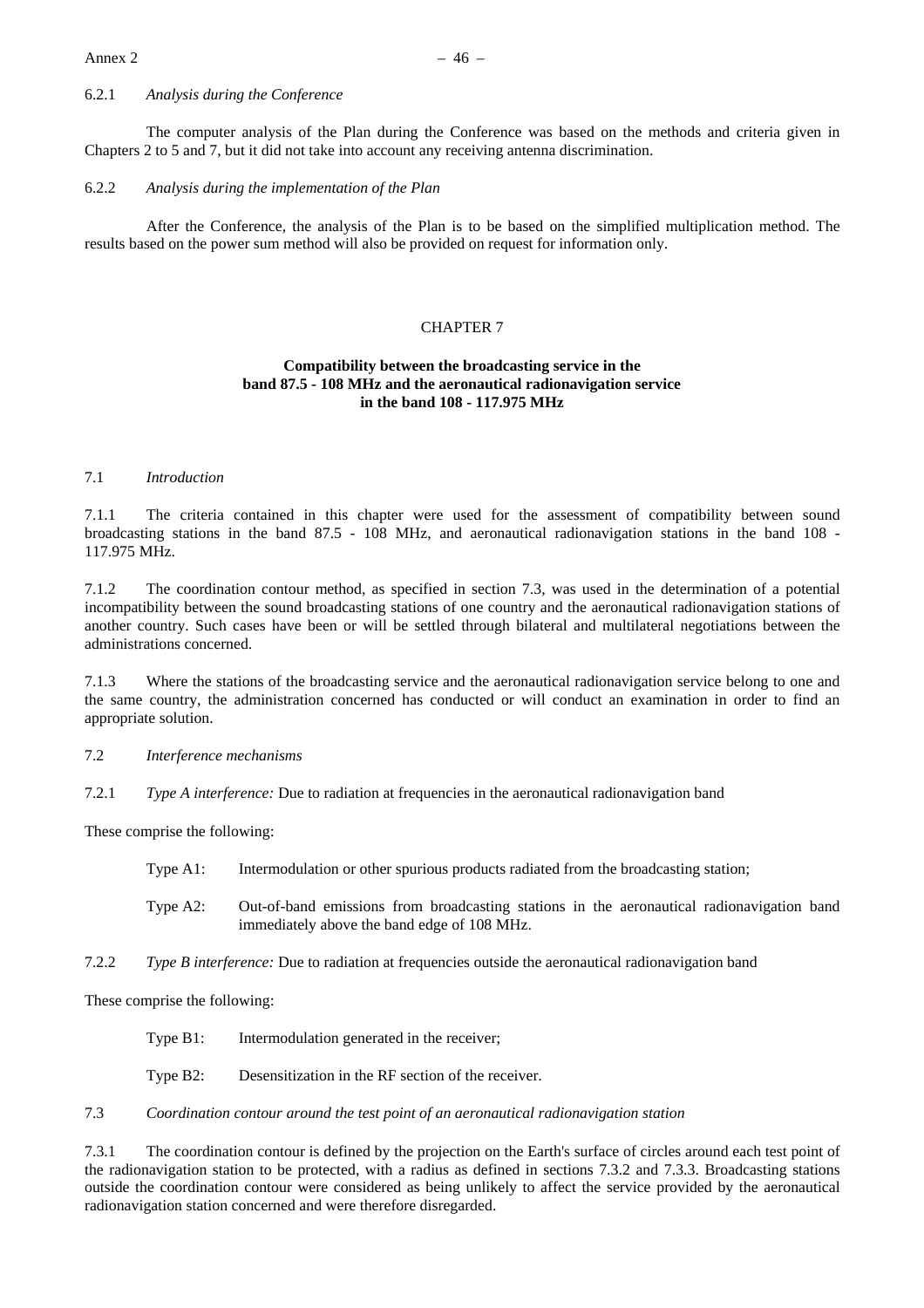7.3.2 For types A1, A2 and B2 interference the radius is 125 km.

7.3.3 For type B1 interference the radius is 500 km.

7.3.4 Only broadcasting stations which are in line-of-sight of the test point concerned were taken into account (see Chapter 2, section 2.2).

#### 7.4 *Test points*

The calculations were limited to four test points only. These test points were chosen by the administration concerned in accordance with the conditions described in sections 7.4.1 and 7.4.2.

As the number of test points is insufficient, the administrations concerned may introduce additional test points for future coordination between administrations.

# 7.4.1 *Instrument landing system (ILS)*

Points A, B, C and D are defined in Figure 2.12. In some cases, the height of test point A differed from that indicated in Figure 2.12.

# 7.4.2 *VHF omnidirectional range (VOR)*

The four cardinal points (N, E, S and W) of the circle forming the boundary of the service area at a height of 1000 m above the VOR were chosen as test points by certain administrations. Other administrations preferred four other test points (with different locations, or heights, or both), which they considered more significant.

# 7.5 *Polarization*

No account was taken of polarization differences between the broadcasting and the aeronautical radionavigation signals except in special cases (e.g. circular polarization of the broadcasting signal).

The interfering signals were assumed to have the same polarization (vertical or horizontal) as the navigation system. If, instead, the broadcasting signal has a different polarization, there is in theory some reduction of received interfering signal levels, but it was agreed not to make any allowance. In cases, however, where an equal power in the other plane of polarization is added at the transmitter (e.g. circular polarization), an allowance was made by adding 1 dB to the effective radiated power of the polarization component in the same plane as that used by the navigation system.

#### 7.6 *Protection criteria for ILS and VOR*

Annex 10 to the Convention on International Civil Aviation contains specifications and characteristics relevant to the protection of both ILS and VOR.

#### 7.6.1 *Wanted signal*

The minimum field strength to be protected is:

- ILS:  $40 \text{ uV/m}$  (32 dB( $\text{uV/m}$ ))
- VOR: 90  $\mu$ V/m (39 dB( $\mu$ V/m))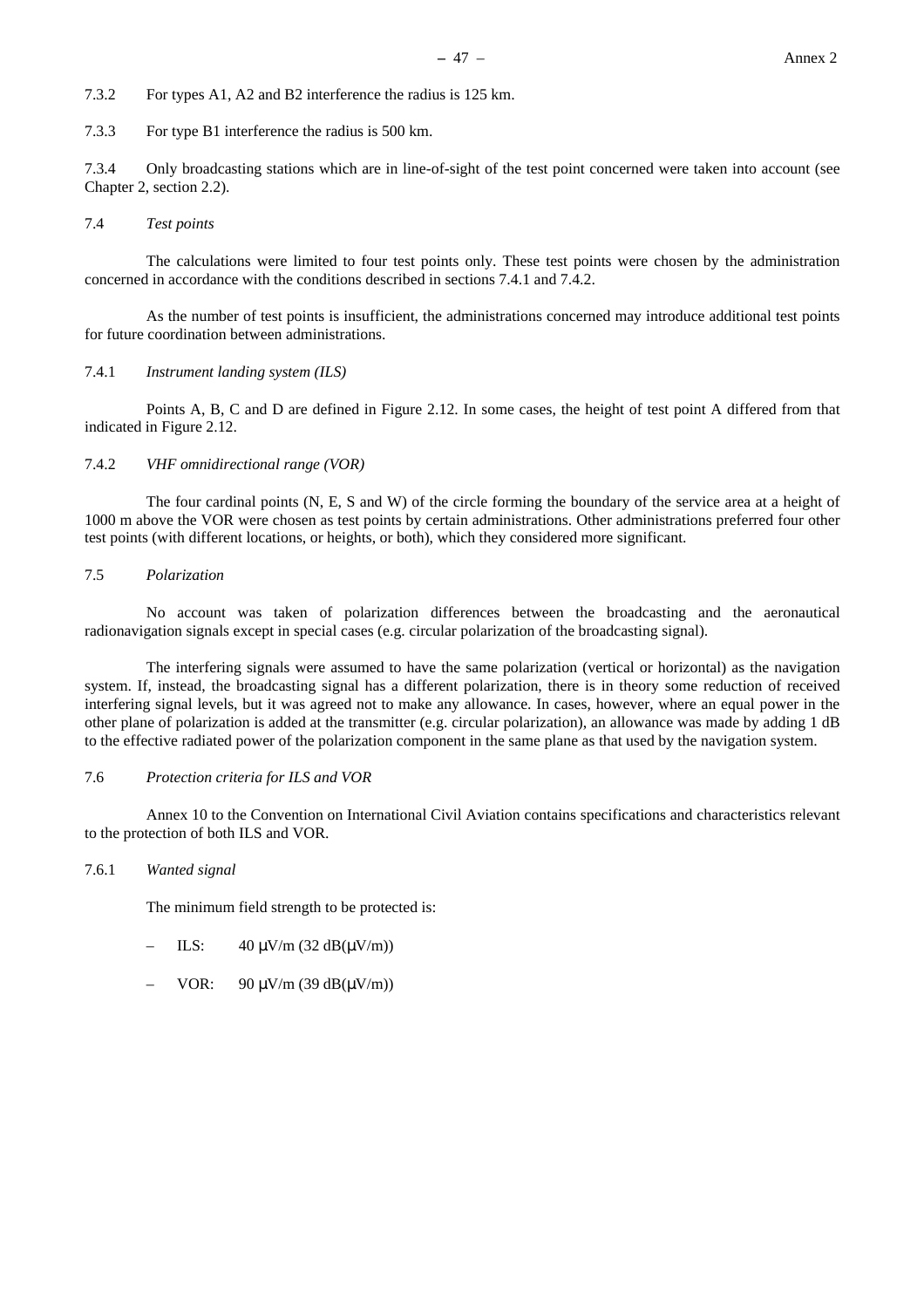FIGURE 2.12

**ILS localizer protection volume**



\* (*h*): altitude indicated by the administration

02-12

# 7.6.2 *Principles of calculation*

The field strength of every broadcasting station in the band 87.5 - 108 MHz inside the coordination contour and within line-of-sight of a test point of an aeronautical radionavigation station was calculted at this test point as an interfering signal.

For types A1 and A2 interference, this field strength was compared with the minimum field strength to be protected of the wanted signal, as indicated in section 7.6.1.

For type B1 interference the relevant intermodulation formulae were applied.

For type B2 interference the broadcasting signal level was compared with the maximum permitted level.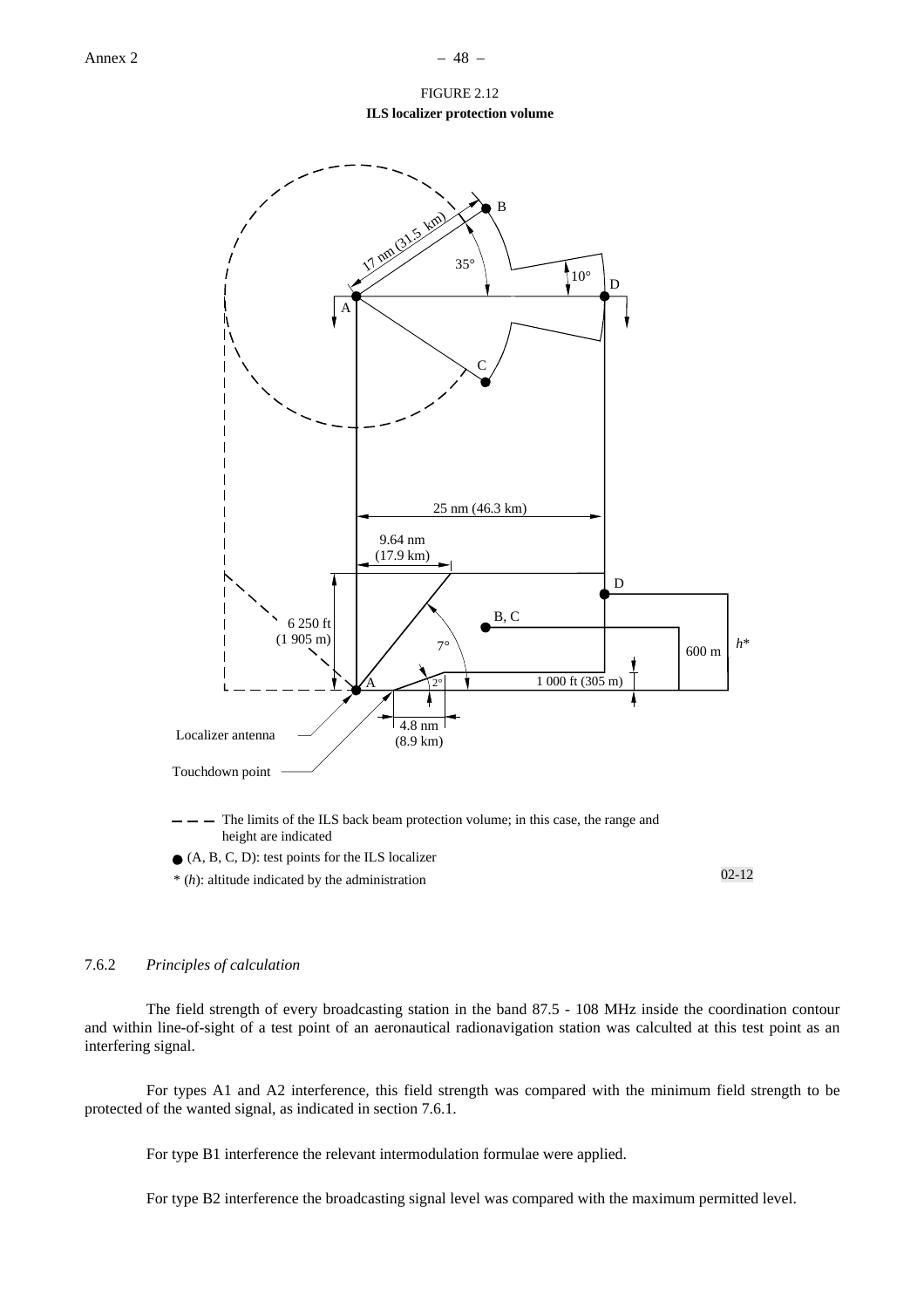Where applicable, the field-strength *E* was converted to signal power *N* at the receiver input according to the following formula:

$$
E (dB(\mu V/m)) = N (dBm) + 118 + Ls + L(f)
$$

where:

- *L<sub>s</sub>*: system fixed loss of 3.5 dB;
- *L*(*f*): system frequency-dependent loss at frequency *f* of 1 dB per MHz from 108 100 MHz and then 0.5 dB per MHz below 100 MHz.
- 7.6.3 *A1 interference*
- 7.6.3.1 *Protection ratio*

A protection ratio of 17 dB was assumed, including a small safety margin in order to take account of multiple interference entries resulting from different broadcast transmitters.

7.6.3.2 The field strength of the interfering signal at the test point was calculated on the basis of the following level of the spurious component (in the case of several transmitters contributing to one spurious component – see category *a)* below – the most powerful transmitter is taken as the reference in the calculation):

- 40 dB below the transmitter e.r.p. for transmitter e.r.p. below and equal to 2.5 W;
- 250  $\mu$ W e.r.p. for transmitter e.r.p. above 2.5 W and below 79 kW;
- 85 dB below the transmitter e.r.p. for transmitter e.r.p. equal to and above 79 kW.

An antenna gain of 10 dB was assumed in defining the levels given above.

The levels of the spurious emission given above are valid in the band 108 - 137 MHz.

- 7.6.3.3 For the analysis of type A1 interference, the following two categories of spurious emissions exist:
	- *a)* spurious emissions resulting from an intermodulation process caused at the transmitter site, e.g., by multiple transmitters feeding the same antenna;
	- *b)* spurious emissions with the exception of those covered by *a)* above.

Where the actual frequency of the spurious emission is known, Table 2.8 gives the values of protection ratio to be used for frequency differences up to 200 kHz from radionavigation transmitters. Type A1 interference need not be considered for frequency differences greater than 200 kHz.

# TABLE 2.8

| Frequency difference (kHz)<br>between spurious emission and<br>wanted signal | Protection ratio<br>(dB) |
|------------------------------------------------------------------------------|--------------------------|
| 0                                                                            | 17                       |
| 50                                                                           | 10                       |
| 100                                                                          |                          |
| 150                                                                          | $-19$                    |
| 200                                                                          | $-38$                    |
|                                                                              |                          |

In the computer analysis during the Conference, the worst case was assumed for category *b*), i.e., a spurious component coinciding with the aeronautical frequency under consideration.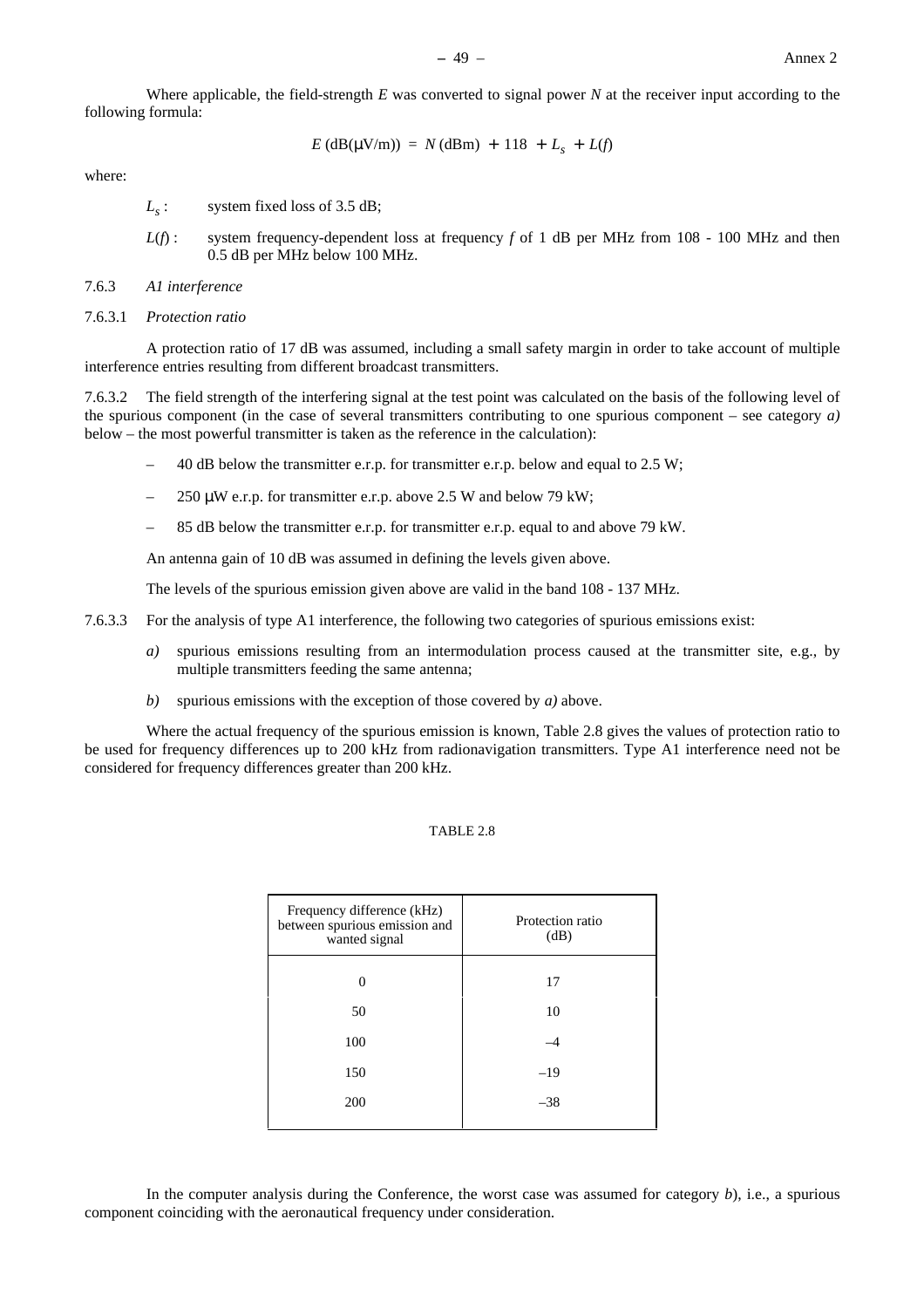#### Annex 2  $-50$  –

7.6.3.4 During the Conference, no analysis was made for category *a)* due to lack of data.

#### 7.6.4 *Type A2 interference*

The protection ratio values are given in Table 2.9.

# TABLE 2.9

| Frequency difference (kHz)<br>between wanted signal and<br>broadcasting signal | Protection ratio<br>(dB) |
|--------------------------------------------------------------------------------|--------------------------|
| 150                                                                            | $-41$                    |
| 200                                                                            | $-50$                    |
| 250                                                                            | $-59$                    |
| 300                                                                            | $-68$                    |
|                                                                                |                          |

A frequency difference less than 150 kHz cannot occur. For frequency differences greater than 300 kHz, this type of interference need not be considered.

# 7.6.5 *Type B1 interference*

Third-order intermodulation products of the form:

 $f_{\text{intermod}} = 2f_1 - f_2$  (two-signal case) *or* 

 $f_{\text{intermod}} = f_1 + f_2 - f_3$  (three-signal case)

with  $f_1 > f_2 > f_3$ ,

generated in the airborne ILS or VOR receiver will cause an unacceptable degradation of receiver performance, if *f intermod* coincides with or is close to the frequency of the wanted signal and the inequalities given below are fulfilled subject to the conditions in section 7.6.5.4.

Intermodulation of the second order is irrelevant and intermodulation of a higher order than three has not been considered.

 $N_1$ ,  $N_2$  and  $N_3$  in the inequalities below have the following meaning:

 $N_1$ ... level in dBm of the broadcasting signal of frequency  $f_1$  in MHz at the input of the aeronautical radionavigation receiver

 $N_2$ ... level in dBm of the broadcasting signal of frequency  $f_2$  in MHz at the input of the aeronautical radionavigation receiver

 $N_3$ ... level in dBm of the broadcasting signal of frequency  $f_3$  in MHz at the input of the aeronautical radionavigation receiver

max (0.4; 108.1 – *f*) in the inequalities below has the following meaning: either 0.4 or 108.1 – *f*, whichever is greater.

7.6.5.1 *Two-signal case*

$$
2\left(N_1 - 20\log\frac{\max(0.4; 108.1 - f_1}{0.4}\right) + N_2 - 20\log\frac{\max(0.4; 108.1 - f_2)}{0.4} + 120 > 0
$$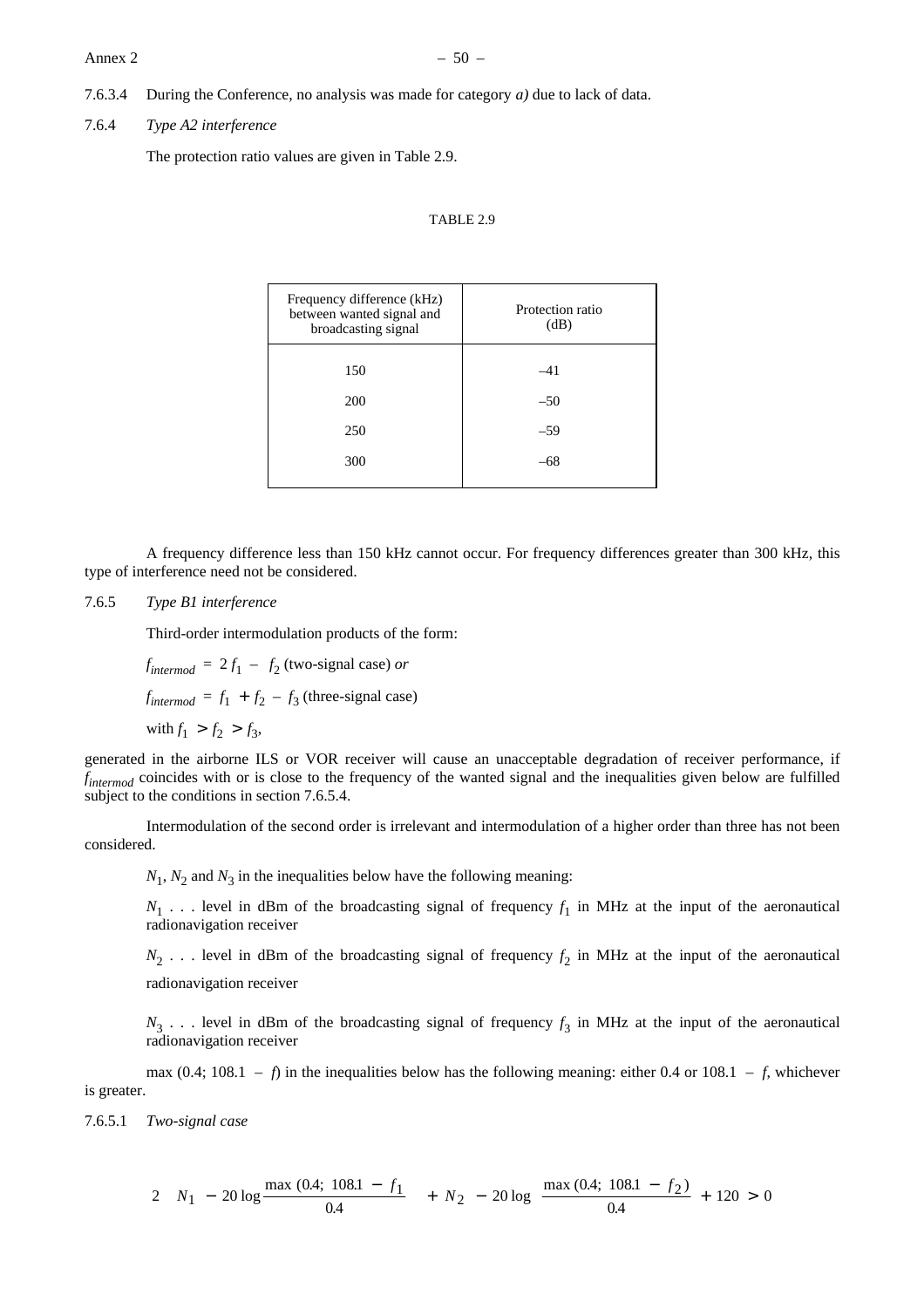# 7.6.5.2 *Three-signal case*

$$
N_1 - 20 \log \frac{\max (0.4; 108.1 - f_1)}{0.4} + N_2 - 20 \log \frac{\max (0.4; 108.1 - f_2)}{0.4} + N_3 - 20 \log \frac{\max (0.4; 108.1 - f_3)}{0.4} + 126 > 0
$$

## 7.6.5.3 *Frequency offset conditions*

Before applying the formulas given in sections 7.6.5.1 or 7.6.5.2, a correction is applied to each broadcasting signal level which is a function of the frequency difference between the wanted signal and the intermodulation product, this correction is given in Table 2.10.

 $N_{1,2,3}$  (corrected) =  $N_{1,2,3}$  – correction term.

#### TABLE 2.10

| Frequency difference between<br>wanted signal and<br>intermodulation product<br>(kHz) | Correction term<br>(dB)       |
|---------------------------------------------------------------------------------------|-------------------------------|
| 0                                                                                     |                               |
| ± 50                                                                                  | $\mathfrak{D}_{\mathfrak{p}}$ |
| ±100                                                                                  | 8                             |
| ±150                                                                                  | 16                            |
| ± 200                                                                                 | 26                            |
|                                                                                       |                               |

For frequency differences beyond ± 200 kHz, type B1 interference need not be considered.

## 7.6.5.4 *Trigger and cut-off values*

The trigger value is the minimum power level at the input to the airborne ILS or VOR receiver considered necessary for a broadcasting signal to initiate the generation of intermodulation products which are potentially of sufficient power to exceed the receiver interference threshold. The trigger value for each contributing broadcasting signal of frequency *f* at the ILS or VOR receiver input was derived from the following formula:

$$
N = -42 + 20 \log \frac{\max (0.4; 108.1 - f)}{0.4}
$$

The cut-off value is the minimum power level at the input to the airborne ILS or VOR receiver considered necessary for a broadcasting signal to contribute to the non-linear process which results in the formation of an intermodulation product potentially of sufficient power to exceed the receiver interference threshold.

For the compatibility analysis, a cut-off value of 12 dB below the trigger value was chosen.

An intermodulation analysis was therefore carried out only if at least one signal was equal to or above the trigger value provided that the other signal or signals were equal to or above the cut-off value.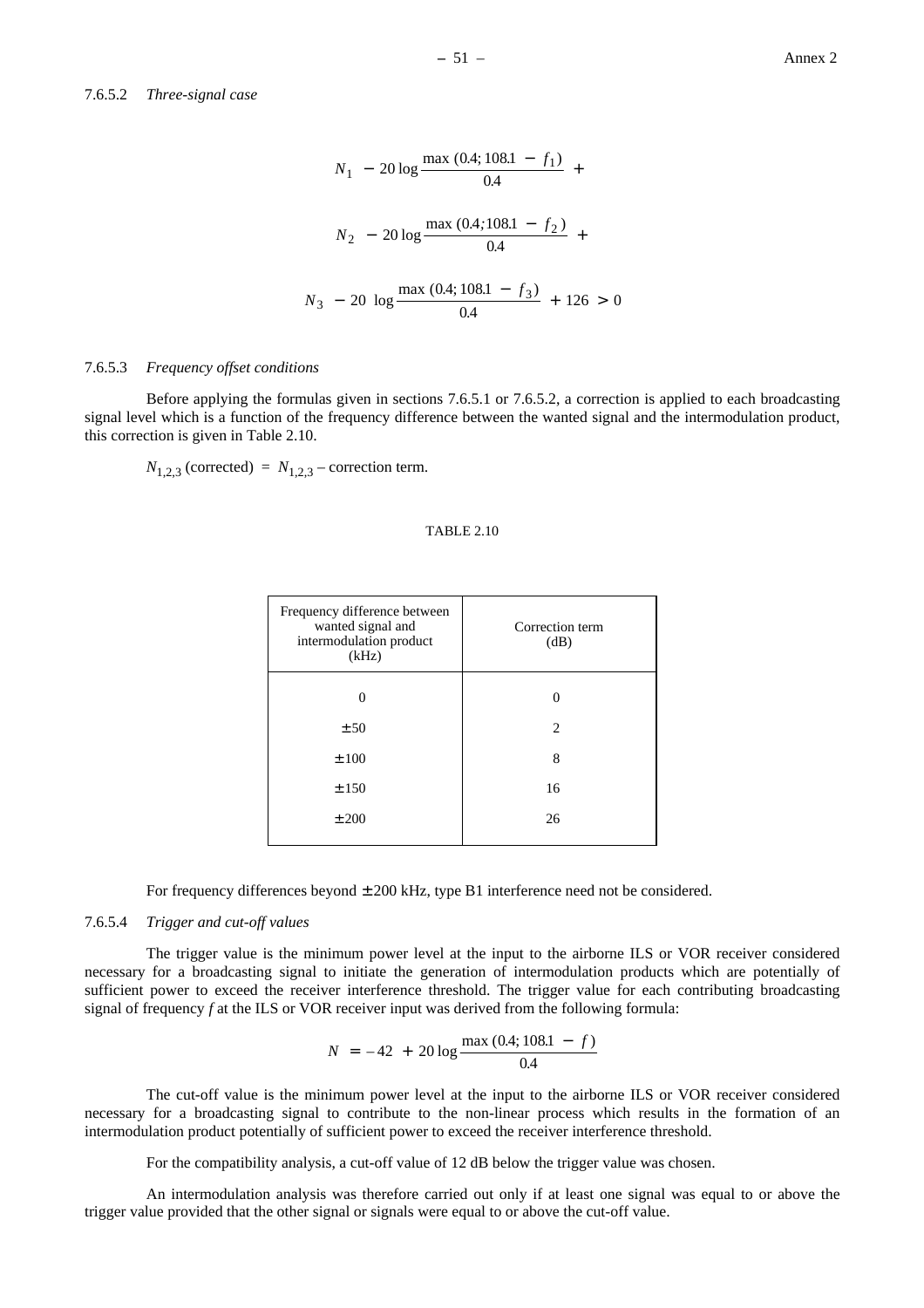# 7.6.6 *Type B2 interference*

Table 2.11 contains maximum permitted levels of broadcasting signals at the input to the airborne ILS or VOR receiver.

# TABLE 2.11

| Frequency of broadcasting<br>signal (MHz) | Level<br>(dBm) |
|-------------------------------------------|----------------|
| 107.9                                     | $-20$          |
| 106                                       | $-5$           |
| 102                                       | 5              |
| $\leq 100$                                | 10             |
|                                           |                |

For intermediate values, the maximum permitted level was determined by linear interpolation.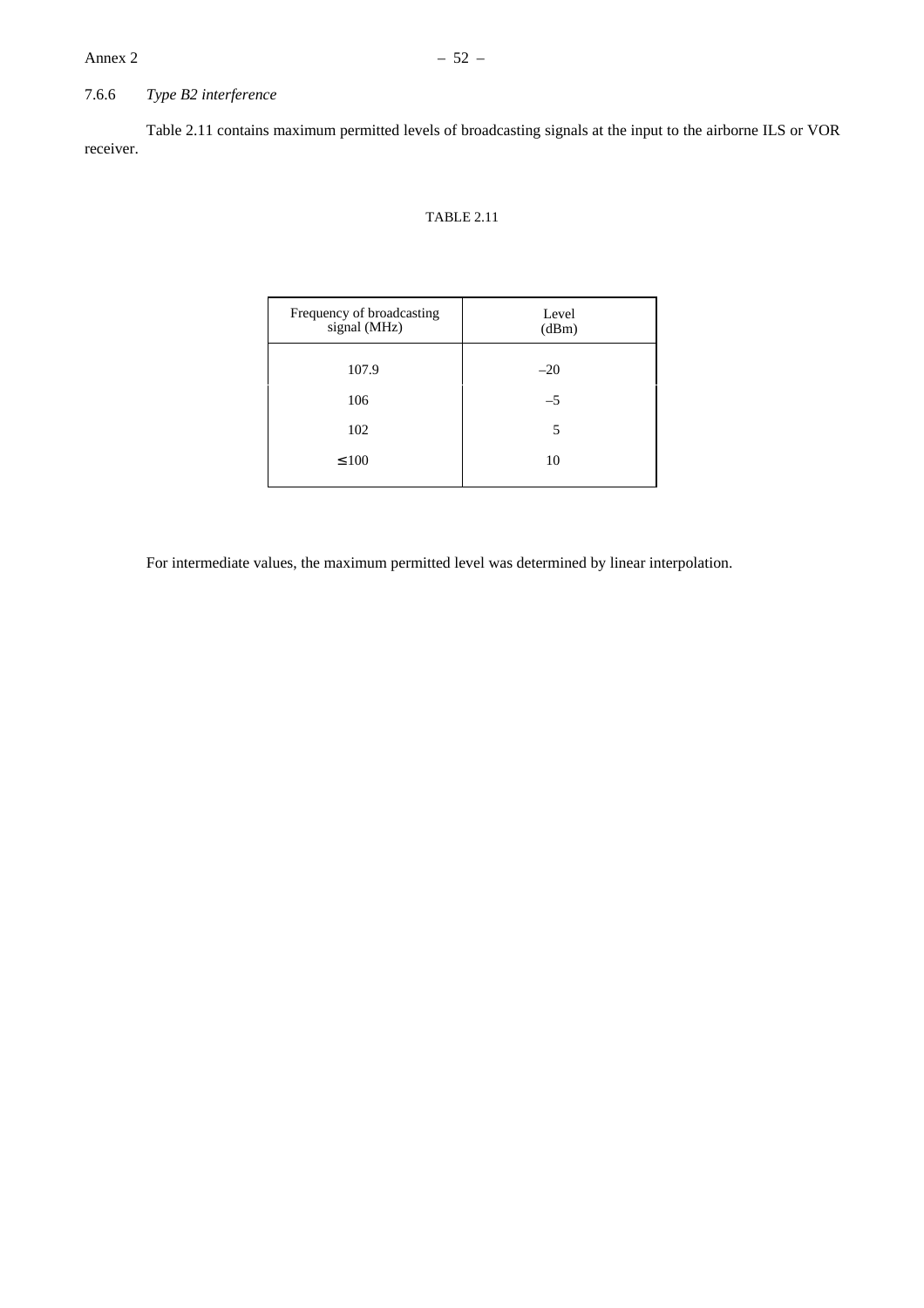## ANNEX 3

# **Basic characteristics of sound broadcasting stations to be submitted for modifications to the Plan in application of Article 4 of the Agreement**

- 1 Assigned frequency (MHz)
- 2 Country symbol
- 3 Name of transmitting station
- 4 Symbol of the geographical area in which the station is located (see Table No. 1 of the Preface to the International Frequency List)
- 5 Geographical coordinates, in degrees and minutes, of the transmitting antenna site
- 6 Altitude of site of transmitting antenna above sea level (m)
- 7 Height of the antenna above ground level (m)
- 8 Polarization (H, V or M)
- 9 System (1, 2, 3, 4 or 5)1
- 10 Total effective radiated power (dBW)
- 11 Maximum effective radiated power of the horizontally polarized component (dBW)
- 12 Maximum effective radiated power of the vertically polarized component (dBW)
- 13 Directivity of antenna (ND or D)
- 14 Effective radiated power of the horizontal component and the vertical component in different azimuths (dBW)
- 15 Maximum effective antenna height (m)
- 16 Effective antenna height at different azimuths
- 17 Sectors or directions of restricted e.r.p. (in degrees)
- 17.1 Sector No. 1
- 17.2 Sector No. 2
- 17.3 Sector No. 3
- 17.4 Sector No. 4
- 18 Attenuation in the sector concerned (dB)
- 18.1 Attenuation in sector No. 1
- 18.2 Attenuation in sector No. 2
- 18.3 Attenuation in sector No. 3
- 18.4 Attenuation in sector No. 4
- 19 Agreements obtained with . . . (administration(s))
- 20 Remarks

**\_\_\_\_\_\_\_\_\_\_\_\_\_\_\_**

*Note* – When the proposed modification involves the addition of a new frequency assignment at an existing station, the frequency assignment(s) at the existing station shall be included as supplementary information.

<sup>1</sup> See section 3.1 of Annex 2 to the Agreement.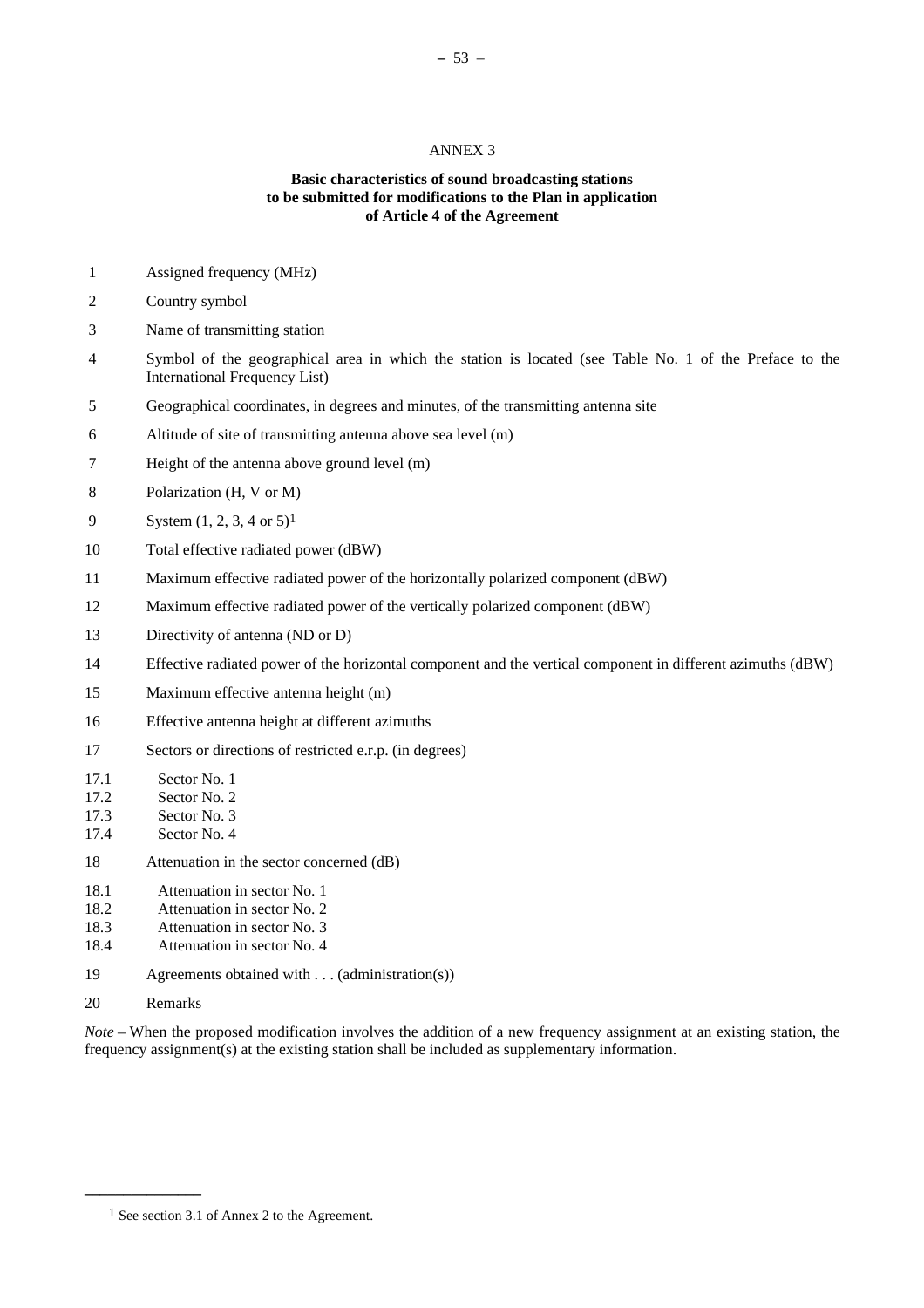# ANNEX 4

# **Limits for determining when coordination with another administration is required as a result of a proposed modification to the Plan**

#### CHAPTER 1

# **Limits relating to sound broadcasting**

In applying section 4.2.2 of Article 4 the following tables of distances between the broadcasting station and the nearest point on the boundary of any other administration shall be used to identify administrations whose sound broadcasting services may be considered as affected (Tables 4.1 to 4.4).

The coordination distances of Tables 4.1 to 4.4 apply to cases where the propagation path is over land (index L), over cold sea (SC), over warm sea (SW), or in an area of super-refractivity and ducting (SS), respectively. To simplify coordination, the distances that would be adequate for the various FM sound broadcasting systems were unified by starting from a single value of 54  $dB(UV/m)$  for the nuisance field and by taking mean values for the protection ratio (39 dB for tropospheric, 47 dB for steady interference). The larger of the two distance values resulting from tropospheric and steady interference was adopted and rounded to the nearest multiple of 10 km or 5 km for coordination distances above or below 100 km, respectively.

Linear interpolation shall be used for effective radiated powers, in dBW, differing from those given in the tables and also for effective antenna heights other than those in Tables 4.1 to 4.3. Antenna heights of 10 m or 1800 m, respectively, shall be used when the actual height is below the former or above the latter value.

For mixed paths the coordination distance,  $D_M$ , shall be the sum of the pertinent fractions of the coordination distances,  $D_i$ , applicable to every type of propagation path involved.

$$
D_M = \sum_{i} \frac{d_i}{d_T} D_i \quad (i = L, SC, SW, SS)
$$

where

 $d<sub>T</sub>$  is the total path length from the transmitter to the nearest point on the border of the country concerned; *and*

*d<sub>i</sub>* is the total length of those parts of the path which are over land, over cold sea, over warm sea or in areas of super-refractivity as the case may be.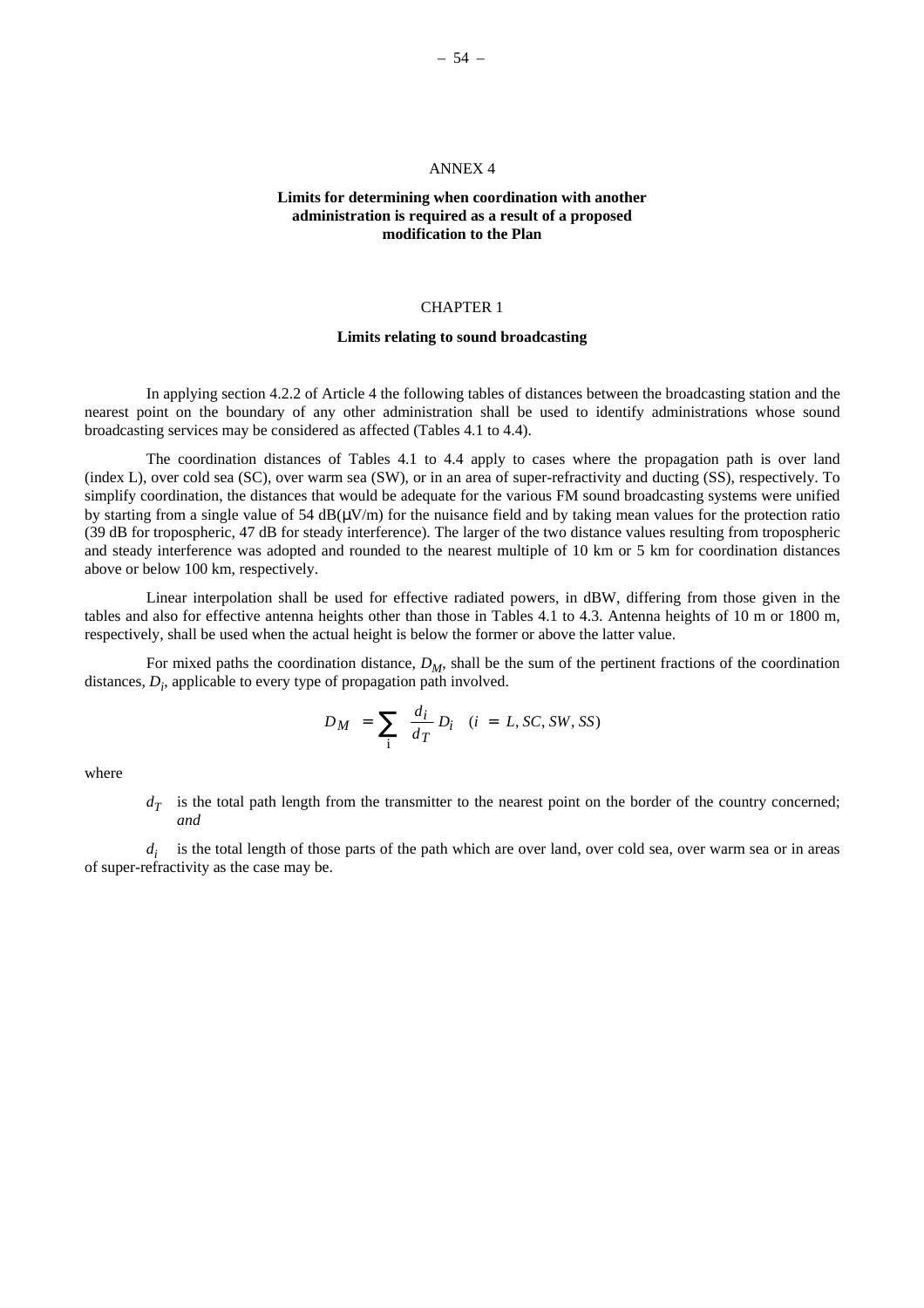# $\emph{Coordinate}$  distances,  $D_L$  in km, for propagation paths over land

|                             |      | Effective antenna height (m)                  |                             |     |     |     |     |     |     |  |  |
|-----------------------------|------|-----------------------------------------------|-----------------------------|-----|-----|-----|-----|-----|-----|--|--|
| Effective radiated<br>power |      | 10<br>37.5<br>75<br>150<br>300<br>600<br>1200 |                             |     |     |     |     |     |     |  |  |
| dBW                         | W    |                                               | Coordination distances (km) |     |     |     |     |     |     |  |  |
| 55                          | 300k | 520                                           | 520                         | 530 | 540 | 560 | 600 | 630 | 670 |  |  |
| 50                          | 100k | 460                                           | 460                         | 470 | 490 | 510 | 540 | 580 | 610 |  |  |
| 45                          | 30k  | 410                                           | 410                         | 420 | 430 | 450 | 480 | 520 | 560 |  |  |
| 40                          | 10k  | 350                                           | 350                         | 370 | 380 | 400 | 430 | 470 | 500 |  |  |
| 35                          | 3k   | 300                                           | 300                         | 310 | 330 | 340 | 380 | 420 | 450 |  |  |
| 30                          | 1k   | 250                                           | 250                         | 260 | 270 | 290 | 320 | 360 | 400 |  |  |
| 25                          | 300  | 140                                           | 190                         | 210 | 220 | 240 | 280 | 320 | 350 |  |  |
| 20                          | 100  | 70                                            | 140                         | 160 | 180 | 190 | 230 | 270 | 300 |  |  |
| 15                          | 30   | 45                                            | 100                         | 130 | 140 | 150 | 190 | 230 | 260 |  |  |
| 10                          | 10   | 35                                            | 65                          | 90  | 100 | 120 | 150 | 190 | 220 |  |  |
| 5                           | 3    | 30                                            | 45                          | 65  | 75  | 95  | 120 | 160 | 180 |  |  |
| $\boldsymbol{0}$            | 1    | 20                                            | 35                          | 50  | 60  | 80  | 100 | 140 | 150 |  |  |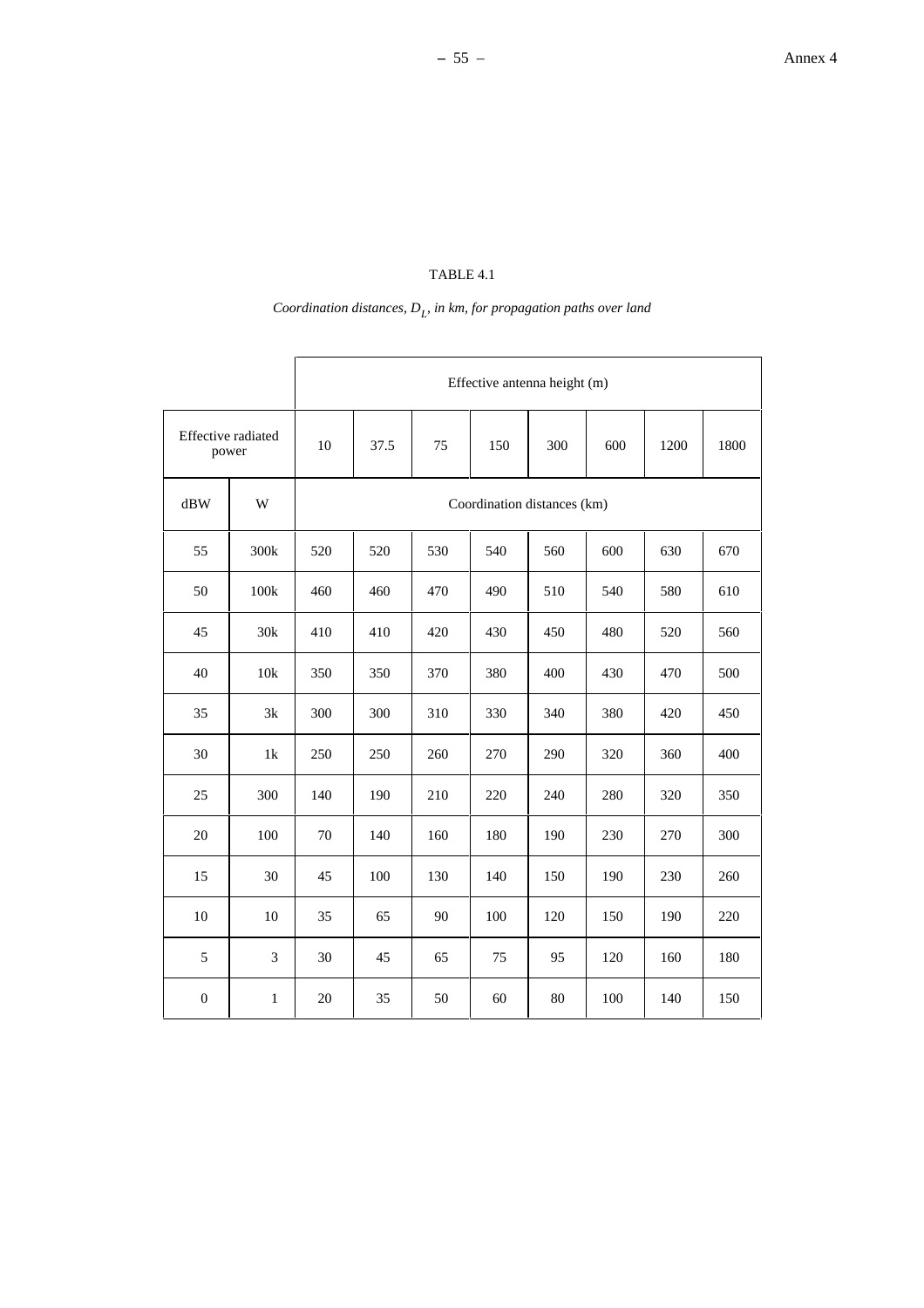# *Coordination distances,*  $D_{SC}$ *, in km ,for propagation paths over cold sea*

|                             |              | Effective antenna height (m)                  |                             |     |     |     |     |     |     |  |  |
|-----------------------------|--------------|-----------------------------------------------|-----------------------------|-----|-----|-----|-----|-----|-----|--|--|
| Effective radiated<br>power |              | 300<br>10<br>37.5<br>75<br>150<br>600<br>1200 |                             |     |     |     |     |     |     |  |  |
| dBW                         | W            |                                               | Coordination distances (km) |     |     |     |     |     |     |  |  |
| 55                          | 300k         | 790                                           | 790                         | 800 | 820 | 850 | 880 | 910 | 950 |  |  |
| 50                          | 100k         | 680                                           | 680                         | 700 | 720 | 740 | 770 | 810 | 850 |  |  |
| 45                          | 30k          | 590                                           | 590                         | 610 | 630 | 650 | 670 | 730 | 750 |  |  |
| 40                          | $10k$        | 510                                           | 510                         | 530 | 540 | 560 | 590 | 640 | 670 |  |  |
| 35                          | 3k           | 440                                           | 440                         | 460 | 470 | 490 | 530 | 570 | 600 |  |  |
| 30                          | 1k           | 380                                           | 380                         | 390 | 400 | 430 | 460 | 500 | 530 |  |  |
| 25                          | 300          | 320                                           | 320                         | 330 | 350 | 370 | 400 | 440 | 470 |  |  |
| 20                          | 100          | 260                                           | 260                         | 280 | 290 | 310 | 350 | 380 | 420 |  |  |
| 15                          | 30           | 150                                           | 210                         | 220 | 240 | 260 | 300 | 340 | 360 |  |  |
| 10                          | 10           | 75                                            | 150                         | 170 | 180 | 200 | 250 | 290 | 300 |  |  |
| $\sqrt{5}$                  | 3            | 40                                            | 100                         | 120 | 130 | 150 | 200 | 240 | 260 |  |  |
| $\boldsymbol{0}$            | $\mathbf{1}$ | 25                                            | 65                          | 80  | 95  | 120 | 150 | 200 | 210 |  |  |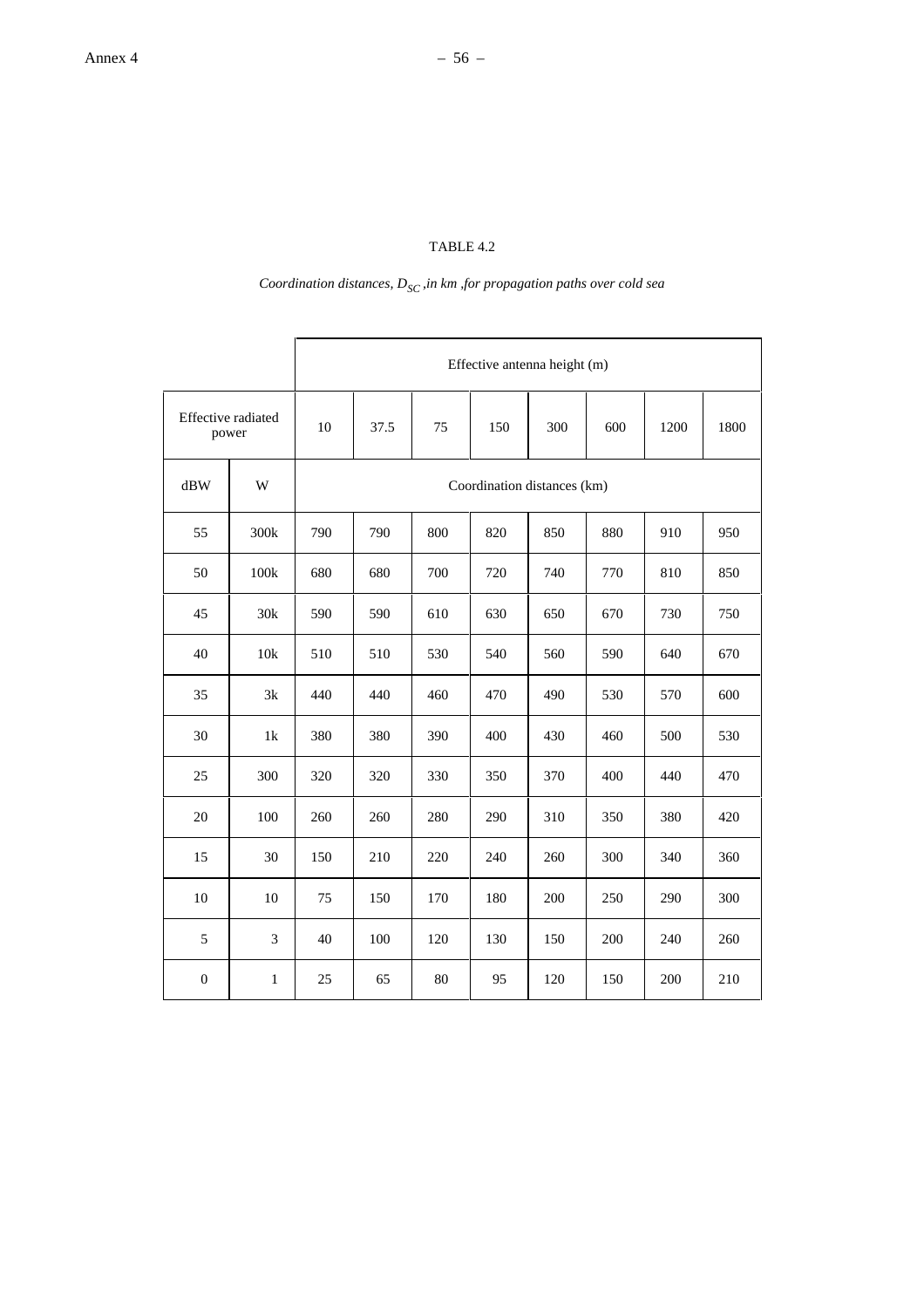# *Coordination distances,*  $D_{SW}$  *in km ,for propagation paths over warm sea*

|                    |               | Effective antenna height (m)                  |                             |      |      |      |      |      |      |  |  |
|--------------------|---------------|-----------------------------------------------|-----------------------------|------|------|------|------|------|------|--|--|
| Effective radiated | power         | 37.5<br>75<br>300<br>10<br>150<br>600<br>1200 |                             |      |      |      |      |      |      |  |  |
| dBW                | W             |                                               | Coordination distances (km) |      |      |      |      |      |      |  |  |
| 55                 | 300k          | 1300                                          | 1300                        | 1300 | 1300 | 1300 | 1300 | 1300 | 1300 |  |  |
| 50                 | 100k          | 1300                                          | 1300                        | 1300 | 1300 | 1300 | 1300 | 1300 | 1300 |  |  |
| 45                 | 30k           | 1100                                          | 1100                        | 1130 | 1150 | 1170 | 1200 | 1230 | 1280 |  |  |
| 40                 | $10k$         | 800                                           | 800                         | 840  |      | 900  | 940  | 970  | 1010 |  |  |
| 35                 | 3k            | 610                                           | 610                         | 650  | 680  | 700  | 740  | 780  | 800  |  |  |
| 30                 | $1\mathrm{k}$ | 490                                           | 490                         | 520  | 550  | 560  | 600  | 650  | 670  |  |  |
| 25                 | 300           | 390                                           | 390                         | 410  | 440  | 460  | 490  | 540  | 560  |  |  |
| 20                 | 100           | 310                                           | 310                         | 330  | 360  | 370  | 400  | 440  | 480  |  |  |
| 15                 | 30            | 210                                           | 240                         | 260  | 290  | 300  | 330  | 360  | 400  |  |  |
| 10                 | 10            | 85                                            | 170                         | 200  | 220  | 240  | 270  | 300  | 340  |  |  |
| 5                  | 3             | 40                                            | 110                         | 140  | 160  | 190  | 220  | 250  | 290  |  |  |
| $\boldsymbol{0}$   | $\mathbf{1}$  | 25                                            | 70                          | 90   | 120  | 140  | 170  | 200  | 240  |  |  |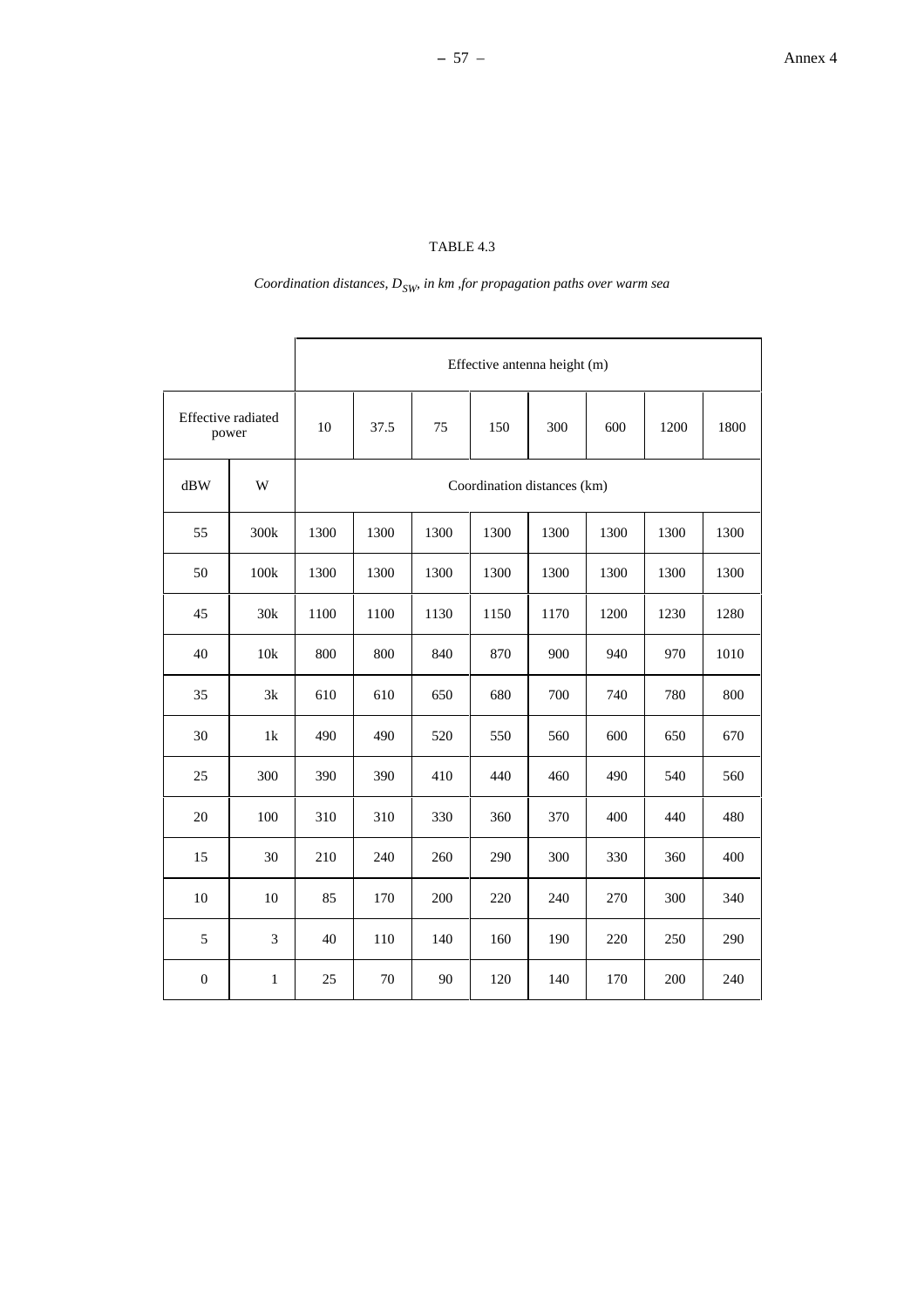#### *Coordination distances, D<sub>SS</sub>, in km, for propagation paths in areas of superrefractivity*

| Effective radiated power<br>dBW | W            | Coordination<br>distances<br>$D_{SS} (km)^{1}$ |
|---------------------------------|--------------|------------------------------------------------|
| 55                              | 300k         | 1480                                           |
| 50                              | 100k         | 1400                                           |
| 45                              | 30k          | 1320                                           |
| 40                              | 10k          | 1230                                           |
| 35                              | 3k           | 1150                                           |
| 30                              | 1k           | 1070                                           |
| 25                              | 300          | 980                                            |
| 20                              | 100          | 900                                            |
| 15                              | 30           | 820                                            |
| 10                              | 10           | 730                                            |
| 5                               | 3            | 650                                            |
| $\overline{0}$                  | $\mathbf{1}$ | 560                                            |

<sup>1)</sup> Independent of effective antenna height.

#### CHAPTER 2

#### **Limits relating to television**

In applying section 4.2.2 of Article 4, the following tables of distances between the sound broadcasting station and the nearest point on the boundary of any other administration shall be used to identify administrations whose TV broadcasting services operating in accordance with the Regional Agreement (Stockholm, 1961) may be considered as affected (Tables 4.5 to 4.8).

The coordination distances in Tables 4.5 to 4.7 shall be used to ensure compatibility with television stations in countries using the band 87.5 - 100 MHz for television in accordance with the Regional Agreement (Stockholm, 1961). The tables apply to propagation paths which are fully overland or oversea (cold or warm). They are based on a nuisance field of 52 dB( $\mu$ V/m) obtained by interpolation between values given for the bands 41 - 68 MHz and 174 - 223 MHz in the "Technical Data used by the European VHF/UHF Broadcasting Conference (Stockholm, 1961)" (part 4, section 4.2) and a protection ratio of 50 dB for tropospheric interference in accordance with Figure 2.9, in Chapter 5 of Annex 2. The coordination distances so obtained were rounded to the nearest multiple of 10 km or 5 km, respectively, for coordination distances above or below 100 km.

Coordination distances for steady interference are included in Tables 4.5 to 4.7 when they exceed those for tropospheric interference. They were derived from Figures 2.1 and 2.2 of Annex 2, adopting protection ratio values 10 dB above those for tropospheric interference.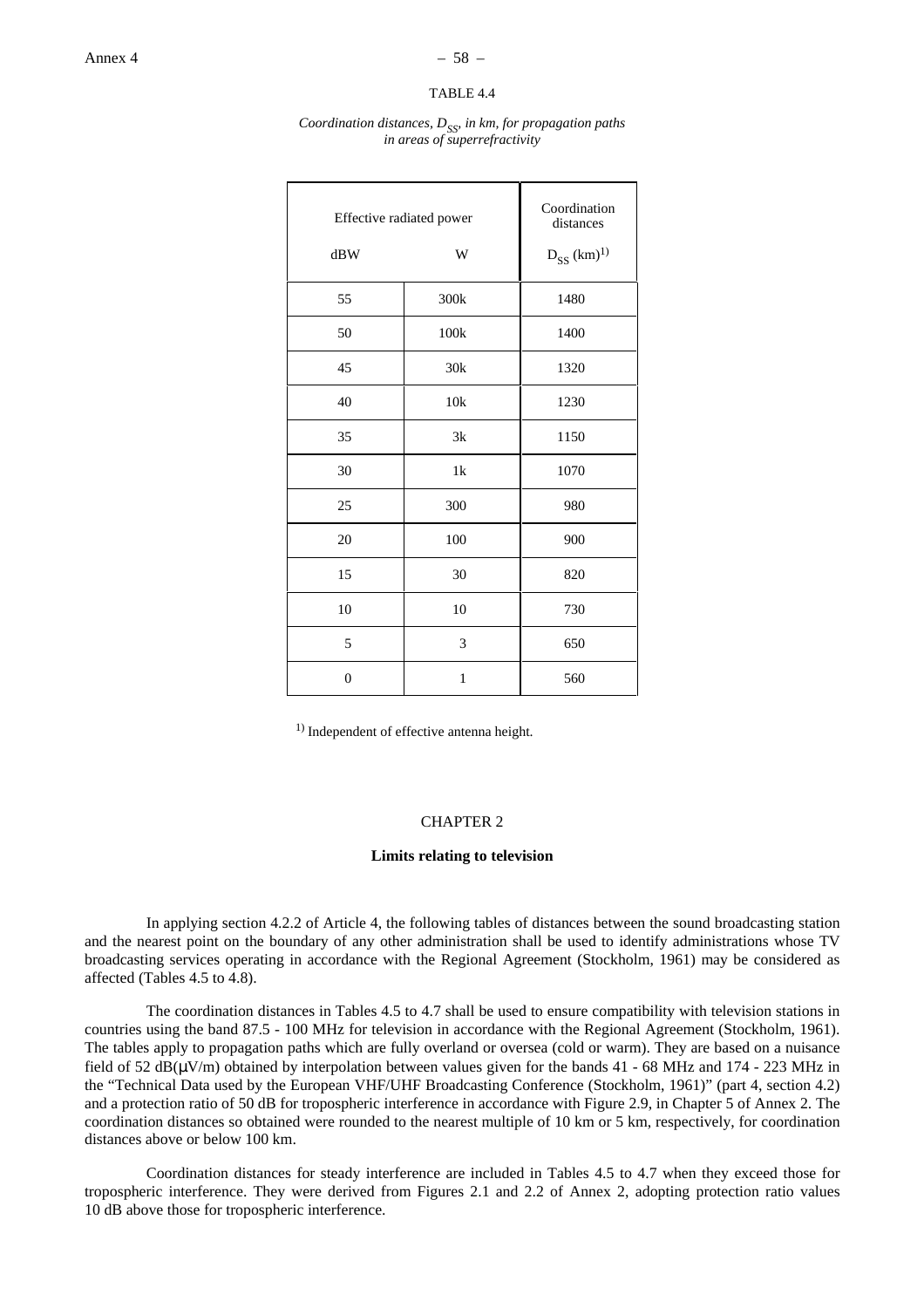The corrections given in Table 4.8 take account of the fact that the protection ratio is a function of the frequency difference between the interfering signal and the wanted telelvision signal. To account for this effect, the effective radiated power, in dBW, shall be reduced by this correction before the coordination distance is determined. A value of 0 dB shall be used when the corrected effective radiated power, in dBW, is negative.

Linear interpolation shall be used for effective radiated powers, in dBW, differing from those given in the tables and also for effective antenna heights (m) other than those in Tables 4.1 to 4.3. Antenna heights of 10 m or 1800 m, respectively, shall be used when the actual height is below the former or above the latter value.

For mixed paths the coordination distance,  $D_M$ , shall be the sum of the pertinent fractions of the coordination distances,  $D_i$ , applicable to every type of propagation path involved.

$$
D_M = \sum_{i} \frac{d_i}{d_T} D_i \quad (i = L, SC, SW)
$$

where

- $d<sub>T</sub>$  is the total path length from the transmitter to the nearest point on the border of the country concerned; *and*
- *d<sub>i</sub>* is the total length of those parts of the path which are over land, over cold sea, over warm sea as the case may be.

#### TABLE 4.5

*Coordination distances, D<sub>I</sub>, in km, for propagation paths over land* 

|                  |                                    | Effective antenna height (m)                  |                             |     |     |     |     |      |     |  |
|------------------|------------------------------------|-----------------------------------------------|-----------------------------|-----|-----|-----|-----|------|-----|--|
|                  | <b>Effective</b> radiated<br>power | 37.5<br>75<br>150<br>300<br>600<br>10<br>1200 |                             |     |     |     |     | 1800 |     |  |
| dBW              | W                                  |                                               | Coordination distances (km) |     |     |     |     |      |     |  |
| 55               | 300k                               | 660                                           | 660                         | 670 | 690 | 710 | 740 | 780  | 810 |  |
| 50               | 100k                               | 600                                           | 600                         | 620 | 630 | 650 | 680 | 720  | 760 |  |
| 45               | 30k                                | 550                                           | 550                         | 560 | 580 | 600 | 630 | 670  | 700 |  |
| 40               | 10k                                | 500                                           | 500                         | 510 | 520 | 540 | 570 | 610  | 650 |  |
| 35               | 3k                                 | 440                                           | 440                         | 450 | 470 | 490 | 520 | 560  | 590 |  |
| 30               | 1k                                 | 390                                           | 390                         | 400 | 410 | 430 | 460 | 500  | 530 |  |
| 25               | 300                                | 330                                           | 330                         | 340 | 360 | 370 | 410 | 450  | 480 |  |
| 20               | 100                                | 280                                           | 280                         | 290 | 300 | 320 | 360 | 390  | 430 |  |
| 15               | 30                                 | 200                                           | 230                         | 240 | 250 | 270 | 300 | 340  | 380 |  |
| 10               | 10                                 | 110                                           | 170                         | 190 | 200 | 220 | 260 | 300  | 330 |  |
| 5                | 3                                  | 60                                            | 130                         | 150 | 160 | 180 | 210 | 260  | 280 |  |
| $\boldsymbol{0}$ | $\mathbf{1}$                       | 45                                            | 90                          | 110 | 120 | 140 | 170 | 220  | 240 |  |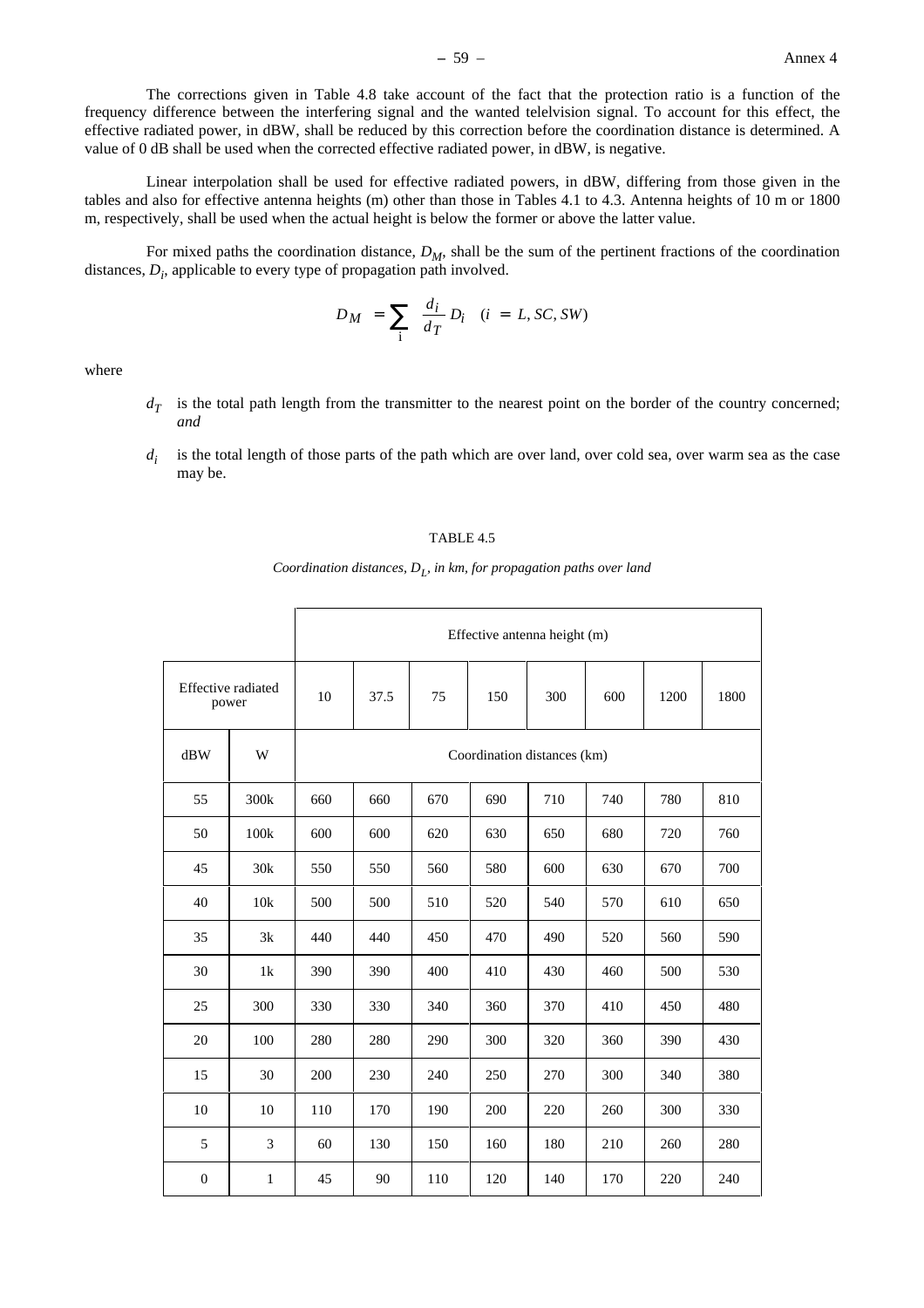# *Coordination distances,*  $D_{SC}$  *in km, for propagation paths over cold sea*

|                             |             | Effective antenna height (m)                  |                             |      |      |      |      |      |      |  |
|-----------------------------|-------------|-----------------------------------------------|-----------------------------|------|------|------|------|------|------|--|
| Effective radiated<br>power |             | 10<br>37.5<br>75<br>150<br>300<br>600<br>1200 |                             |      |      |      |      |      | 1800 |  |
| dBW                         | W           |                                               | Coordination distances (km) |      |      |      |      |      |      |  |
| 55                          | 300k        | 1160                                          | 1160                        | 1190 | 1220 | 1240 | 1250 | 1270 | 1300 |  |
| 50                          | 100k        | 990                                           | 990                         | 1000 | 1040 | 1050 | 1070 | 1130 | 1160 |  |
| 45                          | 30k         | 860                                           | 860                         | 870  | 890  | 910  | 940  | 980  | 1010 |  |
| 40                          | 10k         | 750                                           | 750<br>760                  |      | 780  | 800  | 840  | 870  | 910  |  |
| 35                          | 3k          | 640                                           | 640                         | 660  | 680  | 700  | 730  | 780  | 810  |  |
| 30                          | 1k          | 560                                           | 560                         | 580  | 590  | 610  | 640  | 700  | 720  |  |
| 25                          | 300         | 480                                           | 480                         | 500  | 510  | 530  | 570  | 610  | 640  |  |
| 20                          | 100         | 410                                           | 410                         | 430  | 440  | 470  | 500  | 540  | 570  |  |
| 15                          | 30          | 350                                           | 350                         | 370  | 380  | 400  | 440  | 480  | 510  |  |
| 10                          | 10          | 300                                           | 300                         | 310  | 320  | 350  | 380  | 420  | 450  |  |
| 5                           | 3           | 230                                           | 240                         | 260  | 270  | 290  | 330  | 360  | 390  |  |
| $\boldsymbol{0}$            | $\mathbf 1$ | 110                                           | 190                         | 200  | 220  | 230  | 280  | 320  | 340  |  |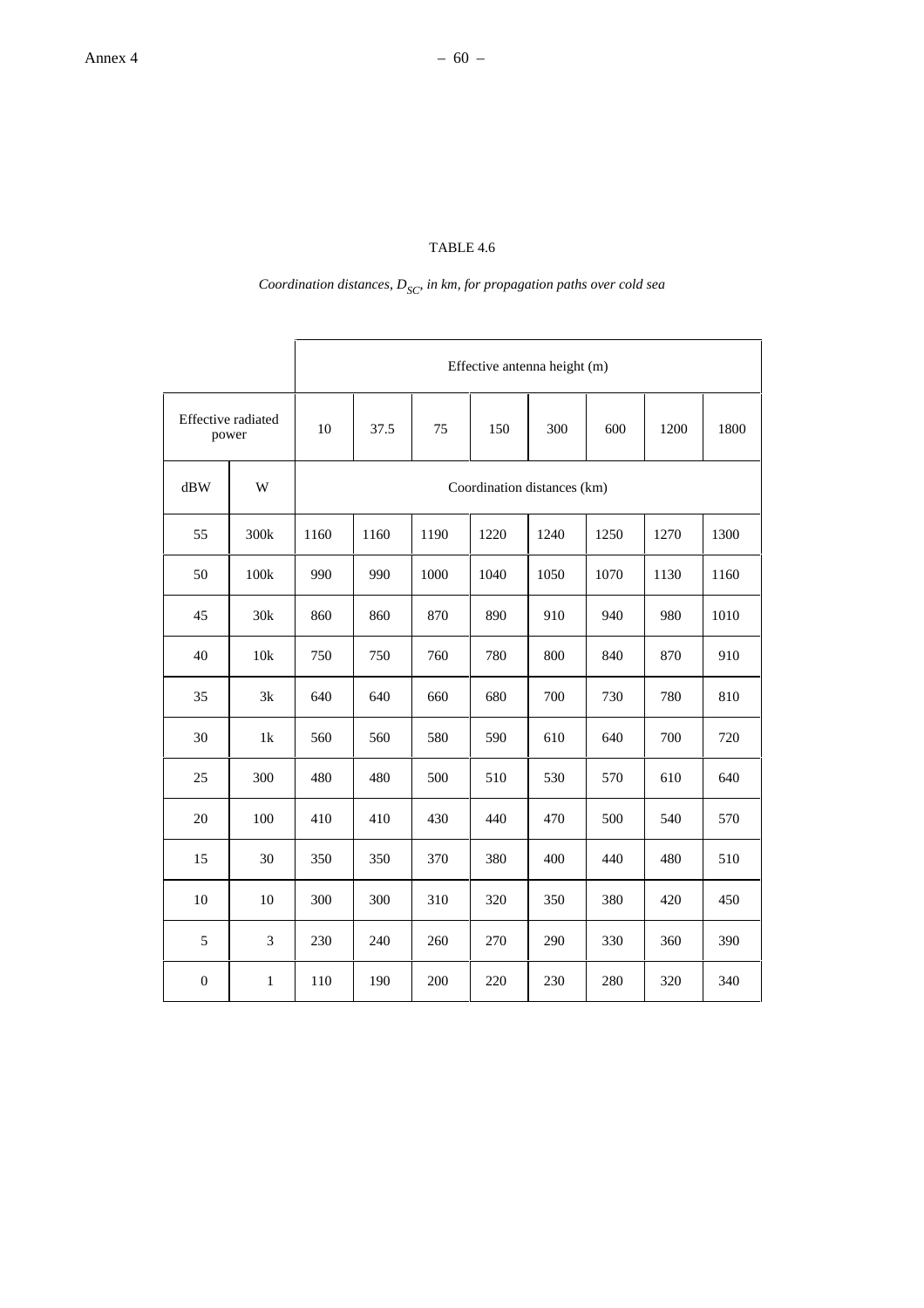|                                                                              |      | Effective antenna height (m) |                             |      |      |      |      |      |      |  |  |
|------------------------------------------------------------------------------|------|------------------------------|-----------------------------|------|------|------|------|------|------|--|--|
| Effective radiated<br>300<br>10<br>37.5<br>75<br>150<br>600<br>1200<br>power |      |                              |                             |      |      |      | 1800 |      |      |  |  |
| dBW                                                                          | W    |                              | Coordination distances (km) |      |      |      |      |      |      |  |  |
| 55                                                                           | 300k | 1300                         | 1300                        | 1300 | 1300 | 1300 | 1300 | 1300 | 1300 |  |  |
| 50                                                                           | 100k | 1300                         | 1300                        | 1300 | 1300 | 1300 | 1300 | 1300 | 1300 |  |  |
| 45                                                                           | 30k  | 1300                         | 1300                        | 1300 | 1300 | 1300 | 1300 | 1300 | 1300 |  |  |
| 40                                                                           | 10k  | 1300                         | 1300                        | 1300 | 1300 | 1300 | 1300 | 1300 | 1300 |  |  |
| 35                                                                           | 3k   | 1300                         | 1300                        | 1300 | 1300 | 1300 | 1300 | 1300 | 1300 |  |  |
| 30                                                                           | 1k   | 950                          | 950                         | 990  | 1020 | 1050 | 1080 | 1110 | 1150 |  |  |
| 25                                                                           | 300  | 720                          | 720                         | 750  | 780  | 810  | 850  | 890  | 920  |  |  |
| 20                                                                           | 100  | 560                          | 560                         | 600  | 620  | 640  | 680  | 730  | 750  |  |  |
| 15                                                                           | 30   | 440                          | 440                         | 480  | 500  | 520  | 560  | 600  | 620  |  |  |
| 10                                                                           | 10   | 350                          | 350                         | 380  | 400  | 420  | 460  | 500  | 510  |  |  |
| 5                                                                            | 3    | 280                          | 280                         | 300  | 330  | 350  | 370  | 400  | 450  |  |  |
| $\boldsymbol{0}$                                                             | 1    | 140                          | 210                         | 230  | 260  | 280  | 300  | 340  | 370  |  |  |

# *Coordination distances,*  $D_{SW}$  *in km, for propagation paths over warm sea*

# TABLE 4.8

*Correction, in dB, to take account of the variation in protection ratio as a function of frequency*

| Frequency<br>MHz | Corr.<br>dB | Frequency<br><b>MHz</b> | Corr.<br>dB    | Frequencies<br><b>MHz</b> |      | Corr.<br>dB | Frequencies<br><b>MHz</b> |      |                |       | Corr.<br>dB | Frequencies<br>MHz |  | Corr.<br>dB |
|------------------|-------------|-------------------------|----------------|---------------------------|------|-------------|---------------------------|------|----------------|-------|-------------|--------------------|--|-------------|
| 92.0             | 25          | 93.2                    | $\overline{2}$ |                           | 95.2 | 9           | 88.4.                     | 96.4 | 15             | 90.4, | 98.4        | 14                 |  |             |
| 92.1             | 22          | 93.3                    | $\theta$       |                           | 95.3 | 9           | 88.5.                     | 96.5 | 14             | 90.5, | 98.5        | 16                 |  |             |
| 92.2             | 19          | to                      | $\bullet$      |                           | 95.4 | 10          | 88.6.                     | 96.6 | 12             | 90.6, | 98.6        | 18                 |  |             |
| 92.3             | 16          | 94.3                    | $\theta$       |                           | 95.5 | 11          | 88.7.                     | 96.7 | 10             | 90.7, | 98.7        | 21                 |  |             |
| 92.4             | 13          | 94.4                    | 1              | 87.6.                     | 95.6 | 12          | 88.8,                     | 96.8 | 9              | 90.8, | 98.8        | 23                 |  |             |
| 92.5             | 10          | 94.5                    | 2              | 87.7.                     | 95.7 | 13          | 88.9.                     | 96.9 | $\tau$         | 90.9, | 98.9        | 25                 |  |             |
| 92.6             | 8           | 94.6                    | 3              | 87.8,                     | 95.8 | 14          | 89.0,                     | 97.0 | 5              | to    | to          | $\ddot{\cdot}$     |  |             |
| 92.7             | 7           | 94.7                    | $\overline{4}$ | 87.9,                     | 95.9 | 15          | to                        | to   | $\ddot{\cdot}$ | 91.6. | 99.6        | 25                 |  |             |
| 92.8             | 6           | 94.8                    | 5              | 88.0.                     | 96.0 | 15          | 90.0,                     | 98.0 | 5              | 91.7, | 99.7        | $12^{1}$           |  |             |
| 92.9             | 5           | 94.9                    | 6              | 88.1.                     | 96.1 | 16          | 90.1,                     | 98.1 | 7              | 91.8. | 99.8        | $12^{1}$           |  |             |
| 93.0             | 4           | 95.0                    | 6              | 88.2,                     | 96.2 | 17          | 90.2.                     | 98.2 | 10             | 91.9, | 99.9        | 25                 |  |             |
| 93.1             | 3           | 95.1                    | $\overline{7}$ | 88.3.                     | 96.3 | 17          | 90.3,                     | 98.3 | 12             |       |             |                    |  |             |

<sup>1)</sup> These correction values are valid assuming a vision carrier-to-sound carrier power ratio of 10 dB.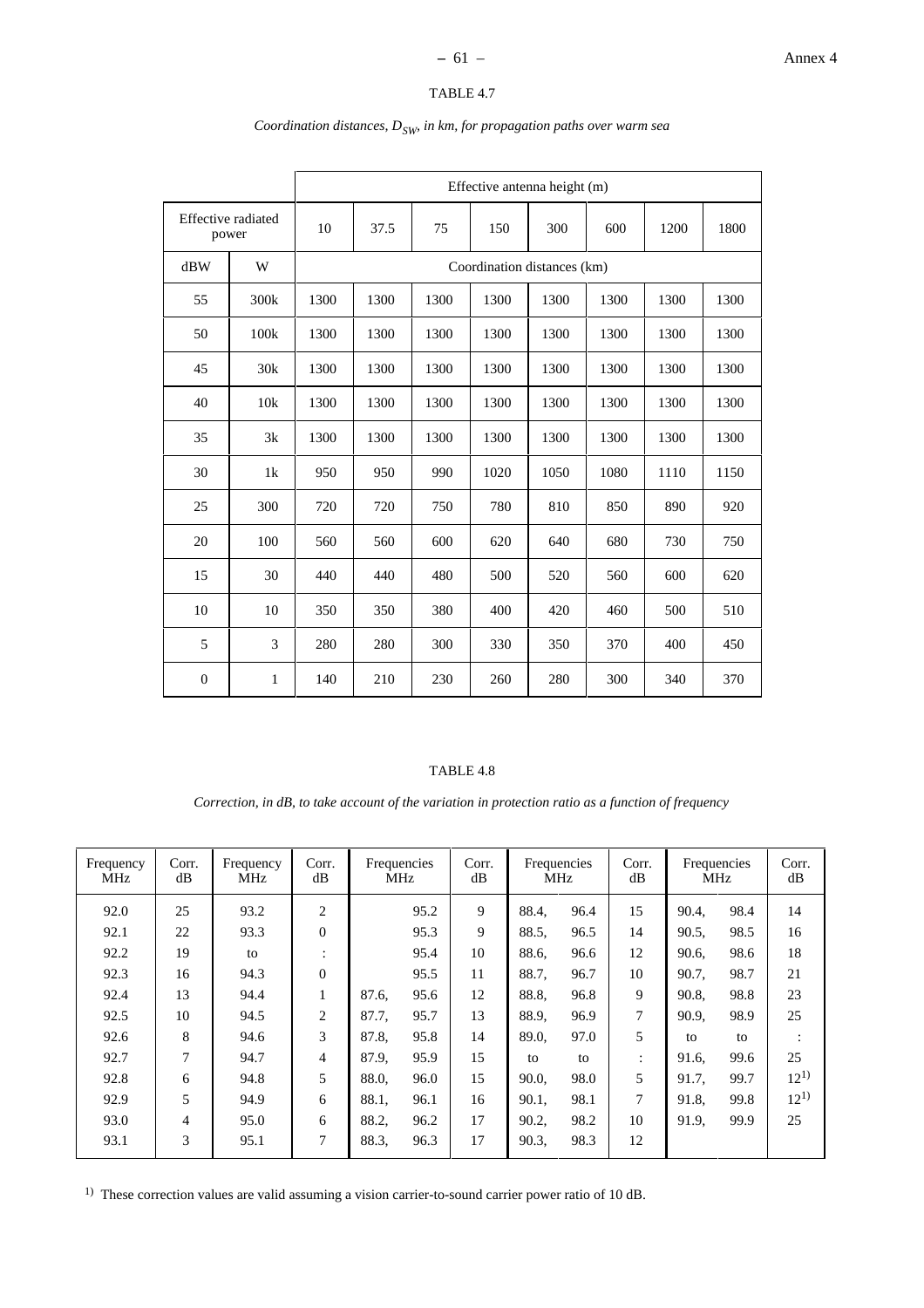#### CHAPTER 3

## **Limits relating to aeronautical radionavigation services**

In applying section 4.2.2 of Article 4, the aeronautical radionavigation services of another administration are considered as being affected if the distance from the sound broadcasting station to the nearest point on the boundary of that administration is less than 500 km.

# CHAPTER 4

## **Limits relating to the land mobile service**

In applying section 4.2.2 of Article 4, the land mobile service of administrations listed in Nos. 487 and 589 of the Radio Regulations and of Contracting Members of Region 3 (in the band 87.5 - 100 MHz) are considered as being affected if the field strength from the sound broadcasting station exceeds the following limits at the nearest point on the boundary of another administration:

- for sound broadcasting stations using only horizontal polarization:  $18 \text{ dB}(\mu\text{V/m})$ ;
- for sound broadcasting stations using vertical or mixed polarization:  $0 dB(\mu V/m)$ ;

Within the band 87.5 - 88 MHz and for the land mobile service of countries mentioned in No. 581 of the Radio Regulations the following alternative limits shall apply:

- for sound broadcasting stations using only horizontal polarization:  $14 \text{ dB}(\mu\text{V/m})$ ;
- for sound broadcasting stations using only vertical or mixed polarization: 6  $dB(\mu V/m)$ .

The field strength will be calculated for a receiving antenna height of 10 m above ground, based on the curves in Figures 4.1, 4.2 and 4.3 (50% of locations, 10% of time). For mixed paths the calculation method as described in section 2.1.3.5 of Annex 2 will be applied.

In the case of mixed polarization, only the vertical component of the total e.r.p. of the sound broadcasting station should be taken into account. It is assumed that the land mobile service is vertically polarized and that in the case of mixed polarization of the sound broadcasting station at least one-tenth of the total e.r.p. of the sound broadcasting station is radiated in the vertical component.

# CHAPTER 5

#### **Limits relating to the fixed service**

In applying section 4.2.2 of Article 4, the fixed service of the administrations listed in No. 588 of the Radio Regulations and of the Contracting Members of Region 3 in the band 87.5 - 100 MHz shall be considered as affected if the field strength from the sound broadcasting station at the nearest point on the boundary of another administration exceeds the following limit.

For sound broadcasting stations:  $0 \text{ dB}(\mu V/m)$ .

The field strength will be calculated for a receiving antenna height of 10 m above ground, using the curves in Figures 4.1, 4.2 and 4.3 (50% of locations, 10% of time). For mixed paths, the calculation method described in section 2.1.3.5 of Annex 2 will be applied.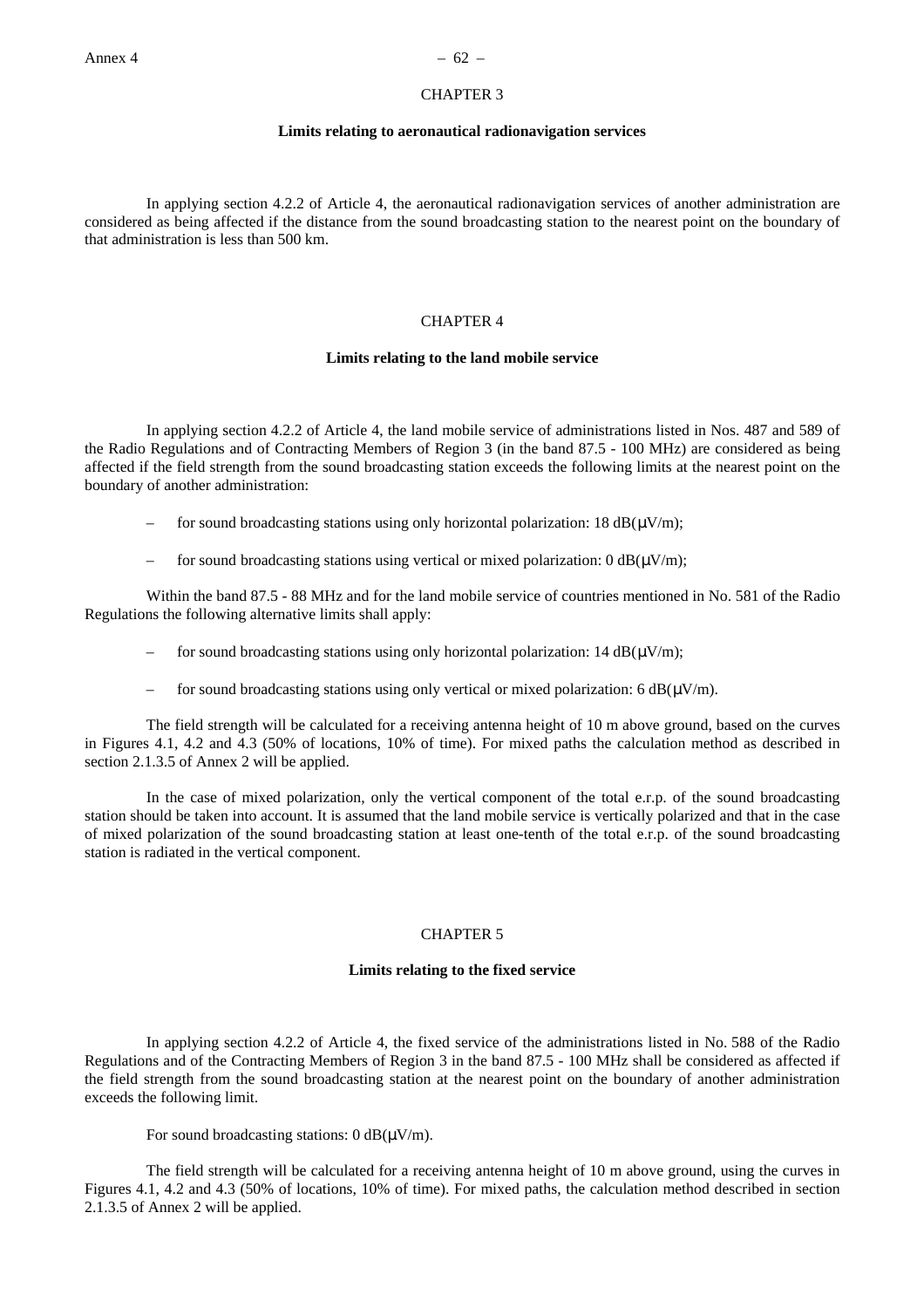



10% of the time; 50% of the locations;  $h_2 = 10$  m

------------------ Free space

Propagation curves for the broadcasting service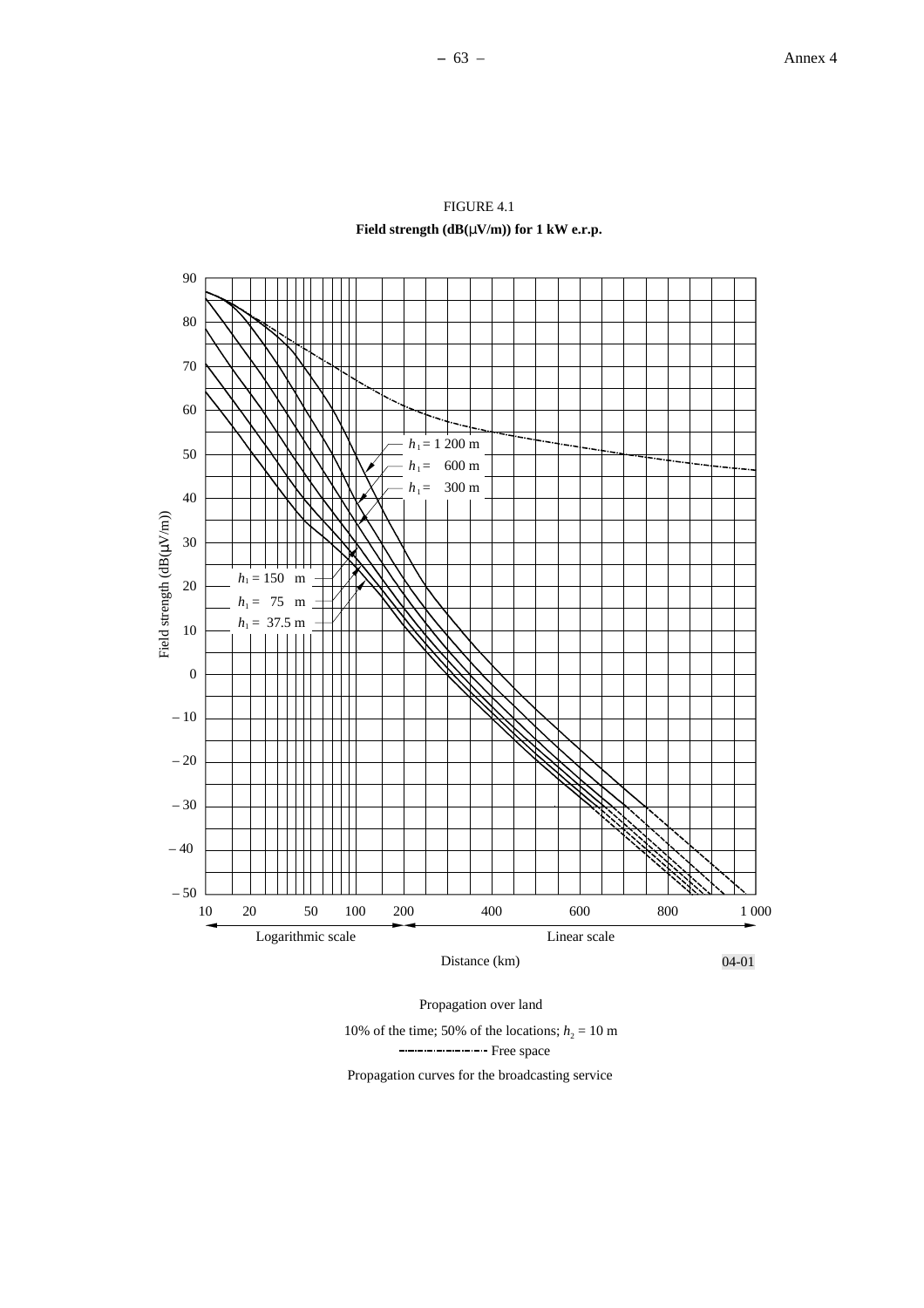

FIGURE 4.2 **Field strength (dB(**µ**V/m)) for 1 kW e.r.p.**

Propagation over cold sea

10% of the time; 50% of the locations;  $h_2 = 10$  m ----------------- Free space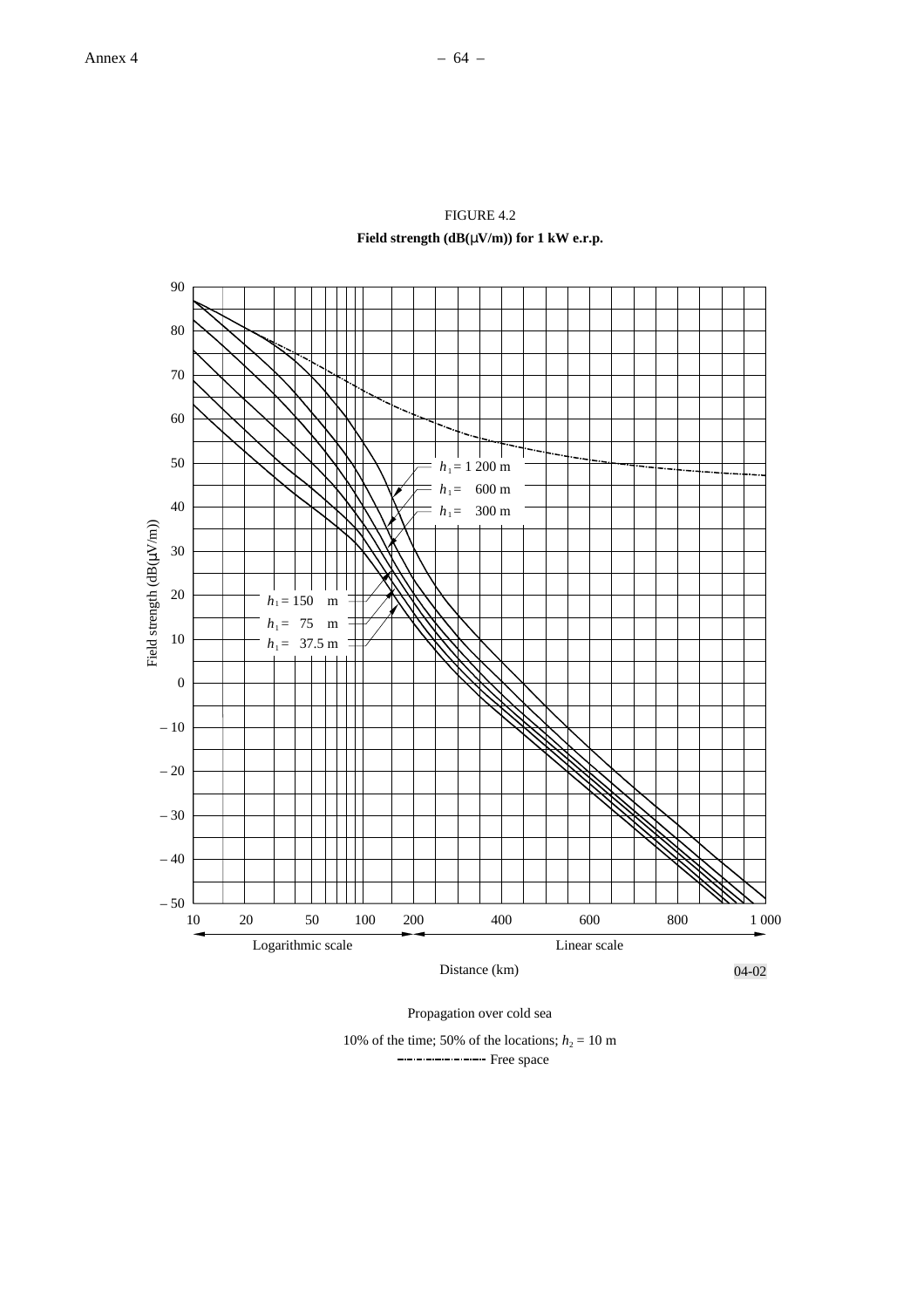



Propagation over warm sea

10% of the time; 50% of the locations;  $h_2 = 10$  m ----------------- Free space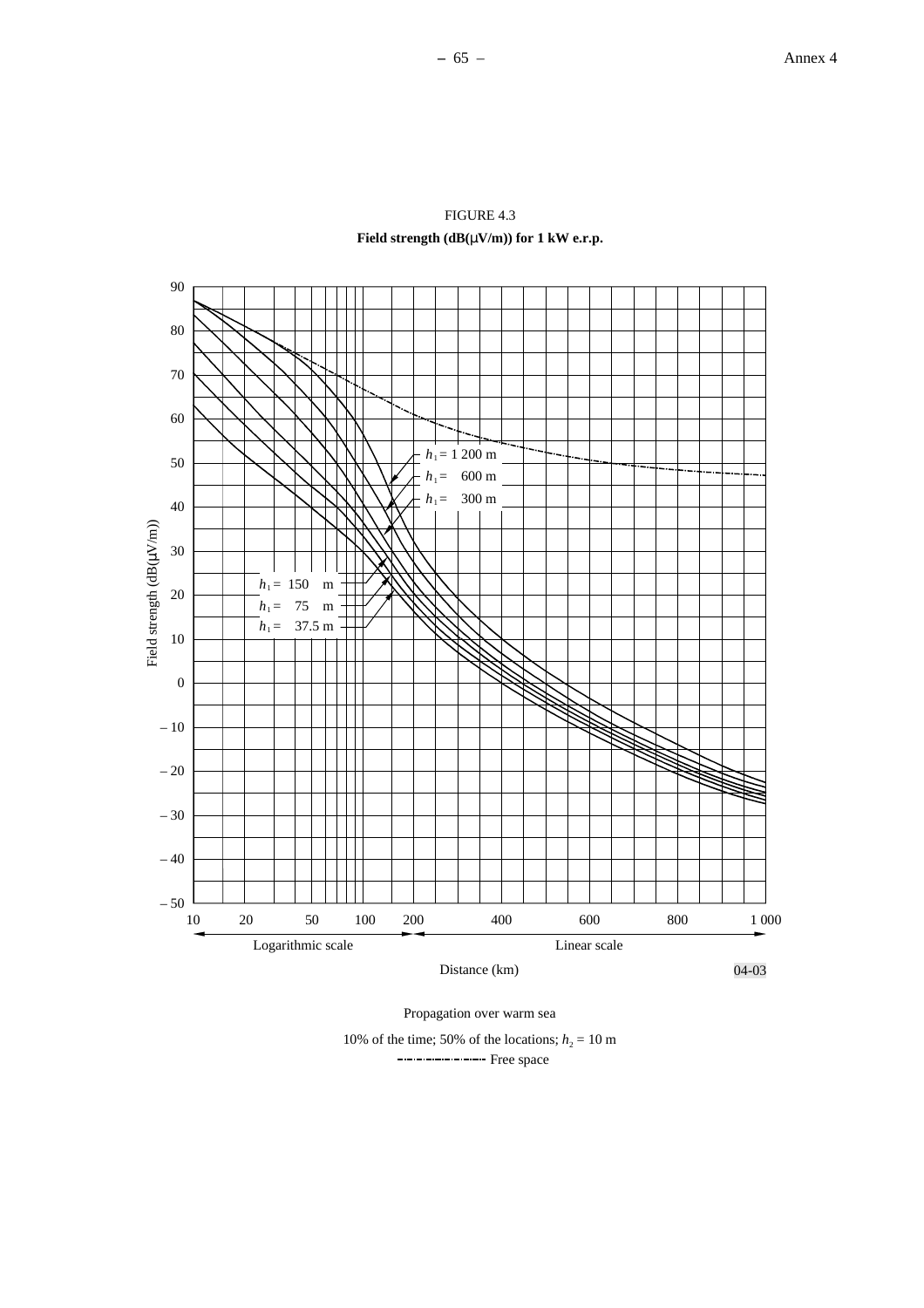# CHAPTER 6

# **Limits relating to the aeronautical mobile (OR) service**

In applying section 4.2.2 of Article 4, the aeronautical mobile (OR) service of the administrations listed in Nos. 587 and 589 of the Radio Regulations is considered as being affected if the field strength from the sound broadcasting station at the boundary of one of these administrations exceeds 20  $dB(\mu V/m)$  at an altitude of 10 000 metres. This field strength is based on free space propagation.

The coordination distance shall be not more than the line-of-sight distance corresponding to an effective Earth radius equal to 4/3 of the actual radius.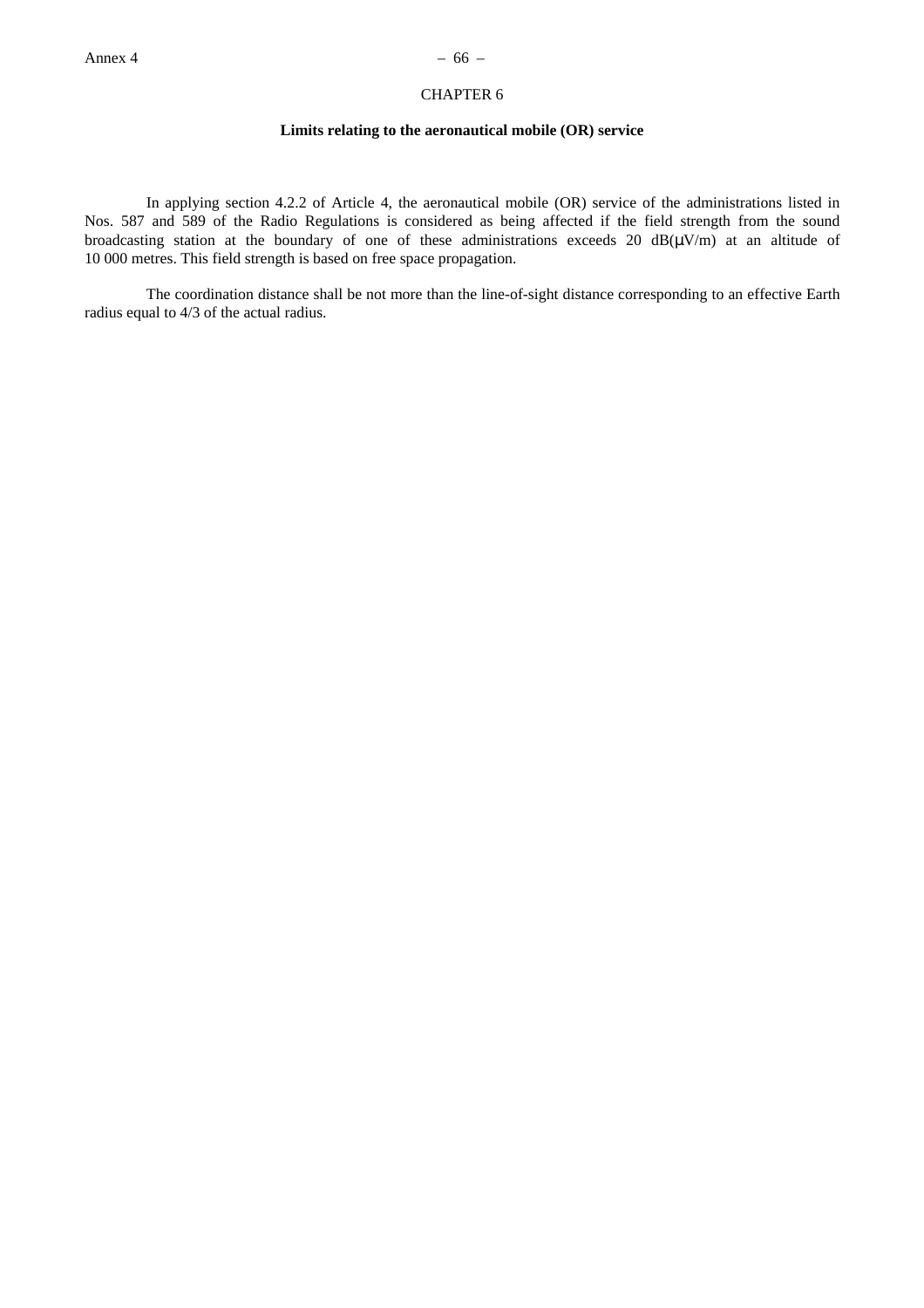# ANNEX 5

# **Additional technical data which may be used for coordination between administrations**

#### CHAPTER 1

#### **Aeronautical radionavigation service**

#### 1.1 *Separation distance for compatibility*

Table 5.1 gives the minimum separation distances between a test point of the radionavigation station to be protected and a sound broadcasting station at which the protection criteria for A1, A2, B1 and B2 types of interference are all met. The more critical requirements are those for A1 and B1; the higher of the two separation distances is shown in each case.

The A1 distances assume the protection ratio for frequency coincidence, and that the level of the broadcasting transmitter spurious emissions conform to the level given in section 7.6.3.2 of Annex 2. The B1 distances ensure that the signal level is below the cut-off value as given in section 7.6.5.4 of Annex 2 with free-space propagation, but are subject to an upper limit of 500 km due to the practical considerations of the line-of-sight limit, in conformity with section 7.3 of Annex 2.

Where two or more assignments are used at a common site, the highest e.r.p. must be taken.

Linear interpolation shall be used for e.r.p. (in dBW) and frequency values not appearing in the table.

Preliminary analyses based on these distances assume, in the case of A1 and B1 types of interference, that there is frequency coincidence between a spurious emission or intermodulation product and the frequency of the radionavigation station. When the frequencies of the radionavigation station and of all broadcasting transmitters that may be involved are known, detailed calculations can be made for all types of interference using the data for protection of the aeronautical radionavigation service given in Chapter 7 of Annex 2. However, in the case of A1 type interference it will be necessary to check that the transmitter does not generate significant spurious components apart from third-order intermodulation products.

Any case-by-case study may take into account other relevant factors such as details of the propagation path between the broadcasting station and the aeronautical test point, and the radiation pattern of the broadcasting antenna in both the vertical and horizontal planes.

# 1.2 *Future improvements in aeronautical receivers*

It is expected that future receivers will permit a significant relaxation of compatibility criteria and that the following revised criteria will be applied from 1 January 1998.

# 1.2.1 *B1 type interference*

Present indications from the ICAO are that the two-signal case criterion for B1 type interference given in section 7.6.5.1 of Annex 2 will be replaced by:

$$
2N_1 + N_2 + 72 - 60 \log \frac{\max (0.4; 108.1 - f_1)}{0.4} > 0
$$

for both ILS and VOR receivers.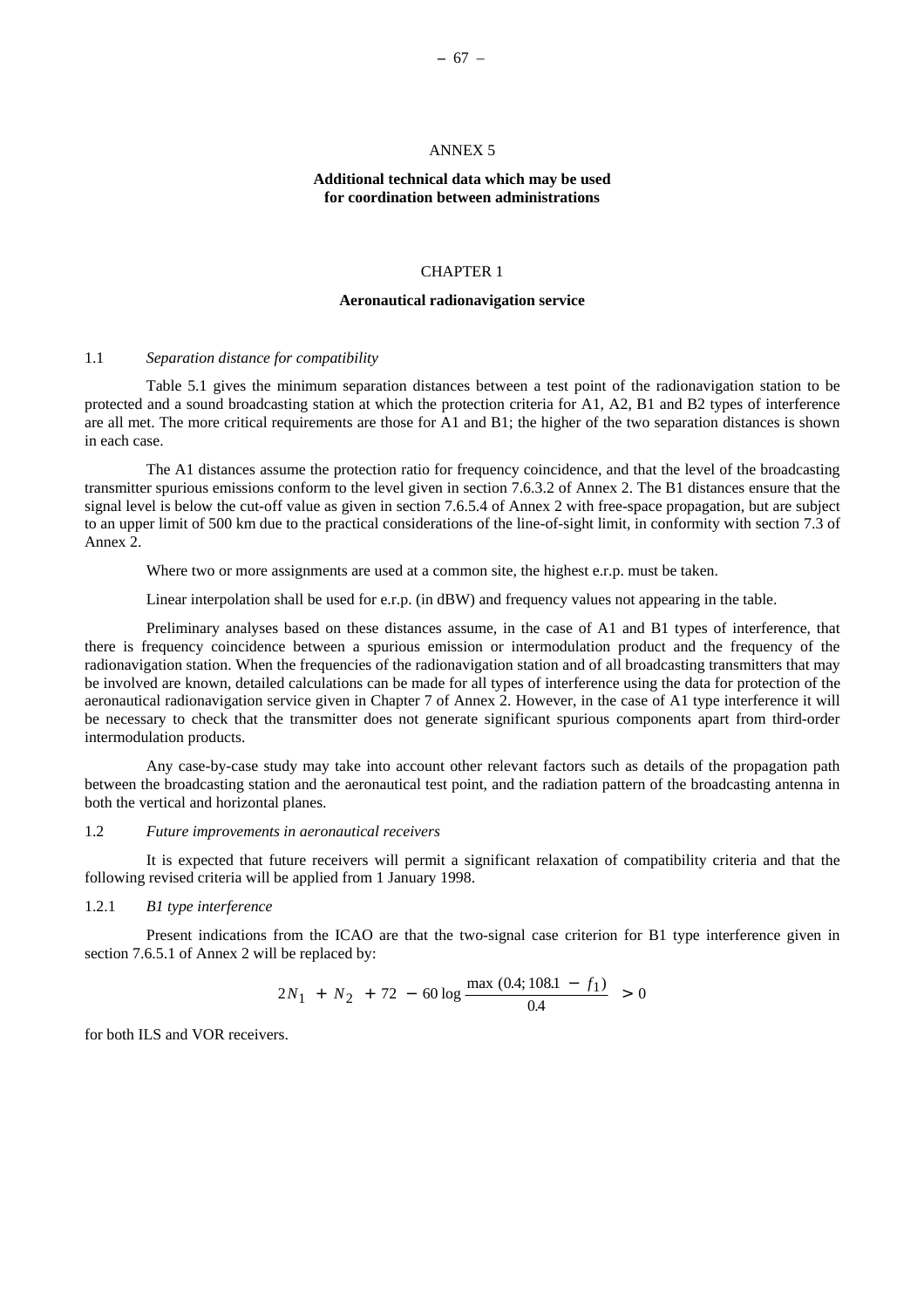# TABLE 5.1

#### *Minimum separation distance in km between a test point of a radionavigation station and a sound broadcasting station required to ensure compatibility*

|                                                                  |                  | Broadcasting station frequency (MHz) |     |     |     |     |                   |
|------------------------------------------------------------------|------------------|--------------------------------------|-----|-----|-----|-----|-------------------|
| <b>Effective</b> radiated<br>power of<br>broadcasting<br>station |                  | $\leq 100$                           | 102 | 104 | 106 | 107 | 107.7<br>to 107.9 |
| dBW                                                              | W                | Separation distance (km)             |     |     |     |     |                   |
| 55                                                               | 300 <sub>k</sub> | 40                                   | 53  | 99  | 245 | 500 | 500               |
| 50                                                               | 100k             | 22                                   | 31  | 57  | 141 | 302 | 500               |
| 45                                                               | 30k              | 20                                   | 20  | 31  | 77  | 166 | 494               |
| 40                                                               | 10k              | 20                                   | 20  | 20  | 45  | 96  | 285               |
| 35                                                               | 3k               | 20                                   | 20  | 20  | 24  | 52  | 156               |
| 30                                                               | 1k               | 20                                   | 20  | 20  | 20  | 30  | 90                |
| 25                                                               | 300              | 20                                   | 20  | 20  | 20  | 20  | 49                |
| 20                                                               | 100              | 20                                   | 20  | 20  | 20  | 20  | 29                |
| $\leq 15$                                                        | 30               | 20                                   | 20  | 20  | 20  | 20  | 20                |

Subject to further study of type B1 interference by the CCIR, it is expected that a comparable relaxation in the criterion for the three-signal case will be possible and that the trigger and cut-off values given in section 7.6.5.2 of Annex 2 will be raised by 16 dB.

# 1.2.2 *B2 type interference*

The maximum permitted broadcasting signal levels at the input to the ILS or VOR receiver for B2 type interference shall be those given in the Table 5.2 in place of the values given in Table 2.11 of Annex 2.

# TABLE 5.2

| Frequency of broadcasting<br>signal<br>(MHz) | Level<br>(dBm) |
|----------------------------------------------|----------------|
| 107.9                                        | $-10$          |
| 106                                          | 5              |
| 102                                          | 15             |
| $\leq 100$                                   | 15             |

For frequencies in between the values given above, the maximum permitted level will be determined by linear interpolation.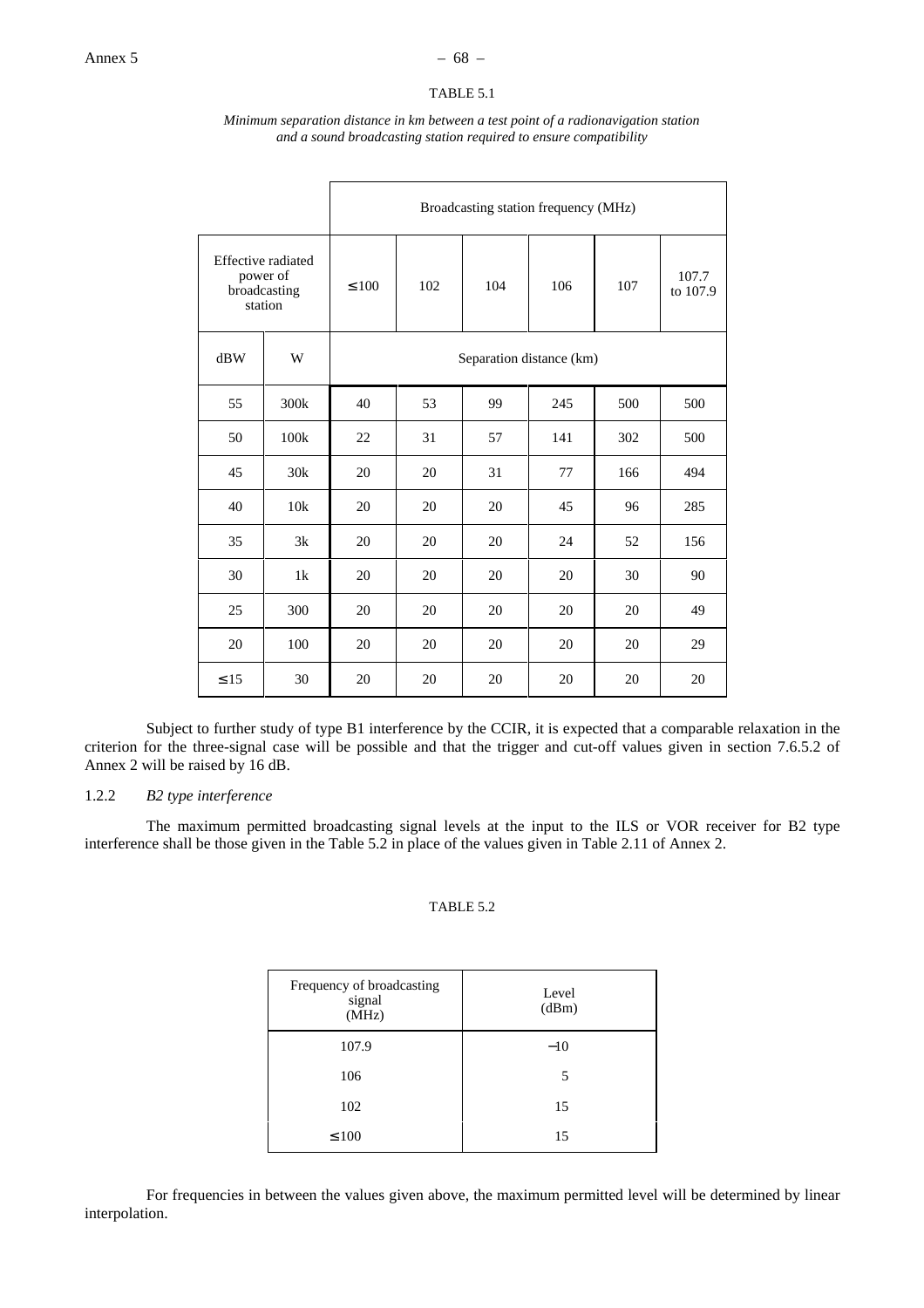# 1.2.3 *Further studies*

Studies on possible improvements are requested in Recommendation No. 4.

# CHAPTER 2

# **Fixed and mobile services, except the aeronautical mobile (OR) service**

2.1 *Sharing criteria for the protection of the land mobile service in the bands 87.5 - 100 MHz and 104 - 108 MHz*

Field strength to be protected:  $15 \text{ dB}(\mu\text{V/m})$  at a height of 3 m Protection ratio: See Table 5.3

TABLE 5.3

| Frequency separation<br>between carriers of the<br>two services<br>(kHz) | Protection ratio<br>for the AM land<br>mobile service<br>(dB) | Protection ratio<br>for the FM land<br>mobile service<br>(dB) |
|--------------------------------------------------------------------------|---------------------------------------------------------------|---------------------------------------------------------------|
| $\theta$                                                                 | 18                                                            | 8                                                             |
| 25                                                                       | 16                                                            | 6                                                             |
| 50                                                                       | 4.5                                                           | $-5.5$                                                        |
| 75                                                                       | $-7.5$                                                        | $-17.5$                                                       |
| 100                                                                      | $-17.5$                                                       | $-27.5$                                                       |

Propagation data to be used for sharing calculations:

Propagation curves for calculating interference to the land mobile service operating in the VHF bands shall be derived from the broadcasting propagation curves (Figures 4.1, 4.2 and 4.3 of Annex 4). Since these propagation curves are for a receiving antenna height of 10 m above the local terrain and the receiving antenna height is reduced from 10 m to 3 m, a 9 dB reduction in the field strength shall be applied.

*Note* – The method and criteria concerning antenna height gain factors to be used by administrations for coordination between the broadcasting and land mobile and fixed services are to be agreed by the administrations concerned and should be based where possible on the latest relevant CCIR Recommendations.

| Percentage of locations to be protected:               | 50%                 |
|--------------------------------------------------------|---------------------|
| Percentage of time to be protected:                    | 90%                 |
| Polarization discrimination for horizontally polarized |                     |
| broadcasting emission:                                 | 18 dB base station  |
|                                                        | 8 dB mobile station |

# 2.2 *Sharing criteria between FM sound broadcasting and the fixed service in the band 87.5 - 100 MHz and 104 - 108 MHz*

The basic criteria can be those established for a base station in the land mobile service (see section 2.1 in this Annex). The field strength to be protected, the height gain factors other than those specified and the effect of the directivity of the antenna in the fixed service will be considered by the administrations concerned.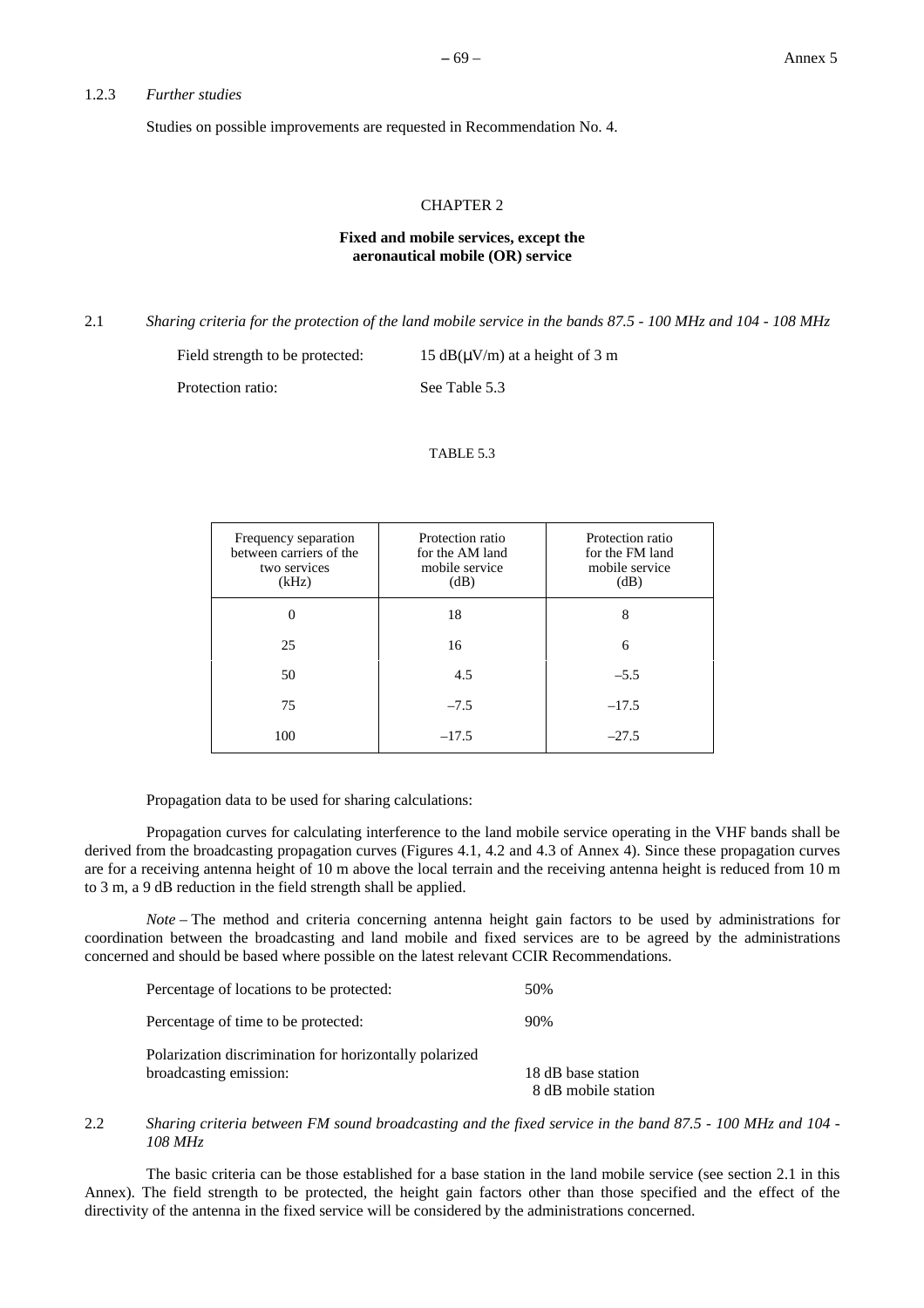# CHAPTER 3

#### **Aeronautical mobile (OR) service**

When the frequencies of the broadcasting and the aeronautical mobile stations are both known, the field strengths given in Table 5.4 below may be used as sharing criteria.

#### TABLE 5.4

| Frequency separation in kHz<br>between broadcasting station<br>and aeronautical mobile (OR)<br>station | Field strength in $dB(\mu V/m)$ at<br>an altitude of 10 000 metres |
|--------------------------------------------------------------------------------------------------------|--------------------------------------------------------------------|
|                                                                                                        | 20                                                                 |
| 50                                                                                                     | 34                                                                 |
| 100                                                                                                    | 58                                                                 |
| 150                                                                                                    | 90                                                                 |

#### CHAPTER 4

# **Supplementary propagation data correction factors**

This chapter gives supplementary correction factors which can be applied to the basic propagation curves to improve the accuracy of predictions in particular cases of coordination involving bilateral or multilateral negotiations between administrations.

# 4.1 *Correction for various location percentages*

The propagation curves in Annexes 2 and 5 are representative of 50% of locations. Figure 5.1 shows the correction (in dB) to be applied for other percentages of receiving locations.

# 4.2 *Receiver terrain correction (terrain clearance angle)*

The location correction in section 4.1 above can be applied only on a statistical basis. If more precision is required for predicting the field strength in a specific small receiving area a correction may be based on a "terrain clearance angle". This angle  $\theta$  is measured at a point chosen to be representative of the reception area; it is defined as the angle between the horizontal plane passing through the receiving antenna and the line from this antenna which clears all obstacles within 16 km in the direction of the transmitter. The example in Figure 5.2 indicates the sign convention, which is negative if the line to the obstacles is above the horizontal. Figure 5.3 indicates the correction, as a function of the angle θ, to be applied to the prediction for 50% of locations. If this correction is applied, the location correction in section 4.1 (Figure 5.1) may no longer be applicable.

Corrections for terrain clearance angles outside the range –5° to 0.5°, are not given in Figure 5.3, because of the lack of experimental data. However, they may be obtained tentatively by linear extrapolation of the curve in Figure 5.3 with limiting values of 30 dB at 1.5° and –40 dB at –15°, subject to the condition that the free-space field strength is not exceeded.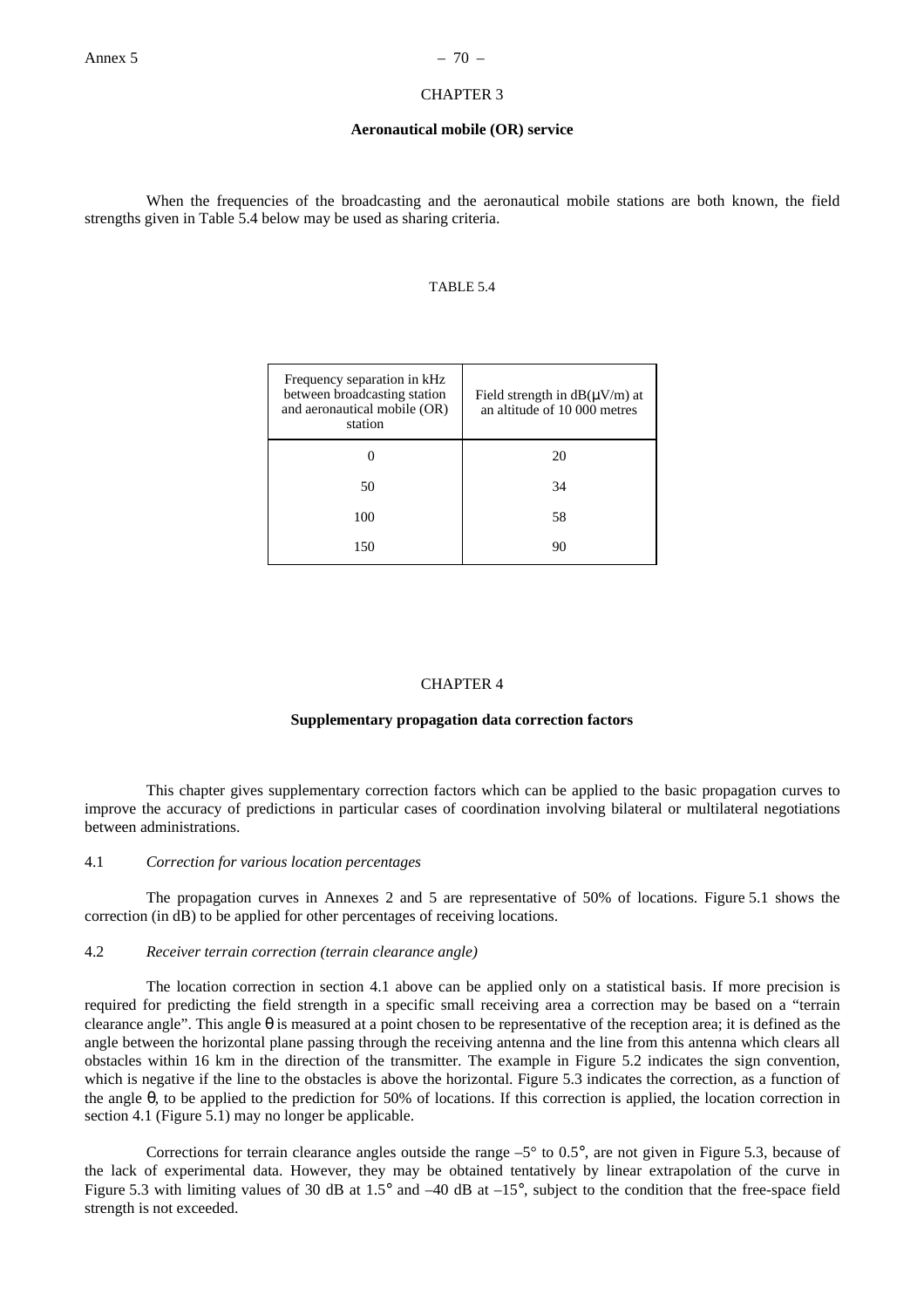# FIGURE 5.1





Pourcentage des emplacements de réception

Fréquence: 30 à 250 MHz

05-01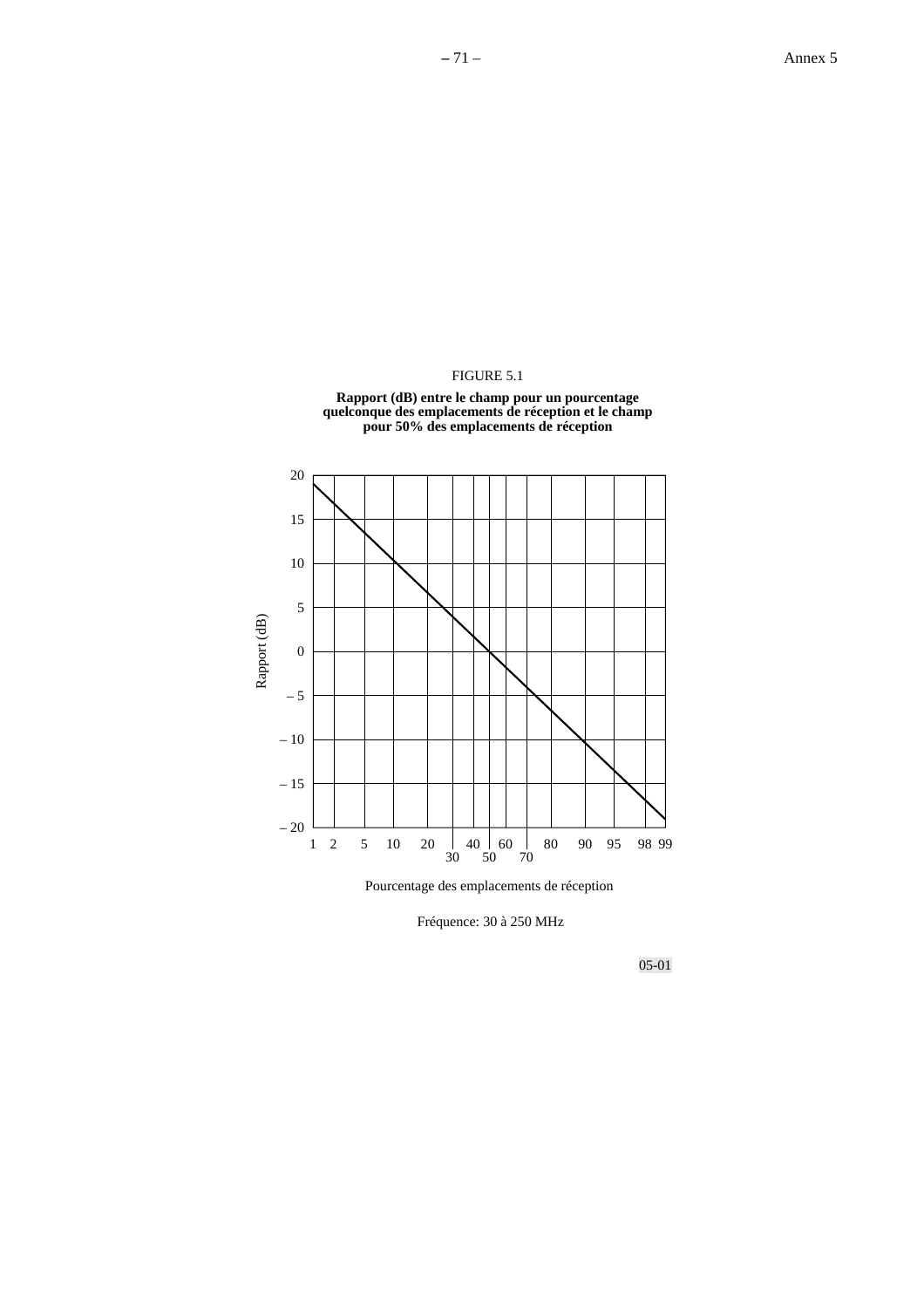FIGURE 5.2 **Terrain clearance angle**







**\_\_\_\_\_\_\_\_\_\_\_\_\_\_\_\_**

05-03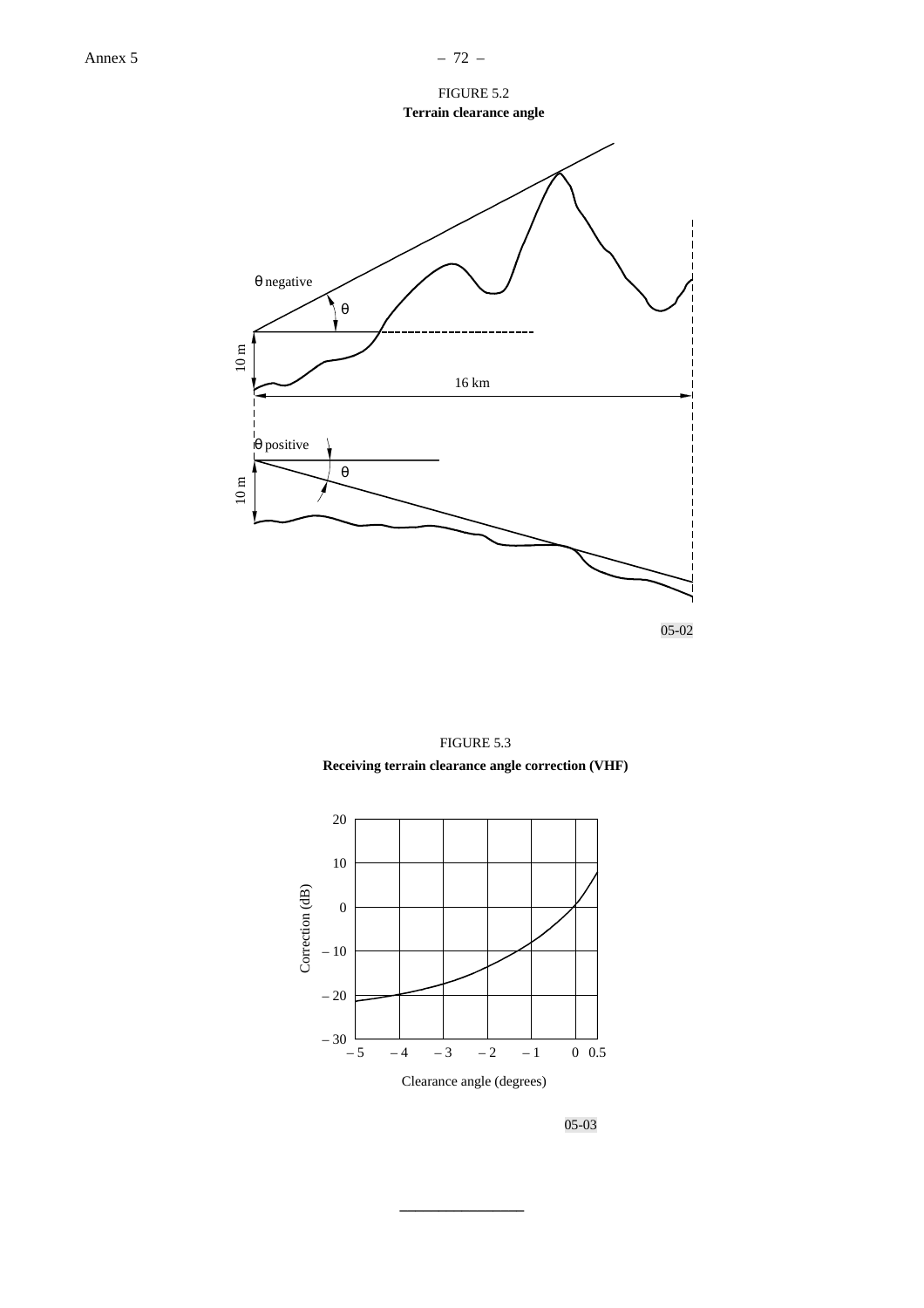At the time of signing of the Final Acts of the Regional Administrative Conference for the Planning of VHF Sound Broadcasting (Region 1 and Part of Region 3) (Geneva, 1984), the undersigned delegates take note of the following statements made by signatory delegations.

No. 1

# *For the Republic of Guinea:*

*For Spain:*

In signing of the Final Acts of the Regional Administrative Conference for the Planning of VHF Sound Broadcasting, the Delegation of the Republic of Guinea reserves for its Government the right to take any measures it might deem necessary to safeguard its interests in the event that any Members of the Union should fail to respect the provisions of these Final Acts and their annexes.

(*Original:* Spanish)

(*Original:* French)

On behalf of its Government, the Spanish Delegation states, with regard to Resolution No. 3, that, in accordance with the Radio Regulations in force, primary services – in the case to which this declaration refers, the broadcasting service – enjoy priority in the preparation of frequency plans over permitted services sharing the same frequency band.

However, the Spanish Administration will endeavour to mitigate and, as far as possible, prevent problems which arise from the bringing into service of frequency assignments to Spanish broadcasting stations entered in the Plan, with regard to assignments in permitted services sharing the same frequency band, by means of appropriate bilateral contacts and agreements.

# No. 3

*For the Republic of Chad:*

**\_\_\_\_\_\_\_\_\_\_\_\_\_\_\_**

It has been noted that Documents 209 and 190 (draft Plan) contain Libyan stations with coordinates inside our country.

|                              | Name of Station                            | Coordinates                                                                  |
|------------------------------|--------------------------------------------|------------------------------------------------------------------------------|
| A) Document 209              | ABI SOMA:<br>ARBI:<br>BINI ARDI:<br>BODAY: | $017E55 - 21N10$<br>$017E30 - 22N00$<br>$024E00 - 19N00$<br>$017E10 - 21N40$ |
| B) Document 190 (draft Plan) | URI:<br>UZU:                               | $019E15 - 21N35$<br>$017E24 - 21N49$                                         |

Libya's intentions with regard to the Aozou strip are known to all and explain that country's request for assignments there.

Until proved otherwise, the Aozou strip is an integral part of the territory of Chad, as is borne out by the map of Chad deposited with the United Nations, OAU and all the international organizations.

The Republic of Chad expresses strong reservations with regard to the coordinates of these stations.

(*Original:* French)

No. 2

<sup>1</sup> *Note by the General Secretariat:* The texts of the Final Protocol are shown in the chronological order of their deposit. In the Table of contents these texts are grouped in the alphabetical order of country names.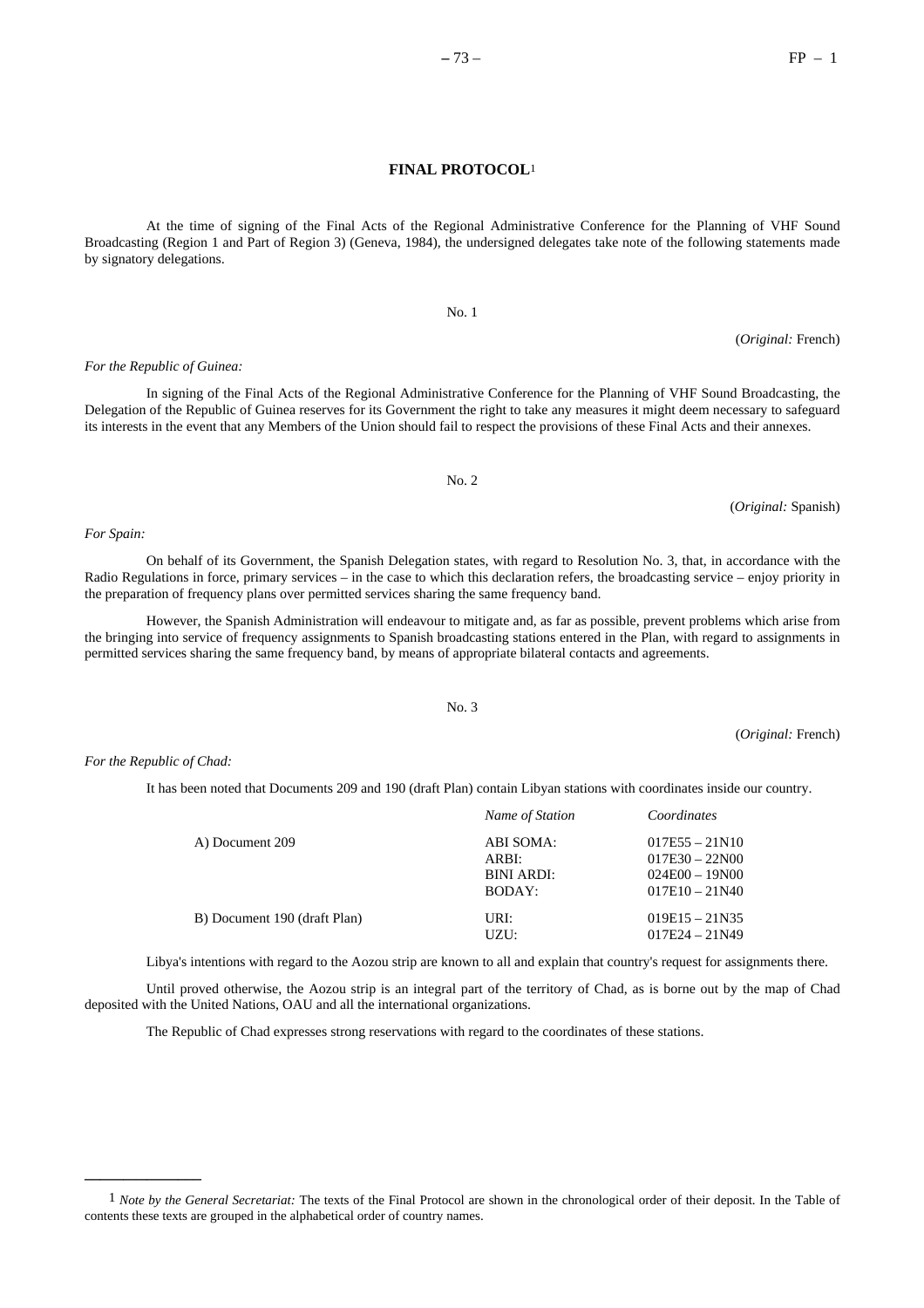*(Original:* English)

#### *For the Socialist People's Libyan Arab Jamahiriya:*

In signing the Final Acts of this Conference, the Libyan Delegation does not recognize the authority of the Delegation of the Republic of Chad to enter in the Plan any assignment to stations having the following coordinates since they are in Libyan territory:

| $1-F$          | $021E49 - 20N04$ |
|----------------|------------------|
| $2 - G$        | $023E26 - 19N41$ |
| $3 - Mez$ afeh | $015E16 - 23N05$ |
| $4 - E$        | $020E37 - 20N21$ |
| $5 - Aozou$    | $017E25 - 21N50$ |

No. 5

(*Original:* English)

#### *For the Confederation of Switzerland:*

The above mentioned Delegation reserves for the Government of the Confederation of Switzerland the right to take any steps it may consider necessary to safeguard the interests of its broadcasting and other telecommunication services, should any Member fail to comply with the relevant provisions of this agreement or should reservations or measures by other countries jeopardize the satisfactory operation of the telecommunication services of Switzerland.

No. 6

(*Original:* French)

#### *For the Kingdom of Morocco:*

The cities and districts of Sebta (Ceuta) and Melillia (Melilla) are an integral part of the territory of the Kingdom of **Morocco** 

Consequently, the Moroccan Administration firmly reserves its position concerning the entry in the Plan of sound broadcasting assignments for Spain in the above-mentioned territories.

The signature of the Final Acts of this Conference in no way implies recognition of Spanish sovereignty over these territories.

(*Original:* English)

*For the Democratic Republic of Afghanistan, the People's Democratic Republic of Algeria, the Kingdom of Saudi Arabia, the United Arab Emirates, the Islamic Republic of Iran, the Republic of Iraq, the Hashemite Kingdom of Jordan, the State of Kuwait, the Socialist People's Libyan Arab Jamahiriya, the Kingdom of Morocco, the Sultanate of Oman, the State of Qatar, the Syrian Arab Republic, Tunisia, the Yemen Arab Republic, the People's Democratic Republic of Yemen:*

The Delegations of the above-mentioned countries to the Regional Administrative Conference for the Planning of VHF Sound Broadcasting (Region 1 and part of Region 3) (Geneva, 1984) declare that the signature and possible approval by their respective Governments or competent authorities of the Final Acts of this Conference are not valid with respect to the zionist entity appearing in Annex 1 of the Convention under the so-called name of Israel and in no way whatsoever imply its recognition.

No. 8

(*Original:* English)

*For the Union of Soviet Socialist Republics:*

Noting that the country code "D" is used for entering the frequency assignments of Berlin (West) in the Plan annexed to the Agreement (Geneva, 1984) and considering that, in accordance with the Quadripartite Agreement of 3 September 1971, Berlin (West) is not an integral part of the Federal Republic of Germany and is not to be governed by it, the USSR Delegation states that it will recognize frequency assignments for Berlin (West) only when they are entered in the Plan in accordance with the Quadripartite Agreement.

# No. 7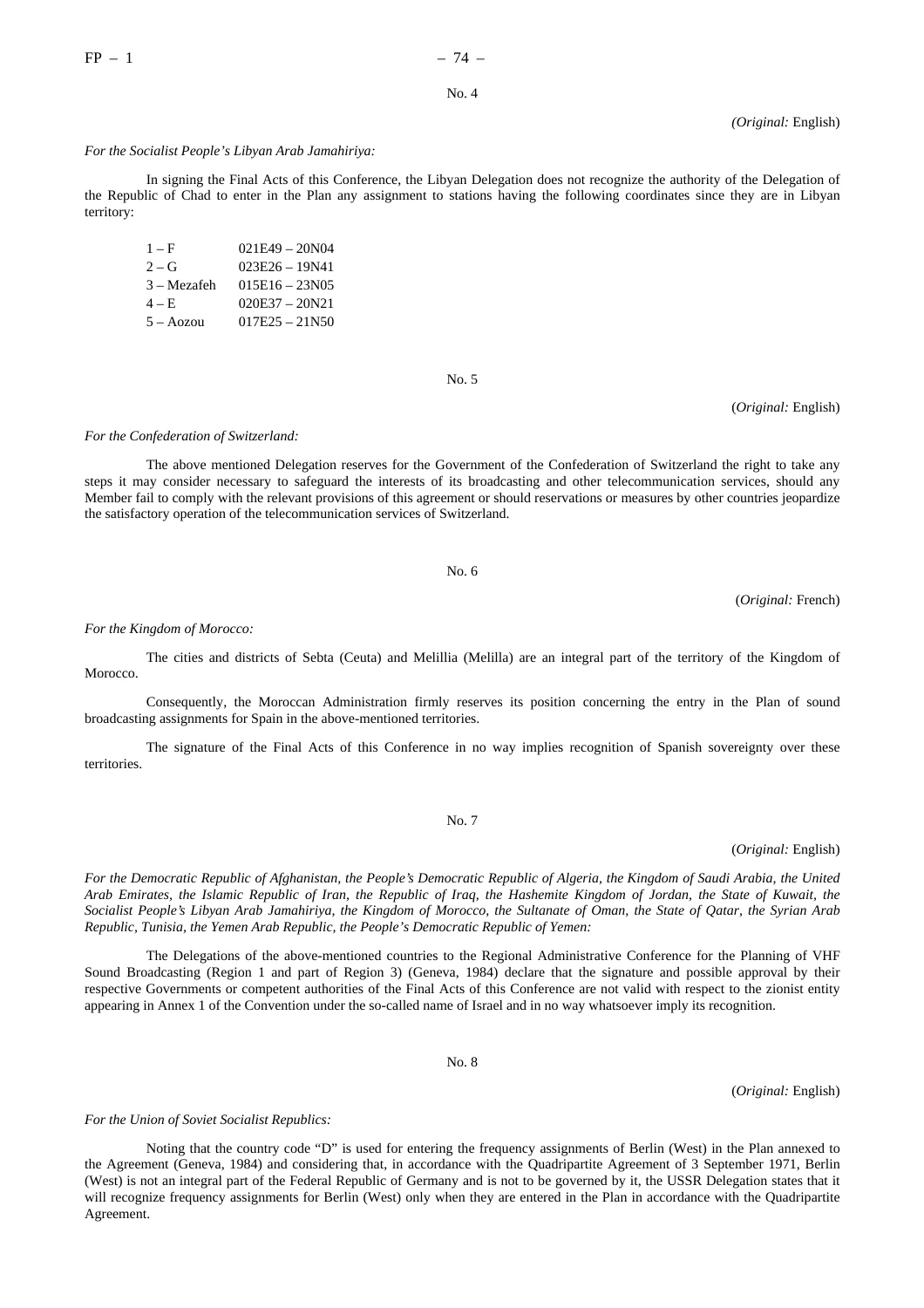future for television broadcasting over the entire territory of the country, and noting that the Plan and its Appendix contain frequency assignments to Iranian sound broadcasting stations in the band 87.5 - 100 MHz which may cause harmful interference to the USSR's operating and planned television stations in the coordination area with Iran and which have not been coordinated with the USSR. The USSR Delegation states that it does not recognize the above frequency assignments to Iranian sound broadcasting stations in the band

Considering that according to the Radio Regulations the band 87.5 - 100 MHz in the USSR is used and will be used in the

(*Original:* English)

#### *For the Union of Soviet Socialist Republics:*

*For the Union of Soviet Socialist Republics:*

right to protect its VHF/FM sound and television broadcasting.

# 87.5 - 100 MHz in the USSR coordination area and that these assignments may only be entered in the Plan following coordination

No. 10

measures to safeguard its interests should other States fail to comply with the requirements of the International Telecommunication Convention, the Radio Regulations and the Final Acts of this Conference or in other cases of infringement of the USSR's sovereign

No. 11

In signing the Final Acts, the Union of Soviet Socialist Republics declares that it reserves the right to take the necessary

(*Original:* English)

(*Original:* French)

#### *For Portugal:*

with the USSR.

The Portuguese Delegation reserves for its Government the right to take such action as it may consider necessary to safeguard its interests should any Members fail to comply with the provisions of the Agreement and Plan adopted at this Conference, or should reservations by other countries jeopardize its radiocommunication services.

*For the Republic of Botswana, the Republic of Kenya, the Kingdom of Lesotho, the Republic of Uganda, the Kingdom of Swaziland, the United Republic of Tanzania, the Republic of Zambia and the United Republic of Zimbabwe*:

The Delegations of the aboved-mentioned countries:

*noting*

that the Plan contained in the Final Acts includes assignments in the name of the Republic of South Africa;

*hereby declare*

that the signing of the Final Acts of the Regional Administrative Conference for the Planning of VHF Sound Broadcasting (Geneva, 1984) by the Delegations of the above-mentioned countries does not imply recognition of the apartheid policies of that country which we consider as abhorrent, inhuman and unacceptable and accordingly reject.

No. 13

(*Original:* French)

*For Burkina Faso:*

The Delegation of Burkina Faso to the Regional Administrative Conference for the Planning of VHF Sound Broadcasting (Region 1 and Part of Region 3) (Geneva, 1984) reserves the right for its Government to challenge all or part of the present Agreement, if it deems this necessary, to safeguard its interests.

THE MOTHERLAND OR DEATH, WE SHALL OVERCOME!

No. 12

(*Original:* English)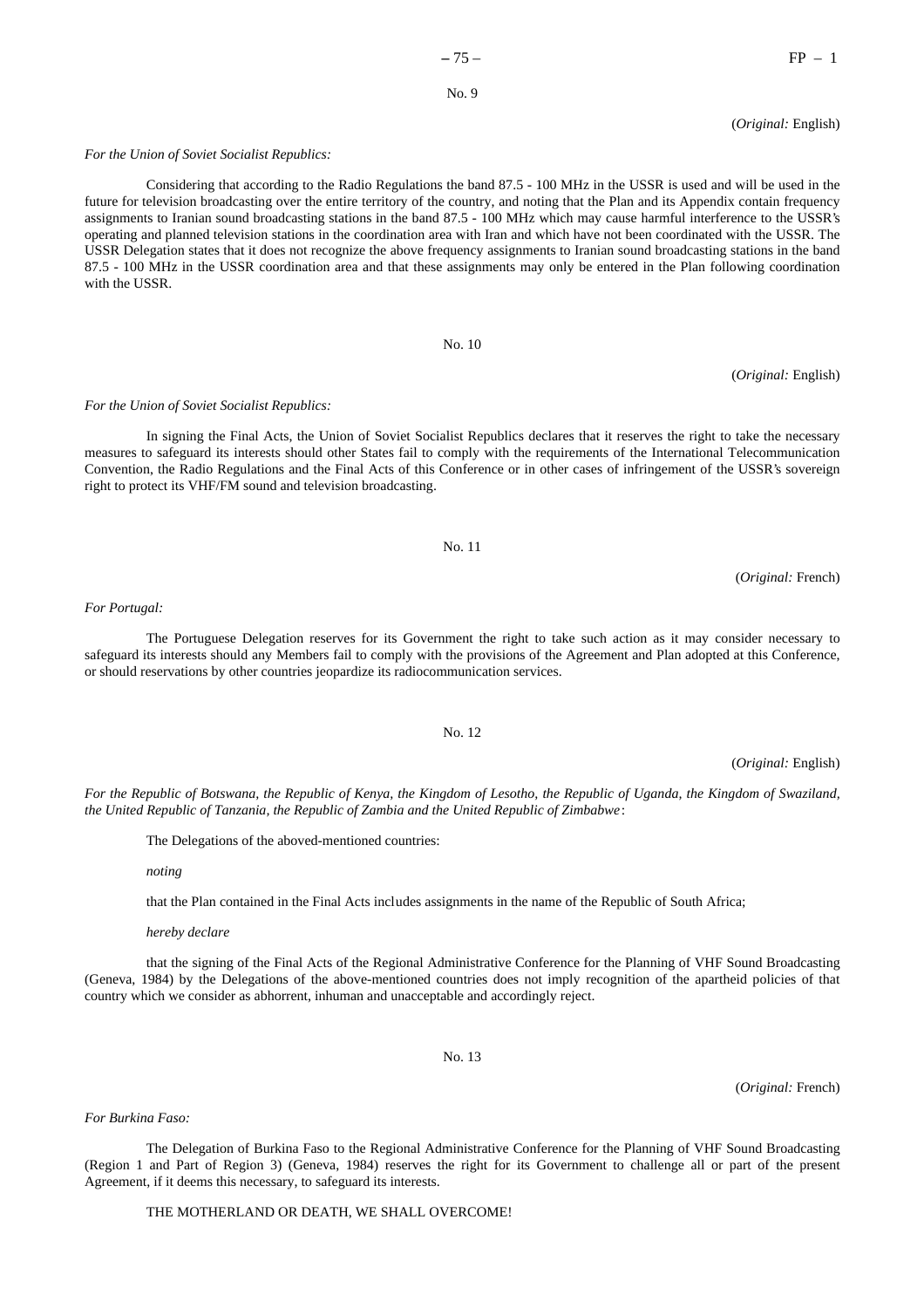(*Original:* English)

#### *For the Kingdom of Swaziland:*

The Delegation of the Kingdom of Swaziland reserves the right of its Government to take such action as it may consider necessary to protect its interests should any Member fail to observe the provision laid down in the Regional Agreement and Associated Frequency Assignment Plan for FM Sound Broadcasting Services in Region 1 and Part of Region 3 (Geneva, 1984) or in the Annexes or the Protocols attached thereto, or should reservations by other countries prove prejudicial to the proper functioning of its FM sound broadcasting and other services in the band 87.5 - 108 MHz contained in the Final Acts of the Regional Administrative Conference for the Planning of VHF Sound Broadcasting (Geneva, 1984).

No. 15

(*Original:* English)

*For the United Republic of Tanzania:*

The Delegation of the United Republic of Tanzania reserves the right of its Government to take such action as it may deem necessary to protect its interests should any Member fail to observe the Agreement, or its Annexes, or the Protocols attached thereto, or should reservations by other countries jeopardize the United Republic of Tanzania's VHF/FM sound broadcasting services.

B

A

The Delegation of the United Republic of Tanzania noted with the uttermost dismay the inclusion of assignments of the apartheid regime of the Republic of South Africa in the Geneva Plan, 1984, and it wishes to state that its Government should, in no way, be considered to have undertaken any obligation towards the regime.

No. 16

(*Original:* English)

#### *For the Republic of Zambia:*

In signing the Final Acts of the Regional Administrative Conference for the Planning of VHF Sound Broadcasting (Geneva, 1984):

the Delegation of the Republic of Zambia reserves the right of its Government to take such action as it may deem necessary to protect its interests should any Member fail to observe the Agreement or its Annexes or the Protocols attached thereto; or should reservations by other countries jeopardize the Republic of Zambia's FM sound broadcasting services and other services within the band 87.5 - 108 MHz contained in the Final Acts of the Regional Administrative Conference for the Planning of VHF Sound Broadcasting Conference, Geneva, 1984;

2. the Delegation of the Republic of Zambia, noting that the Plan contained in the Final Acts includes assignments in the name of the Republic of South Africa, declares that its signing of the Final Acts in no way implies recognition of the apartheid policies of South Africa and it therefore reserves the right to protect the Republic of Zambia's position on South Africa's apartheid policies.

No. 17

(*Original:* English)

*For the German Democratic Republic:*

With reference to the use of country code "D" for registering West Berlin networks in the new International Frequency Plan, the Delegation of the German Democratic Republic has reason to draw attention to the fact that, under the Quadripartite Agreement of 3 September 1971, Berlin (West) continues not to be a constituent part of the Federal Republic of Germany and not to be governed by it. Consequently, the application of country code "D" to Berlin (West) cannot be accepted. The frequencies fixed for Berlin (West) will be recognized as valid only insofar as they were coordinated in accordance with the Quadripartite Agreement.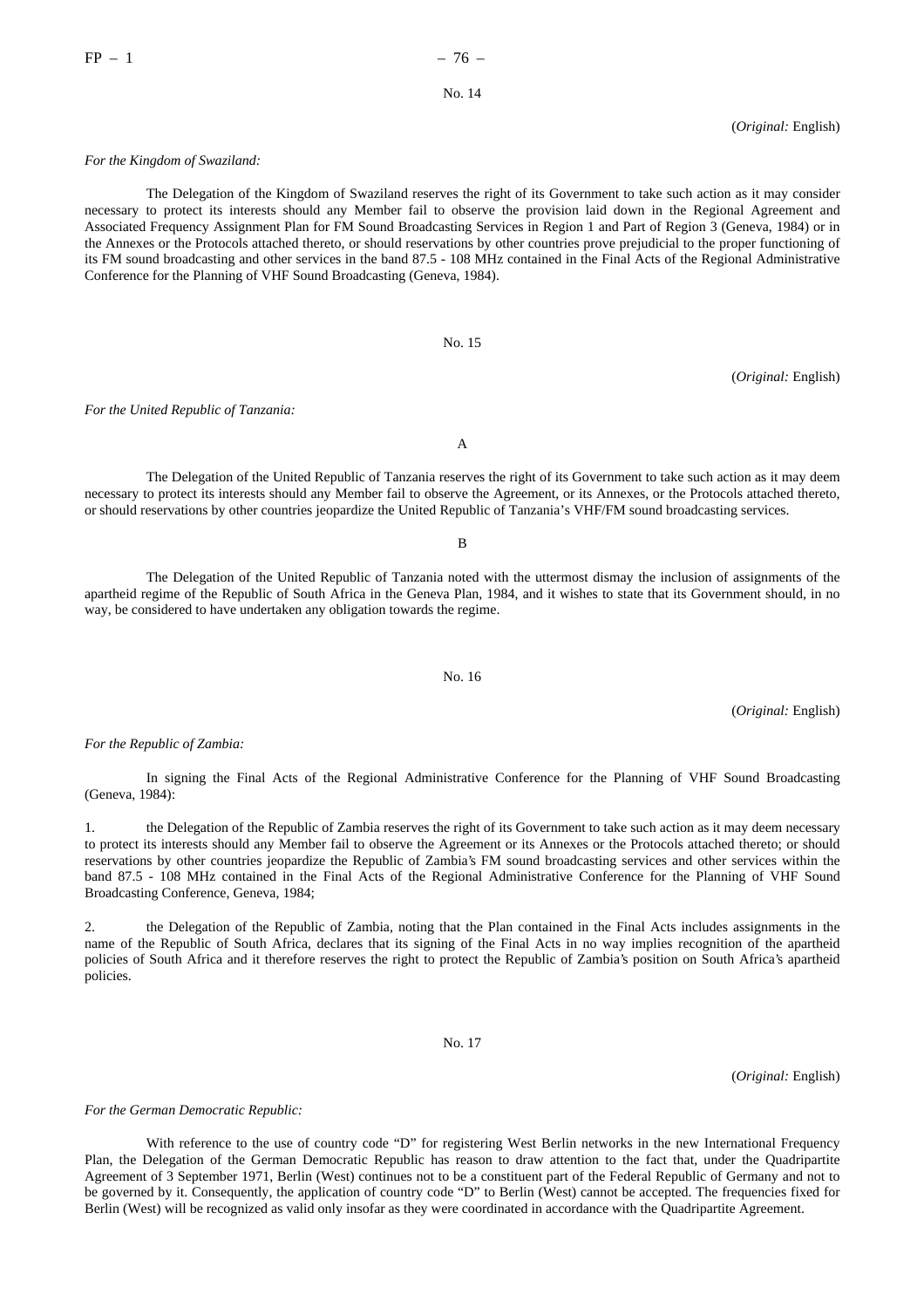#### (*Original:* French)

#### *For the People's Republic of Benin:*

The Government of the People's Republic of Benin will do all in its power to protect its frequency assignments as included in the Plan adopted by the Regional Administrative Conference for the Planning of Sound Broadcasting held in Geneva from 29 October to 7 December 1984 should any ITU Member State party to the Agreement fail to respect the spirit and the letter of the Agreement or infringe the rights of the People's Republic of Benin in matters relating to FM sound broadcasting in the band 87.5 - 108 MHz.

#### No. 19

(*Original:* French)

#### *For the Republic of the Ivory Coast:*

In signing the Final Acts of the Regional Administrative Conference for the Planning of VHF Sound Broadcasting (Region 1 and Part of Region 3), the Delegation of the Republic of the Ivory Coast declares that it reserves the right of its Government to approve the Agreement and either to accept or to reject the implications of any reservations formulated by other Governments which may affect its radiocommunication services.

No. 20

(*Original:* French)

*For Italy:*

According to the definition of a permitted service given in No. 419 of the Radio Regulations, existing stations in the fixed and mobile, except aeronautical mobile (R), services in Region 1, operating in the 104 - 108 MHz band with the status of a permitted service, must protect broadcasting stations listed in the Geneva Plan, 1984, against harmful interference and may not formulate complaints regarding interference originating in those stations.

In the light of item 2.3 of the Conference agenda, the Italian Delegation has established protocols of Agreement with certain countries with a view to coordinating the operation of existing permitted service stations with the implementation of the broadcasting Plan.

These protocols of Agreement will be finalized when approved by the competent national authorities.

Italy wishes these protocols of Agreement to be finalized within the scheduled time limits and declares its willingness to conclude similar protocols with other countries, if necessary, after the Conference.

In signing the Final Acts of the Conference, Italy declares that, in the absence of protocols of Agreement finalized by the date of entry into force of the Geneva Agreement, 1984, it reserves the right to bring its broadcasting stations listed in the Plan into service without taking account of existing permitted service stations operating in the 104 - 108 MHz frequency band.

No. 21

(*Original:* English)

# *For the Republic of Malta:*

The Maltese Delegation to the Second Session of the Regional Administrative Conference for the Planning of VHF Sound Broadcasting, Geneva, 1984, declares that its Administration reserves the right to take whatever action it considers necessary to safeguard its interests should any Member fail in any way to comply with the provisions of the Agreement, its Annexes and the Protocol attached to it, or should reservations by other countries jeopardize Malta's broadcasting service in the VHF band or its aeronautical radionavigation service.

The Delegation further reserves its Government's right to take any action required, whether by technical or other measures, to ensure by whatever means the integrity of its national territory in the face of any external interference and to protect its broadcasting service.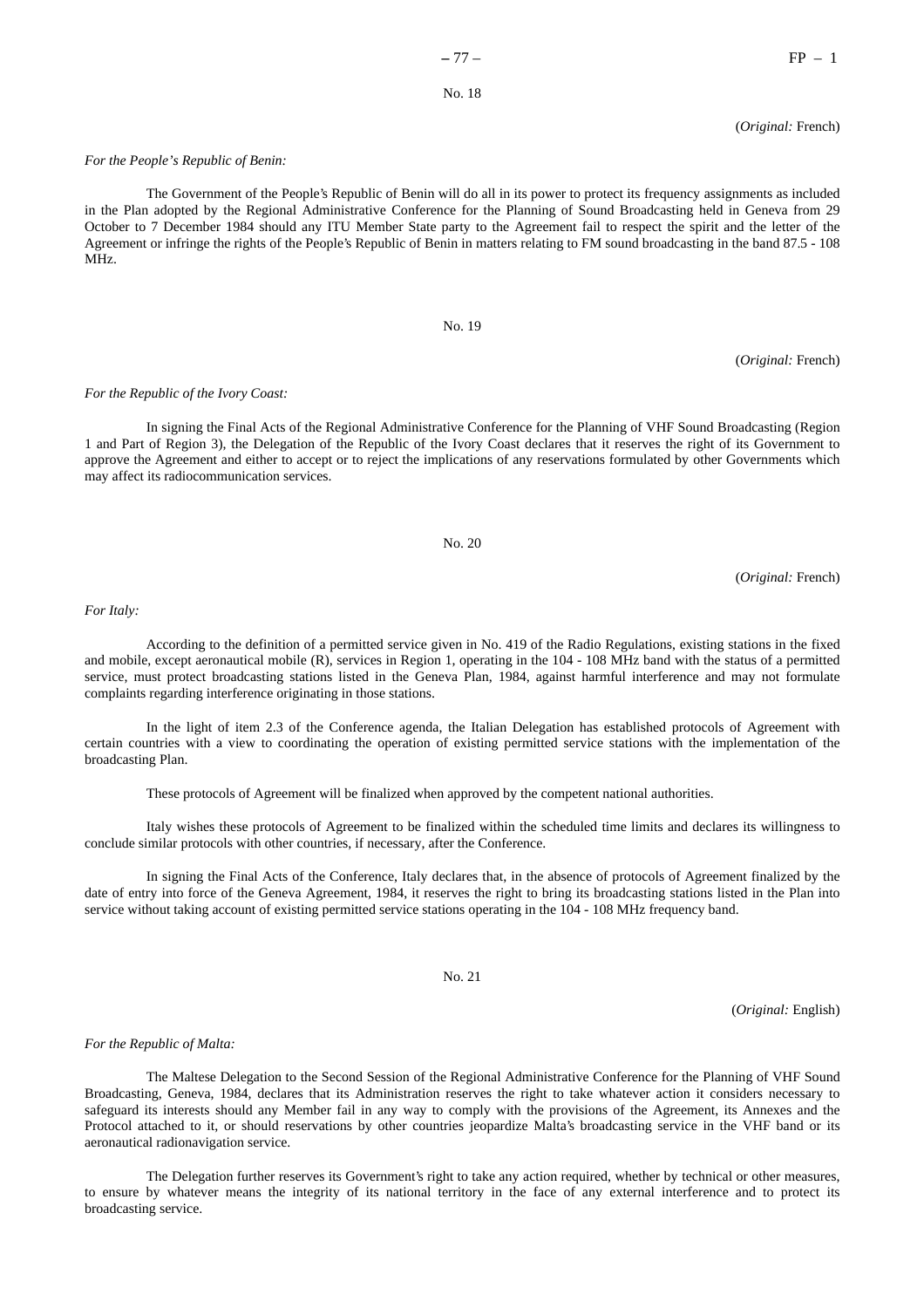(*Original:* French)

#### *For the People's Democratic Republic of Algeria:*

The Algerian Delegation declares that the notices concerning the sound broadcasting stations in the Western Sahara submitted by the Kingdom of Morocco are null and void with respect to international law and to all relevant resolutions of the United Nations and of the Organization of African Unity. Therefore, they may in no event be taken into consideration so long as the Sahrawi people has not expressed itself freely and sovereignly on its future and has not exercised its right to self-determination and independence.

No. 23

(*Original:* French)

#### *For the Socialist People's Republic of Albania:*

1. The Delegation of the Socialist People's Republic of Albania declares its disagreement with regard to the power of the following Yugoslav stations:

| <b>LOVCEN</b> | 94.9 MHz |
|---------------|----------|
| LOVCEN        | 98.0 MHz |
| <b>DEBAR</b>  | 94.4 MHz |

because, despite lengthy negotiations, it has not been possible to coordinate the power of these stations with our Delegation, which already raised objections in this connection in the Plenary Meeting of the Conference.

2. The Delegation of the Socialist People's Republic of Albania declares its disagreement with regard to the Yugoslav station:

#### MAJA COBANIT 92.7 MHz

because of failure to coordinate all of its technical characteristics with our Delegation. Moreover, we already raised objections in respect of this station.

#### No. 24

(*Original:* English)

#### *For the People's Republic of Poland:*

In signing the Final Acts of the Regional Administrative Conference for the Planning of VHF Sound Broadcasting (Region 1 and Part of Region 3) in the band 87.5 - 108 MHz (Geneva, 1984), the Delegation of the People's Republic of Poland states the intention of its administration to comply with the provisions of the Agreement and associated Annexes adopted by this Conference. However, the Government of the People's Republic of Poland reserves the right to take any measures it may consider necessary to safeguard its interests in the event that any Member of the Union should fail to comply with the above-mentioned Agreement or that the reservations made by other countries should jeopardize its planned or existing telecommunication services.

No. 25

(*Original:* English)

#### *For the Republic of Iraq:*

The Delegation of the Republic of Iraq reserves for its Government the right:

- to deny recognition or protection of entries in the Plan, in accordance with paragraph 6.4 of Article 6 of the Agreement, of any unresolved assignments to stations within a zone of 200 km around the Gulf (the area extending from Shatt-Al-Arab to the Gulf of Oman) without effecting prior coordination with the administration of the Republic of Iraq;
- to take any action it deems necessary to safeguard its interests in respect of such entries if coordination is not successfully effected.

The Administration of the Republic of Iraq will effect the same coordination with the administrations concerned whenever it requires to apply the above provision to any of its unresolved assignments in the said area.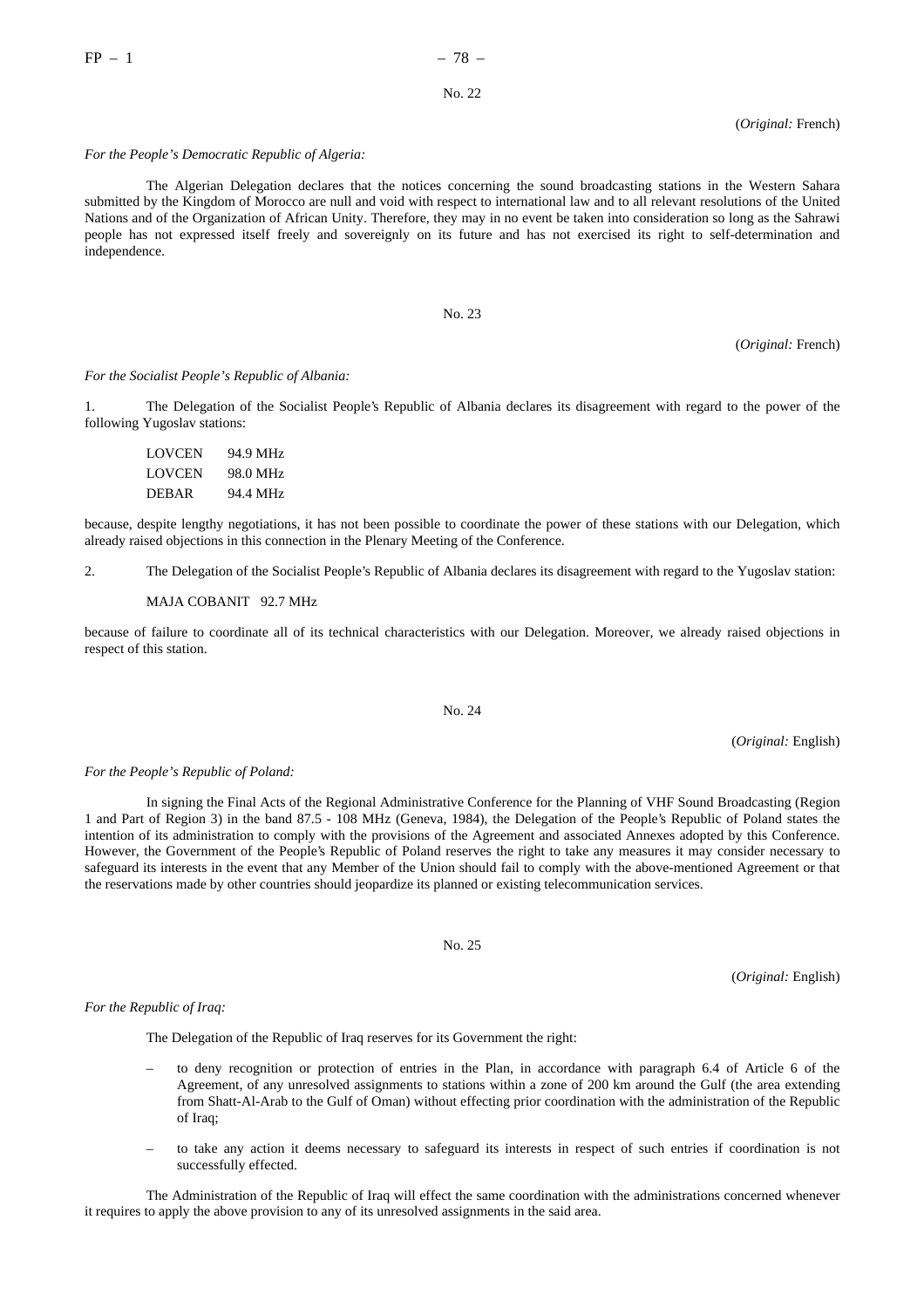#### (*Original:* English)

#### *For Islamic Republic of Iran:*

In signing the Final Acts of the Regional Administrative Conference for the Planning of VHF Sound Broadcasting (Geneva, 1984), the Delegation of the Islamic Republic of Iran declares that:

since the Agreement and its associated Plan adopted by this Conference did not provide adequate protection for its aeronautical radionavigation service, it reserves for its Government the right:

– to take any measure that it deems necesary to safeguard the interest of its aeronautical radionavigation service.

Furthermore, it declares that:

- should reservations by other Contracting Members made during the Conference or at signature or at the time of accession lead to situations prejudicial to its telecommunication services; or
- should any Contracting Member fail in any way to comply with the requirements of the Agreement and the Annexes thereto,

it further reserves the right to take such action as it considers necessary to protect its interests.

No. 27

#### *For the Republic of Kenya:*

The Delegation of the Republic of Kenya herewith reserves the right of its Government to take any action it may consider necessary to safeguard and protect its interests should any Member or country fail to comply as required with the provisions of the Agreement, the Plan, its Annexes and other Protocols as established by this Conference.

No. 28

(*Original:* Spanish)

(*Original:* English)

The Spanish Delegation to this Conference rejects the reservation bearing the No. 6 in the Final Protocol and entered by the Delegation of the Kingdom of Morocco with regard to the entry of frequencies for the stations of Ceuta and Melilla in the Plan.

Ceuta and Melilla are Spanish cities and as such constitute part of the national territory. Spanish sovereignty over them therefore cannot be called into question.

No. 29

In signing this Agreement and having regard to the reservations already entered, the Delegation of the Republic of Tunisia

(*Original:* French)

(*Original:* French)

*For France:*

*For Tunisia:*

The French Delegation, on behalf of the Governments of France, the United Kingdom of Great Britain and Northern Ireland and the United States of America, taking note of declaration No. 8 by the Delegation of the Union of Soviet Socialist Republics, states that the said declaration contains an incomplete and therefore misleading reference to the Quadripartite Agreement. The relevant passage of that Agreement, to which the Soviet representative referred, stipulates that the ties between the Western Sectors of Berlin and the Federal Republic of Germany will be maintained and developed, taking into account that these sectors continue not to be a constituent part of the Federal Republic of Germany and not to be governed by it.

#### *For Spain:*

declares that its Administration reserves the right to take any action which it deems necessary to safeguard its interests if the reservations entered by other delegations on behalf of their administrations or if non-compliance with the Agreement, its Annexes or

No. 30

the attached Protocols were to jeopardize the proper operation of its sound broadcasting service in the band 87.5 - 108 MHz.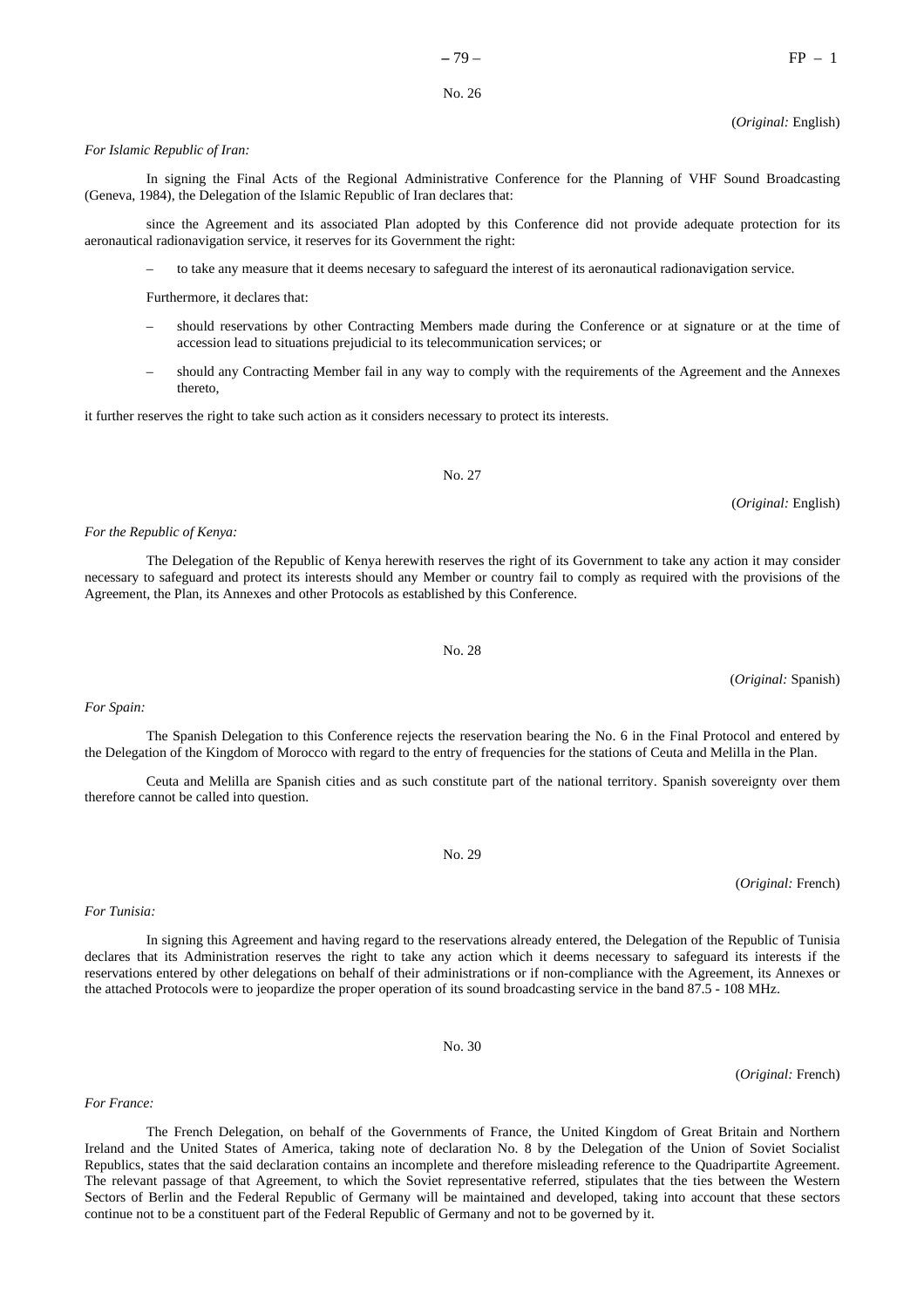In addition, coordination with other government authorities responsible for the sound broadcasting frequencies used in the Western Sectors of Berlin and the submission to the International Frequency Registration Board of notices for the registration of frequencies have no bearing on matters of security or of status. The Federal Republic of Germany coordinates the frequencies and submits the notices for their registration on behalf of the Western Sectors of Berlin with the authorization of the Governments of the three powers concerned.

With regard to the other statements made in this connection, States which are not parties to the Quadripartite Agreement are not qualified to give an authoritative interpretation of its provisions.

# No. 31

#### *For the Republic of Mali:*

In signing the Final Acts of the Regional Administrative Conference for the Planning of VHF Sound Broadcasting (Region 1 and Part of Region 3) (Geneva, 1984), and having regard to the reservations already entered, the Delegation of the Republic of Mali states the intention of its Administration to comply with the provisions of the Agreement and its Annexes adopted at this Conference. However, it reserves the right of its Government to take any necessary measures to safeguard its interests should any Member fail to comply with the provisions of the aforementioned Agreement.

No. 32

(*Original:* French)

#### *For the Democratic Republic of Afghanistan:*

In signing this Agreement, and in the light of the reservations already entered, the Delegation of the Democratic Republic of Afghanistan reserves for its Government the right to take any action it may deem necessary to safeguard its interests should a Member fail in any way to comply with the provisions of the International Telecommunication Convention, the Radio Regulations and the Final Acts of the present Conference, or should the consequences of any reservation entered by another country jeopardize its interest or, in particular, jeopardize the proper functioning of its broadcasting services.

No. 33

(*Original:* English)

#### *For the State of Israel:*

The declarations made by certain delegations in No. 7 of the Final Protocol being in flagrant contradiction with the principles and purposes of the International Telecommunication Union, and therefore void of any legal validity, the Government of Israel wishes to put on record that it rejects these declarations outright and will proceed on the assumption that they can have no validity with regard to the rights and duties of any Member State of the International Telecommunication Union.

In any case, the Government of Israel will avail itself of its rights to safeguard its interests should the Governments of these delegations in any way violate any of the provisions of the Final Acts of the Regional Administrative Conference for the Planning of VHF Sound Broadcasting (Geneva, 1984).

The Delegation of Israel further notes that declaration No. 7 does not refer to the State of Israel by its full and correct name. As such, it is totally inadmissible and must be repudiated as a violation of recognized rules of international behaviour.

No. 34

(*Original:* English)

#### *For the Islamic Republic of Iran:*

The Delegation of the Islamic Republic of Iran, having observed the statement No. 9 made by the Union of Soviet Socialist Republics, hereby declares that:

the Administration of the Islamic Republic of Iran categorically disagrees with the content as well as the substances of the statement mentioned above for the following reasons:

1. This conference did not have on its agenda any mandate to provide any protection whatsoever for the television stations in the band 87.5 - 100 MHz which are situated outside the coordination distance of the Stockholm Plan, 1961, nor was it competent to discuss the issue in any way.

(*Original:* French)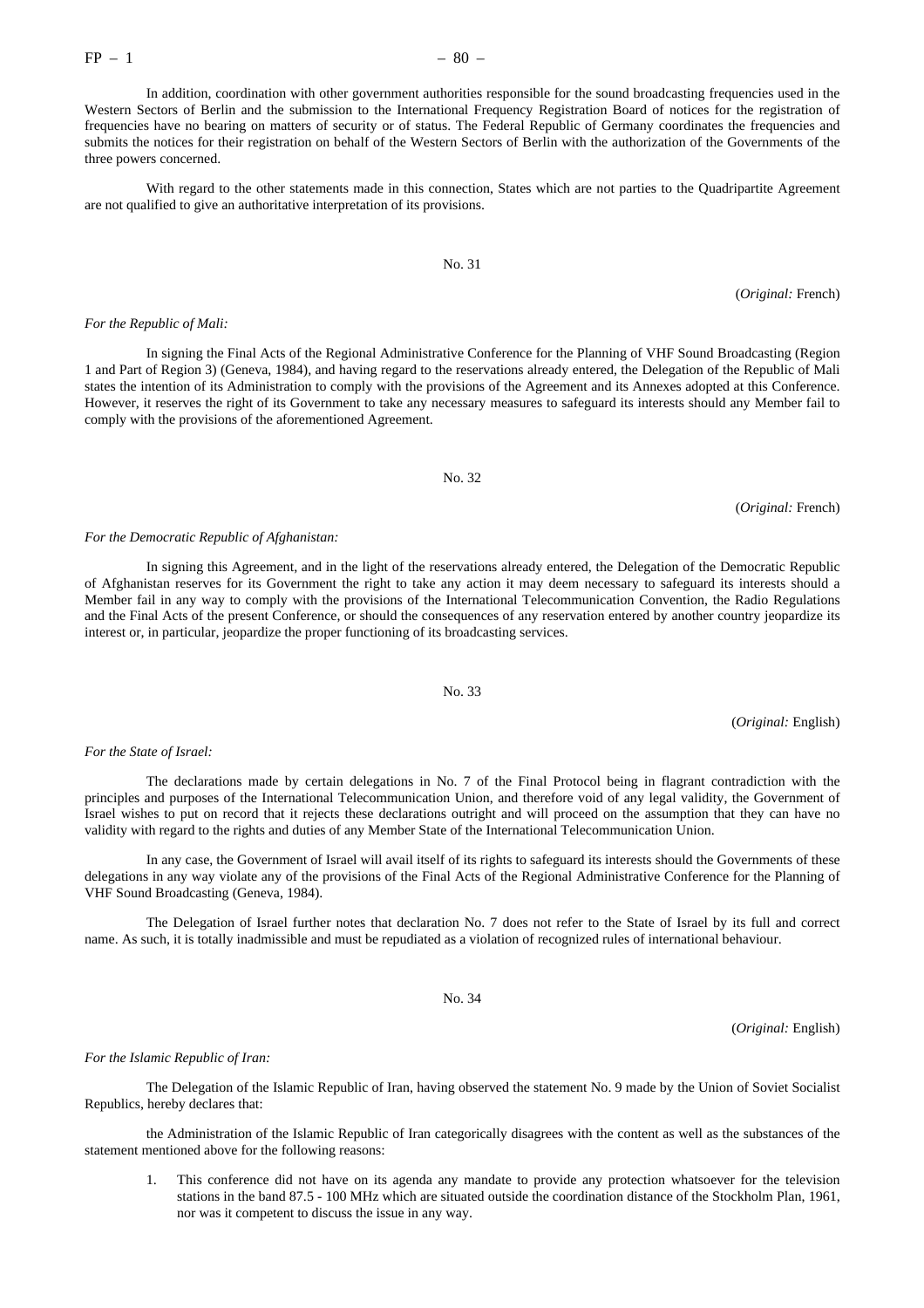- 2. The provisions stipulated in the Radio Regulations shall be applied for coordination of television stations of the USSR in the band 87.5 - 100 MHz situated outside the Stockholm Plan which are notified to and recorded by the IFRB before 31 December 1983 (the date set by the first session of this Conference) with the sound broadcasting stations of this Administration appearing in the Plan and its Corrigendum, taking into account equality of rights and without affording any priority to existing television stations of the USSR.
- 3. This Administration believes that television stations of the USSR in the band 87.5 100 MHz situated outside the Stockholm Plan would adversely affect the sound broadcasting stations of the Islamic Republic of Iran in the band 87.5 - 100 MHz. It therefore, does not recognize any television stations of the USSR in the band 87.5 - 100 MHz which have not been coordinated with sound broadcasting stations registered in the Plan for this Adminisration.

#### (*Original:* French)

### *For the Kingdom of Morocco:*

Declaration No. 22 by the Algerian Delegation is an illustration of the expansionist policy pursued by the Algerian Government, which has continually striven by every means to prevent the return of the former Spanish Sahara to the country of which it was an integral part prior to the Spanish occupation, namely, the Kingdom of Morocco.

The Moroccan Delegation points out that the Saharan provinces in the south of the Kingdom have reverted to Morocco, pursuant to the United Nations Charter, international law and the advisory opinion of the International Court of Justice.

The Delegation of the Kingdom of Morocco also recalls that, with a view to bringing peace and harmony to the region, Morocco proposed at the 18th summit meeting of Heads of State and Government of the Organization of African Unity (Nairobi, June 1981) that a referendum be organized in the former Spanish Sahara.

Furthermore, the Kingdom of Morocco has made a solemn pledge to the United Nations to respect the freely and individually expressed will of the indigenous populations of the former Spanish Sahara.

The Moroccan Delegation therefore considers the above-mentioned declaration as an act of interference in the internal affairs of the Kingdom of Morocco and requests the Conference to consider it as null and void.

#### No. 36

(*Original:* English)

#### *For the Socialist People's Libyan Arab Jamahiriya:*

The Administration of Libya does not recognize the statement made by the Delegation of Chad in No. 3 of the Final Protocol, and rejects it totally.

The Libyan Administration shall proceed on the assumption that this note has no validity nor value whatsoever, and that the Libyan Administration has the full right to enter in the Plan of these Final Acts, to install and to operate transmitting stations including those appearing in the Final Acts Plan and its Appendix, in accordance with the Libyan political and geographical national map in which the following stations are located in Libyan territory:

| <b>Station</b>   | Coordinates      |
|------------------|------------------|
| UZU              | $017E24 - 21N49$ |
| ABI SOMA         | $017E55 - 21N10$ |
| ARBI             | $017E30 - 22N00$ |
| <b>BINI ARDI</b> | $024E00 - 29N00$ |
| <b>BODAY</b>     | $017E10 - 21N40$ |
| URI              | $019E15 - 21N35$ |
|                  |                  |

No. 37

(*Original:* French)

#### *For the People's Republic the Congo:*

In signing the Final Acts of the Regional Administrative Conference for the Planning of VHF Sound Broadcasting, and in the light of the reservations already entered, the Delegation of the Congo reserves its Government's right to take any action it considers necessary to safeguard its interests.

The Delegation of the Congo will shortly seek the assistance of the IFRB with a view to registering its expected additional requirements in the 100 - 108 MHz sound broadcasting portion of the band.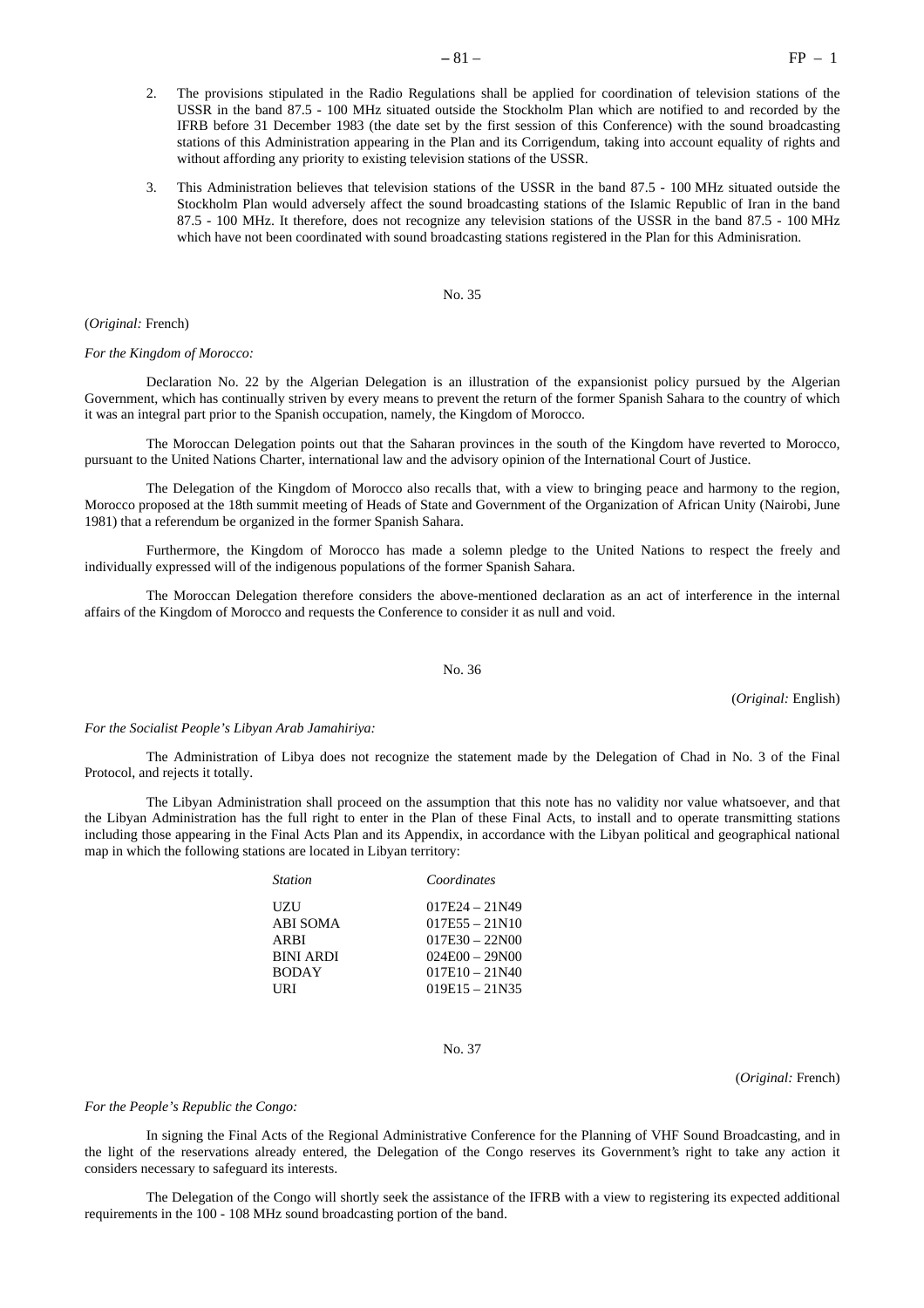(*Original:* English)

# *For the Socialist Federal Republic of Yugoslavia:*

1. The Delegation of the Socialist Federal Republic of Yugoslavia declares with regard to the declaration No. 23 of the Delegation of the Socialist People's Republic of Albania that the frequency assignments:

| 006946 | 94.4 MHz YUG DEBAR        | $020E32 - 41N32$ | 30.0 dBW |
|--------|---------------------------|------------------|----------|
| 005919 | 94.9 MHz YUG LOVCEN       | $018F48 - 42N24$ | 47.8 dBW |
| 005920 | 98.0 MHz YUG LOVCEN       | $018E48 - 42N24$ | 47.8 dBW |
| 006742 | 92.7 MHz YUG MAJA COBANIT | $020E15 - 42N22$ | 40.0 dBW |

are included in the Geneva Plan, 1984, in conformity with Resolution 510 of the World Administrative Radio Conference (Geneva, 1979) and with the subsequent decisions of this Conference.

2. The Delegation of the Socialist Federal Republic of Yugoslavia reserves for its Government the right to take any action it deems necessary to safeguard the interests of its sound broadcasting services should any Member fail to comply with the provisions of the Geneva Agreement, 1984, or should reservations by other countries jeopardize its broadcasting services.

No. 39

(*Original:* French)

*For the Socialist People's Republic of Albania:*

1. Following the examination of the Plan, the Delegation of the Socialist People's Republic of Albania also expresses its disagreement with regard to the Yugoslav station Sjenica Titograd (91.5 MHz), since not all of its technical characteristics have been coordinated with our Delegation. Furthermore, we have already raised objections concerning this station.

2. In view of the reservations already entered, the Delegation of the Socialist People's Republic of Albania, in signing the Final Acts of the Regional Administrative Conference for the Planning of Sound Broadcasting in the band 87.5 - 108 MHz (Geneva, 1984), reserves its Government's right to take any action it may deem necessary to safeguard its interests.

#### *(The signatures follow)*

*(The signatures following the Final Protocol are the same as those shown on pages 13 to 16)*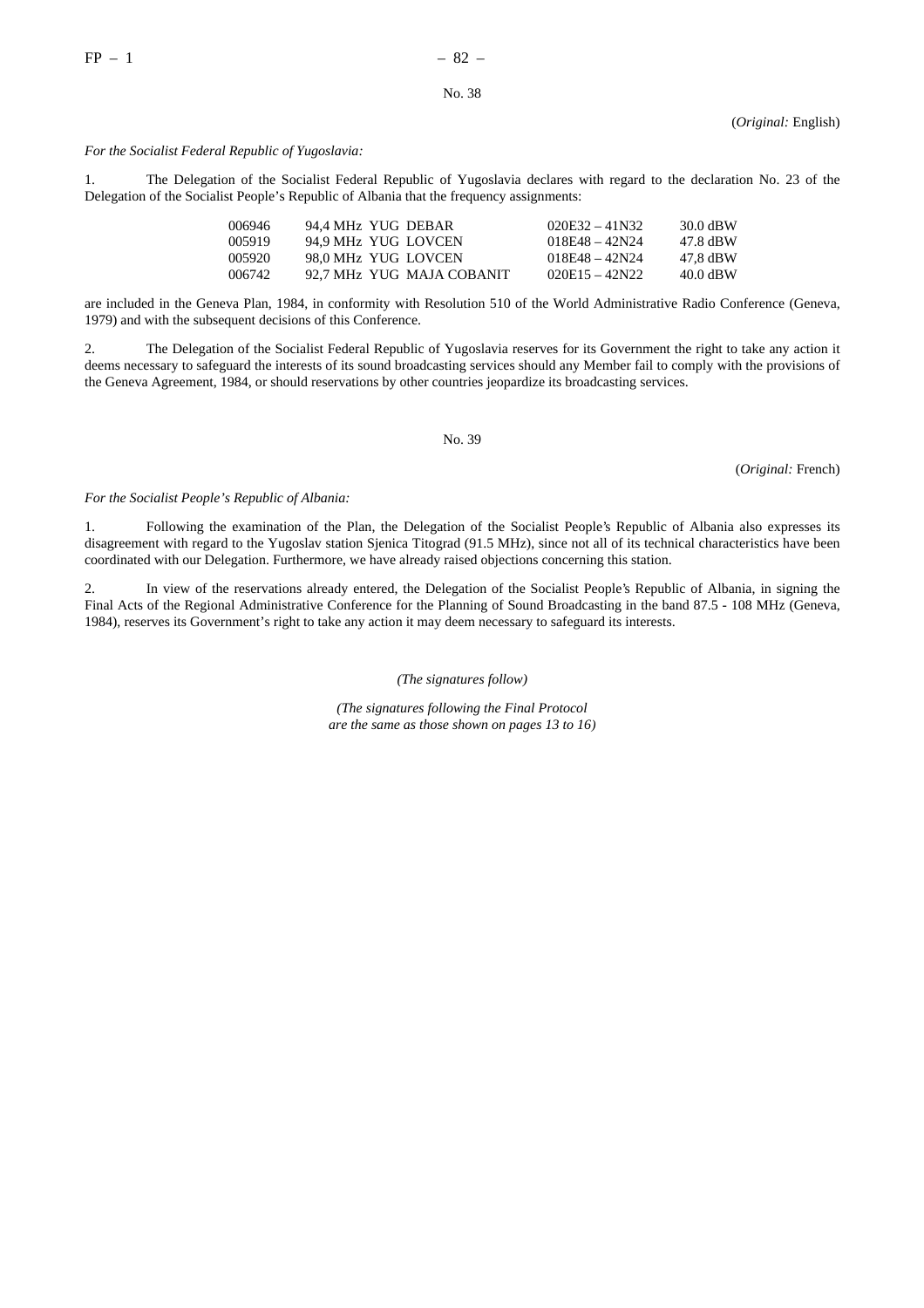# RESOLUTION No. 1

# **Modifications to the Plan Before the Entry into Force of the Agreement**

The Regional Administrative Conference for the Planning of VHF Sound Broadcasting (Region 1 and Part of Region 3) (Geneva, 1984),

# *considering*

*a)* that, in accordance with its agenda, it has adopted an Agreement and an associated Plan for Sound Broadcasting in the band 87.5 - 108 MHz in the planning area;

*b*) that administrations may need to modify the characteristics of the stations appearing in the Plan or to add new stations before the entry into force of this Agreement;

*c)* that these modifications should not cause an unacceptable deterioration of the situation resulting from the Plan for primary and permitted services;

*d)* that in this respect it would be advisable to apply provisionally the procedure described in Articles 4 and 5 of the Agreement and in the corresponding annexes;

#### *resolves*

1. that, before the date of entry into force of the Agreement, an administration proposing to modify the Plan, the administrations whose services are likely to be affected and the IFRB shall apply the procedures in Articles 4 and 5 of the Agreement and the corresponding annexes;

2. that, in addition to the publications made in accordance with the Articles referred to in 1 above during the period preceding the date of entry into force of the Final Acts, the IFRB shall at that date publish a recapitulative list of the modifications to the Plan made in accordance with the present Resolution indicating the names of the administrations whose agreement was obtained and shall update the Plan accordingly;

*Note* – The usable field strength to be used as a reference for the application of Article 4 until 1 July 1992 shall be that indicated in section 6.5 of Article 6 of this Agreement.

# RESOLUTION No. 2

# **Procedure Relating to Mobile Services in the Band 87.5 - 88 MHz**

The Regional Administrative Conference for the Planning of VHF Sound Broadcasting (Region 1 and Part of Region 3) (Geneva, 1984).

# *noting*

*a)* that the Conference was requested to adopt transitional procedures for bringing into service the assignments in the Plan in order to enable normal operation of stations of another service to which the band 87.5 - 88 MHz is also allocated in accordance with No. 581 of the Radio Regulation, under the conditions specified therein;

*b*) that in some countries this frequency band is used for television broadcasting;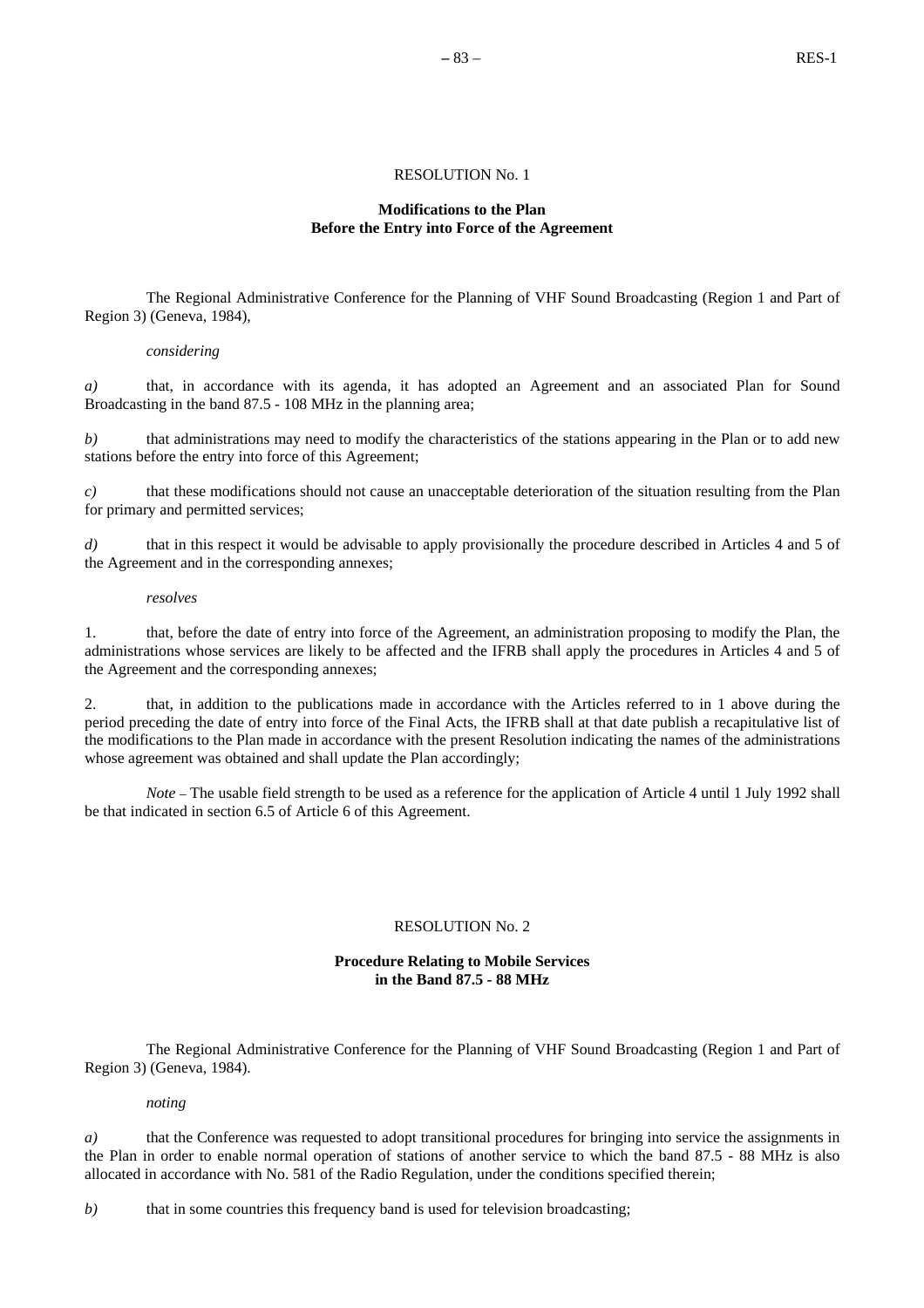# *considering*

*a)* that the planning of sound broadcasting stations was made without taking account of existing and planned stations of the permitted services, to which the band 87.5 - 88 MHz is also allocated;

*b)* that the bringing into use of broadcasting stations may cause interference to stations pertaining to the permitted service and vice versa;

*c)* that this question only concerns a limited number of countries, mainly in Europe and that only their immediate neighbours are likely to be affected;

*resolves*

1. that existing sound broadcasting stations co-ordinated under the Stockholm Agreement (1961) shall continue to operate with their present characteristics until 31 December 1990 or a date to be agreed between the administrations concerned. Their characteristics may however be changed before this date by agreement between the administrations concerned;

2. that television stations which are in conformity with the Stockholm Agreement should be taken into account in the development of the mobile service in this frequency band;

3. that prior to the date indicated in paragraph 1 above, the Plan shall be implemented in the frequency band 87.5 - 88 MHz in such a way that any necessary adjustments to the existing stations of the mobile service in this band can be made without detriment to their continuing normal provision of an operational service;

4. protection of the mobile service in the band 87.5 - 88 MHz shall not hinder full implementation of the Plan from the date indicated in paragraph 1 above;

5. the implementation of the Plan shall be based on bilateral or multilateral agreements between the administrations concerned.

# RESOLUTION No. 3

# **Procedure relating to the fixed and mobile except aeronautical mobile (R) service in the band 104 - 108 MHz**

The Regional Administrative Conference for the Planning of VHF Sound Broadcasting (Region 1 and Part of Region 3) (Geneva 1984),

# *noting*

that the Conference was requested to adopt transitional procedures for bringing into service the assignments in the Plan to permit the normal operation of stations of other services to which the band 104 - 108 MHz is also allocated in accordance with Nos. 587, 588 and 589 of the Radio Regulations, under the conditions specified therein;

# *considering*

*a)* that the planning of sound broadcasting stations was carried out without taking account of existing and planned stations of the permitted services to which the band 104 - 108 MHz is also allocated;

*b)* that the bringing into service of sound broadcasting stations may cause interference to stations belonging to the permitted service and vice versa;

*c)* that the criteria governing the initiation of the co-ordination procedure have been adopted by the Conference and appear in the Agreement;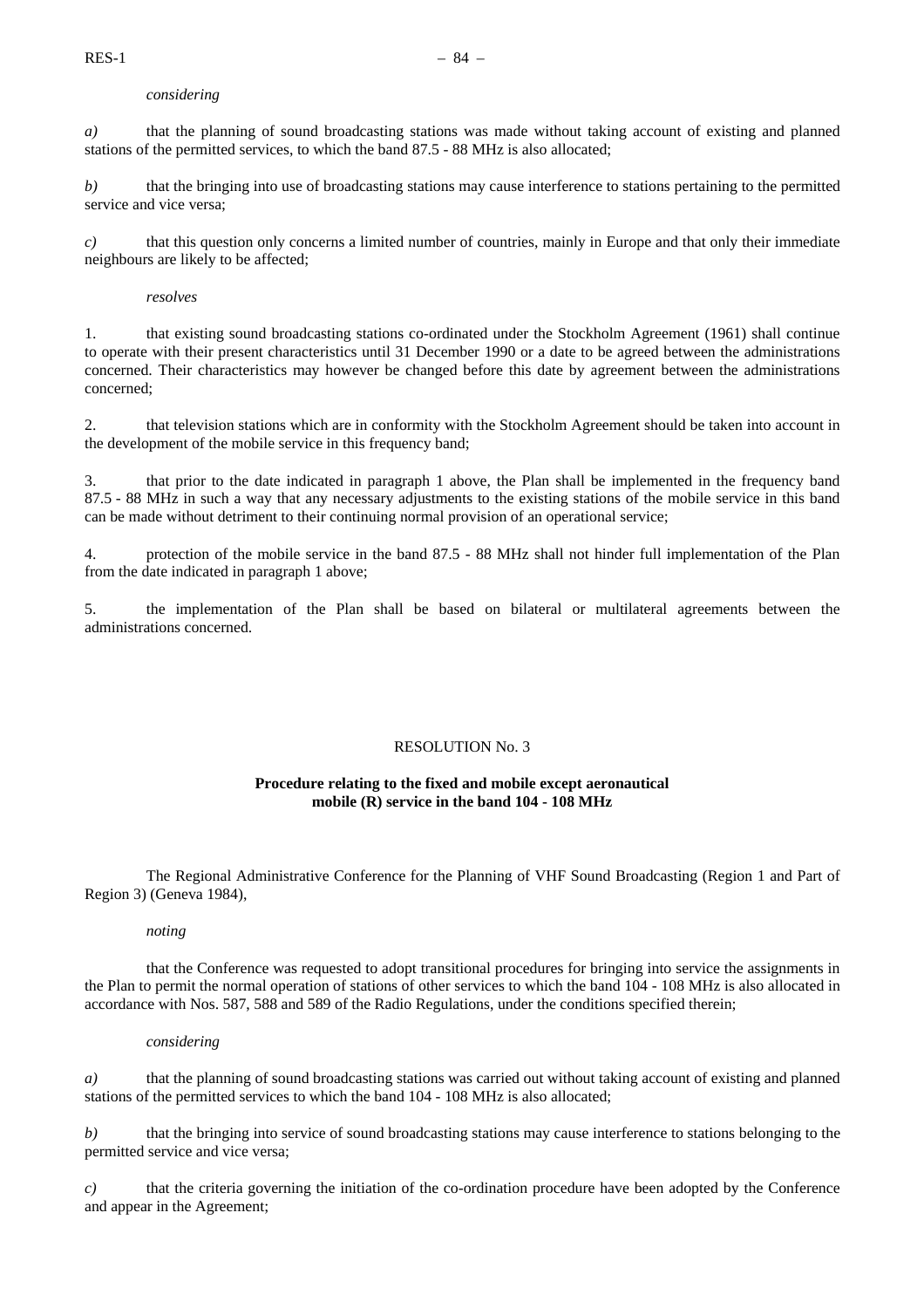#### *resolves*

1. that the VHF Sound Broadcasting Plan (Geneva, 1984), shall be implemented in the frequency band 104 - 108 MHz in such a way as to permit the normal operation of the existing fixed and mobile services in this band on the conditions specified in the Radio Regulations;

2. that the protection of the fixed and mobile services in the band 104 - 108 MHz shall not obstruct the gradual implementation of the Plan in the period between the coming into force of the Agreement (Geneva, 1984) and 31 December 1995, when the stations of these services will cease to operate on a permitted basis;

3. that the band 104 - 108 MHz should be gradually brought into use for the FM Sound Broadcasting Service by introducing different portions of the band at different stages of the period between the entry into force of the Agreement and 31 December 1995, or by any method agreed between the administrations concerned;

4. that this gradual introduction shall be based on bilateral or multilateral agreements concluded between the administrations concerned during or after this Conference and if possible before the date of entry into force of the Plan, but not later than one year after this date.

*Note* – This Resolution does not apply to the administration of the Islamic Republic of Iran, where the band 100 - 108 MHz has been exclusively allocated to the broadcasting service since 1959.

# RESOLUTION No. 4

# **Protection of the Aeronautical Radionavigation Service Operated by non-Contracting Members Outside the Planning Area**

The Regional Administrative Conference for the Planning of VHF Sound Broadcasting (Region 1 and Part of Region 3) (Geneva, 1984),

# *considering*

*a*) that, in accordance with section 2.2 of its agenda, it has prepared the Plan for sound broadcasting stations in the band 87.5 - 108 MHz having regard to the need to ensure adequate protection to the aeronautical radionavigation service operating in the band  $108 - 117.975$ ;

*b*) that the Agreement is binding only on Contracting Members;

*c*) that, to be efficient, the protection of the aeronautical radionavigation stations should be extended to non-Contracting Members;

*d*) that the Conference cannot adopt provisions that administrations of non-Contracting Members should apply in order to protect the aeronautical radionavigation service;

*e)* that the Conference has developed criteria for the protection of the aeronautical radionavigation service which could be applicable world-wide;

# *resolves*

1. that, on the basis of the distance criteria contained in Chapter 3, Annex 4 of the Geneva Agreement, 1984, the IFRB shall identify the countries outside the planning area whose aeronautical radionavigation service operating in the band 108 - 117.975 MHz may be affected and communicate to them the relevant parts of the Final acts, which may permit them to identify their aeronautical radionavigation stations that may be affected by sound broadcasting stations in the Plan. The IFRB shall request them, if they so wish, to communicate information concerning their aeronautical radionavigation stations together with information on any sound broadcasting stations that may contribute to the interference to the aeronautical radionavigation station, including their own;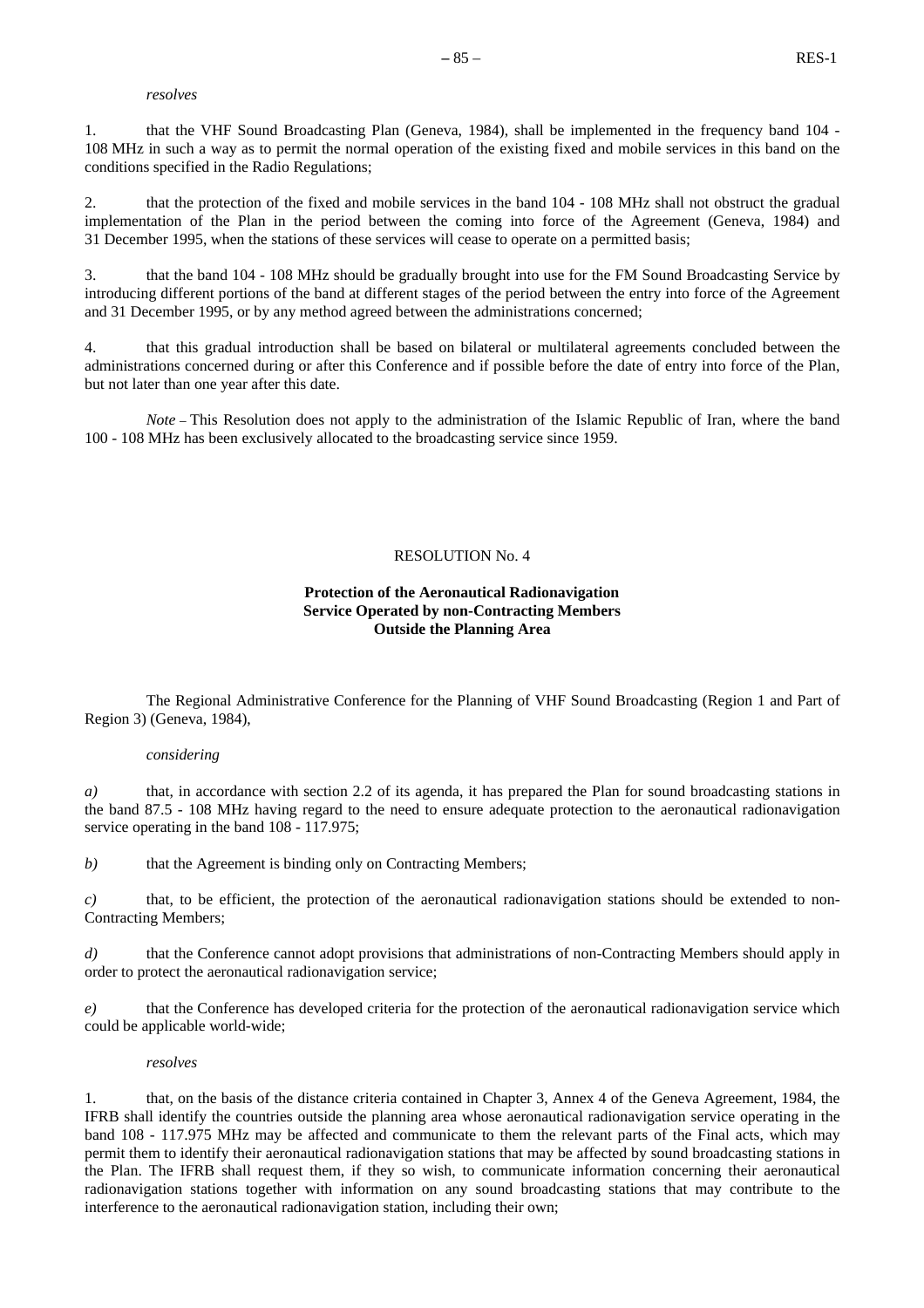2. that, on receipt of this information, the IFRB shall send a copy thereof to the administration of the Contracting Member concerned, in order to permit it to take the appropriate steps in consultation with the administration of the non-Contracting Member concerned for the resolution of the problem;

3. that, when applying Articles 4 and 5 of the Agreement relating to the modification of the Plan, the IFRB shall also identify the administrations of non-Contracting Members outside the planning area whose aeronautical radionavigation services operating in the band 108 - 117.975 MHz are likely to be affected, using the criteria indicated in this Agreement, and send a telex to the administrations so identified, drawing their attention to the information contained in the special section of a forthcoming weekly circular and indicating the nature of the modification to the Plan. It shall inform accordingly the administration proposing the modification to the Plan;

4. that, the administration proposing the modification to the Plan shall consult with the administration of the non-Contracting Members and endeavour to resolve any incompatibility problem that may be communicated to it by any of the non-Contracting Members. Copy of this communication shall be sent to the IFRB;

#### *Recommends*

to non-Contracting Members to apply the procedure described in this Resolution with a view to protecting their own aeronautical radionavigation service;

#### *requests the IFRB*

to provide any assistance that may be required in the application of this Resolution;

*request the Secretary-General*

to communicate this Resolution to all Members of the Union outside the Planning area.

#### RESOLUTION No. 5

# **Convening of a Regional Administrative Conference of the Members of the Union in the European Broadcasting Area and a Regional Administrative Conference of the Members of the Union in the African Broadcasting Area in Accordance with Articles 63 and 62 of the International Telecommunication Convention (Nairobi, 1982)**

The Regional Administrative Conference for the Planning of VHF Sound Broadcasting (Region 1 and Part of Region 3) (Geneva, 1984),

#### *considering*

*a)* that, in accordance with its mandate contained in Administrative Council Resolution No. 896, it adopted a Regional Agreement for FM Sound Broadcasting in the VHF Band in Region 1 and Certain Countries Concerned in Region 3 and an Associated Frequency Assignment Plan for the Sound Broadcasting Stations in the Band 87.5 - 108 MHz;

*b)* Article 8 of the Regional Agreement for the European Broadcasting Area (Stockholm, 1961), Recommendation No. 5 of the European VHF/UHF Broadcasting Conference, Stockholm, 1961 and Administrative Council Resolution No. 850;

*c)* Article 7 of the Regional Agreement for the African Broadcasting Area, Geneva, 1963;

*d)* that its mandate referred to under *a)* did not include the revision and/or abrogation of either of the two Regional Agreements referred to under *b)* and *c)* and of their annexed Plans or parts thereof;

*e)* that, from the date of entry into force of the new Regional Agreement and associated Plan referred to in *a)*, there will be incompatibilities between the latter Agreement and Plan and certain parts of the provisions of, and Plans annexed to, the two earlier Agreements referred to in *b)* to *d)*;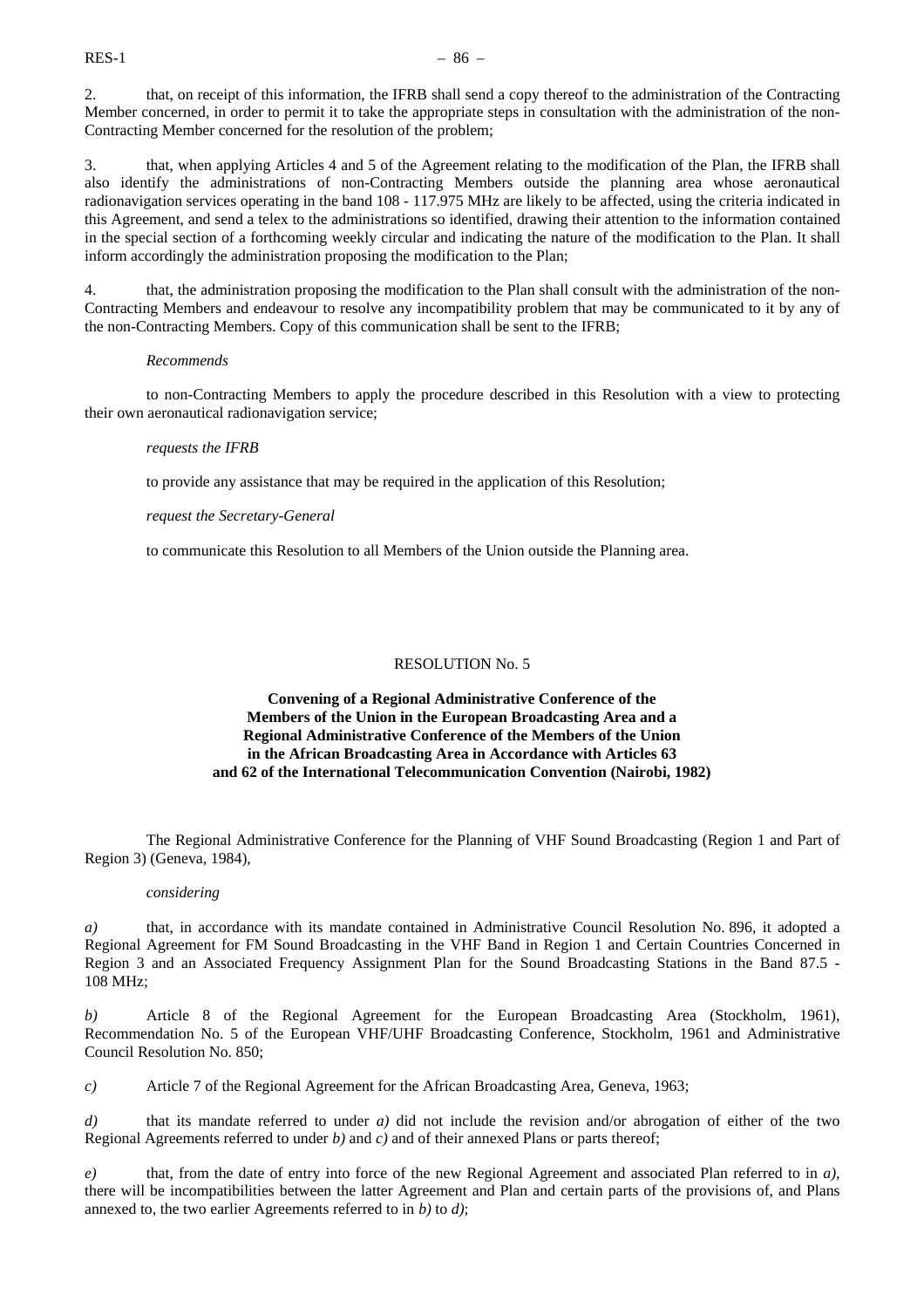# *recognizing*

*a)* that the parts of the two earlier Agreements and their annexed Plans mentioned in *considering e)* shall, from the date of entry into force of the new Regional Agreement and assoicated Plan (1 July 1987), be considered in accordance with Article 3 of the Agreement as having been replaced by the latter;

- *b*) that there is consequently a need to:
	- abrogate and revise certain parts of the Regional agreement and annexed Plans for the European Broadcasting Area, Stockholm, 1961;
	- abrogate certain parts of the Regional Agreement and annexed Plans for the African Broadcasting Area, Geneva, 1963;

these abrogations and revisions to take effect at the time of the entry into force of the new Regional Agreement and associated Plan;

#### *realizing*

*a*) that, on the one hand, the Administrative Council will not hold its next, 40th session until July 1985 and that, in view of the foregoing, it would be too late to request the Council to take remedial action, under Article 54 of the Nairobi Convention, at that time;

*b)* that, on the other hand, Article 63 in connection with Article 62 of the Nairobi Convention provides a procedure permitting a timely response to the need specified in *recognizing b)*;

#### *resolves*

to recommend the Members of the Union in the European Broadcasting Area and in the African Broadcasting Area to take immediately, in conformity with Article 63 in connection with Article 62 of the Nairobi Convention, appropriate steps to convene, at Geneva, two regional administrative conferences on 12 August 19851, for an expected duration of two days;

#### *consequently urges the Members of the Union in the European Broadcasting Area*

*a)* to request, in conformity with Nos. 371, 361 and 362 of the Nairobi Convention, the convening in Geneva during the period indicated in *resolves*, of a regional administrative conference of the Members of the Union in the European Broadcasting Area with an agenda as in Annex 1 to this Resolution;

*b*) to send their concordant requests to the Secretary-General of the Union as early as possible and not later than 1 February 1985 in accordance with the provisions of Nos. 371 and 362 of the Nairobi Convention;

# *further urges the Members of the Union in the African Broadcasting Area*

*a)* to request, in conformity with Nos. 371, 361 and 362 of the Nairobi Convention, the convening in Geneva, during the period indicated in *resolves*, of a regional administrative conference of the Members of the Union in the African Broadcasting Area with an agenda as in Annex 2 to this Resolution;

*b*) to send their concordant requests to the Secretary-General of the Union as early as possible and not later than 1 February 1985, in accordance with the provisions of Nos. 371 and 362 of the Nairobi Convention;

# *instructs the Secretary-General*

**\_\_\_\_\_\_\_\_\_\_\_\_\_\_\_**

*a)* to carry out the consultation and other procedures stipulated in the provisions of Article 62 of the Nairobi Convention immediately upon receipt of the required minimum number of requests (see No. 371 of the Convention);

*b)* to ensure that these two conferences are held, if the proposals to hold them are accepted by the required majority of the Members of the Union concerned, in accordance with the provisions of Articles 63 and 62 of the Nairobi Convention;

<sup>1</sup> This date was chosen to coincide with the First Session of WARC-ORB (Geneva, 1985).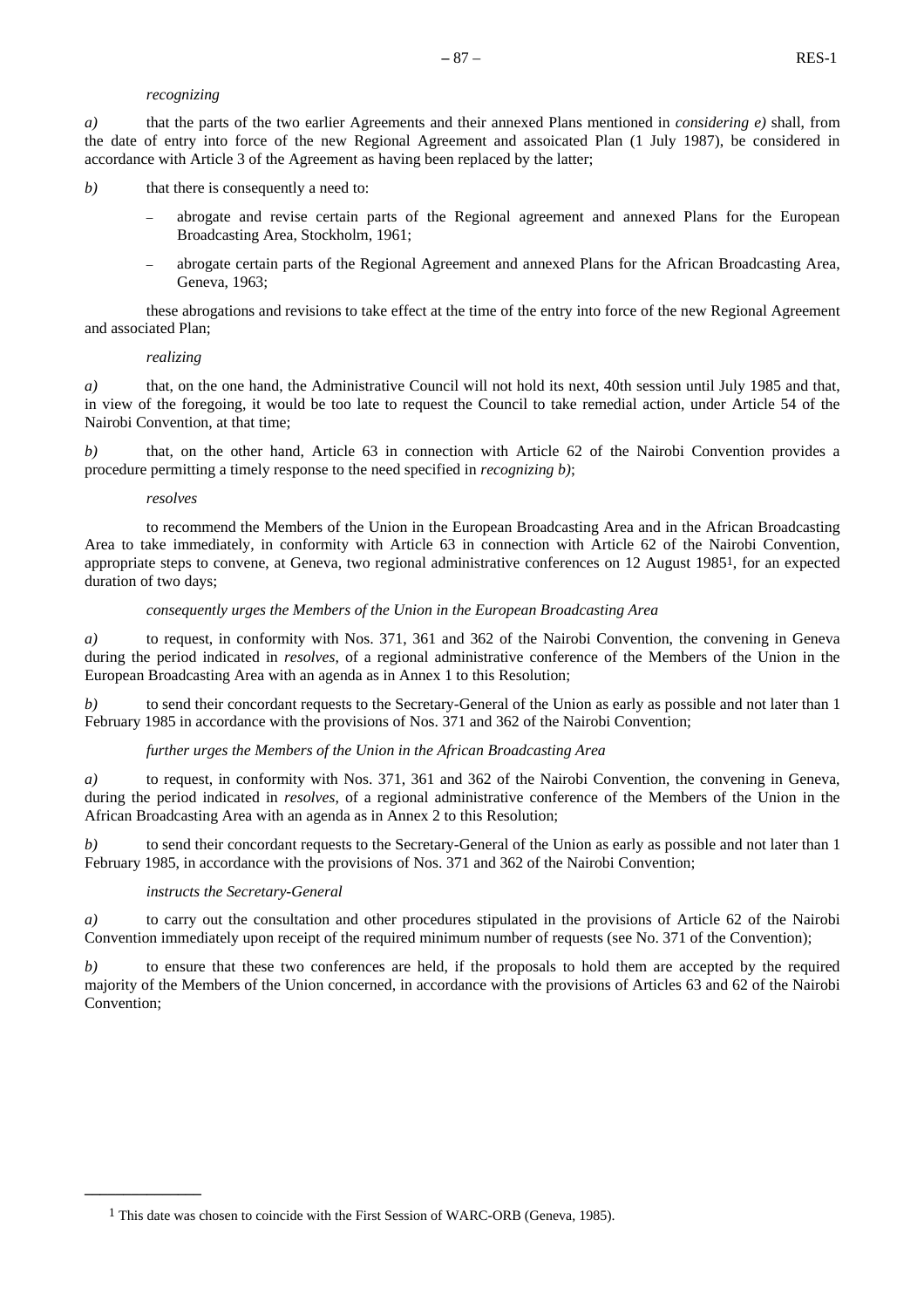*c)* to submit to the Administrative Council, at its 40th session, a report on the matter, if these proposals fail to be accepted, as provided by Article 62 of the Nairobi Convention;

*requests the Administrative Council*

to consider this report with a view to taking any appropriate action.

# ANNEX 1 TO RESOLUTION No. 5

Proposed agenda for a Regional Administrative Radio Conference of the Members of the Union in the Eruopean Broadcasting Area.

To revise the Stockholm Agreement, 1961, by:

1. deleting the parts of the Agreement relating to sound broadcasting in the band 87.5 - 100 MHz which will be replaced by the Geneva 1984 Agreement;

2. revising, as necessary, the procedural provisions contained in the Agreement itself and applicable to television stations in the band 87.5 - 100 MHz, in order to take account of sound broadcasting stations in the same band now covered by the Geneva 1984 Agreement.

# ANNEX 2 TO RESOLUTION No. 5

Proposed agenda for a Regional Administrative Radio Conference of the Members of the Union in the African Broadcasting Area.

To revise the Geneva Agreement, 1963, by deleting the parts of the Agreement relating to sound broadcasting stations in the band 87.5 - 100 MHz which will be replaced by the Geneva 1984 Agreement.

# RESOLUTION No. 6

# **Abbreviated Title of the Regional Agreement Relating to the Use of the Band 87.5 - 108 MHz for FM Sound Broadcasting (Region 1 and Part of Region 3) and the Associated Plan**

The Regional Administrative Conference for the Planning of VHF Sound Broadcasting (Region 1 and Part of Region 3) (Geneva, 1984),

#### *noting*

that an abbreviated title will be needed to simplify future reference to the above-mentioned Regional Agreement and associated Plan;

# *resolves*

1. that the Regional Agreement Relating to the Use of the Band 87.5 - 108 MHz for FM Sound Broadcasting (Region 1 and Part of Region 3), Geneva, 1984, shall be known as the "Geneva Agreement, 1984";

2. that the Plan associated with the above-mentioned Agreement shall be known as the "Geneva Plan, 1984".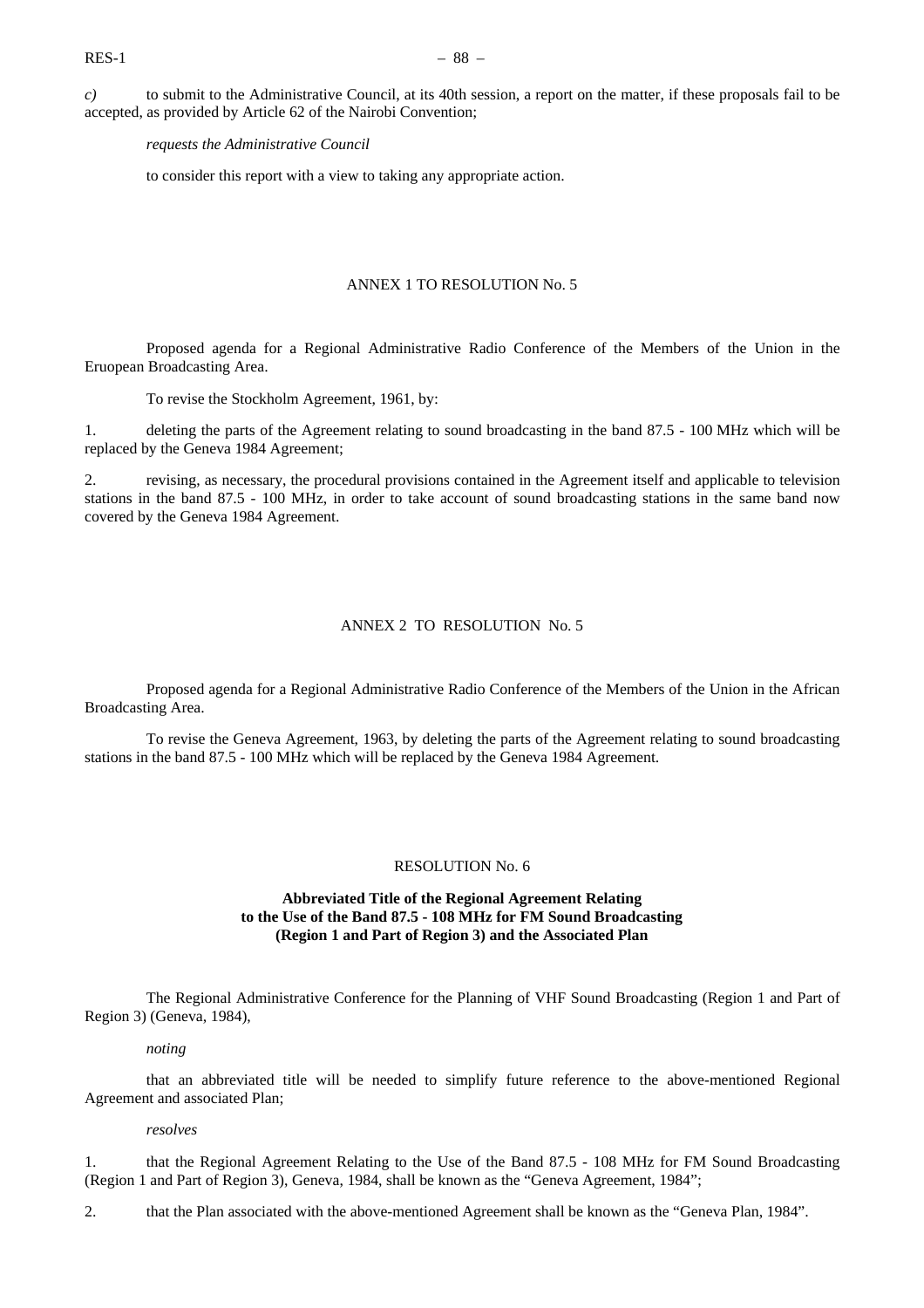# **–** 89 – REC-1

#### RECOMMENDATION No. 1

# **Approval or Accession to the Agreement by Members in the Planning Area**

The Regional Administrative Conference for the Planning of VHF Sound Broadcasting (Region 1 and Part of Region 3) (Geneva, 1984),

#### *considering*

*a)* that, in accordance with its agenda, it has prepared an Agreement and an associated Plan for Sound Broadcasting in the band 87.5 - 108 MHz in the planning area;

*b*) that the above Plan provides frequency assignments for all countries in the planning area;

#### *recognizing*

*a)* that it was the Conference foreseen in No. 584 of the Radio Regulations to draw up an Agreement and associated Plan, in accordance with which broadcasting stations in the band 100 - 108 MHz in Region 1 should be established and operated;

*b*) that the provisions of a regional agreement are binding only upon the parties thereto;

#### *recommends Members in the planning area*

1. to approve or accede to the Agreement as soon as possible;

2. from the date of entry into force of the Agreement, to apply, pending such approval or accession, the provisions of Articles 4, 5 and 6 before notifying modifications to their stations entered in the Plan or the addition of a new station.

# RECOMMENDATION No. 2

# **Optional Procedure for the Early Implementation of Assignments in the Plan**

The Regional Administrative Conference for the Planning of VHF Sound Broadcasting (Region 1 and Part of Region 3) (Geneva, 1984),

#### *considering*

*a)* that, in accordance with its agenda, it has adopted an Agreement and an associated Plan for Sound Broadcasting in the band 87.5 - 108 MHz in the planning area;

*b)* that the Plan will come into effect on 1 July 1987;

*c)* the advantages that can accrue from a simplified procedure whereby administrations may agree to implement certain assignments of the Plan before the Plan comes into effect;

*d*) that administrations shall nevertheless have the right not to adopt the procedure for early implementation;

*e)* that this implementation shall not cause any harmful interference to the services of other administrations and that the date of the implementation shall be fixed with the agreement of all administrations affected;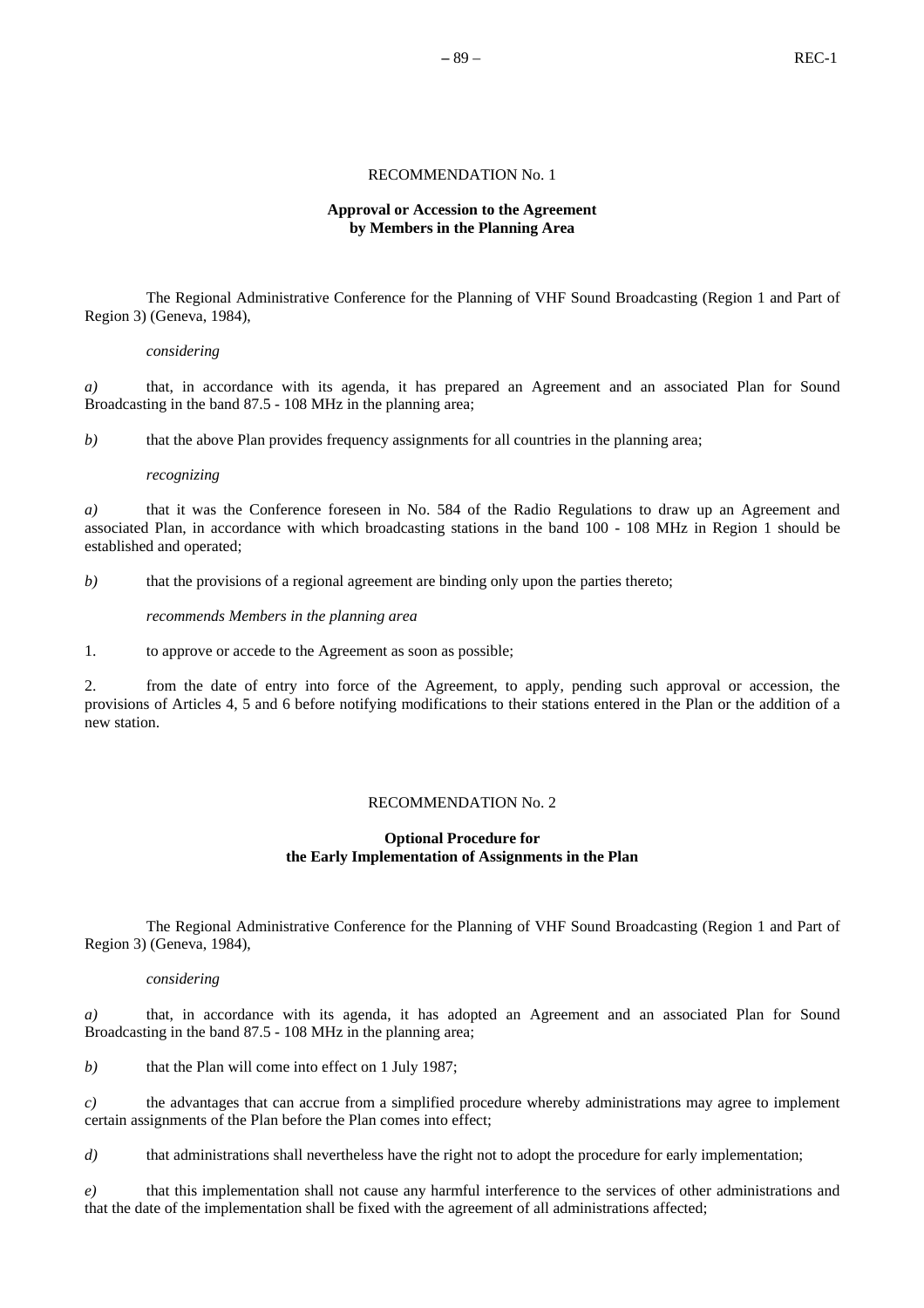#### *recommends*

administrations seeking agreement to the early implementation of assignments in the Plan to follow the optional procedure set out in the Annex to this Recommendation.

# ANNEX TO RECOMMENDATION No. 2

# **Procedure for Early Implementation of Assignments in the Plan**

1. Administrations wishing to follow the optional procedure referred to in Recommendation No. 2 may observe the following steps based on a series of time points which recur in a six-month cycle:

- *a)* a final date for notifying, by telex, all administrations having boundaries within coordination distance that they wish to implement a specified Plan assignment or assignments (or a temporary assignment not in the Plan, which shall have no status with respect to the Agreement and associated Plan once these are in effect) on the date applicable to step *d)*;
- *b*) a final date by which administrations consulted shall inform the initiating administration, by telex,
	- that they agree to the proposal;
	- that they wish to consult; or
	- that they do not agree to the proposal;
- *c)* a final date for completing any consultations required as a result of step *b)*;
- *d)* a date on which all the assignments agreed to may be implemented.

2. If administrations are unable to reach agreement by date *c)*, consultations should continue with a view to the assignment being implemented, by agreement, on date *d)* of the next six-month cycle.

3. The schedule to be followed for early implementation is:

- Step *a)*: 1 February 1985 and every six months thereafter until 1 August 1986
- Step *b):* one month after step *a)*
- Step *c):* three months after step *b)*
- Step *d):* two months after step *c)*.

# RECOMMENDATION No. 3

# **Mutual and Reciprocal Coordination of Frequency Assignments to Sound Broadcasting Stations in the Plan and to Television Stations not included in the Stockholm Agreement**

The Regional Administrative Conference for the Planning of VHF Sound Broadcasting (Region 1 and Part of Region 3) (Geneva, 1984),

# *considering*

*a)* that this Conference adopted an Agreement and associated Plan for sound broadcasting stations in the band 87.5 - 108 MHz for Region 1 and certain countries of Region 3;

*b)* that the Plan provides protection to the television stations operating in the band 87.5 - 100 MHz which are in accordance with the Stockholm Plan, 1961;

*c)* that television stations outside the scope of the Stockholm Agreement, 1961, are likely to be affected by sound broadcasting stations in the Geneva 1984 Plan, and vice versa;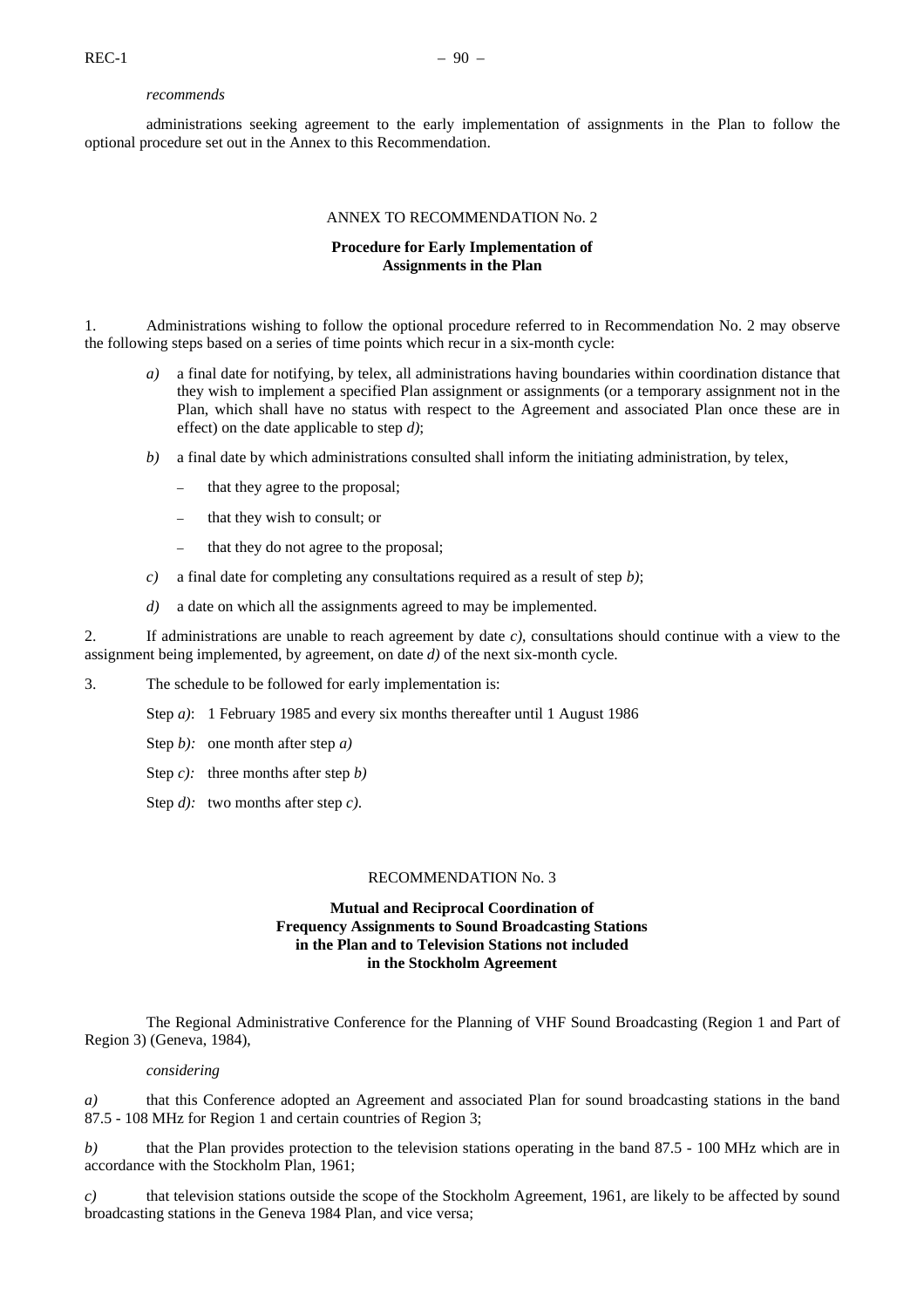#### *recommends*

that the administrations concerned agree to the mutual and reciprocal coordination of the concerned frequency assignments of sound broadcasting stations in the Plan and the television stations, irrespective of the status of their stations, whether operational or planned; this coordination will be carried out on the basis of equality of rights through bilateral or multilateral negotiations; in the course of this coordination no priority is to be afforded to existing stations.

# RECOMMENDATION No. 4

# **Continuation of Studies on Compatibility Between the Aeronautical Radionavigation Service in the Band 108 - 117.975 MHz and Sound Broadcasting Stations in the Band 87.5 - 108 MHz**

The Regional Administrative Conference for the Planning of VHF Sound Broadcasting (Region 1 and part of Region 3) (Geneva, 1984),

# *considering*

*a*) that this Conference has prepared a frequency plan for sound broadcasting stations, taking account of compatibility with the aeronautical radionavigation service, in accordance with Recommendation No. 704 of the World Administrative Radio Conference, Geneva, 1979;

*b*) that for these purposes the Conference has established protection criteria based on the report of its first session held in 1982, on recent CCIR studies and on proposals submitted by administrations to its second session;

*c)* that the ICAO has agreed standards, to come into effect on 1 January 1998, relating to the immunity characteristics of future ILS and VOR receivers and incorporating the basic requirements for intermodulation and desensitization;

*d*) that the aeronautical radionavigation service is a safety service, and ILS and VOR facilities provide guidance to aircraft at critical points in their operation;

### *noting*

that the Conference was unable to reach final conclusions on some of the compatibility criteria and that refinements of these criteria would in some cases facilitate the implementation and modification of the Plan;

# *invites the CCIR*

to continue to study compatibility between the aeronautical radionavigation service and the sound broadcasting stations in the bands concerned, and in particular:

- *a)* protection ratio values for future airborne receivers against spurious emissions from sound broadcasting stations (referred to as A1 type of interference) in cases where the frequency of the spurious emissions does not coincide with the aeronautical frequency;
- *b)* protection ratio values for present and future aeronautical receivers against out-of-band emissions from sound broadcasting stations (referred to as A2 type of interference);
- *c)* criteria for prediction of third-order intermodulation (referred to as B1 type of interference) generated in airborne receivers by three unwanted signals, for receivers meeting the ICAO standard for two-signal intermodulation for future receivers;
- *d*) the effect of sinusoidal modulation of the sound broadcasting transmitters during test and line-up and any precautions or procedures to be adopted at broadcasting stations in order to maintain the agreed protection of the aeronautical radionavigation service;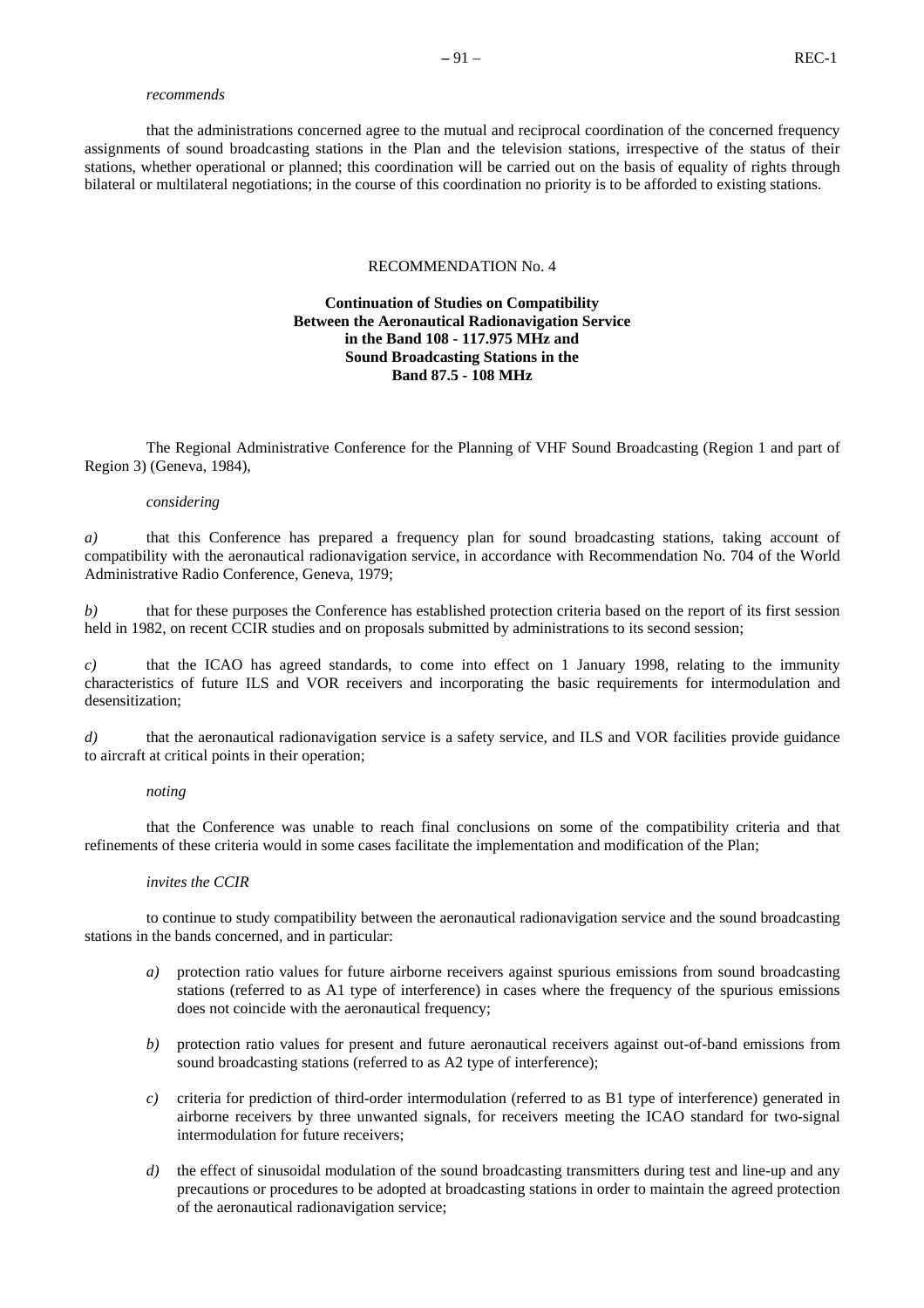# *requests the ICAO*

to continue to study these problems and communicate the results of its studies to the CCIR;

*instructs the Secretary-General*

to communicate this Recommendation to the ICAO;

*recommends administrations*

to participate actively in these studies and provide the CCIR with expert guidance on this matter.

#### RECOMMENDATION No. 5

# **Continuation of Studies on Compatibility Between the Aeronautical Mobile (R) Service in the Band 117.975 - 137 MHz and Sound Broadcasting Stations in the Band 87.5 - 108 MHz**

The Regional Administrative Conference for the Planning of VHF Sound Broadcasting (Region 1 and part of Region 3) (Geneva, 1984),

# *considering*

*a)* that VHF air/ground communications perform a vital role in the operation and safety of aircraft, which could be prejudiced by interference;

*b*) that compatibility problems have arisen in various parts of the world between the aeronautical mobile (R) service in the band 117.975 - 137 MHz and the FM sound broadcasting stations in the band 87.5 - 108 MHz;

*c)* that this Conference did not consider all aspects of compatibility between these two services in the preparation of the sound broadcasting Plan;

*d*) that the CCIR and the ICAO have studied the problem and the CCIR has recommended technical criteria which can be used by administrations for coordination between the services concerned;

*e)* that the ICAO has agreed standards, to come into effect on 1 January 1998, relating to the immunity characteristics of future aeronautical VHF receivers and incorporating the basic requirements for intermodulation and desensitization;

#### *invites the CCIR*

to continue to study compatibility between these two services from the standpoint of possible interference to the aeronautical mobile service;

#### *requests the ICAO*

to continue to study these problems and communicate the results of its studies to the CCIR;

*instructs the Secretary-General*

to communicate this Recommendation to the ICAO;

#### *recommends administrations*

to participate actively in these studies and provide the CCIR with expert guidance on this matter.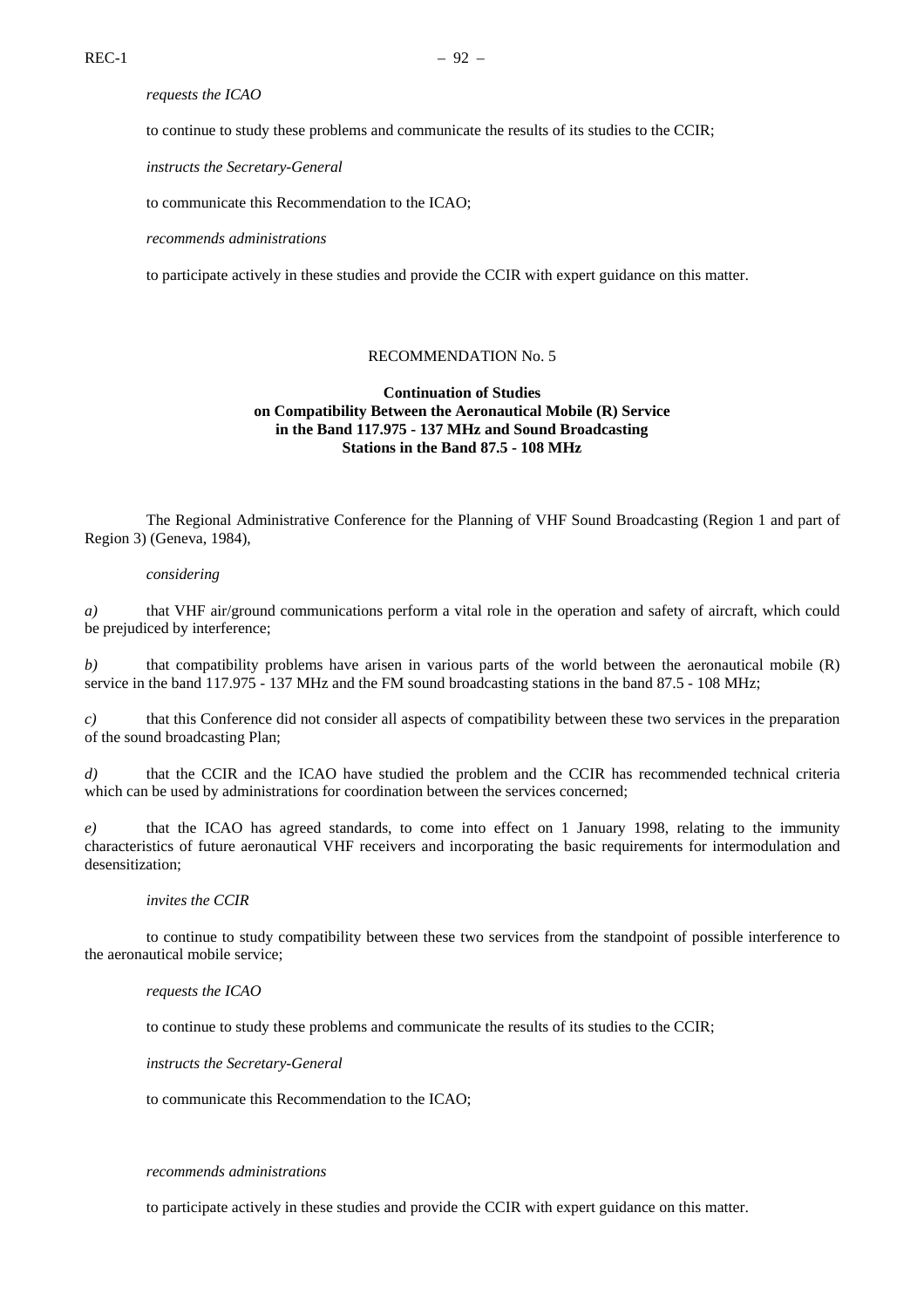# RECOMMENDATION No. 6

# **Use of the Band 108 - 117.975 MHz by the Aeronautical Radionavigation Service**

The Regional Administrative Conference for the Planning of VHF Sound Broadcasting (Region 1 and Part of Region 3) (Geneva, 1984),

### *considering*

*a)* that in accordance with its mandate contained in Administrative Council Resolution No. 896, it adopted an Agreement and an associated Plan for Sound Broadcasting in the Band 87.5 - 108 MHz in the planning area;

*b)* that its mandate referred to under *a)* above did not include the establishment of provisions governing the implementation of new aeronautical radionavigation stations nor the modification of basic characteristics of such stations with regard to assignments in the Plan;

*c)* that according to its agenda adequate protection should be given to stations of the aeronautical radionavigation service in the band 108 - 117.975 MHz;

*d*) that it developed technical criteria to protect the aeronautical radionavigation service;

*e)* that it developed a modification procedure for the broadcasting Plan which includes coordination with the aeronautical radionavigation service;

*f*) that the CCIR and the ICAO are requested to continue studying the compatibility between the two services (Recommendation No. 4);

#### *noting*

that the Regional Agreement referred to in considering *a)* contains provisions to ensure adequate protection to stations in the aeronautical radionavigation service in the band 108 - 117.975 MHz;

#### *recommends*

1. that administrations, in assigning frequencies in future for the stations of the aeronautical radionavigation service, take into consideration the updated Frequency Assignment Plan for FM Sound Broadcasting Stations in the band 87.5 - 108 MHz, and resolve possible incompatibilities using the protection criteria specified in Annexes 2 and 5 to the Agreement, taking account of the latest CCIR Recommandations;

2. that, for existing aeronautical radionavigation stations not taken into account in the compatibility analysis made at this Conference, their compatibility with the Frequency Assignment Plan for FM Sound Broadcasting Stations should be examined, using the same criteria, and appropriate action taken.